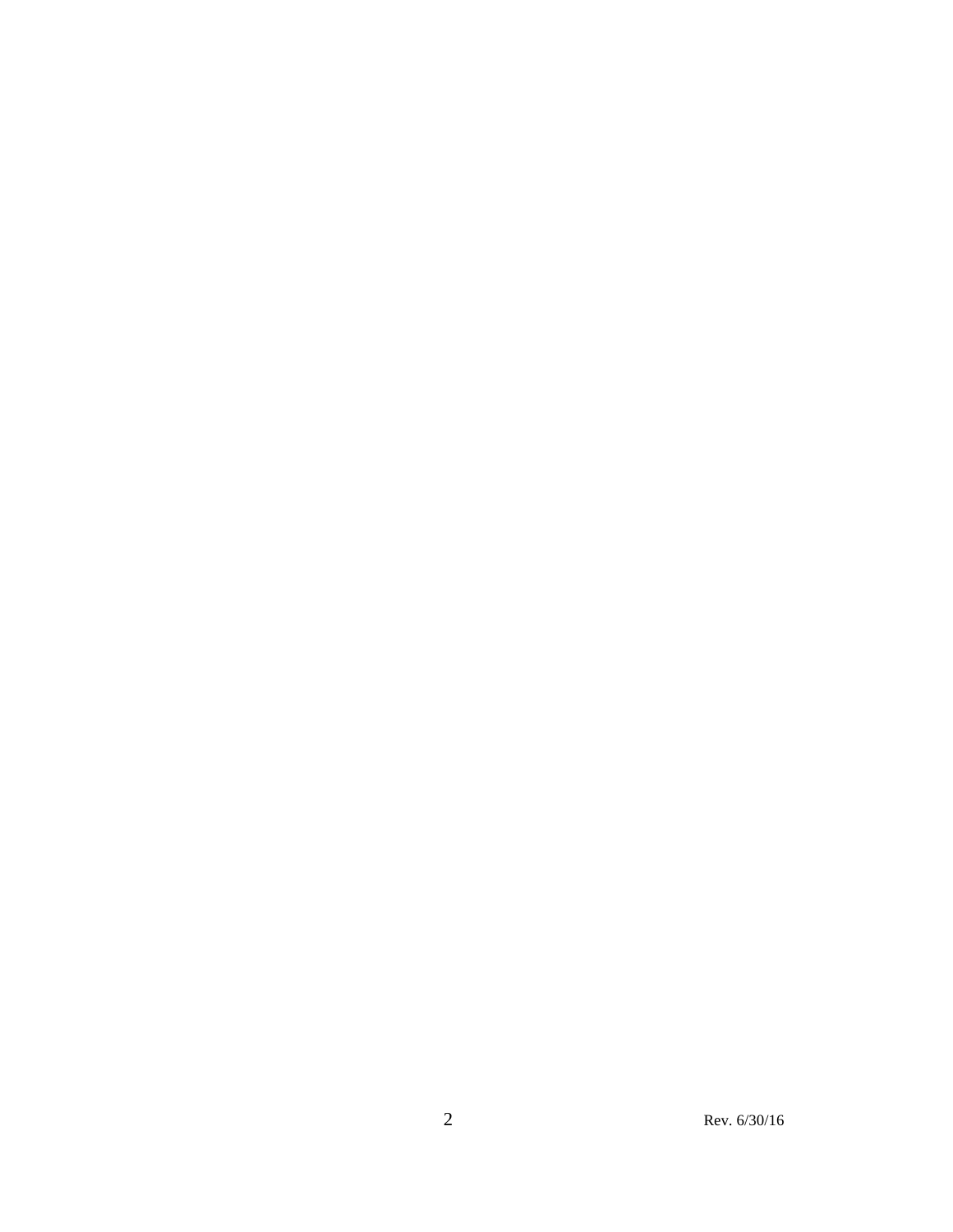# TABLE of CONTENTS

### 1. Information

### 2. Orientation

### 3. Curriculum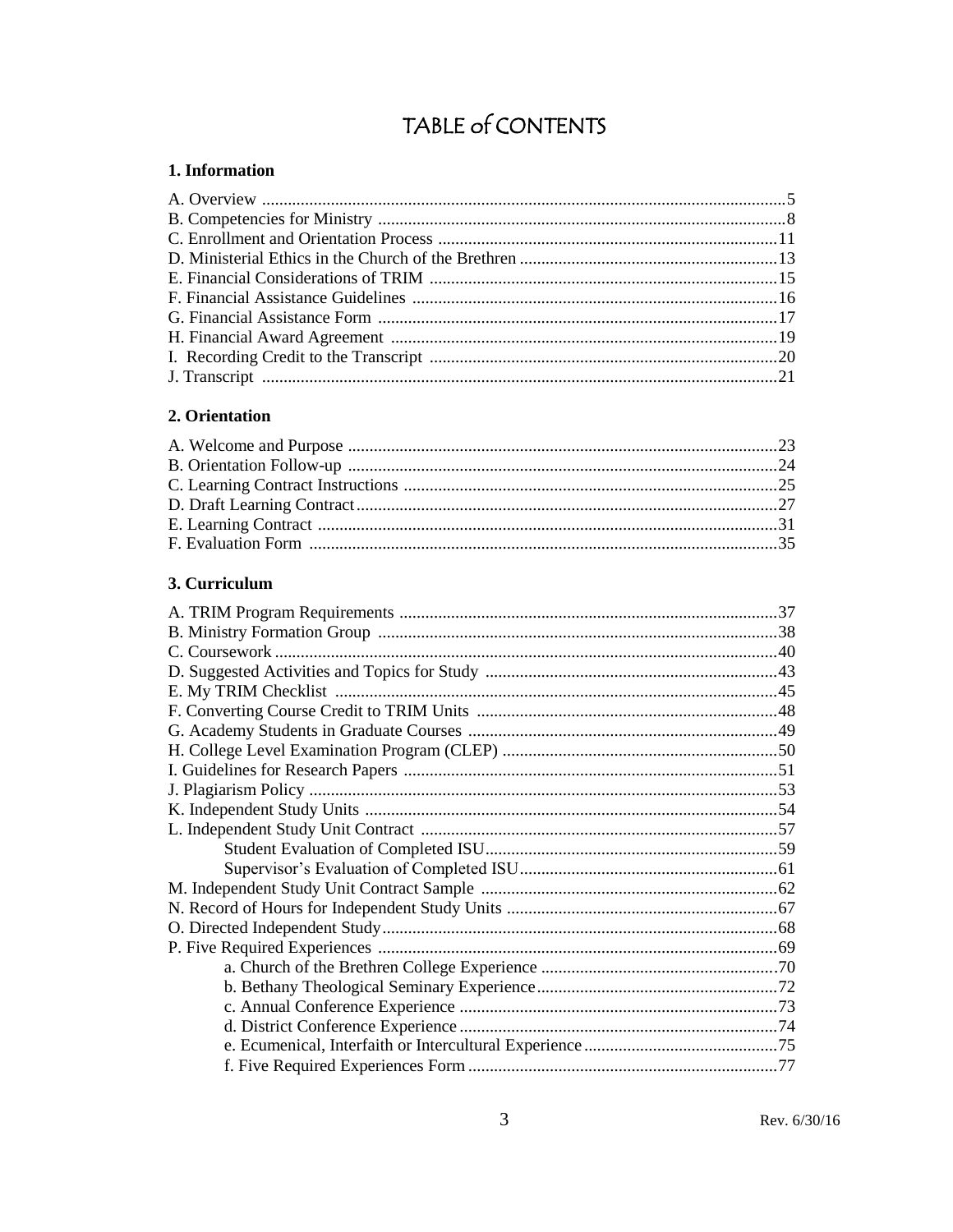### 4. Ministry Internship

### 5. Graduation

NOTE: As an attendee of a Brethren Academy event, you may be included in still photos, videotapes, news articles, informational brochures, or other media used to interpret the mission and purpose of Bethany Theological Seminary, the Church of the Brethren, Inc., and the Brethren Academy.

#### IF YOU ARE UNWILLING TO HAVE YOUR PHOTO USED FOR THESE PURPOSES, PLEASE CONTACT FRAN MASSIE SO THAT YOU ARE NOT INCLUDED IN ANY OF THESE MEDIA.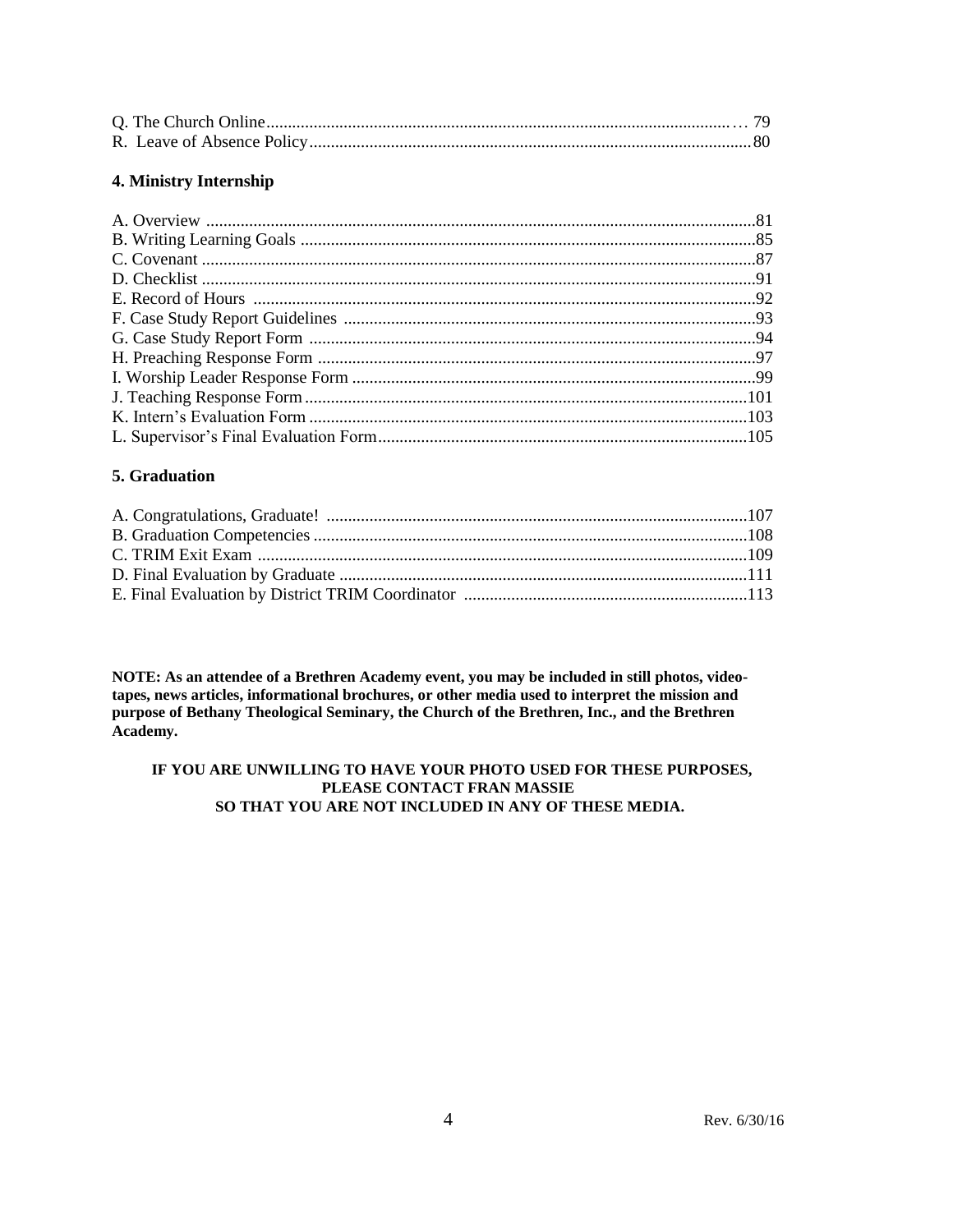## $1 - A$

## AN OVERVIEW

*Then I heard the voice of the Lord saying, "Whom shall I send, and who will go for us?" And I said, "Here am I, send me!"* Isaiah 6:8

### **What is TRIM?**

TRIM is an approved ministry training program for the Church of the Brethren that provides the educational component required for ordination. TRIM is offered by the denomination, but districts make all decisions regarding ordination of people for ministry.

Ministry training in the Church of the Brethren has assumed a variety of forms across the years. In the historical "free ministry," which is still the practice in a small number of congregations, the mode of training is basically an apprenticeship. Those called to ministry take their place in an existing body of ministers in a congregation and learn to minister as they serve alongside and under the guidance of elders. It is more common, however, to find other modes of training for ministry. This is a result of the move in many congregations from an unsalaried, free ministry to a professional ministry, which may be full-time or bi-vocational.

The recommended route of training today, authorized by Annual Conference, is to attend four years of college and three years of graduate-level training at the denominational seminary. At the same time, there is an increasing need for other ways of training ministers. On one hand, a growing number of congregations are finding it difficult, if not impossible, to provide compensation for a full-time pastor. On the other hand, a growing number of people who have gifts for ministry find it difficult to become full-time students for seven years in order to pursue an undergraduate and graduate degree. Given this situation, the church has responded by providing alternative ways of training for ministry.

TRIM, short for Training in Ministry, is a program authorized by Annual Conference. It is one alternative program of training that

- 1. offers the same scope of training as a seminary education, but
- 2. offers it in a more abbreviated and more flexible version, so that
- 3. the training can be completed closer to home and, depending on the extent of prior educational experience, in as few as three to four years.

Like the recommended professional training route of college and seminary, TRIM consists of a combination of 1) general education, 2) biblical and theological studies, and 3) practical training in ministry. It is a compact program that allows students to design their own package of courses and other learning experiences within a balanced structure of activities.

### **TRIM Is Accredited**

If students wish to be ordained or certified for many professional positions, they must earn degrees or certification from universities, seminaries, and training programs that are "accredited," that is, they are recognized by an authorized accrediting agency, such as the North Central Association of Colleges and Schools or the Association of Theological Schools (ATS). All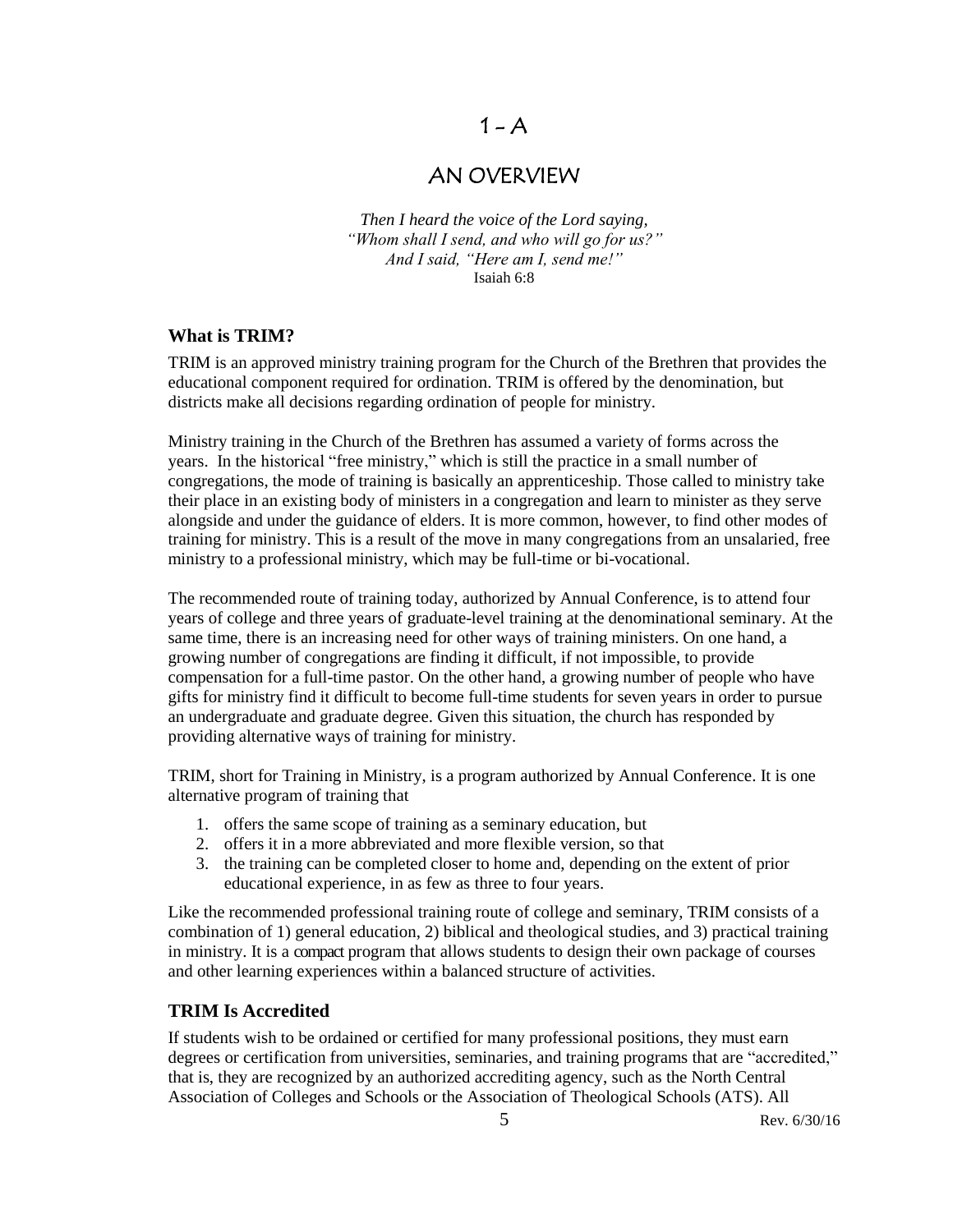accredited institutions, such as Bethany Theological Seminary, are periodically reviewed and subsequently listed in the Higher Education Directory published annually.

### **Who Offers the TRIM Program?**

Four Church of the Brethren partners have joined together to co-sponsor TRIM:

- Bethany Theological Seminary
- Church of the Brethren, Inc.
- The 24 districts of the Church of the Brethren
- The six Brethren colleges

Representatives of these partners meet as a denominational Ministry Advisory Council to review policy for several special training programs, including TRIM. Direct funding for TRIM comes from the Church of the Brethren and Bethany Theological Seminary.

All students enter TRIM with the approval and support of their district. Students who move to a new district while enrolled in TRIM shall notify the Brethren Academy Office, the district coordinator from the previous district and the district coordinator of the new district. In order to continue in TRIM, a student must have the approval and support of the new district.

### **The Brethren Academy for Ministerial Leadership**

The Brethren Academy for Ministerial Leadership, a partnership between Bethany and the Church of the Brethren administers a variety of ministry training programs including TRIM, Education for a Shared Ministry (EFSM), Academy Certified Training Systems (ACTS), and Seminario Anabautista Hispano (SeBAH-COB). The Brethren Academy offers the Sustaining Ministerial Excellence Advanced Seminar, a continuing education program, and reviews and grants continuing education units (CEUs) for opportunities offered by the denomination, agencies and districts. A staff team implements the programs of the Brethren Academy. The Executive Director of the Brethren Academy for Ministerial Leadership oversees all work of the BAML. Additional staff includes the Coordinator of the TRIM & EFSM Ministry Training Programs, the Coordinator of Spanish-Language Ministry Training Programs and the Administrative Assistant.

A network of district-appointed district TRIM coordinators oversee the program in each district, providing guidance and support to students enrolled in many parts of the country. As in any ministry training program, district executive ministers, district ministry coordinating teams and local congregations also play a necessary and vital role in the lives of participants.

### **Who Can Participate?**

Those committed to Jesus Christ and the church who

- sense a call to set-apart ministry in the Church of the Brethren and are willing to test that call.
- need to fulfill the basic education requirements for ordination or to upgrade previous training.
- show gifts for ministry, which the person, the congregation and the district have all discerned and affirmed.
- are eager to grow and have the self-motivation to pursue a disciplined course of study for ministry.
- come into the Church of the Brethren from other church backgrounds.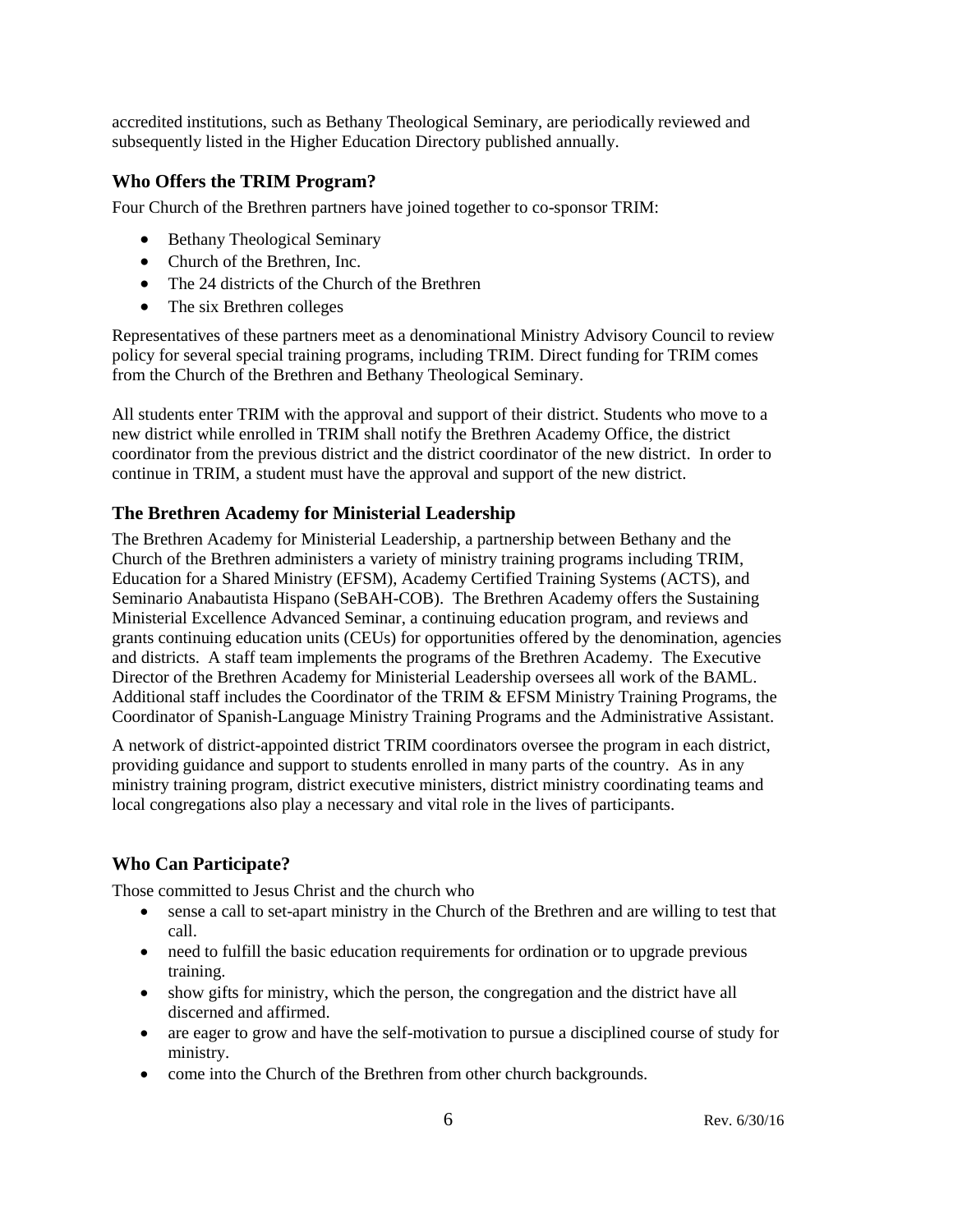### **District TRIM Coordinators**

Each district with students enrolled in the TRIM program appoints a district TRIM coordinator who will be the "on-site" supervisor and mentor for TRIM students. These individuals are a source of information and encouragement for students as they proceed through the TRIM program.

The activities of a district TRIM coordinator vary somewhat from district to district but generally include:

- Advising students on coursework and other TRIM requirements
- Approving completed work (ministry internship forms, Independent Study Units, etc.)
- Contacting students occasionally to maintain a good relationship
- Sending paperwork to the Brethren Academy office in a timely manner
- Arranging and/or facilitating a ministry formation group meeting with students on a regular basis (determined by coordinator and students)
- Keeping the district leadership up-to-date on the progress of students
- Conferring with the Coordinator or TRIM/EFSM as needed
- Attending periodic district TRIM coordinator gatherings, which may be in person or by other forms of communication (phone, Skype, ZOOM, etc.)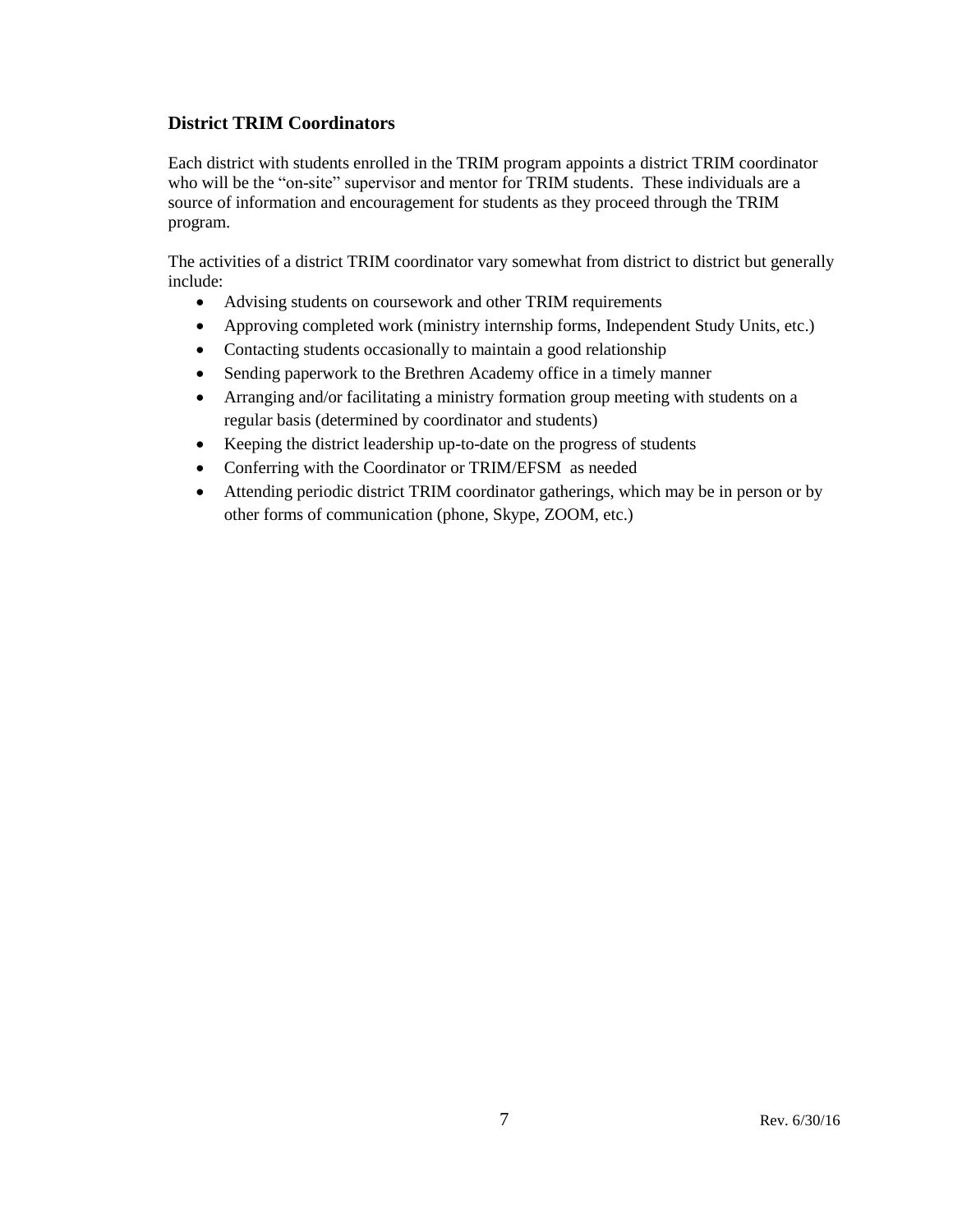## Competencies for Ministry: A User's Commentary

The TRIM program has as its goal the preparation of individuals called to ministry. While no program can completely prepare one for the complexities that ministry involves, it should be the goal of every TRIM student to obtain a wide range of emerging and developed skills that will be a resource in the years ahead.

Below is a list of ministerial competencies as suggested by the Church of the Brethren Ministry Office in its Ministerial Leadership Manual. District TRIM coordinators and students are expected to observe these competencies as a guide for considering areas of study as well as a source of discussion in determining whether a well-balanced education program is being constructed and carried out that will provide a strong base for future learnings and solid ministry in the name of Jesus Christ.

### **1. Familiarity with the biblical sources of the Christian community and competency in interpreting those sources:**

*The Bible bears witness to God's deeds and guides the church in its quest to live as God's people.* It is thus important for ministerial leaders to know the writings that comprise the Bible and the story of the people of God out of which these writings arose. It is also important that they acquire skills in interpreting scripture more effectively, and that they understand how and why Christians interpret the Bible differently. It is especially important that they be able to use scripture appropriately in the various ministries of the church, and that they be able to facilitate the study and discernment of the biblical message on the part of the congregation as a whole.

### **2. Familiarity with and ability to reflect theologically on the history and social context of Christianity.**

*The story of God's people that begins in scripture continues on in the life and history of the church across the centuries.* It is thus important for ministerial leaders to be familiar with significant people, events, and issues in the ongoing story of the Christian community. It is also important that they understand how the church's story relates to and intersects with the wider world in which it develops. In addition to knowing the story, ministerial leaders need to be able to reflect on the story from the vantage point of faith: Where and how do we see God active in the church's story? Where and how do we see the church responding faithfully or unfaithfully as the people of God?

### **3. Awareness of the contextual character of particular Christian traditions, especially as found in the North American setting and in global settings of developing Christianity.**

*Christians have one Lord, one faith, one baptism, but the way they confess and practice their faith differs widely from age to age, from place to place, and from one society to another.* It is thus important that ministerial leaders understand the way in which the language, symbols, and practices of various Christian groups bear the imprint of their cultural context. It is important that they be familiar with significant features of the North American setting of most Brethren communities, including the growing cultural diversity in our midst. It is also important that they appreciate how and why believers elsewhere in the world may experience life differently and express their faith differently.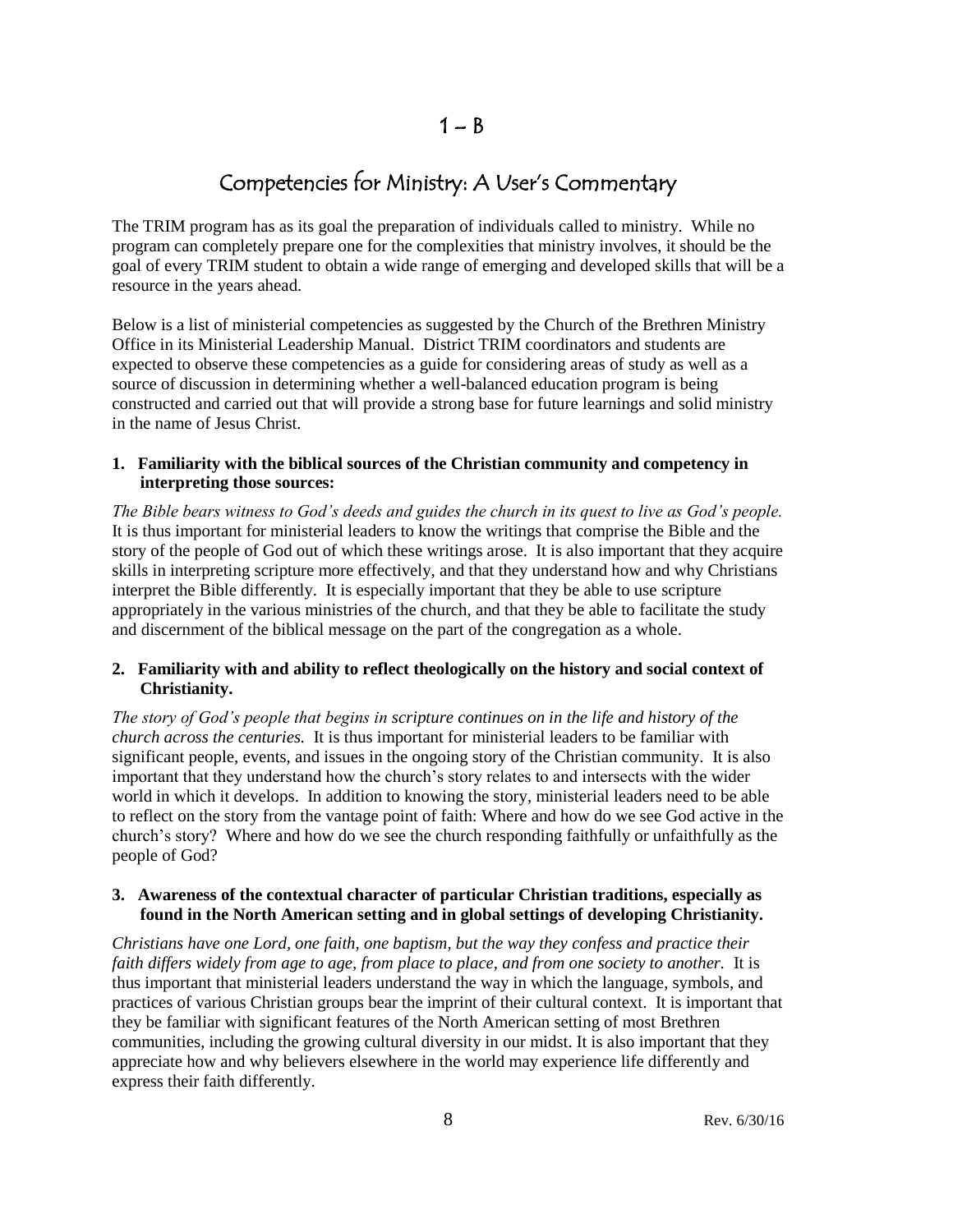### **4. Familiarity with and ability to reflect theologically on the heritage of the Believers' Church tradition:**

*Within the wider Christian story, Brethren are one of several groups that share a heritage known as the Believers' Church tradition.* It is thus important that ministerial leaders be conversant with this historic movement, the movements out of which the Brethren and other Believers' Church groups emerged. It is important that they understand some of the characteristic themes and emphases of the Believers' Church, such as believer baptism and discipleship. It is also important that they be familiar with some of the particular people and events that shaped the history of the Brethren. And it is important that they be able to interpret the beliefs, practices, and polity of the Brethren in terms of their biblical basis, historical development, and significance for the church today.

### **5. Ability to articulate faith in language that is theologically informed and culturally persuasive.**

*As Christians, we celebrate the good news of God's love for us in Jesus Christ. All too often, however, we are unable to communicate that good news in a clear and convincing manner.* It is thus important that ministerial leaders acquire and demonstrate skills in theological reflection. It is important that they be able to demonstrate how the convictions they hold relate to the Bible, the shared heritage of the wider church, and the beliefs and practices of the Brethren. It is also important that they be able to show how the Christian message engages and challenges the values of the dominant culture. And it is important that they be able to communicate the good news with clarity and credibility in a variety of settings, within and beyond the church.

### **6. An understanding of the congregation informed by both theological heritage and learnings from the human sciences:**

*The life of faith is a life in community, and the place where we experience community with other believers on an ongoing basis is the congregation.* It is thus important that ministerial leaders be familiar with biblical images and models of the church as the people of God. It is important that they are able to describe key features of the Believers' Church view of the faith community and how they may be embodied in the life of a congregation. It is also important that they acquire a systemic understanding of the congregation and so be better able to deal with the dynamics at work in congregational life. And it is important that they be able to reflect critically on significant issues affecting the life and health of congregations at the present time.

### **7. Ability to articulate a vision of ministry congruent with one's sense of vocation and appropriate to the ministry context in which that vocation will be practiced:**

*Central to our understanding of ministry is the belief that ministry is not simply an occupation, but rather a vocation.* It is thus important that ministerial leaders be able to describe the nature and development of their sense of calling. It is important that they be able to discuss how their sense of vocation relates to biblical models of ministry and to the understanding of ministry in the Church of the Brethren. It is also important that they be familiar with significant features of the ministry setting in which they are or will be serving, whether a congregation or other placement. And it is important that they be able to distinguish helpful and unhelpful understandings of the role of the ministerial leader.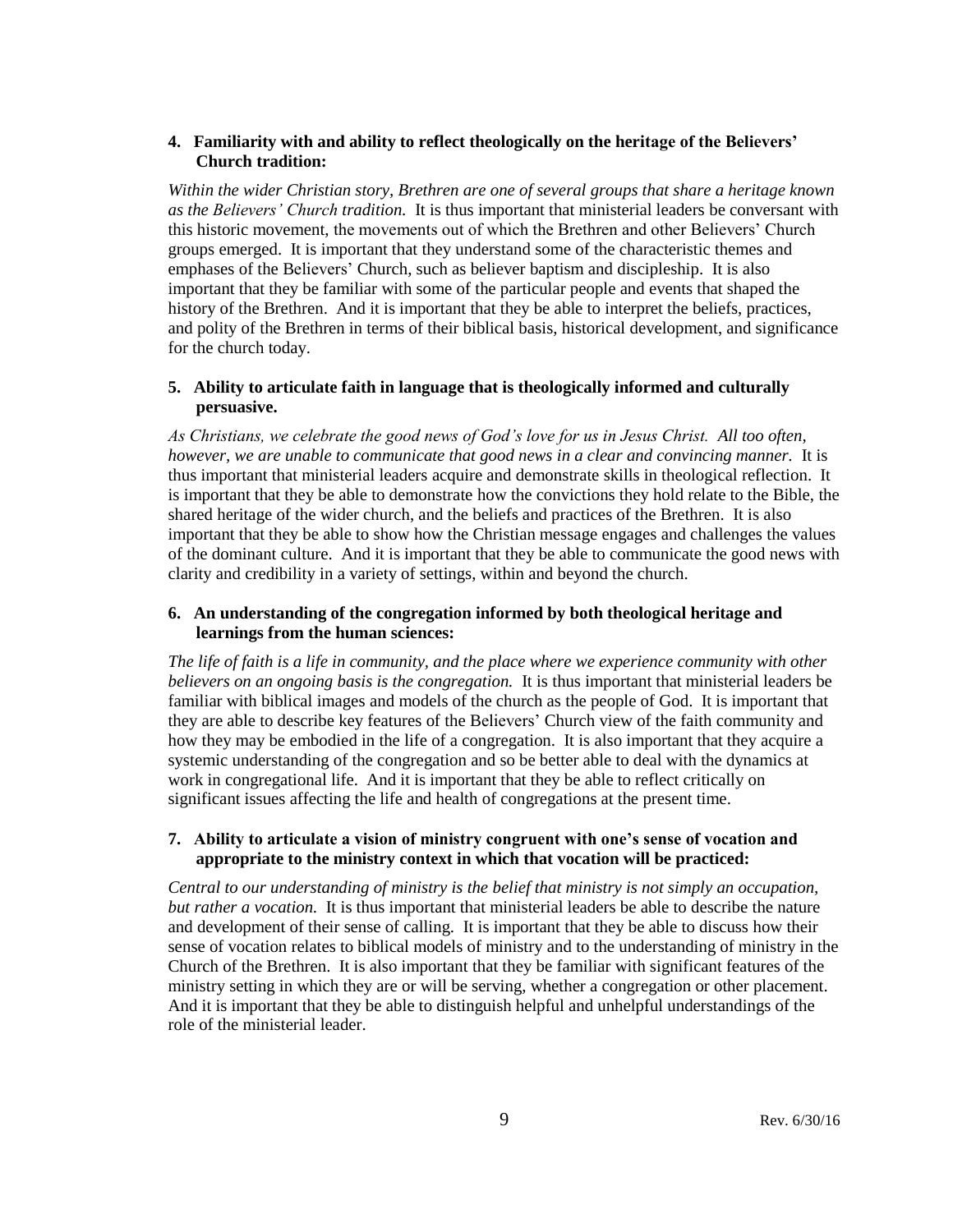### **8. Ability to nurture and reflect critically on the spiritual formation of self and others, including ethics for ministry and life in community:**

*The life of faith is more than believing and doing; it is an unending process of spiritual formation and transformation.* It is thus important that ministerial leaders be able to articulate their own spiritual autobiography and identify critical issues for continuing development. It is important that they be familiar with some of the classical disciplines for spiritual growth, including prayer and Bible study. It is also important that they be familiar with several contemporary models for understanding moral or faith development in individuals and groups. And it is important that they are aware of key issues in ministerial and congregational ethics as addressed by Annual Conference, and exhibit skills in processing concrete cases related to these issues.

### **9. Skills in interpersonal relationships, in mediating conflict, and in building community:**

*Healthy congregations are places where people know how to relate to one another in constructive ways, even in the midst of conflict and controversy.* It is thus important that ministerial leaders understand how differing personality types and styles of interaction affect the life of a group. It is important that they have developed skills in listening and cultivating communication. It is important that they be familiar with resources from scripture, Brethren heritage, and conflict theory that can help persons deal with conflict in constructive ways. And it is important that they be able to apply conflict mediation skills to concrete situations, as demonstrated through role plays, case studies, etc.

### **10. Ability to provide effective leadership in congregational and other church-related arenas of ministry:**

*The quality of leadership frequently determines whether a group will be able to carry out its mission.* It is thus important that ministerial leaders be able to articulate an understanding of leadership informed by biblical, theological, and sociological perspectives. It is important that they be able to identify their own leadership style and assess the particular strengths and weaknesses of that style. It is also important that they be able to demonstrate skills in the various arenas of ministry related to their vocation, skills in preaching, worship, pastoral care, teaching, and administration. And it is important that they be able to identify ways of calling forth and nurturing others' gifts for ministry.

### **11. Ability to integrate biblical and theological understandings with the practice of ministry:**

*Understanding that is not embodied in practice is worthless. Practice that is not guided by understanding is shallow.* The overarching competency therefore that ministry education seeks to achieve is the ability to practice ministry in a biblically and theologically informed manner. One of the marks of this competency is an ability to bring biblical and theological understandings to bear on concrete ministry situations, whether in actual practice or in case studies. Another is the ability to respond in discerning ways to the questions of peers and teachers regarding the meaning and practice of ministry. However assessed, integration of understanding and practice is the crucial test of competency for ministry.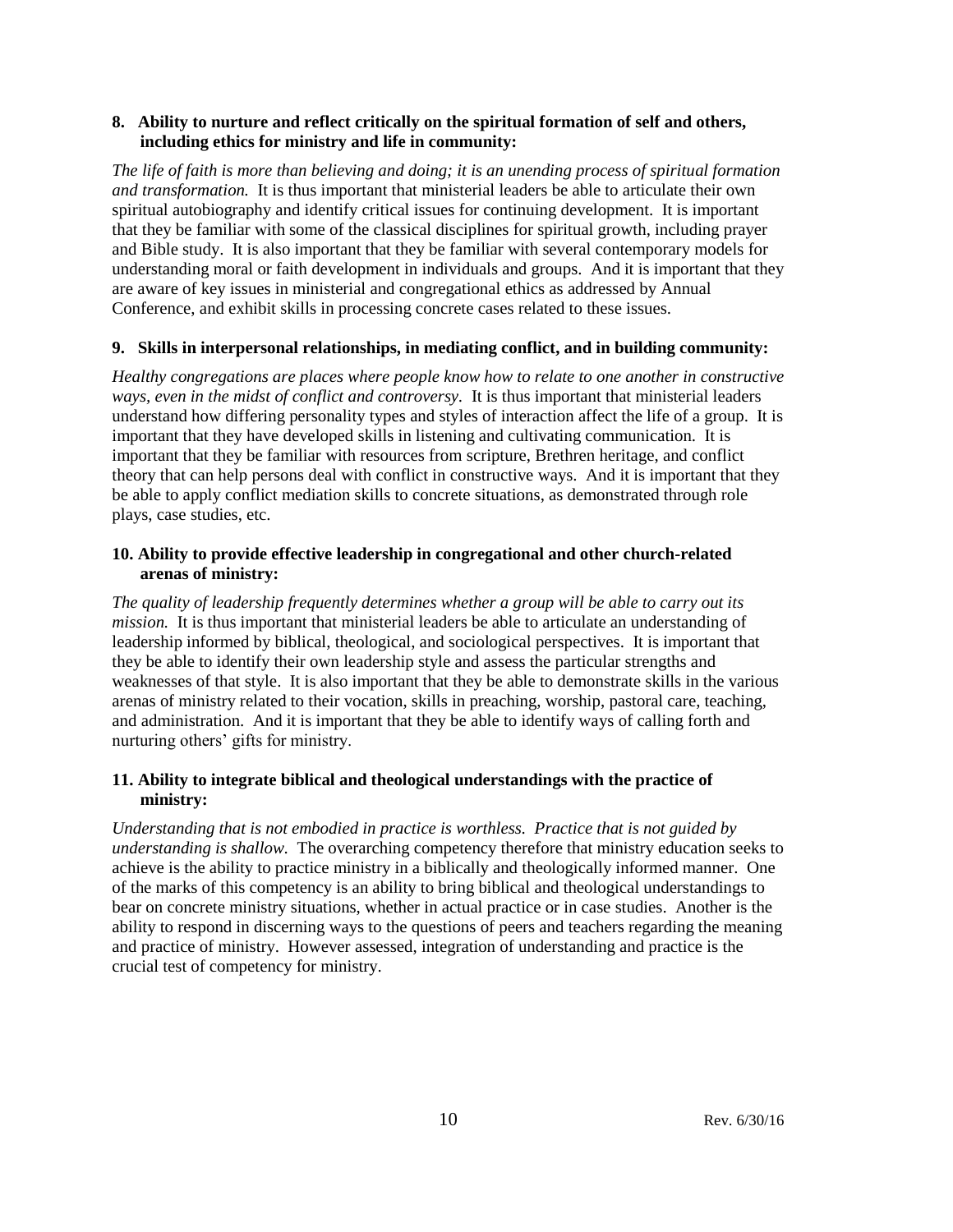## STUDENT ENROLLMENT and ORIENTATION

If you are enrolling in TRIM, you are doing so by invitation of your district. A district executive minister determines whether to recommend a person for TRIM, preferably in consultation with the district TRIM coordinator, so someone has already identified you as a person with gifts for ministry and affirmed your own sense of calling to serve the church as a minister. First, however, you must meet the requirements for enrollment.

A high school diploma or GED is a prerequisite for entrance into the TRIM program. The application and acceptance processes into TRIM are as follows:

- The district executive minister must complete the "Profile on Prospective Student" form, sign the form, and mail it to the Brethren Academy office. Districts must also secure a criminal background check on prospective students.
- When the Academy office receives a profile on a prospective student, the executive director mails or emails a TRIM application and the TRIM fact sheet.
- The student completes the TRIM application and mails it to the Academy office with the current enrollment fee, presently established at \$350. Districts differ in their determination of who pays this enrollment fee. As a courtesy, the Academy office mails a copy of the completed application form to the district.
- As an application is considered, Academy staff may wish to interview the student by telephone.
- A letter will be sent from the Coordinator of TRIM and EFSM Ministry Training Programs (hereafter in this section referred to as Coordinator of TRIM/EFSM) to the student and districts regarding the acceptance of the student.

Students who are accepted into the TRIM program are required to attend a four-day orientation program at Bethany Theological Seminary in Richmond, Indiana. All expenses during orientation are paid for by the Academy, but students are responsible for travel expenses to and from Richmond, Indiana, and for the books required for an online course. Orientation registration deadlines are strictly observed. Please contact the Brethren Academy for upcoming orientation dates.

Prior to orientation, students must request transcripts from all previous educational institutions and have them sent to the Brethren Academy office. These transcripts need not be official and may be copies. This is an essential resource for determining the trajectory of the student's program, and will determine the number and types of courses needed to complete the program.

At the orientation, new students will

- Have completed required reading prior to arrival for the course "Servant Leadership." A complimentary copy of this book or books is sent to each enrolling student. Students will write a paper about the book(s) following orientation.
- Attend the first session of an eight week, online course called "Introduction to Biblical Studies."
- Receive a detailed explanation of the TRIM program.
- Take the Biblical Theological Awareness Inventory, a required exam for all students entering the program.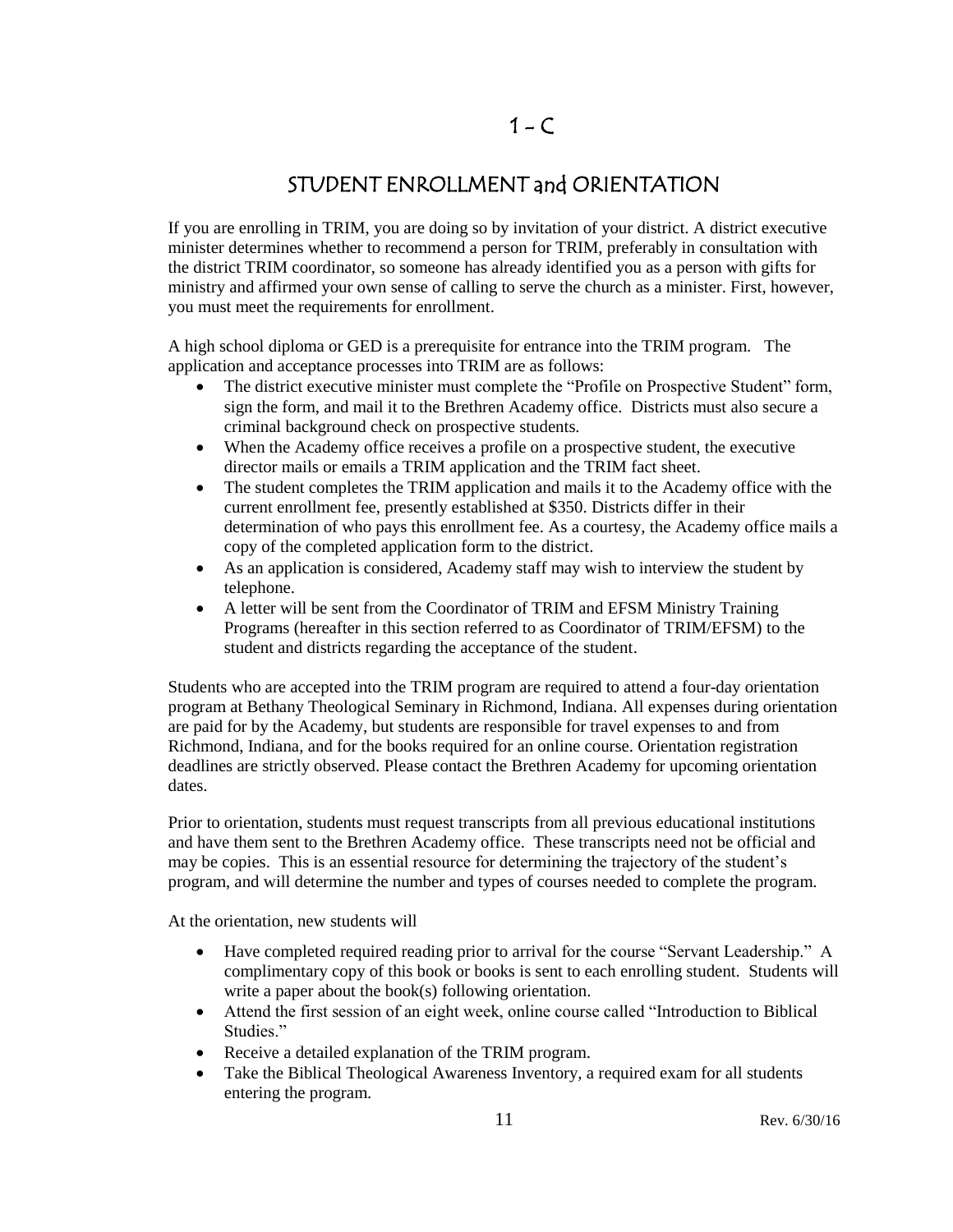Have opportunities to meet other students and church leaders for worship and conversation.

Immediately following the on-campus orientation, new students will meet with their district TRIM coordinator (face-to-face or by phone) to complete the learning contract. The learning contract must be signed by the district TRIM coordinator and sent to the Coordinator of TRIM/EFSM for approval within six weeks following the on-campus orientation.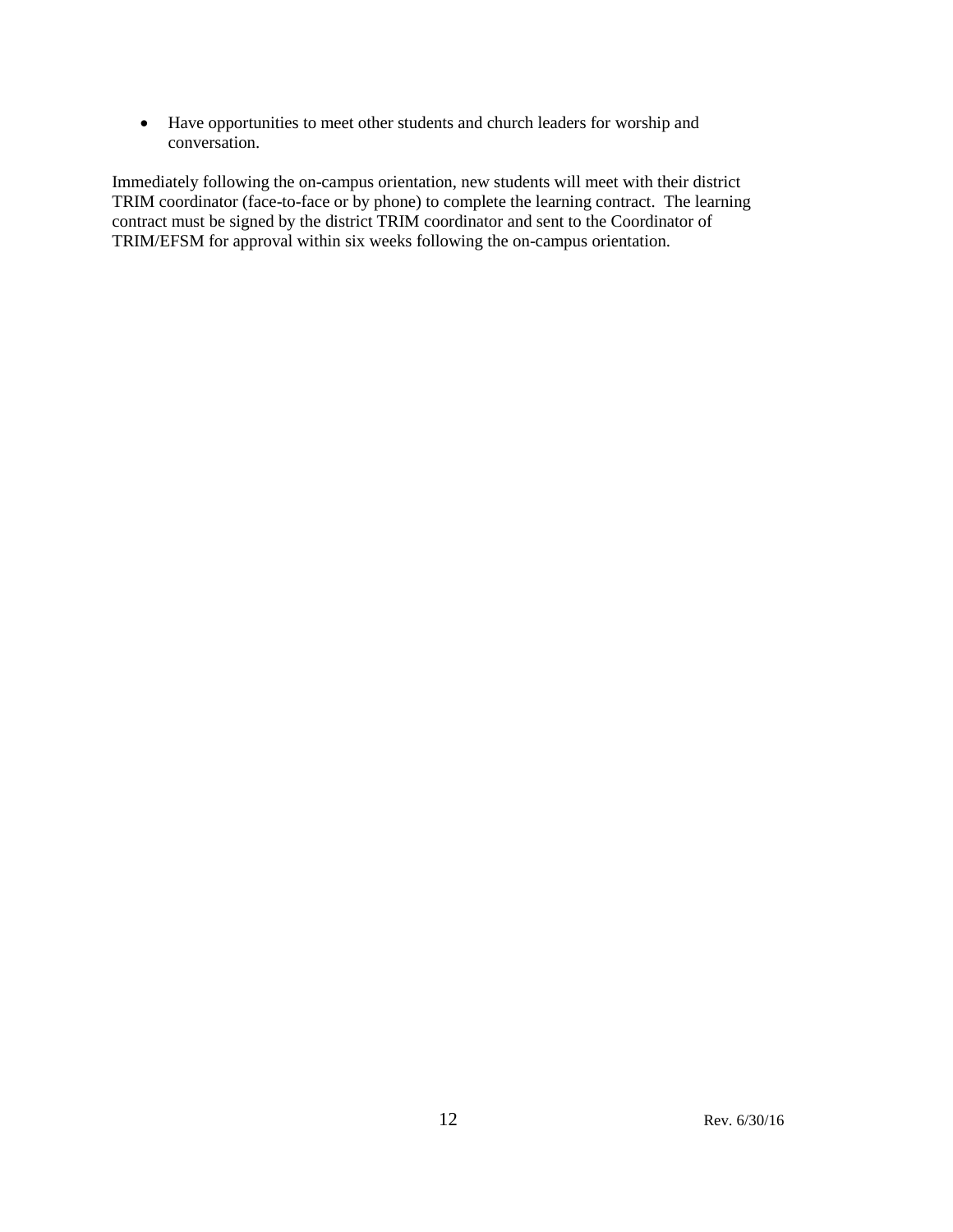### $I - D$

## MINISTERIAL ETHICS in the CHURCH of the BRETHREN

We live in a time when the wider church has been greatly damaged by those in leadership who have not taken their role as ethical leaders seriously. While we are all humans who make mistakes, those called to ministry need to be very aware of the visible and honorable place they occupy in the church.

To be clear about ethical boundaries for ministers, included in your TRIM manual is a section of the code of ethics from the current Church of the Brethren Ethics in Ministry Relations paper that was adopted by Annual Conference in 2008 (For the complete document, please see "Ministerial Ethics," [http://www.brethren.org/ac/ac\\_statements/\)](http://www.brethren.org/ac/ac_statements/). In addition, each of the Church of the Brethren districts provides ethics training on a regular basis which pastors are required to take periodically.

### **CODE OF ETHICS FOR MINISTERIAL LEADERS**

We believe that we have been called by God, through the church, to the set-apart ministry in the Church of the Brethren. It is our calling and our function to lead and facilitate the church in its mission to obey and serve Christ and to witness to the good news of the gospel. We are committed to fulfilling the trust the church has placed in us by maintaining a high standard of Christian conviction, by sincerity of purpose, by nurturing and sharing our gifts, and by integrity of our character. We are dedicated to upholding the dignity and worth of every person who seeks or is reached by our care and proclamation. In order to uphold our standards we, as ministers in the Church of the Brethren, together and individually covenant to live out the following:

### **Integrity of the Ministerial Life**

- A. I will be true to the Judeo-Christian scriptures in my preaching, teaching, and manner of living.
- B. I will be true to Christian convictions as revealed in the Bible and interpreted, taught to, and nurtured in me by the church under the guidance of the Holy Spirit.
- C. I will live with integrity, upholding my commitments to God, to others, and to the church.
- D. I will exercise a lifestyle consistent with the teachings of Jesus, giving serious attention to Annual Conference statements.
- E. I will assume responsibility for my physical and emotional health and for my spiritual growth and enrichment. I will strive to maintain reasonable expectations for myself and not allow others' unreasonable expectations to endanger my well-being.
- F. I will treat members of my family with Christian love and respect.
- G. I will treat my congregation and parishioners with Christian love and respect.
- H. I will be a good steward of all of my resources, managing them to live within my income.

### **Integrity of the Ministerial Call**

I. I will support the basic beliefs and practices of the Church of the Brethren as determined by Annual Conference.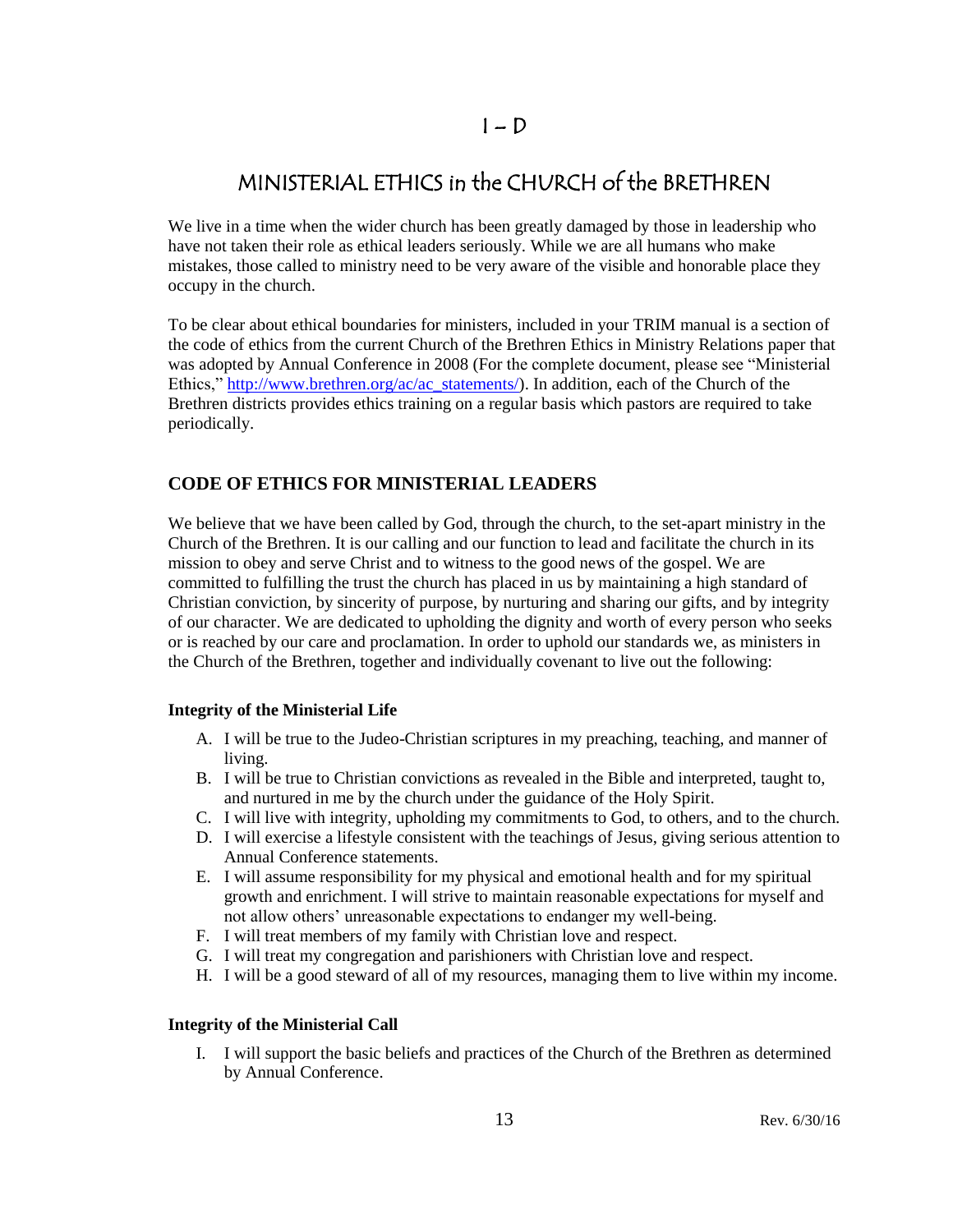- J. I will respect the privacy of individuals and will not divulge information obtained in confidence without expressed permission. When an individual is a danger to self or others, however, I will take appropriate action, even when this breaks confidentiality.
- K. I will report all cases of suspected child abuse. I will be knowledgeable of and act in accordance with the mandated reporting requirements of professionals within my state.
- L. I will not exchange or tolerate scandalous, malicious, or inaccurate information concerning others.
- M. I will give credit for all sources quoted or extensively paraphrased in sermons and prepared papers. I will honor all copyrights.
- N. I acknowledge that education is a lifelong process, and will seek out opportunities to continue to grow spiritually and in ministry skills.
- O. I will honor the ministry of clergy colleagues in our denomination and in the larger Christian community, striving to work with them in a collegial manner. I will not proselytize people from other churches. I will only perform ministerial services, such as weddings, funerals, baptisms, anointings, pastoral counseling, and critical pastoral care, in another congregation at the request of the current pastor and that build up the ministry and mission of the body of Christ in that place.
- P. I will honor the ministry of pastors in my former parishes. It is inappropriate to be involved in the pastoral ministry of a congregation after leaving it or upon retirement, or to perform ministerial services, or to cultivate such relationships with former parishioners, if it hinders the ministry of the congregation and pastor. I will only perform ministerial services, such as weddings, funerals, baptisms, anointing, pastoral counseling, and critical pastoral care, in a former congregation at the request of the current pastor.
- Q. Whenever serving in another category of ministerial leadership (i.e., chaplain, professor, denominational leader, retired, etc.) than pastoral/congregational ministry, I will honor the ministry of my pastor and congregation by being aware of my informal authority. I will not exert undue influence in the internal workings of my congregation.
- R. In the event of a complaint against me, I will participate in the denominational process for dealing with complaints of ministerial misconduct.

### **Integrity of the Ministerial Relationship (Fiduciary Responsibility)**

- S. I will not misuse the trust placed in me and the unique power inherent in my role by exploiting in any way those who seek my help or care.
- T. I will not use my office or authority to apply influence upon a parishioner or others in order to secure bequests, gifts, loans, or financial gain that would personally benefit me.
- U. I will not expect nor seek financial favors or gratuities because of my position.
- V. I will be responsible and honest in the management of all resources and funds entrusted to my care in the course of my employment.
- W. I will not enter into "dual relationships" with parishioners that result in a "conflict of interest" that could personally benefit me.
- X. I will not engage in pastoral counseling that extends beyond the limits of my training and experience. I will use appropriate consulting and referral services.
- Y. It is unethical to take advantage of the vulnerability of any person by causing that person to engage in sexual activity or conduct with me. I will not engage in sexual activity with any person other than my spouse. Such behavior would be especially egregious within the church or ministry agency I serve.
- Z. I will not engage in any form of child abuse—sexual, physical, or emotional.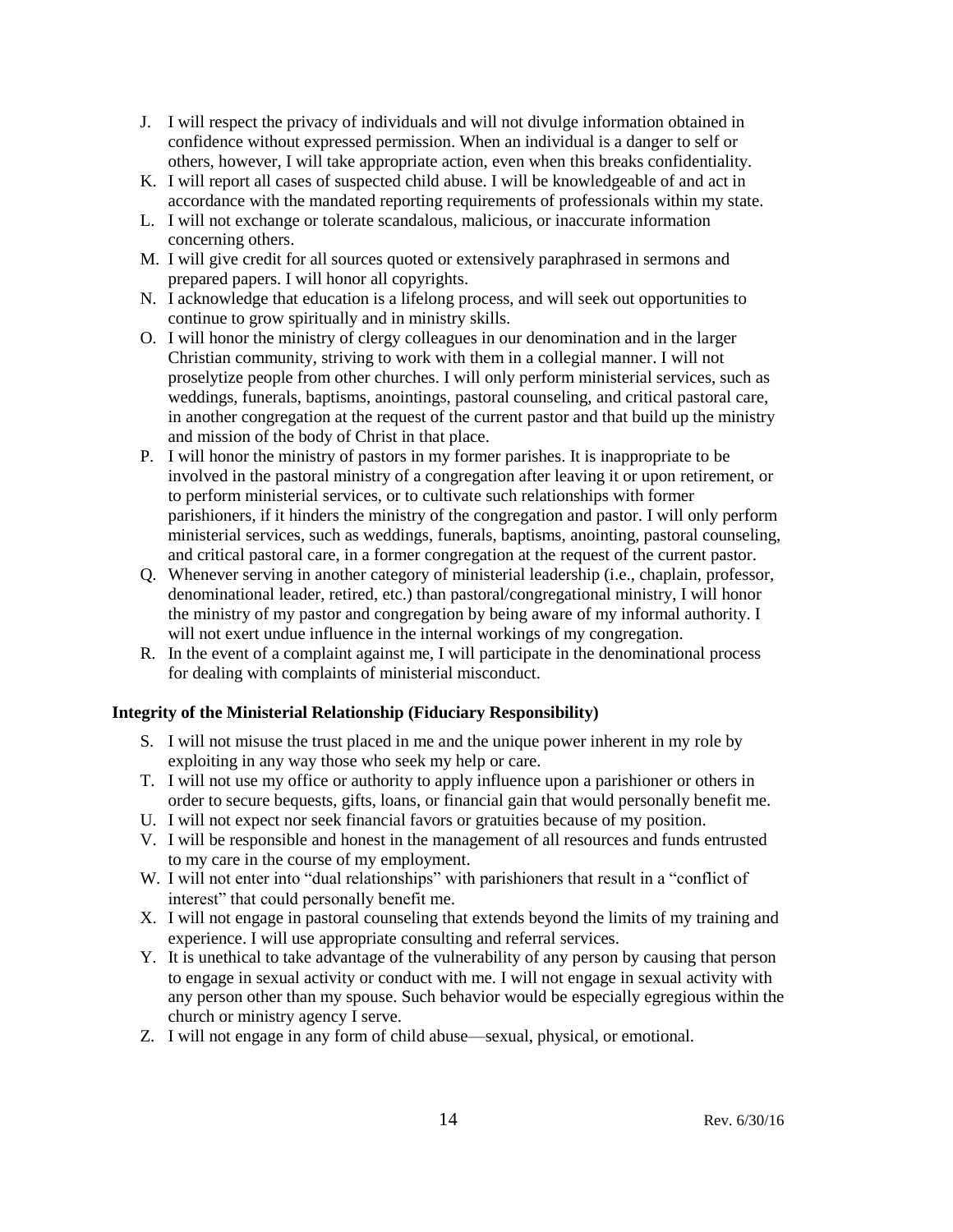## FINANCIAL CONSIDERATIONS of TRIM

*"Count well the cost," Christ Jesus says, "when you lay the foundation."* So begins the hymn whose translated words were written by the first leader of the Church of the Brethren, Alexander Mack. Entering TRIM students are encouraged to take these words to heart, for a ministry training program requires time, thought, and a strong commitment of one's life to Jesus Christ. In addition, there are financial costs whenever one embarks on an educational venture. While God does provide in miraculous ways, TRIM students often have many financial responsibilities in their lives, and so this financial aspect of enrolling in the program is one to consider carefully.

**Application and enrollment fees:** TRIM calls for a substantial investment of resources, some of which come from supporting agencies and some of which come from the students themselves. The direct payments a student makes to the Academy include a one-time enrollment fee and a yearly participation fee, invoiced each January. Call the Brethren Academy for current rates.

**Costs for Units of Study:** Students themselves pay for courses and other units of study. In the end, costs will vary by student because the cost of units varies widely. Students will pay less overall if they enter TRIM having already earned academic credit or completed units of study at another institution that count toward TRIM certification. While enrolled in TRIM, some students will pay more for credits earned at outside institutions and applied to the TRIM program. Also, full-time enrollment is more costly than part-time, but full-time students are eligible for more financial assistance than part-time students. In the end, the total net cost could end up being less for full time students.

**Financial Assistance:** All participants in TRIM are eligible to apply for financial assistance in the form of covenantal grants. TRIM grants do not have to be repaid. In accepting grants, however, applicants commit themselves to supporting the Church of the Brethren in the future through their ministries, contributions to the Church of the Brethren and Bethany Theological Seminary (which supports the Brethren Academy), and their total stewardship of life and resources. The amount of the grant for which a student is eligible is contingent on the number of units the student is enrolling for the year. The maximum annual grant is currently \$1,140. Some additional scholarship funds may be available for those students who take courses through Bethany Seminary. All scholarship funds awarded are to be used for tuition, fees, and books only.

**Funding Alternatives:** District TRIM coordinators work with each entering student to determine costs and funding alternatives to help cover expenses. Some districts and individual congregations are also willing to provide funding for ministry training programs. Students should have a conversation with the appropriate person in the district and congregation about this matter.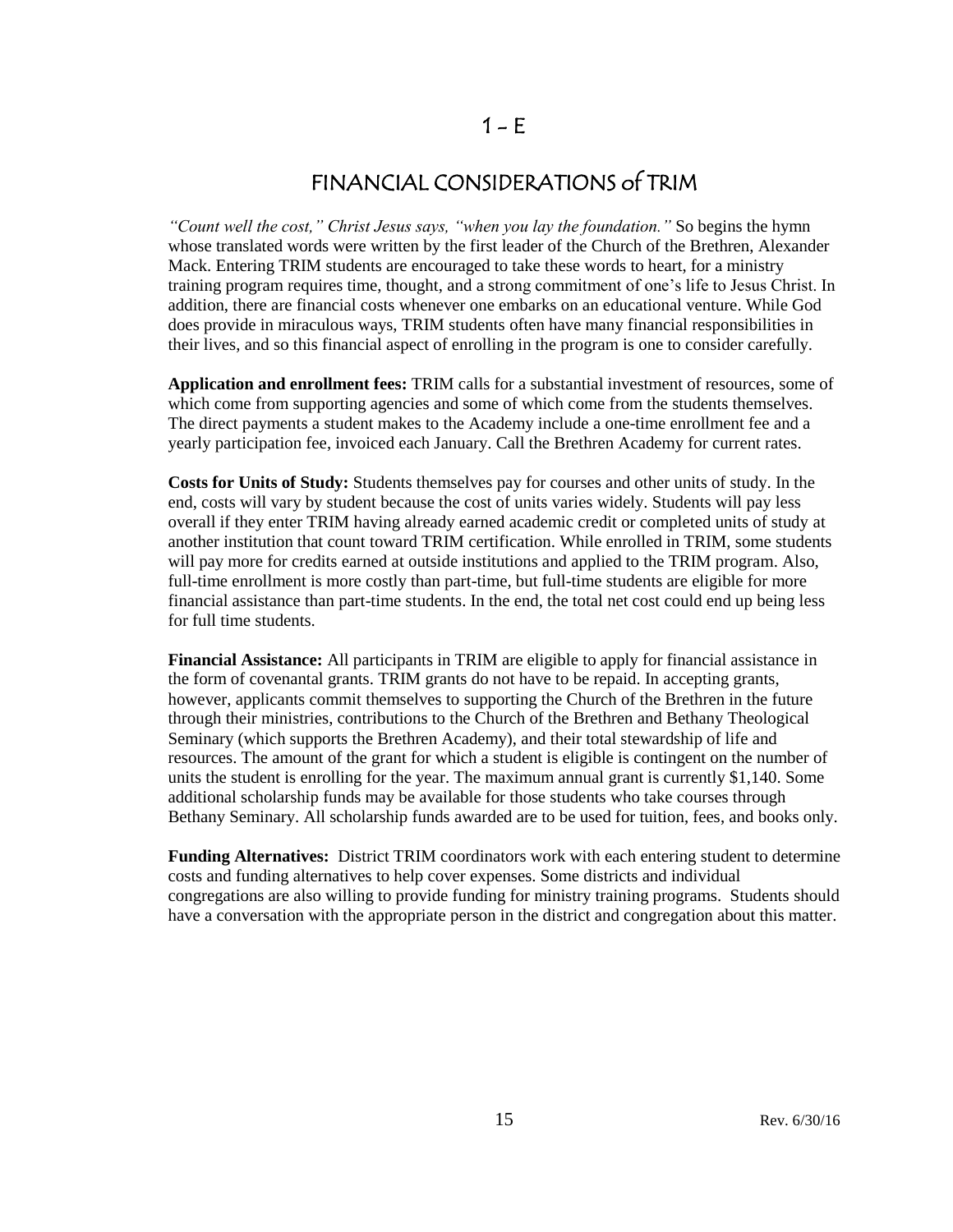## GUIDELINES for REQUESTING FINANCIAL ASSISTANCE through TRIM

- 1. TRIM students may request and receive one award in the fall semester and one award in the spring semester, totaling no more than two awards for the academic year in which the student is enrolled. The fall semester is July 1-December 30; December 1 is the deadline for applying for financial assistance. The spring Semester is January 1-June 30; June 15 is the deadline for applying for financial assistance. Awards are reported as taxable income
- 2. The amount of an award is determined by the number of units the student plans to complete during that semester to fulfill TRIM credits and by the estimated expense of those units:
	- A. Students enrolling for the minimum required 2 units per semester (on-site, online, or DISU courses) are eligible for an award of up to \$285, or current cost of one course.
	- B. Students enrolling for 3 or more units per semester (on-site, online, or DISU courses) are eligible for an award of up to \$570, or the current cost of two courses.
	- C. Since "Orientation/Servant Leadership" and "Introduction to Biblical Studies" are units of study funded by the Brethren Academy, they cannot count toward total enrolled courses.
	- D. Since students are not charged for Independent Study Units, they cannot count toward total enrolled courses.
- 3. TRIM financial assistance awards may only be used for tuition.
- 4. Requests for financial assistance will be submitted on the appropriate TRIM form to the district TRIM coordinator, who in turn will submit the form with his or her recommendation. Submission must take place before the semester ends. The fall semester deadline is December 1; the spring semester deadline is June 15. These deadlines will be strictly observed.
- 5. Each time after the first time that a student requests financial assistance, the student's transcript will be examined to verify that coursework funded by a grant in the previous period was completed.
- 6. The Coordinator of the TRIM & EFSM Ministry Training Programs of the Brethren Academy will notify the applicant after approving the assistance request.
- 7. Once the applicant has returned the financial assistance form to the Brethren Academy Office funds will be distributed.
- 8. The applicant is responsible for all accounting of awards received for tax purposes. Awards received are taxable income.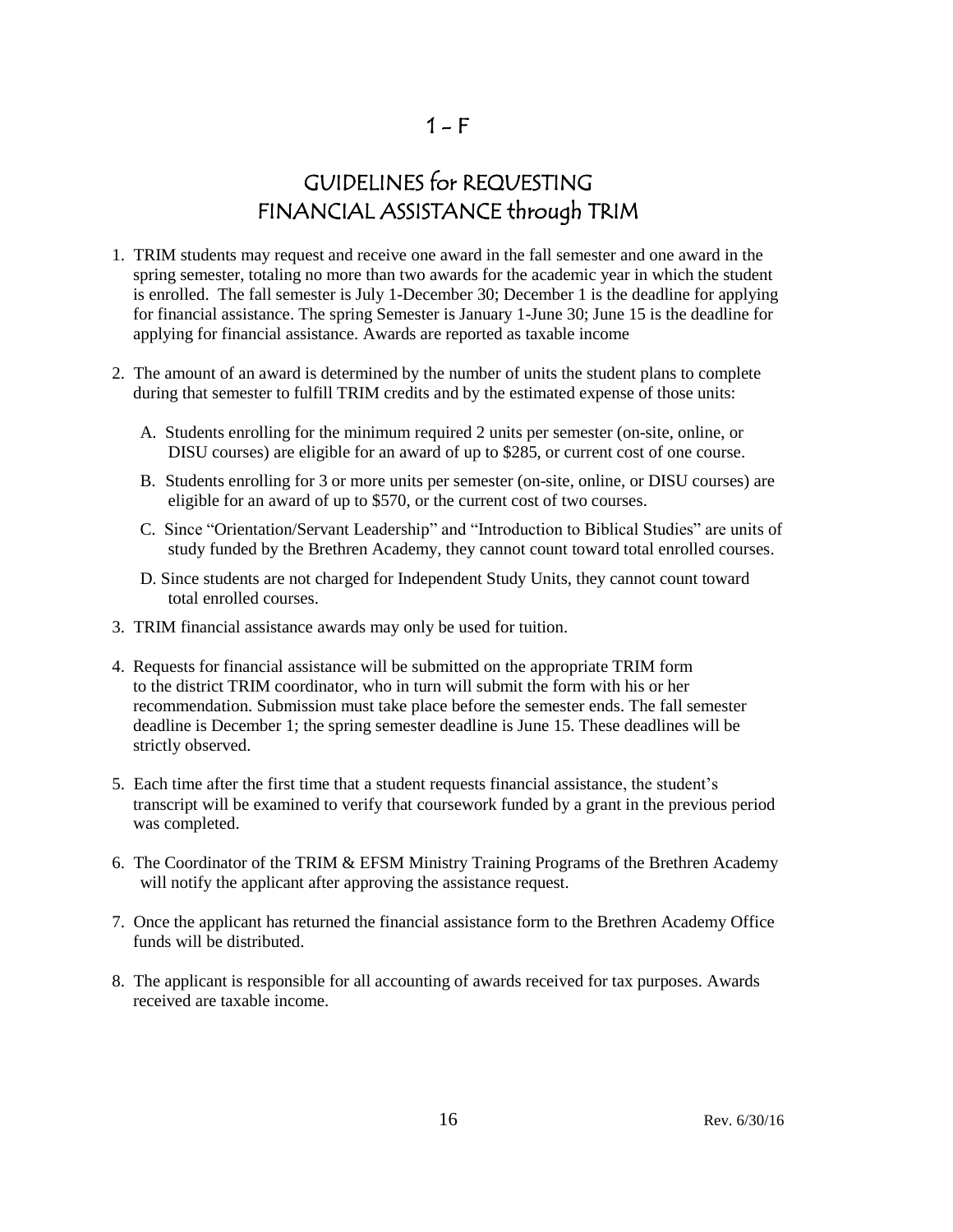|                    |                                                                                                                                                                                      | $1-G$        |             |                    |
|--------------------|--------------------------------------------------------------------------------------------------------------------------------------------------------------------------------------|--------------|-------------|--------------------|
|                    | Brethren Academy for Ministerial Leadership                                                                                                                                          |              |             |                    |
|                    | REQUEST FOR FINANCIAL ASSISTANCE                                                                                                                                                     |              |             |                    |
|                    | Fall Semester: July 1-December 31, 2016<br>Deadline for application: December 1, 2016                                                                                                |              |             |                    |
|                    | <b>Spring Semester: January 1—June 30, 2017</b>                                                                                                                                      |              |             |                    |
|                    | Deadline for application: June 15, 2017                                                                                                                                              |              |             |                    |
|                    |                                                                                                                                                                                      |              |             |                    |
| <b>Address</b>     |                                                                                                                                                                                      |              |             |                    |
|                    |                                                                                                                                                                                      |              |             |                    |
|                    | <b>Anticipated Study Program:</b>                                                                                                                                                    |              |             |                    |
| $\Box$             | Space is provided below for you to list event(s), course(s) and Directed Independent<br>Study Units you expect to do during the year for which financial assistance is<br>requested. |              |             |                    |
| $\Box$             | List courses or other units by name.                                                                                                                                                 |              |             |                    |
| $\Box$             | Enter the dates that each unit of study will take place.                                                                                                                             |              |             |                    |
| $\Box$             | Enter the TRIM unit value of each course (One 3-hour semester or one 4-hour<br>quarter course $=$ one TRIM unit).                                                                    |              |             |                    |
|                    | <b>College/Seminary Courses</b>                                                                                                                                                      | <b>Place</b> | <b>Date</b> | <b>TRIM</b>        |
| <b>Hours Units</b> |                                                                                                                                                                                      |              |             |                    |
|                    |                                                                                                                                                                                      |              |             |                    |
|                    |                                                                                                                                                                                      |              |             |                    |
|                    | <b>Academy Level Courses</b><br>*Since "Orientation" and "Introduction to Biblical Studies" are funded by the Brethren Academy, they                                                 | <b>Place</b> | Date        | <b>TRIM Units*</b> |
|                    | may not be included in requests for financial assistance.                                                                                                                            |              |             |                    |
|                    |                                                                                                                                                                                      |              |             |                    |
|                    |                                                                                                                                                                                      |              |             |                    |
|                    |                                                                                                                                                                                      |              |             |                    |
|                    | <b>Directed Independent Study Units</b>                                                                                                                                              | <b>Place</b> | Date        | <b>TRIM Units</b>  |
|                    |                                                                                                                                                                                      |              |             |                    |
|                    |                                                                                                                                                                                      |              |             |                    |
|                    |                                                                                                                                                                                      |              |             |                    |
|                    |                                                                                                                                                                                      |              |             |                    |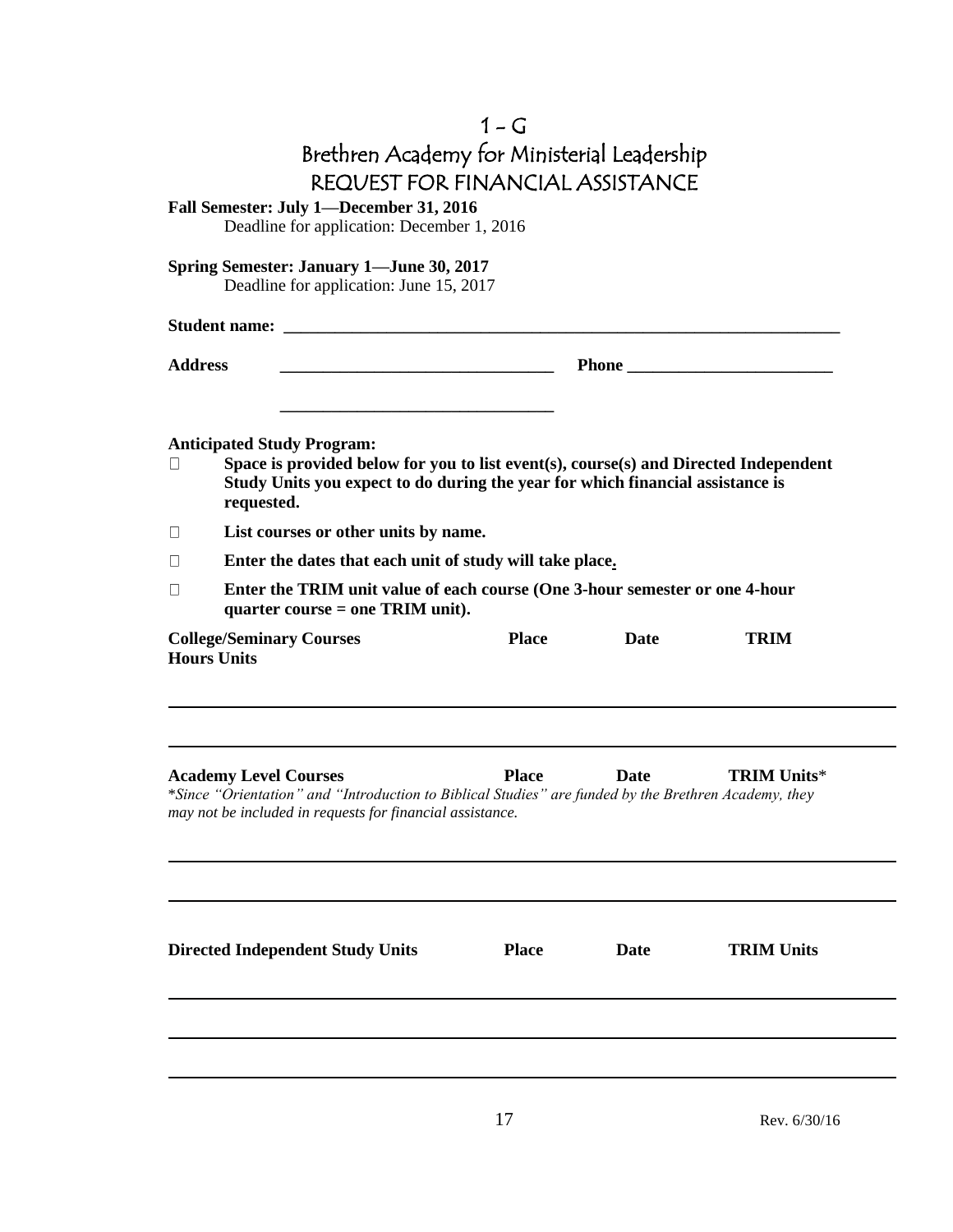### **Total Estimated Cost for course(s)/event(s) listed:**

Note: Financial assistance can only be given for tuition, fees and books.

| <b>Tuition</b><br><b>Registration Fees</b>                                                                                                         |                                                                                         |
|----------------------------------------------------------------------------------------------------------------------------------------------------|-----------------------------------------------------------------------------------------|
| <b>Total</b>                                                                                                                                       | \$                                                                                      |
| TRIM PROGRAM ONLY:                                                                                                                                 |                                                                                         |
| <b>TOTAL Course Units Listed</b><br><b>TRIM Covenant Grant Guidelines:</b><br>Up to \$285 per semester requested for the minimum 2 units<br>$\Box$ |                                                                                         |
| $\Box$                                                                                                                                             | Up to \$570 per semester may be requested if you are completing 3 or more units         |
| Signature of district TRIM coordinator<br>Financial Assistance is given directly to an educational institution or for an event<br>registration.    |                                                                                         |
| Make check out to:<br>Mail check to this address:                                                                                                  | Amount: \$                                                                              |
| Make check out to:<br>Mail check to this address:                                                                                                  | Amount: \$                                                                              |
| as possible, and there is financial need for the financial assistance requested.                                                                   | Statement by Student: The information provided on this form is as accurate and complete |
| Signature of Student                                                                                                                               |                                                                                         |

### **SEND COMPLETED REQUEST TO:**

Brethren Academy for Ministerial Leadership 615 National Road West Richmond, IN 47374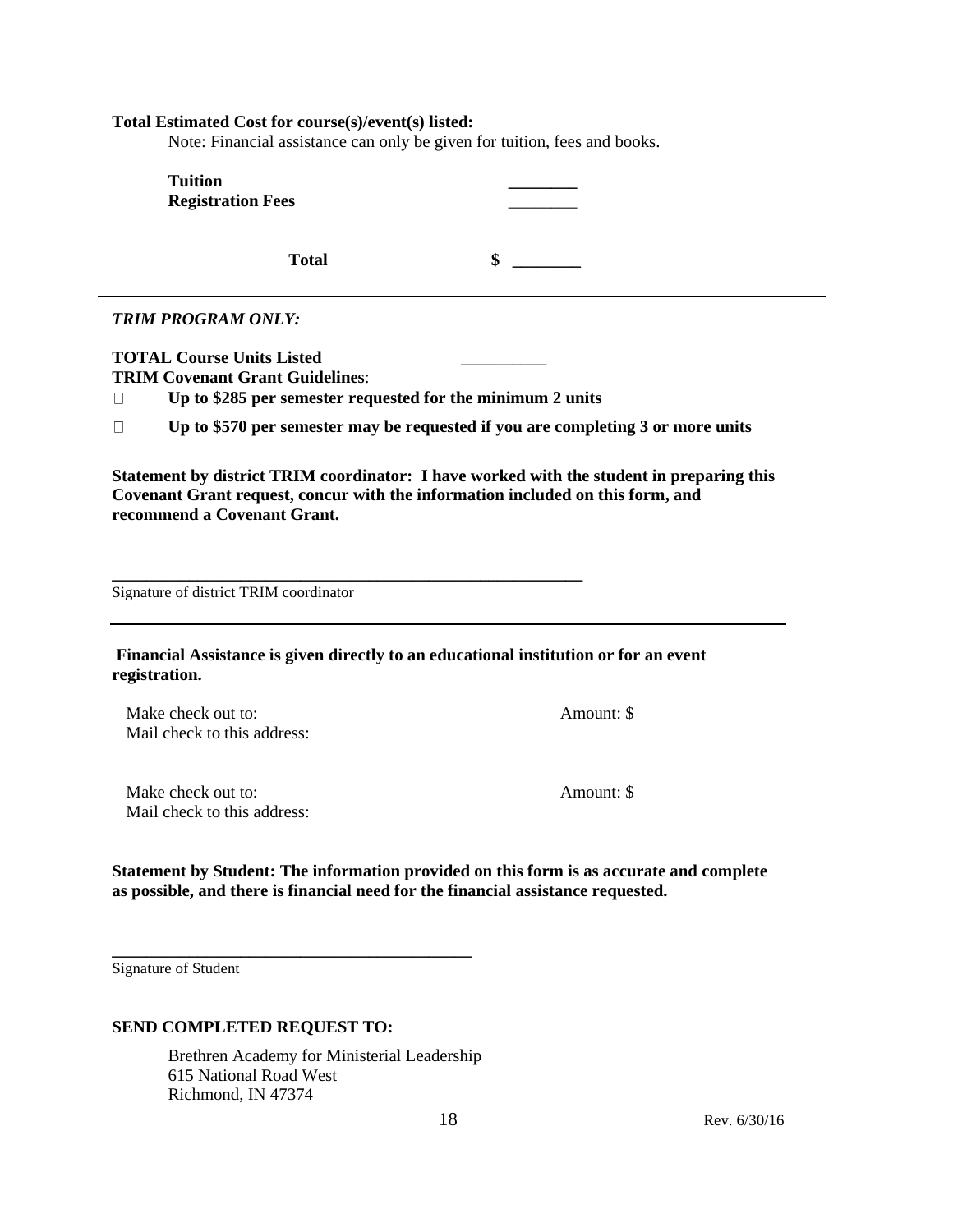## $1 - H$

## TRIM FINANCIAL ASSISTANCE AWARD AGREEMENT

TO:

Having reviewed your financial assistance request and your anticipated program of study, we are pleased to offer you financial assistance from the TRIM program budget for the academic semester \_\_\_\_\_\_\_\_\_\_\_\_\_\_\_\_\_\_\_\_\_\_\_\_\_ in the amount of \_\_\_\_\_\_\_\_\_\_\_\_\_\_. This money is available to you as needed during the semester for tuition.

This financial assistance is in the form of a covenantal award and as such does not have to be repaid. In accepting the financial assistance award, however, you commit yourself to future support of the Church of the Brethren agencies sponsoring TRIM through the ministries in which you will serve, through financial contributions in support of the Brethren Academy, and through your total stewardship of life and resources.

Signature of Coordinator of the TRIM & EFSM Date Ministry Training Programs, Brethren Academy

\_\_\_\_\_\_\_\_\_\_\_\_\_\_\_\_\_\_\_\_\_\_\_\_\_\_\_\_\_\_\_\_\_\_\_\_\_\_\_\_\_\_\_\_\_\_\_\_\_ \_\_\_\_\_\_\_\_\_\_\_\_\_\_\_\_\_\_\_\_\_\_\_\_\_

### **STATEMENT OF ACCEPTANCE:**

I hereby accept the financial assistance offered in this award and agree to the terms of the grant outlined above.

Signature of TRIM Student Date

\_\_\_\_\_\_\_\_\_\_\_\_\_\_\_\_\_\_\_\_\_\_\_\_\_\_\_\_\_\_\_\_\_\_\_\_\_\_\_\_\_\_\_\_\_\_\_\_\_\_\_\_\_\_ \_\_\_\_\_\_\_\_\_\_\_\_\_\_\_\_\_\_\_\_\_\_\_\_\_\_\_\_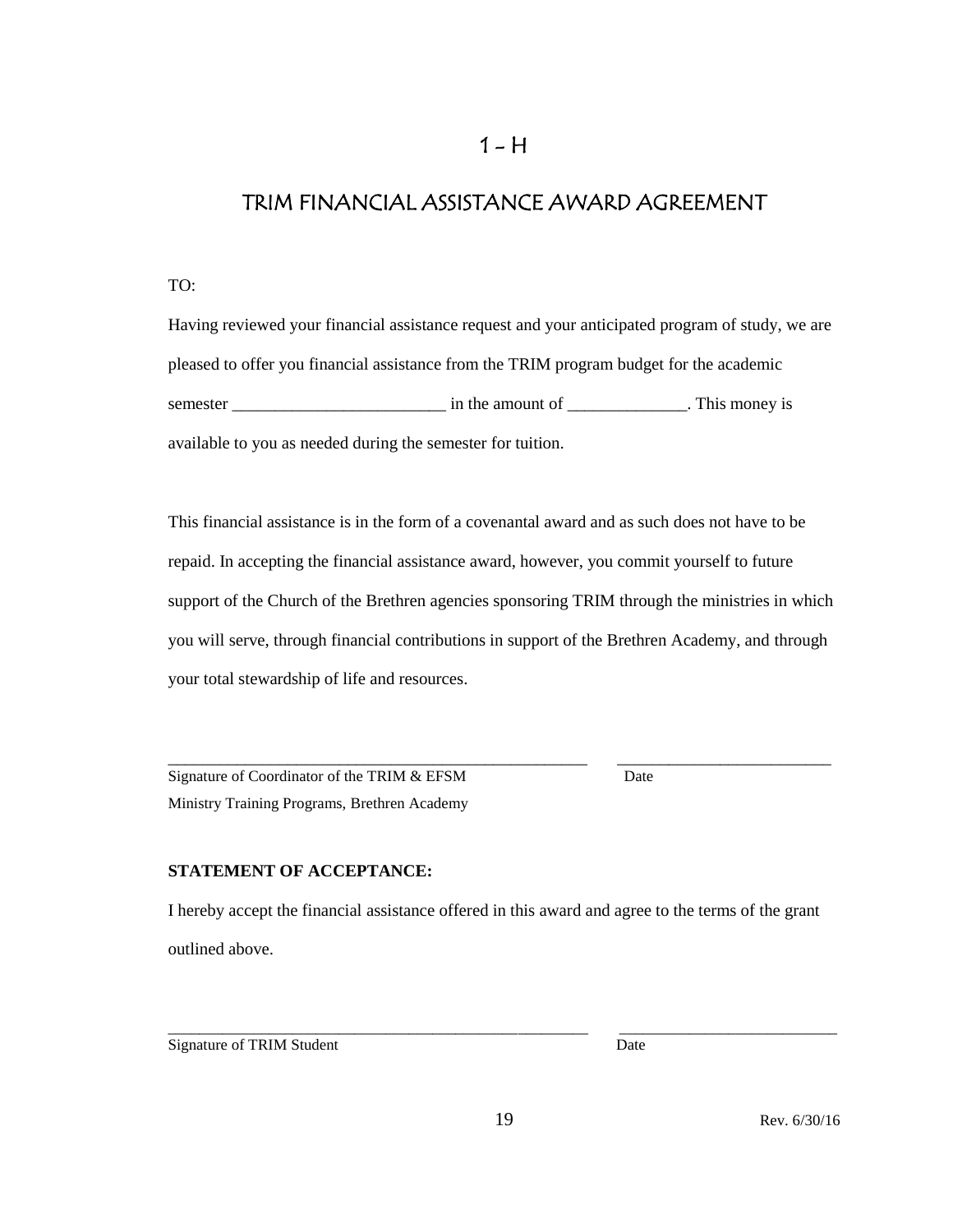## $1 - 1$

## RECORDING CREDIT to the TRANSCRIPT

Courses and activities for TRIM credit may be earned at other institutions; however, files for all active students are housed at the Brethren Academy office in Richmond, Indiana. Therefore, reports of all completed work must be sent to:

Brethren Academy for Ministerial Leadership 615 National Road West Richmond, IN 47374-4019

Student transcripts are updated twice each year and sent to students and district TRIM coordinators in the fall and in the spring.

For TRIM credit, a grace of "C" or better is required in accredited coursework. Either a grade report or a transcript from the college or seminary where the coursework has been completed is needed for documentation. This includes classes taken at Bethany Seminary.

The instructor of the course reports work completed in Brethren Academy-sponsored courses directly to the Brethren Academy office. Evaluations and papers are returned to students.

To record Independent Study Units on the transcript, a completed contract (page 54), signed by the district TRIM coordinator and Coordinator of TRIM/EFSM must be received in the Brethren Academy office. Any work sent electronically from a district TRIM coordinator to the Brethren Academy office is considered "signed."

### **Program Expectations**

The TRIM program is designed to be completed in two to five years. In special cases permission to extend a program of study an additional year will be granted by the Brethren Academy staff upon request of the student and recommendation of the district TRIM coordinator. Such requests and recommendations will provide an adequate rationale for the extension.

In any given academic year, a student must complete a minimum of two units (or one unit plus supervised ministry experience) to remain in good standing. Each fall a summary report is sent from the Academy office to each participating district for their use to determine student progress in TRIM. If a student fails to make adequate progress, the District may decide to remove a student from the program. This is to be done in consultation with the district TRIM coordinator, the student, and at times the Coordinator of the TRIM & EFSM Ministry Training Programs of the Brethren Academy.

If a student finds that TRIM is not appropriate ministry training for him- or herself and chooses to withdraw, the student must notify his or her district and report the decision to the Brethren Academy Office.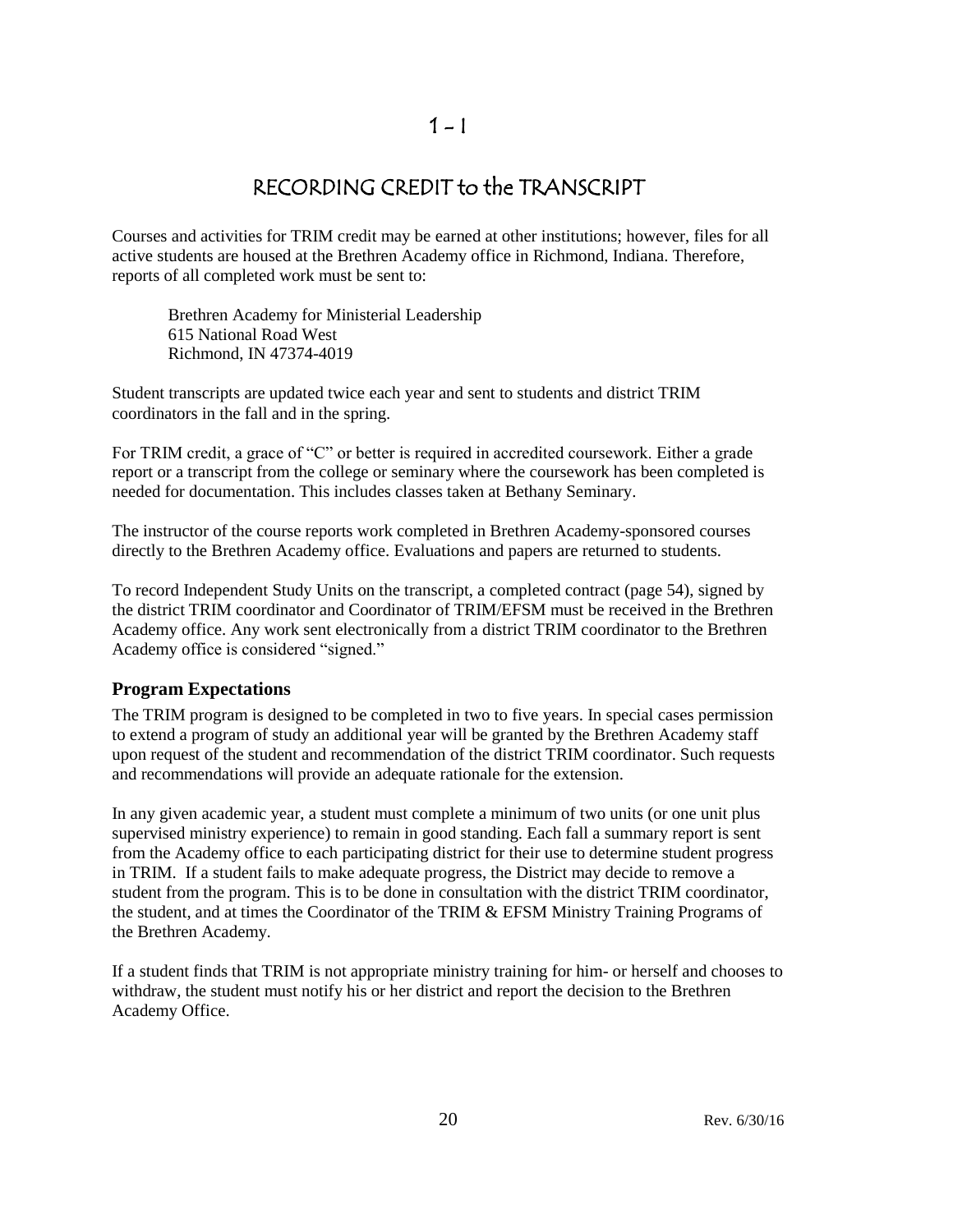### **Training in Ministry (TRIM) A Ministry Training Program of the Church of the Brethren Student Transcript**

|                                                                                                                                                                           |                             | Date of the Last Addition to Transcript:                                                                                                                                                     |                           | 06/30/16                                                                                                                                                                                                                               |             |  |
|---------------------------------------------------------------------------------------------------------------------------------------------------------------------------|-----------------------------|----------------------------------------------------------------------------------------------------------------------------------------------------------------------------------------------|---------------------------|----------------------------------------------------------------------------------------------------------------------------------------------------------------------------------------------------------------------------------------|-------------|--|
| <b>Student Information</b>                                                                                                                                                |                             |                                                                                                                                                                                              |                           |                                                                                                                                                                                                                                        |             |  |
| Name:                                                                                                                                                                     | District:                   |                                                                                                                                                                                              |                           |                                                                                                                                                                                                                                        |             |  |
| Congregation                                                                                                                                                              | Coordinator: <b>Example</b> |                                                                                                                                                                                              |                           |                                                                                                                                                                                                                                        |             |  |
|                                                                                                                                                                           |                             |                                                                                                                                                                                              |                           |                                                                                                                                                                                                                                        |             |  |
| <b>Enrollment Record</b>                                                                                                                                                  |                             | <b>Date</b>                                                                                                                                                                                  |                           |                                                                                                                                                                                                                                        | <b>Date</b> |  |
| Application Rec'd & Approved:                                                                                                                                             |                             |                                                                                                                                                                                              |                           | Transcript Received:<br><u>Letter and the set of the set of the set of the set of the set of the set of the set of the set of the set of the set of the set of the set of the set of the set of the set of the set of the set of t</u> |             |  |
| Enrollment Fee Rec'd:                                                                                                                                                     |                             |                                                                                                                                                                                              |                           | Learning Contract Rec'd & Appr'd:                                                                                                                                                                                                      |             |  |
| <b>Orientation Date</b>                                                                                                                                                   |                             |                                                                                                                                                                                              |                           |                                                                                                                                                                                                                                        |             |  |
|                                                                                                                                                                           |                             | Assessment of Previous Training and Training Requirements in TRIM                                                                                                                            |                           |                                                                                                                                                                                                                                        |             |  |
|                                                                                                                                                                           |                             | <b>General Education</b>                                                                                                                                                                     | Bible/<br><b>Theology</b> | Ministry/<br><b>Ministry Skills</b>                                                                                                                                                                                                    | Total       |  |
| Minimum Units Req'd by TRIM                                                                                                                                               |                             | 10                                                                                                                                                                                           | 10                        | 10                                                                                                                                                                                                                                     | 30          |  |
| Unit Value Previous College Courses                                                                                                                                       |                             | 0.00                                                                                                                                                                                         | 0.00                      | 0.00                                                                                                                                                                                                                                   | 0.00        |  |
| Unit Value of Previous ALCs                                                                                                                                               |                             | 0.00                                                                                                                                                                                         | 0.00                      | 0.00                                                                                                                                                                                                                                   | 0.00        |  |
| Unit Value of Previous ISUs                                                                                                                                               |                             | 0.00                                                                                                                                                                                         | 0.00                      | 0.00                                                                                                                                                                                                                                   | 0.00        |  |
| Units To Be Done In TRIM                                                                                                                                                  |                             | 10.00                                                                                                                                                                                        | 10.00                     | 10.00                                                                                                                                                                                                                                  | 30.00       |  |
| Therefore, at least<br>Therefore, at least                                                                                                                                | 10.00<br>10.00              | of the<br>Note: At least 10 of the 30 units required by TRIM must be Academy Level courses.<br>of the                                                                                        | 30.00<br>30.00            | units need to be college or seminary courses.<br>units need to be Academy Level courses.                                                                                                                                               |             |  |
| <b>TEST RESULTS:</b>                                                                                                                                                      | <b>BTAI Entrance:</b>       | out of 125.00                                                                                                                                                                                |                           | <b>BTAI Exit:</b><br>out of 125.00                                                                                                                                                                                                     |             |  |
| Program Requirements:                                                                                                                                                     |                             |                                                                                                                                                                                              |                           |                                                                                                                                                                                                                                        |             |  |
| General Education Units Completed:<br>Bible/Theology Units Completed:<br>Ministry Skills Units Completed:<br>Five Required Experiences Completed:<br>Exit BTAI Completed: |                             | <b>Date</b>                                                                                                                                                                                  |                           | CoB College/Connection Experience:<br><b>Bethany Seminary Experience:</b><br>Ecumenical/Intercultural Event:<br>Annual Conference:<br><b>District Conference:</b>                                                                      | <b>Date</b> |  |
| Ministry Internship Completed:                                                                                                                                            |                             |                                                                                                                                                                                              |                           | Final Evaluation - Student:                                                                                                                                                                                                            |             |  |
| Recognized at Bethany Luncheon:                                                                                                                                           |                             |                                                                                                                                                                                              |                           | <b>District Graduation Event:</b>                                                                                                                                                                                                      |             |  |
| Intro B.S.<br>Orientation<br>Intro N.T.                                                                                                                                   |                             | Intro O.T.<br><b>Brethren Studies</b>                                                                                                                                                        |                           |                                                                                                                                                                                                                                        |             |  |
|                                                                                                                                                                           |                             |                                                                                                                                                                                              |                           | <b>Ministry Internship</b>                                                                                                                                                                                                             |             |  |
|                                                                                                                                                                           |                             |                                                                                                                                                                                              |                           | Contract Approved:                                                                                                                                                                                                                     |             |  |
| <b>Ministry Formation Group</b><br>Location:                                                                                                                              |                             |                                                                                                                                                                                              |                           |                                                                                                                                                                                                                                        |             |  |
| Nature of Group:<br>Location:                                                                                                                                             |                             |                                                                                                                                                                                              |                           | Supervisor:                                                                                                                                                                                                                            |             |  |
|                                                                                                                                                                           |                             | <u> 1980 - Andrea Station Barbara, amerikan personal (h. 1980).</u><br>Date Group Entered: <b>Capability Container and Container and Container and Container and Container and Container</b> |                           |                                                                                                                                                                                                                                        | Dates:      |  |
|                                                                                                                                                                           |                             |                                                                                                                                                                                              |                           |                                                                                                                                                                                                                                        |             |  |
|                                                                                                                                                                           |                             |                                                                                                                                                                                              |                           | <b>Final Supervisor Report:</b>                                                                                                                                                                                                        |             |  |

L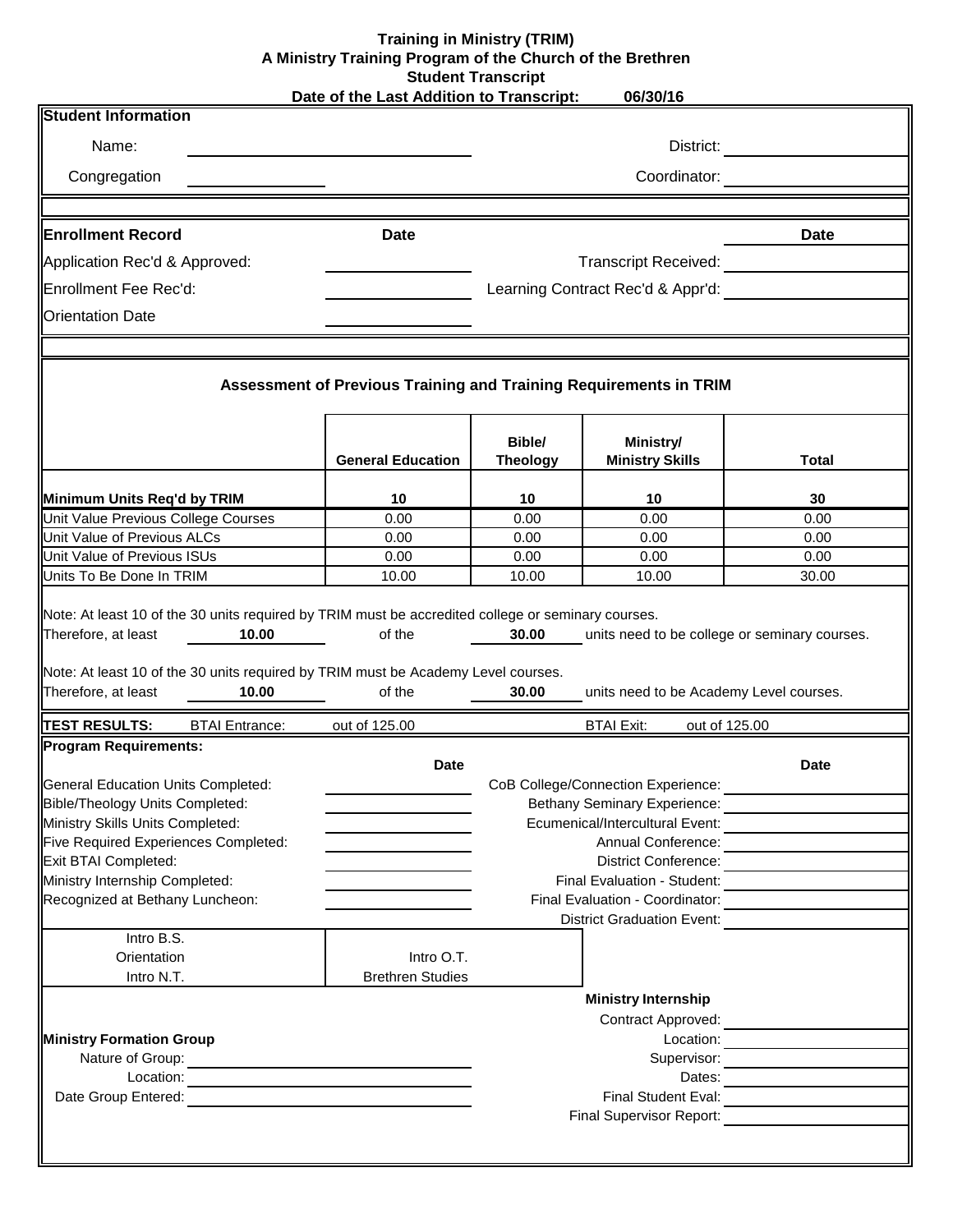### **TRIM Student Name: Date:**  $06/30/16$  **Page 2**

#### Date: 06/30/16

## **Curricular Units to Be Completed in TRIM**

| General Education                                                                                                                         | <b>Total Units Req'd:</b>                            | 10.00       |                                                                    |                    |                 |                                |                    |                 |              |
|-------------------------------------------------------------------------------------------------------------------------------------------|------------------------------------------------------|-------------|--------------------------------------------------------------------|--------------------|-----------------|--------------------------------|--------------------|-----------------|--------------|
|                                                                                                                                           |                                                      |             | <b>Previous Training Units</b>                                     |                    |                 | <b>Units Completed in TRIM</b> |                    |                 |              |
| <b>Title of Course</b>                                                                                                                    | <b>College/Seminary</b>                              | <b>Date</b> | <b>College Course</b>                                              | <b>ALC</b><br>Unit | <b>ISU Unit</b> | College<br>Course              | <b>ALC</b><br>Unit | <b>ISU Unit</b> | <b>Notes</b> |
|                                                                                                                                           |                                                      |             |                                                                    |                    |                 |                                |                    |                 |              |
|                                                                                                                                           |                                                      |             |                                                                    |                    |                 |                                |                    |                 |              |
|                                                                                                                                           |                                                      |             |                                                                    |                    |                 |                                |                    |                 |              |
|                                                                                                                                           |                                                      |             |                                                                    |                    |                 |                                |                    |                 |              |
|                                                                                                                                           |                                                      |             |                                                                    |                    |                 |                                |                    |                 |              |
|                                                                                                                                           |                                                      |             |                                                                    |                    |                 |                                |                    |                 |              |
|                                                                                                                                           |                                                      |             |                                                                    |                    |                 |                                |                    |                 |              |
|                                                                                                                                           |                                                      |             |                                                                    |                    |                 |                                |                    |                 |              |
|                                                                                                                                           |                                                      |             |                                                                    |                    |                 |                                |                    |                 |              |
| <b>Total G.E. Units Still Needed:</b>                                                                                                     | 10.00                                                |             | 0.00                                                               | 0.00               | 0.00            | 0.00                           | 0.00               | 0.00            |              |
| <b>Bible &amp; Theology Study</b>                                                                                                         | <b>Total Units Req'd:</b>                            | 10.00       |                                                                    |                    |                 |                                |                    |                 |              |
|                                                                                                                                           |                                                      |             | <b>Previous Training Units</b>                                     |                    |                 | <b>Units Completed in TRIM</b> |                    |                 |              |
| <b>Title of Course</b>                                                                                                                    | <b>College/Seminary</b>                              | <b>Date</b> | <b>College Course</b>                                              | <b>ALC</b><br>Unit | <b>ISU Unit</b> | College<br>Course              | <b>ALC</b><br>Unit | <b>ISU Unit</b> | <b>Notes</b> |
|                                                                                                                                           |                                                      |             |                                                                    |                    |                 |                                |                    |                 |              |
|                                                                                                                                           |                                                      |             |                                                                    |                    |                 |                                |                    |                 |              |
|                                                                                                                                           |                                                      |             |                                                                    |                    |                 |                                |                    |                 |              |
|                                                                                                                                           |                                                      |             |                                                                    |                    |                 |                                |                    |                 |              |
|                                                                                                                                           |                                                      |             |                                                                    |                    |                 |                                |                    |                 |              |
|                                                                                                                                           |                                                      |             |                                                                    |                    |                 |                                |                    |                 |              |
|                                                                                                                                           |                                                      |             |                                                                    |                    |                 |                                |                    |                 |              |
|                                                                                                                                           |                                                      |             |                                                                    |                    |                 |                                |                    |                 |              |
|                                                                                                                                           |                                                      |             |                                                                    |                    |                 |                                |                    |                 |              |
| Total B/T Units Still Needed: 10.00                                                                                                       |                                                      |             | 0.00                                                               | 0.00               | 0.00            | 0.00                           | 0.00               | 0.00            |              |
|                                                                                                                                           |                                                      |             |                                                                    |                    |                 |                                |                    |                 |              |
| Ministry/Ministry Skills                                                                                                                  | <b>Total Units Req'd:</b>                            | 10.00       |                                                                    |                    |                 |                                |                    |                 |              |
|                                                                                                                                           |                                                      |             | <b>Previous Training Units</b>                                     |                    |                 | <b>Units Completed in TRIM</b> |                    |                 |              |
| <b>Title of Course</b>                                                                                                                    | <b>College/Seminary</b>                              | <b>Date</b> | <b>College Course</b>                                              | <b>ALC</b><br>Unit | <b>ISU Unit</b> | College<br>Course              | <b>ALC</b><br>Unit | <b>ISU Unit</b> | <b>Notes</b> |
|                                                                                                                                           |                                                      |             |                                                                    |                    |                 |                                |                    |                 |              |
|                                                                                                                                           |                                                      |             |                                                                    |                    |                 |                                |                    |                 |              |
|                                                                                                                                           |                                                      |             |                                                                    |                    |                 |                                |                    |                 |              |
|                                                                                                                                           |                                                      |             |                                                                    |                    |                 |                                |                    |                 |              |
|                                                                                                                                           |                                                      |             |                                                                    |                    |                 |                                |                    |                 |              |
|                                                                                                                                           |                                                      |             |                                                                    |                    |                 |                                |                    |                 |              |
|                                                                                                                                           |                                                      |             |                                                                    |                    |                 |                                |                    |                 |              |
|                                                                                                                                           |                                                      |             |                                                                    |                    |                 |                                |                    |                 |              |
|                                                                                                                                           |                                                      |             |                                                                    |                    |                 |                                |                    |                 |              |
| Total M.S. Units Still Needed: 10.00<br>Minimum College Courses Required:                                                                 | 10.00                                                |             | 0.00<br><b>General Education Units Still Needed:</b>               | 0.00               | 0.00            | 0.00<br>10.00                  | 0.00               | 0.00            |              |
| <b>Total College Courses Still Needed:</b>                                                                                                | 10.00                                                |             |                                                                    |                    |                 | 10.00                          |                    |                 |              |
| Minimum Academy Level Courses Required:                                                                                                   | Bible/Theology Units Still Needed:<br>10.00<br>10.00 |             |                                                                    |                    |                 |                                |                    |                 |              |
|                                                                                                                                           |                                                      |             | Ministry Sklls Units Still Needed:<br><b>Total Units Required:</b> |                    |                 |                                |                    |                 |              |
| Total Academy Level Courses Still Needed:                                                                                                 | 10.00                                                |             |                                                                    |                    |                 | 30.00                          |                    |                 |              |
| Please note: In some cases, more than the minimum number of units may be essential to cover the subject areas in which TRIM students must |                                                      |             | Total Units Still Needed:                                          |                    |                 | 30.00                          |                    |                 |              |

**note:** In some cases, more than the minimum number of units may be essential to cover the subject areas in which TRIM students must achieve competency.  $\overline{\mathbf{r}}$ 

| <b>FINANCIAL ASSISTANCE RECORD</b> |  |  |
|------------------------------------|--|--|
| Datel                              |  |  |
|                                    |  |  |
| Units Projected:                   |  |  |
| Assistance Eligibility:            |  |  |
| Assistance Allotted:               |  |  |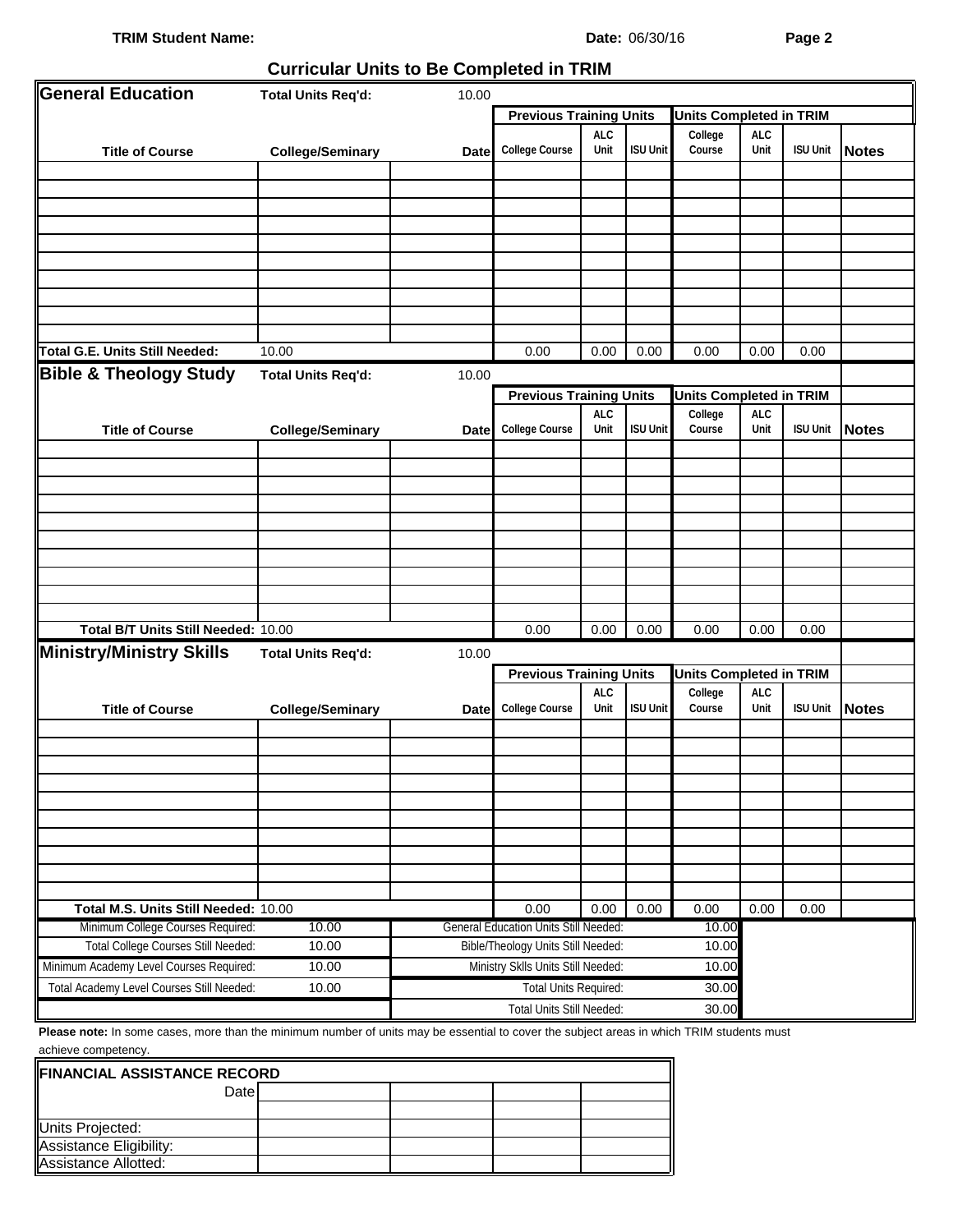## $2 - A$

## ORIENTATION

Welcome to Bethany Theological Seminary and the central offices of the Brethren Academy for Ministerial Leadership. There is also a satellite office at the Church of the Brethren General Offices in Elgin, Illinois. It is the prayer of the staff of the Academy that you will find this orientation both inspirational and challenging. May you feel God's presence in a special way during these beginning days of your TRIM program.

The staff of the Academy is here to support you as you learn about the program in detail and get started on your path to ministry. At the end of orientation, you will fill out an evaluation form. We value your thoughts about this experience and do consider your comments as we plan future orientation sessions.

### **The Purpose of Orientation**

The basic purpose of orientation is to help you understand the details of TRIM. During these sessions we will discuss the process, the requirements, and the expectations of the program. Much of the information covered in orientation is also contained in this TRIM manual. It will become a valuable resource to you as you proceed through your program of study

In addition to the "nuts and bolts" of the TRIM program, we hope you will find rich fellowship and support among your student peers who are entering this program with you. You will also learn about the role of the district TRIM coordinator and the guidance he or she will provide for you. At orientation, you will meet the some of the staff and faculty of Bethany Theological Seminary and be introduced to the possibilities for training through Bethany that might be open to you. You will also begin a Ministry/Ministry Skills course about servant leadership and begin a Bible/Theology course called "Introduction to Biblical Studies" that will develop your confidence in online learning as well as give you a taste of professional training in set-apart ministry.

Finally, it is the hope of those planning this orientation that in many respects you will find your time here to be a retreat. By coming to orientation you have placed yourself apart from your busy life, allowing for the possibility that God may speak to you in a new way. As you leave this orientation, may you be filled with anticipation and enthusiasm about the possibilities that lie ahead and sense even more deeply than you have in the past that God walks with you on this journey.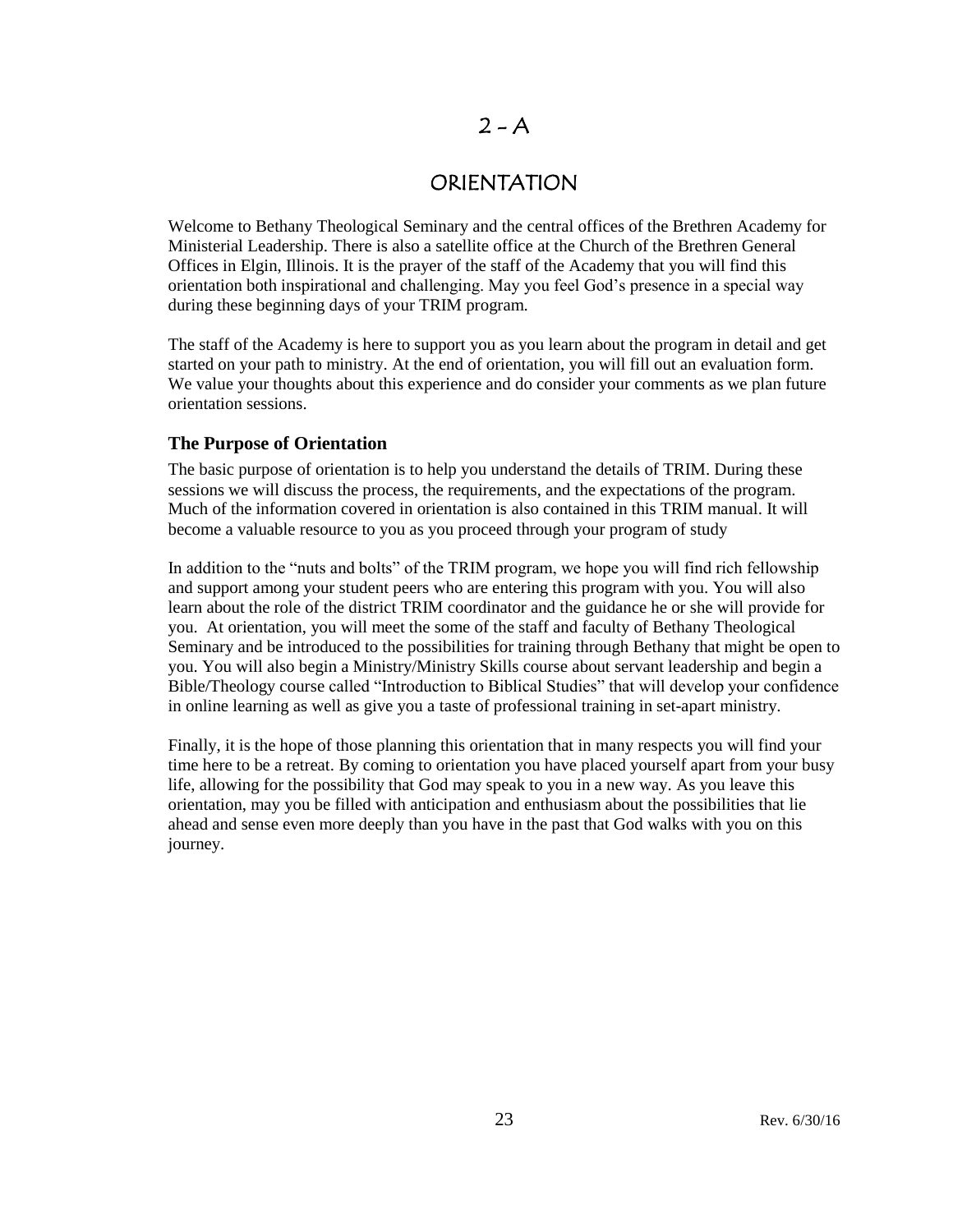## $2 - B$

## ORIENTATION FOLLOW UP

When orientation ends, some people feel a sense of let down or a sense of being overwhelmed by all that needs to be done. The following list will set some direction for the weeks following orientation and help you get started.

- 1. Allow for some down time upon returning home. Be gentle with yourself. One important aspect of any ministry is balance, so while training is vital, rest is also important. You have been exposed to many new ideas and lots of information during this time. Take some time to think about the orientation experience before plowing into the work.
- 2. Meet with your district TRIM coordinator within one month following orientation either face-to-face or in a phone conversation. This time together should include:
	- A review of your orientation experience.
	- A discussion of a ministry formation group.
	- Completion of the learning contract due six weeks following on-campus orientation. Once it is complete and signed by your district TRIM coordinator, mail it to the Brethren Academy Office.
- 3. Make a time management plan. You will be more successful in any class you take if you set aside some time each week for study. Once you get behind, it is very difficult to catch up. Learn to pace yourself with "Introduction to Biblical Studies."
- 4. Complete assigned work. You will receive credit toward completion of TRIM for the orientation experience once you have completed the written assignment(s) for the class on servant leadership. Please e-mail or mail that paper to the instructor on or before the due date you were given.
- 5. Return your completed learning contract to the Brethren Academy office within six weeks. Students may not register for additional courses until a signed learning contract is on file.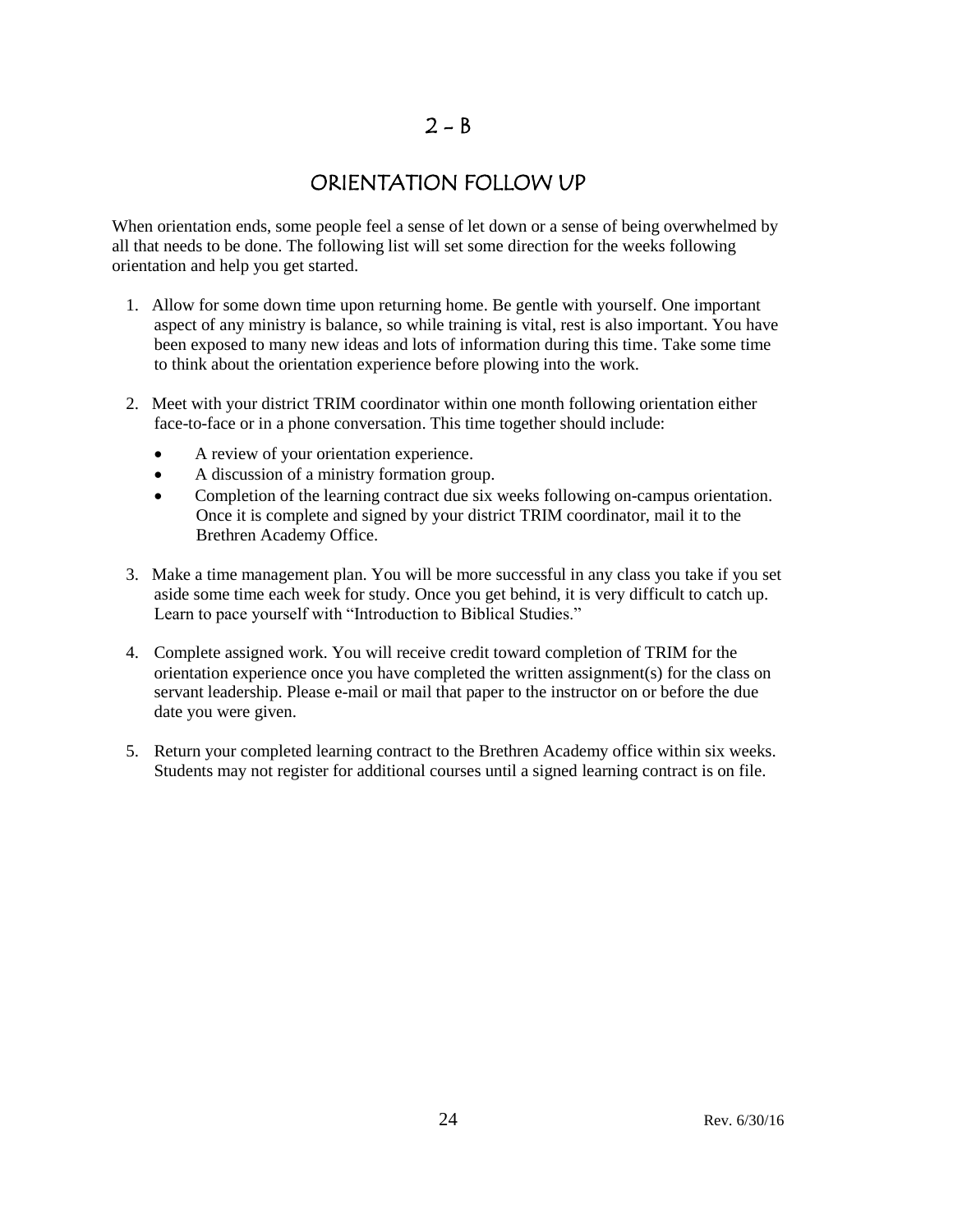## TRIM LEARNING CONTRACT INSTRUCTIONS

The purpose of the TRIM learning contract is to

- 1. document any coursework you have completed previously.
- 2. set a direction for the work you will complete while in TRIM.

Although you have the option to change items listed on your learning contract at a later date (with the approval of your district TRIM coordinator), the process of setting up a plan gives you an opportunity to dream, to consider what kind of training you need, and to think about areas of study you are particularly interested in. The list of "Competencies for Ministry" (1-C) in the information section of this notebook, as well as ideas listed on the page entitled "Coursework" (3- C) will help you plan your program.

### **Instructions**

- 1. Prior to orientation, have transcripts from all your previous academic institutions sent to the Brethren Academy office. This includes all undergraduate and graduate work you may have completed. These do not need to be official transcripts. Having these ahead of time helps expedite the process of planning your training program. For more information on how credit is granted, see "Accumulating Course Credit" p.40.
- 2. **Fill out all the basic information** on the first page of your learning contract and sign the bottom statement.
- 3. **Fill out every line of the TRIM coursework sections**. Review the coursework that the Coordinator of TRIM and EFSM Ministry Training (hereafter in this section referred to as Coordinator of TRIM/EFSM) has granted you for previous credit. List courses you have already completed with a completion date and the name of the institution where you did the work. Be sure the Brethren Academy office has official documentation for this work.
- 4. **List types of courses you will need in the future.** You do not need to write exact titles for courses. Simply record the general areas of study and projected dates for this work. With your district TRIM coordinator's approval, you may change these projected classes as you move through your TRIM program, but each line must be filled with either completed work that you are transferring to your TRIM transcript from other institutions or projecting ideas for future study based on the roster of past courses and those outlined for the upcoming years.
- 5. **Calculate the course credit totals** for your TRIM program in the section called "Training Requirements Summary."
- 6. **Consult with your district TRIM coordinator about your ministry internship experience.** Although this is completed toward the end of your TRIM program, consider now how and where that experience might take place. It will help you shape the coursework you do in preparation for that culminating experience.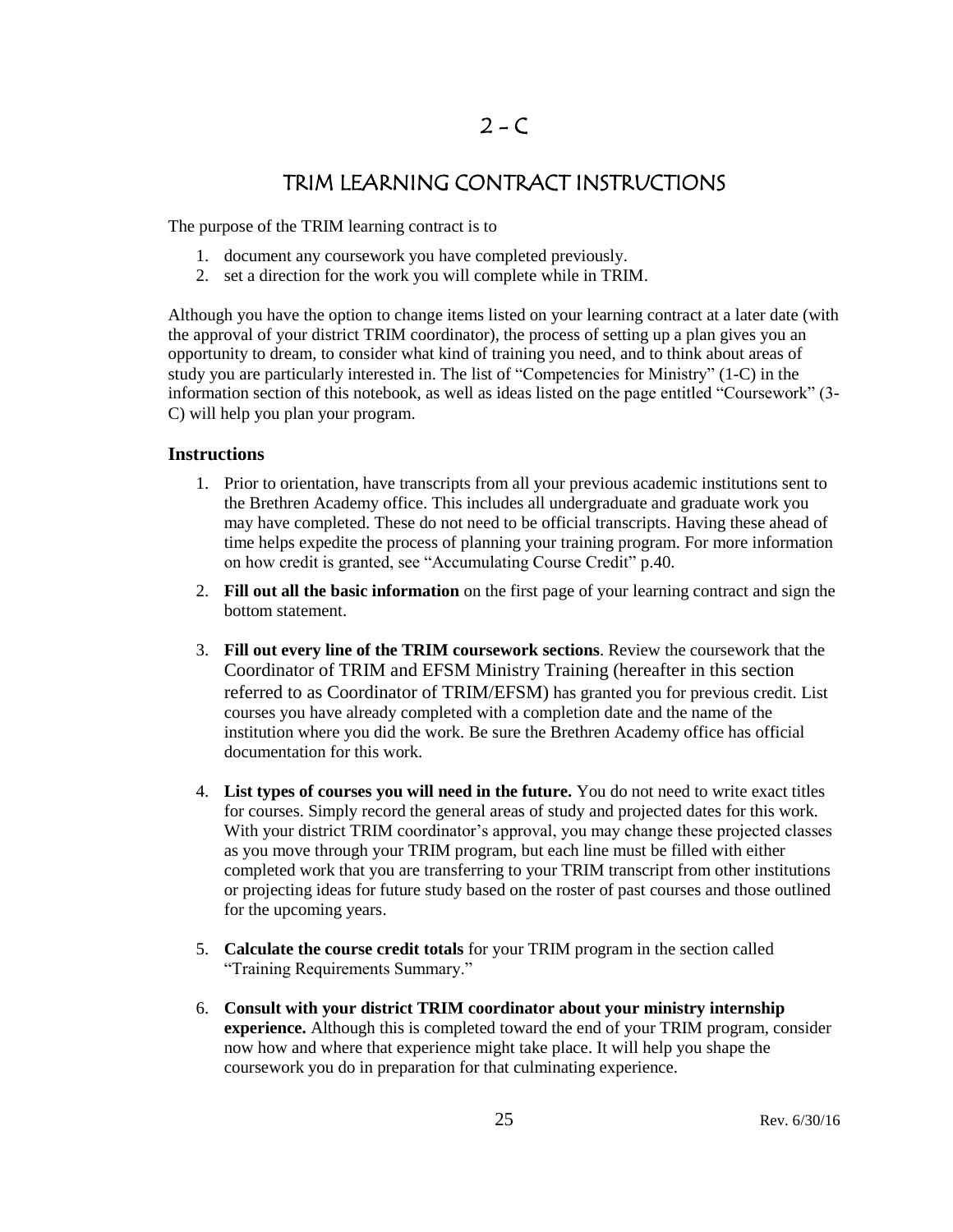7. **Give your learning contract to your district TRIM coordinator for his/her signature**. Your district TRIM coordinator will send a copy of your contract to the Brethren Academy office for approval. If your district TRIM coordinator lives at a distance, you may complete this procedure by email. We consider any work emailed to us by a district TRIM coordinator as "signed."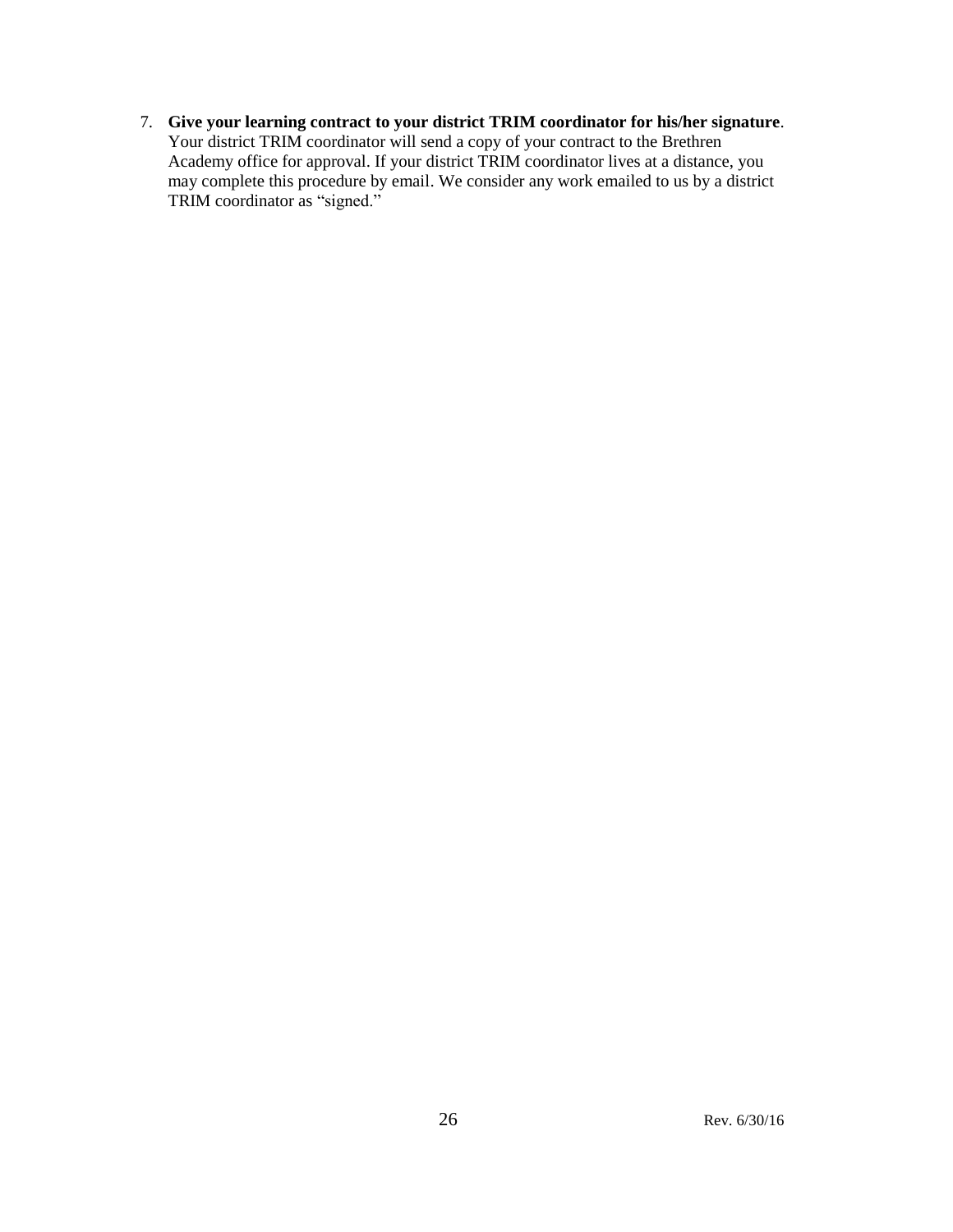## TRIM LEARNING CONTRACT (Draft)

| District: the contract of the contract of the contract of the contract of the contract of the contract of the contract of the contract of the contract of the contract of the contract of the contract of the contract of the |
|-------------------------------------------------------------------------------------------------------------------------------------------------------------------------------------------------------------------------------|
|                                                                                                                                                                                                                               |
| <b>Educational Goal in TRIM</b>                                                                                                                                                                                               |
| Fulfill minimal requirement of ten units of college level work, plus additional<br>training in theology and ministry                                                                                                          |
| Earn an Associate's degree and complete additional training in theology and ministry                                                                                                                                          |
| Earn a Bachelor's degree and complete additional training in theology and ministry                                                                                                                                            |
| Build on college degree by pursuing additional training in theology and ministry                                                                                                                                              |
| Earn credits toward possible future completion of a Masters of Divinity degree                                                                                                                                                |
| Other (describe)                                                                                                                                                                                                              |

\_\_\_\_\_\_\_\_\_\_\_\_\_\_\_\_\_\_\_\_\_\_\_\_\_\_\_\_\_\_\_\_\_\_\_\_\_\_\_\_\_\_\_\_\_\_\_\_\_\_\_\_\_\_\_\_\_\_\_\_\_\_\_\_\_\_\_\_\_\_\_\_\_\_\_\_\_\_

### **Time Projected for TRIM Program**

Length of time projected for total program: \_\_\_\_\_\_\_\_\_\_\_\_\_\_\_\_\_\_\_\_\_\_\_\_\_\_\_\_\_\_\_\_\_\_\_\_\_\_

Pace at which studies will be pursued:

- More than halftime (six or more units per year)
- \_\_\_ Less than halftime (five or fewer units per year)

### **Statement on Confidentiality:**

I hereby agree that the following people may have access to my grades, test results, and other confidential program material, with the understanding that they will not share this data with others without my permission, except as a part of statistical summaries for evaluative purposes: Executive Director of the Brethren Academy, Coordinator of the TRIM & EFSM Ministry Training Programs of the Brethren Academy, district TRIM coordinator, College Academic Advisor, and Brethren Academy Administrative Assistant.

\_\_\_\_\_\_\_\_\_\_\_\_\_\_\_\_\_\_\_\_\_\_\_\_\_\_\_\_\_\_\_\_\_\_\_\_\_\_\_\_\_\_\_\_\_\_\_\_\_\_ \_\_\_\_\_\_\_\_\_\_\_\_\_\_\_\_\_

Student Signature Date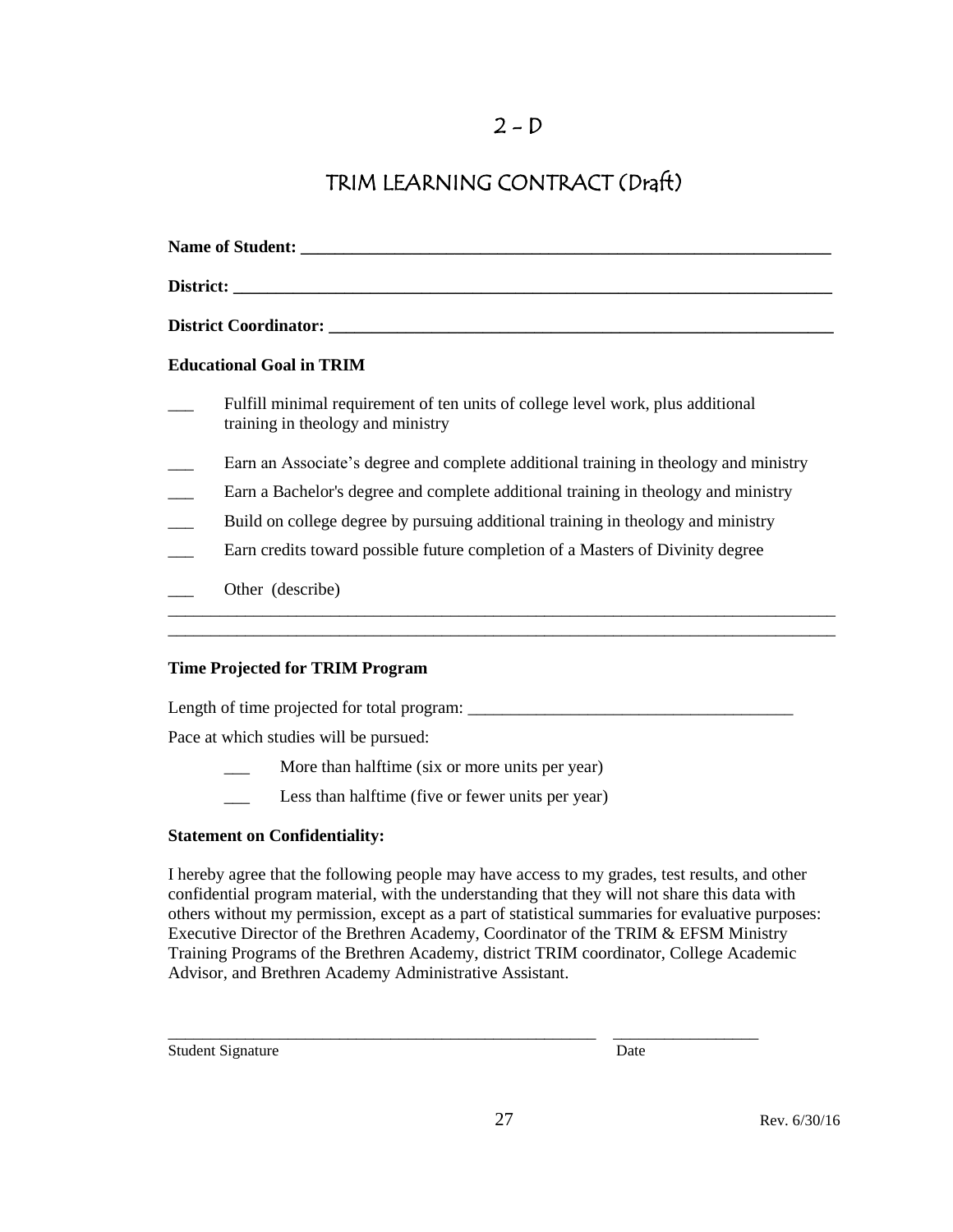## **General Education (10 units of study required)**

|     | <b>Course Title</b> | School | Date Completed<br>(if applicable) | <b>Unit Value</b> |
|-----|---------------------|--------|-----------------------------------|-------------------|
| 1.  |                     |        |                                   |                   |
| 2.  |                     |        |                                   |                   |
| 3.  |                     |        |                                   |                   |
| 4.  |                     |        |                                   |                   |
| 5.  |                     |        |                                   |                   |
| 6.  |                     |        |                                   |                   |
| 7.  |                     |        |                                   |                   |
| 8.  |                     |        |                                   |                   |
| 9.  |                     |        |                                   |                   |
| 10. |                     |        |                                   |                   |

### **Biblical and Theological Studies (10 units of study required)**

| <b>Course Title</b>                                   | School                  | Date Completed<br>(if applicable) | <b>Unit Value</b> |
|-------------------------------------------------------|-------------------------|-----------------------------------|-------------------|
| <b>Required Units</b><br>1. Intro to Biblical Studies | <b>Brethren Academy</b> |                                   |                   |
| 2. Intro to Old Testament                             |                         |                                   |                   |
| 3. Intro to New Testament                             |                         |                                   |                   |
| 4. (Brethren Studies-history or theology*)            |                         |                                   |                   |
| <b>Elective Units</b><br>5.                           |                         |                                   |                   |
| 6.                                                    |                         |                                   |                   |
| 7.                                                    |                         |                                   |                   |
| 8.                                                    |                         |                                   |                   |
| 9.                                                    |                         |                                   |                   |
| 10.                                                   |                         |                                   |                   |
|                                                       |                         |                                   |                   |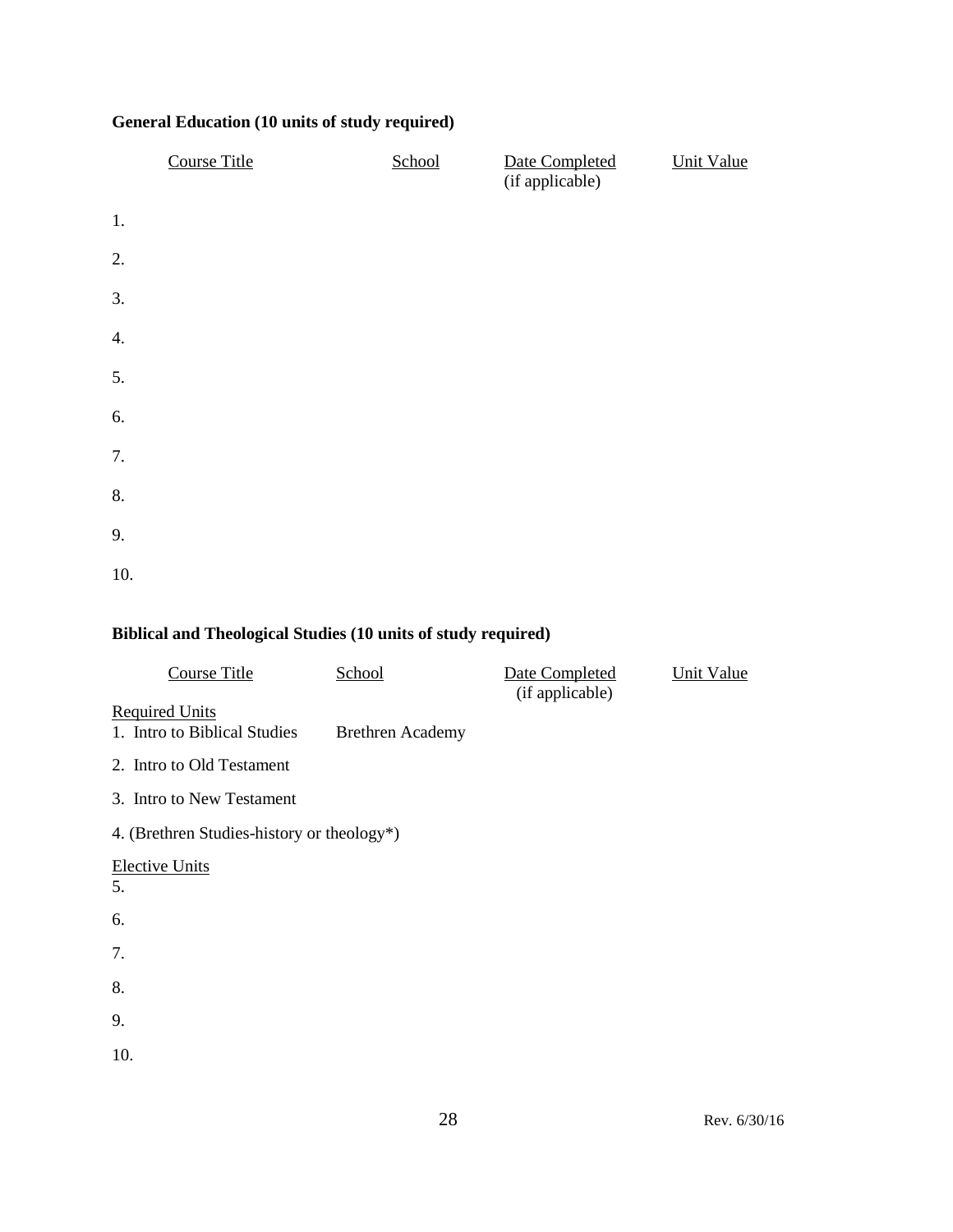### **Ministry and Ministry Skills (10 units of study required)**

| <b>Course Title</b>                 | School      | Date Completed<br>(if applicable) | Unit Value |
|-------------------------------------|-------------|-----------------------------------|------------|
| <b>Required Units</b>               |             |                                   |            |
| 1. Orientation (Servant Leadership) | <b>BAML</b> |                                   |            |
| 2. (Brethren Polity and Practice*)  |             |                                   |            |
| <b>Elective Units</b>               |             |                                   |            |
| 3.                                  |             |                                   |            |
| 4.                                  |             |                                   |            |
| 5.                                  |             |                                   |            |
| 6.                                  |             |                                   |            |
| 7.                                  |             |                                   |            |
| 8.                                  |             |                                   |            |
| 9.                                  |             |                                   |            |
| 10.                                 |             |                                   |            |
|                                     |             |                                   |            |

\* TRIM students are required to take one Brethren Studies course.

If student takes Church of the Brethren History or Church of the Brethren Theology, it will count as a Bible/Theology course.

If student takes Church of the Brethren Polity and Practice, it will count as a Ministry/Ministry Skills course.

\_\_\_\_\_\_\_\_\_\_\_\_\_\_\_\_\_\_\_\_\_\_\_\_\_\_\_\_\_\_\_\_\_\_\_\_\_\_\_\_\_\_\_\_\_\_\_\_\_\_\_\_\_\_\_\_\_\_\_\_\_\_\_\_\_\_\_\_\_\_\_\_

**Be in consultation with your district office to determine what is required for credentialing in your district.**

Proposed ministry internship setting: \_\_\_\_\_\_\_\_\_\_\_\_\_\_\_\_\_\_\_\_\_\_\_\_\_\_\_\_\_\_\_\_\_\_\_\_\_\_\_\_\_\_\_

I have reviewed and approved this TRIM learning contract and now submit it to the Brethren Academy for Ministerial Leadership for approval.

*\_\_\_\_\_\_\_\_\_\_\_\_\_\_\_\_\_\_\_\_\_\_\_\_\_\_\_\_\_\_\_\_\_\_\_\_\_\_\_\_\_\_\_\_\_\_\_\_\_\_ \_\_\_\_\_\_\_\_\_\_\_\_\_\_\_\_\_\_\_\_\_\_\_\_\_\_*

District TRIM Coordinator Signature Date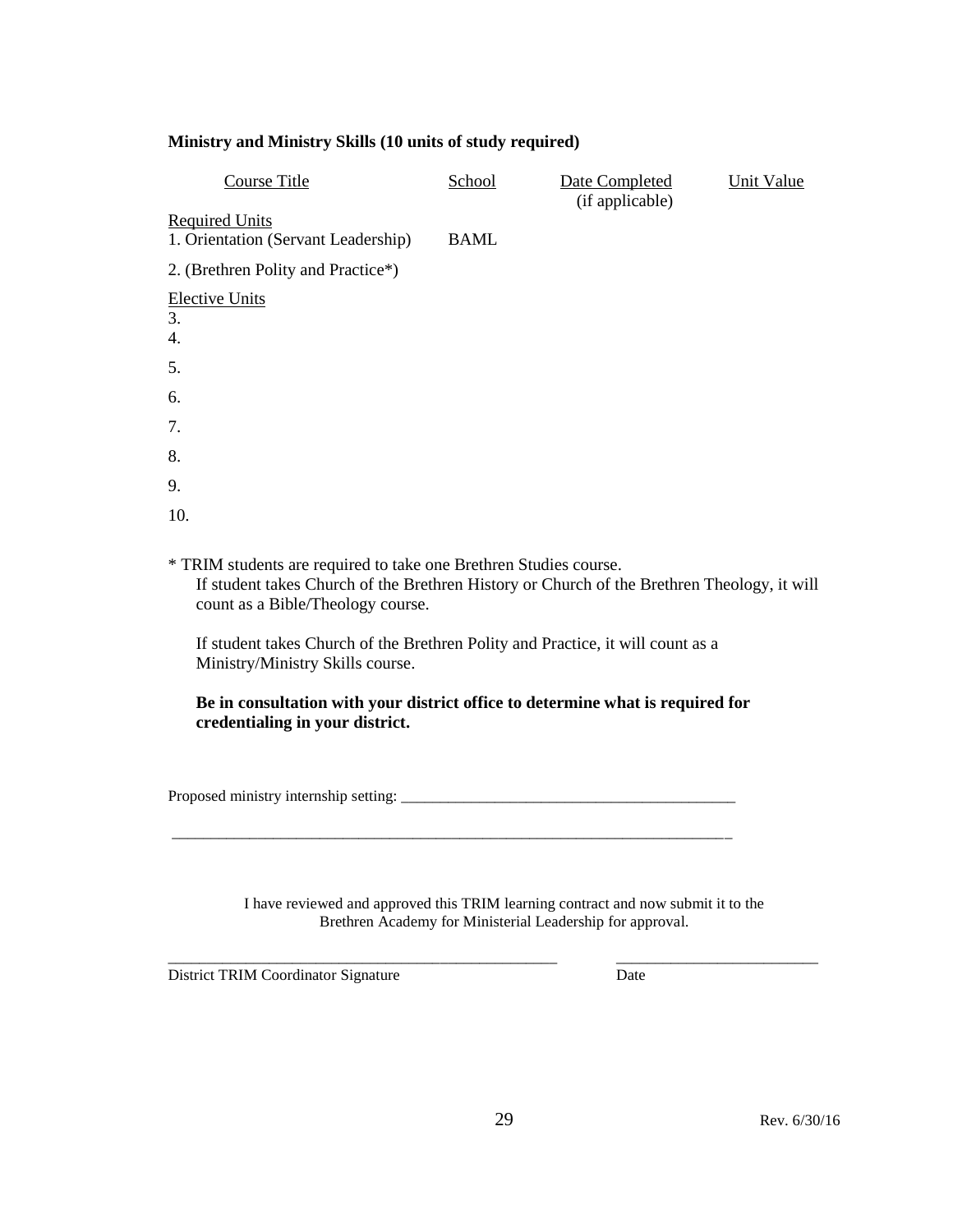### **Training Requirements Summary – For Office Use Only**

|                                | <b>General Ed.</b> | <b>Bible/</b><br><b>Theology</b> | <b>Ministry</b><br><b>Skills</b> | <b>Total</b> |
|--------------------------------|--------------------|----------------------------------|----------------------------------|--------------|
| <b>MINIMUM UNITS REQUIRED</b>  | 10                 | 10                               | 10                               | 30           |
| UNIT VALUE OF PREVIOUS COURSES |                    |                                  |                                  |              |
| UNIT VALUE OF PREVIOUS ALCs    |                    |                                  |                                  |              |
| UNIT VALUE OF PREVIOUS ISUS    |                    |                                  |                                  |              |
| UNITS TO BE DONE IN TRIM       |                    |                                  |                                  |              |
|                                |                    |                                  |                                  |              |

#### **Note:**

\*At least 10 of the 30 units required by TRIM must be accredited college or seminary courses; therefore, at least \_\_\_\_\_ of the \_\_\_\_\_\_ units I will complete in TRIM will be college or seminary courses.

\*At least 10 of the 30 units required by TRIM must be Academy level classes or above; therefore, in addition to my college/seminary courses, at least \_\_\_\_ of the \_\_\_\_ units I will complete in TRIM will be Academy level classes or above.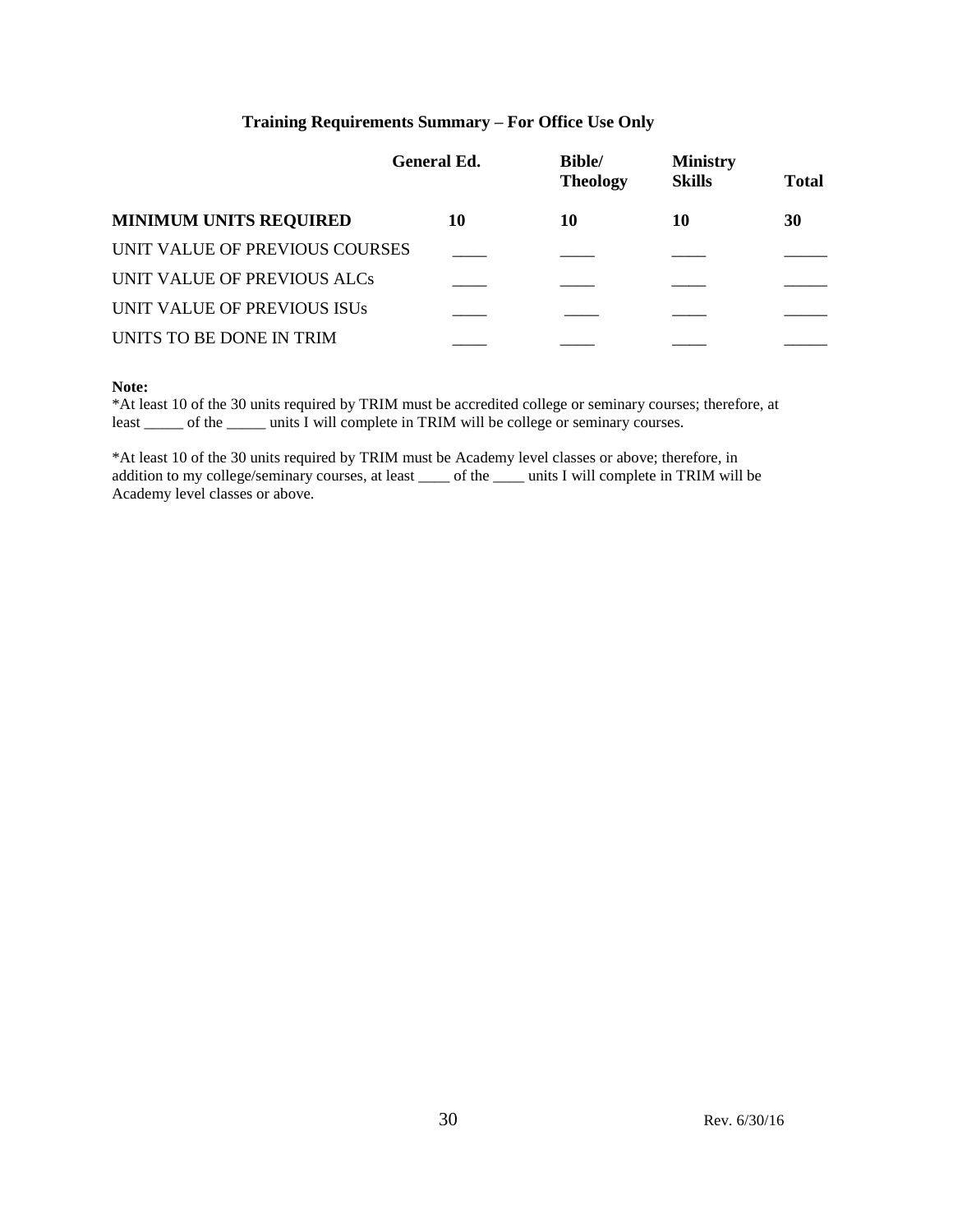## TRIM LEARNING CONTRACT

| Name of Student:                                                                                                                                                                                                              |
|-------------------------------------------------------------------------------------------------------------------------------------------------------------------------------------------------------------------------------|
| District: the contract of the contract of the contract of the contract of the contract of the contract of the contract of the contract of the contract of the contract of the contract of the contract of the contract of the |
|                                                                                                                                                                                                                               |
| <b>Educational Goal in TRIM</b>                                                                                                                                                                                               |
| Fulfill minimal requirement of ten units of college level work, plus additional<br>training in theology and ministry                                                                                                          |
| Earn an Associate's degree and complete additional training in theology and ministry                                                                                                                                          |
| Earn a Bachelor's degree and complete additional training in theology and ministry                                                                                                                                            |
| Build on college degree by pursuing additional training in theology and ministry                                                                                                                                              |
| Earn credits toward possible future completion of a Masters of Divinity degree                                                                                                                                                |
| Other (describe)                                                                                                                                                                                                              |

\_\_\_\_\_\_\_\_\_\_\_\_\_\_\_\_\_\_\_\_\_\_\_\_\_\_\_\_\_\_\_\_\_\_\_\_\_\_\_\_\_\_\_\_\_\_\_\_\_\_\_\_\_\_\_\_\_\_\_\_\_\_\_\_\_\_\_\_\_\_\_\_\_\_\_\_\_\_

### **Time Projected for TRIM Program**

Length of time projected for total program: \_\_\_\_\_\_\_\_\_\_\_\_\_\_\_\_\_\_\_\_\_\_\_\_\_\_\_\_\_\_\_\_\_\_\_\_\_\_

Pace at which studies will be pursued:

- More than halftime (six or more units per year)
- Less than halftime (five or fewer units per year)

### **Statement on Confidentiality:**

I hereby agree that the following people may have access to my grades, test results, and other confidential program material, with the understanding that they will not share this data with others without my permission, except as a part of statistical summaries for evaluative purposes: Executive Director of the Brethren Academy, Coordinator of the TRIM & EFSM Ministry Training Programs of the Brethren Academy, district TRIM coordinator, College Academic Advisor, and Brethren Academy Administrative Assistant.

\_\_\_\_\_\_\_\_\_\_\_\_\_\_\_\_\_\_\_\_\_\_\_\_\_\_\_\_\_\_\_\_\_\_\_\_\_\_\_\_\_\_\_\_\_\_\_\_\_\_ \_\_\_\_\_\_\_\_\_\_\_\_\_\_\_\_\_

### Student Signature Date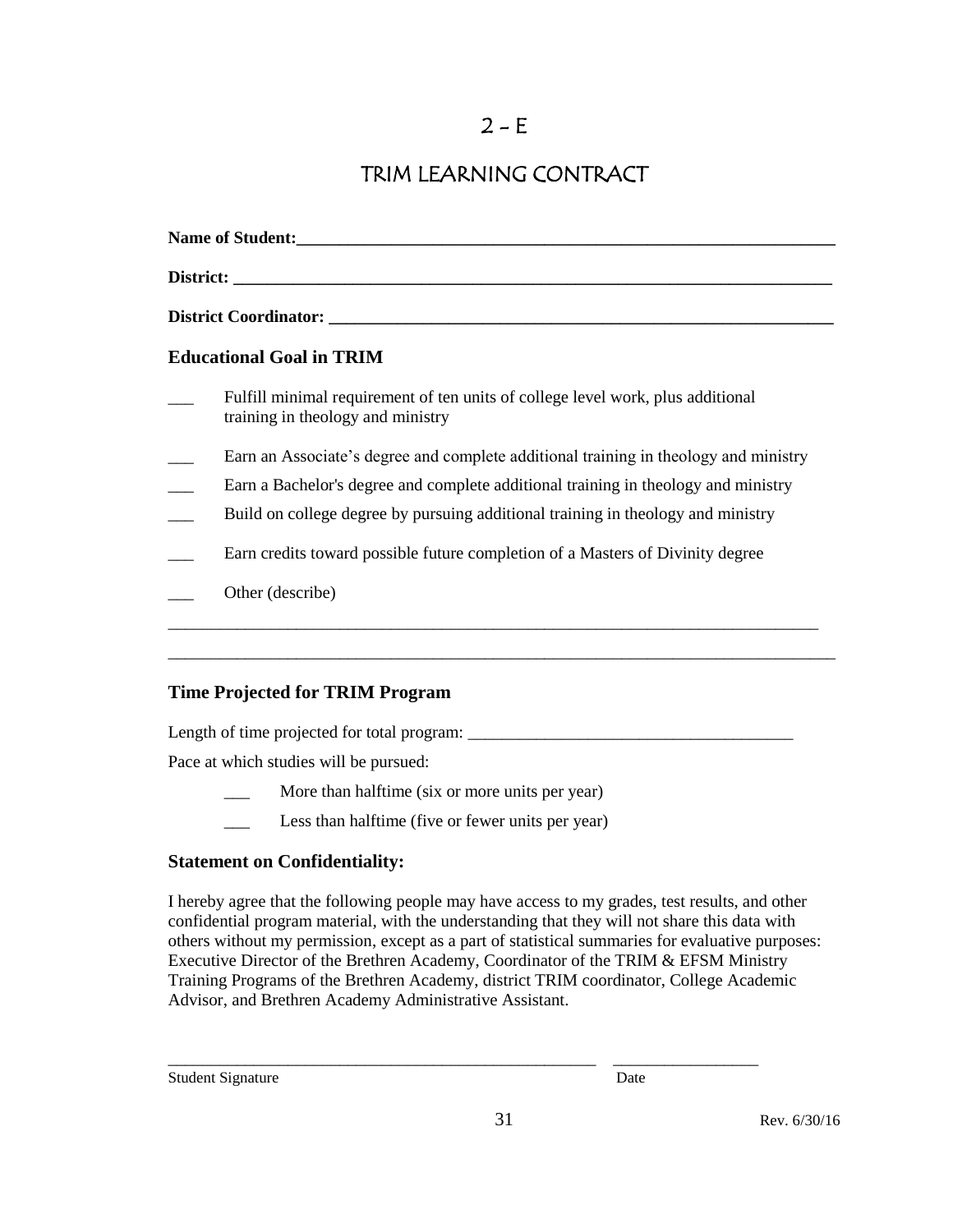## **General Education (10 units of study required)**

|     | <b>Course Title</b> | School | Date Completed<br>(if applicable) | <b>Unit Value</b> |
|-----|---------------------|--------|-----------------------------------|-------------------|
| 1.  |                     |        |                                   |                   |
| 2.  |                     |        |                                   |                   |
| 3.  |                     |        |                                   |                   |
| 4.  |                     |        |                                   |                   |
| 5.  |                     |        |                                   |                   |
| 6.  |                     |        |                                   |                   |
| 7.  |                     |        |                                   |                   |
| 8.  |                     |        |                                   |                   |
| 9.  |                     |        |                                   |                   |
| 10. |                     |        |                                   |                   |

## **Biblical and Theological Studies (10 units of study required)**

| <b>Course Title</b>                                   | School                  | Date Completed<br>(if applicable) | <b>Unit Value</b> |
|-------------------------------------------------------|-------------------------|-----------------------------------|-------------------|
| <b>Required Units</b><br>1. Intro to Biblical Studies | <b>Brethren Academy</b> |                                   |                   |
| 2. Intro to Old Testament                             |                         |                                   |                   |
| 3. Intro to New Testament                             |                         |                                   |                   |
| 4. (Brethren Studies-history or theology*)            |                         |                                   |                   |
| <b>Elective Units</b><br>5.                           |                         |                                   |                   |
| 6.                                                    |                         |                                   |                   |
| 7.                                                    |                         |                                   |                   |
| 8.                                                    |                         |                                   |                   |
| 9.                                                    |                         |                                   |                   |
| 10.                                                   |                         |                                   |                   |
|                                                       |                         |                                   |                   |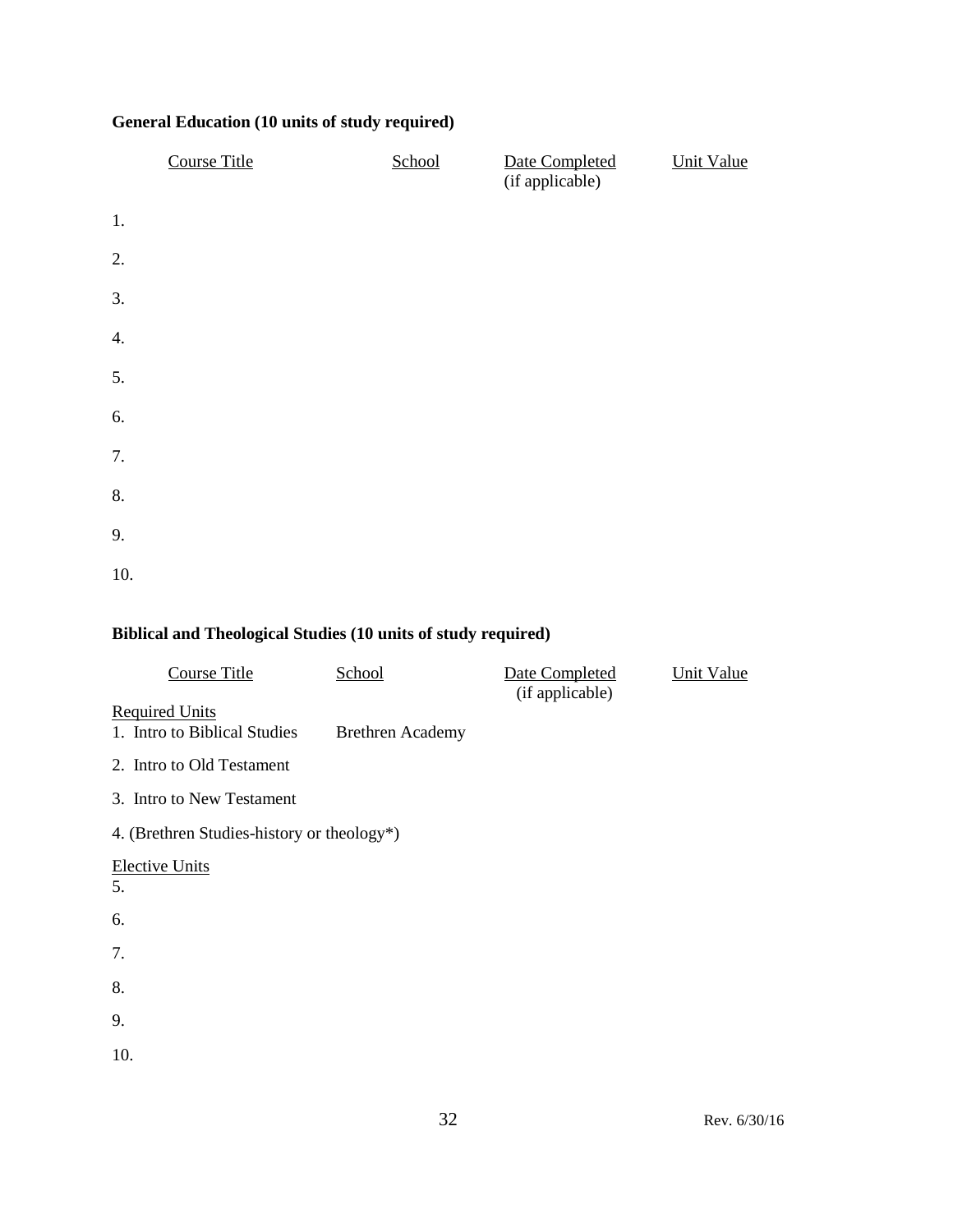### **Ministry and Ministry Skills (10 units of study required)**

| <b>Course Title</b>                 | School      | Date Completed<br>(if applicable) | Unit Value |
|-------------------------------------|-------------|-----------------------------------|------------|
| <b>Required Unit</b>                |             |                                   |            |
| 1. Orientation (Servant Leadership) | <b>BAML</b> |                                   |            |
| 2. (Brethren Polity and Practice*)  |             |                                   |            |
| <b>Elective Units</b>               |             |                                   |            |
| 3.                                  |             |                                   |            |
| 4.                                  |             |                                   |            |
| 5.                                  |             |                                   |            |
| 6.                                  |             |                                   |            |
| 7.                                  |             |                                   |            |
| 8.                                  |             |                                   |            |
| 9.                                  |             |                                   |            |
| 10.                                 |             |                                   |            |

\* TRIM students are required to take one Brethren Studies course. If student takes Church of the Brethren History or Church of the Brethren Theology, it will count as a Bible/Theology course.

If student takes Church of the Brethren Polity and Practice, it will count as a Ministry/Ministry Skills course.

\_\_\_\_\_\_\_\_\_\_\_\_\_\_\_\_\_\_\_\_\_\_\_\_\_\_\_\_\_\_\_\_\_\_\_\_\_\_\_\_\_\_\_\_\_\_\_\_\_\_\_\_\_\_\_\_\_\_\_\_\_\_\_\_\_\_\_\_\_\_\_\_

### **Be in consultation with your district office to determine what is required for credentialing in your district.**

Proposed ministry internship setting: \_\_\_\_\_\_\_\_\_\_\_\_\_\_\_\_\_\_\_\_\_\_\_\_\_\_\_\_\_\_\_\_\_\_\_\_\_\_\_\_\_\_\_

I have reviewed and approved this TRIM learning contract and now submit it to the Brethren Academy for Ministerial Leadership for approval.

*\_\_\_\_\_\_\_\_\_\_\_\_\_\_\_\_\_\_\_\_\_\_\_\_\_\_\_\_\_\_\_\_\_\_\_\_\_\_\_\_\_\_\_\_\_\_\_\_\_\_ \_\_\_\_\_\_\_\_\_\_\_\_\_\_\_\_\_\_\_\_\_\_\_\_\_\_*

District TRIM coordinator Signature Date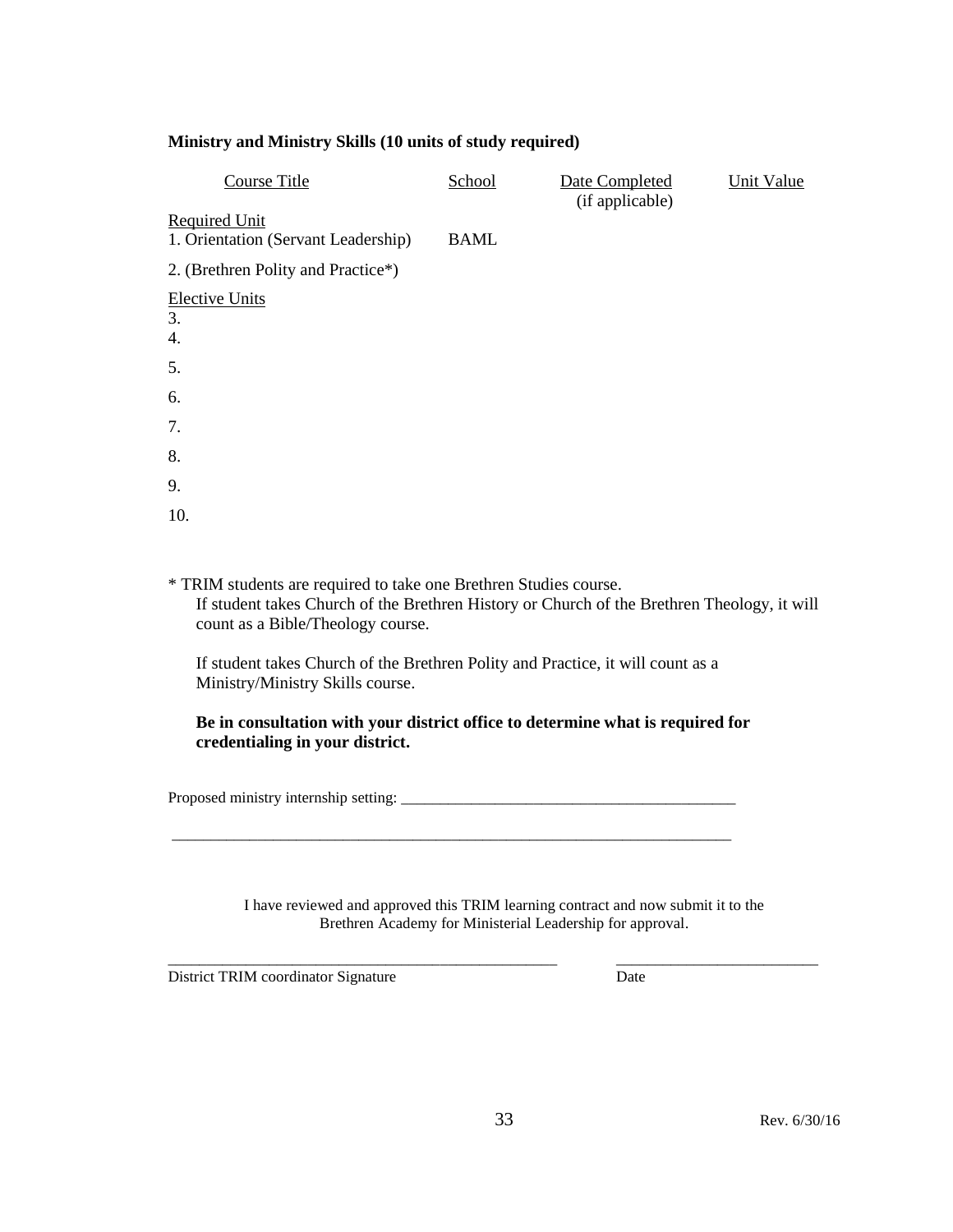### **Training Requirements Summary – For Office Use Only**

|                                | <b>General Ed.</b> | <b>Bible/</b><br><b>Theology</b> | <b>Ministry</b><br><b>Skills</b> | <b>Total</b> |
|--------------------------------|--------------------|----------------------------------|----------------------------------|--------------|
| <b>MINIMUM UNITS REQUIRED</b>  | 10                 | 10                               | 10                               | 30           |
| UNIT VALUE OF PREVIOUS COURSES |                    |                                  |                                  |              |
| UNIT VALUE OF PREVIOUS ALCs    |                    |                                  |                                  |              |
| UNIT VALUE OF PREVIOUS ISUS    |                    |                                  |                                  |              |
| UNITS TO BE DONE IN TRIM       |                    |                                  |                                  |              |
|                                |                    |                                  |                                  |              |

#### **Note:**

\*At least 10 of the 30 units required by TRIM must be accredited college or seminary courses; therefore, at least \_\_\_\_\_ of the \_\_\_\_\_\_ units I will complete in TRIM will be college or seminary courses.

\*At least 10 of the 30 units required by TRIM must be Academy level classes or above; therefore, in addition to my college/seminary courses, at least \_\_\_\_\_ of the \_\_\_\_\_ units I will complete in TRIM will be Academy level classes or above.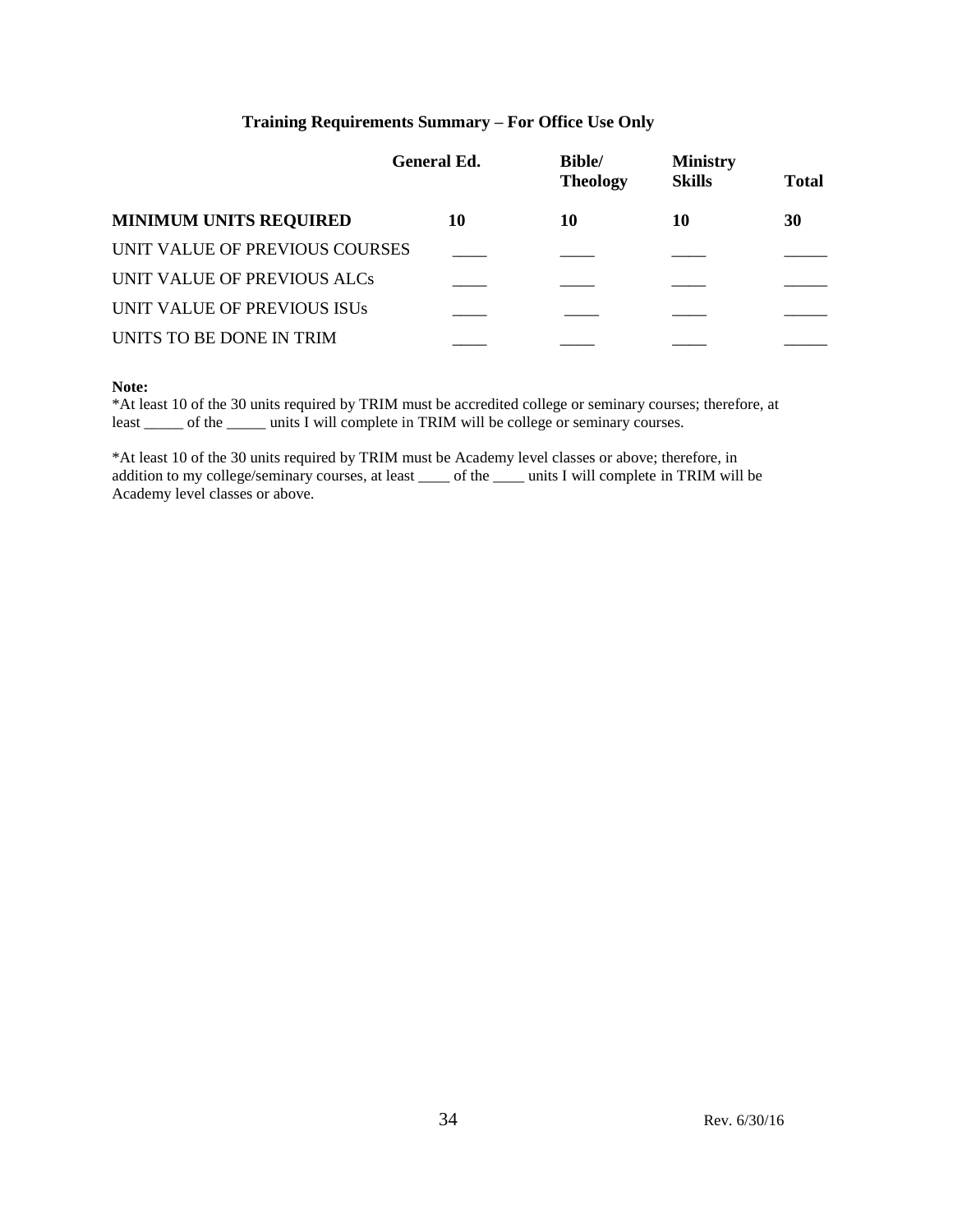### $2-F$

## TRIM/EFSM Orientation Evaluation Form

As the staff of the Brethren Academy, we hope this time of orientation has been helpful to you in a number of ways. To help us continually refine the orientation for maximum usefulness, please fill out this evaluation as frankly as you possibly can. Circle a number on the continuum for each of the items below (5 is a superior rating, 1 is a poor rating). Space is provided after each question for written comments.

#### **1. Design/Organization of the week**

**5 4 3 2 1 Comment**: What did you wish there was more time for? What could have been eliminated or emphasized less? **2. Advance Information and Arrangements 5 4 3 2 1 Comment**: Did this experience meet your expectations? If not, how could we have prepared you better?

### **3. Worship/Devotions/Prayer Session**

**5 4 3 2 1**

**Comment**: We weave a variety of worship/devotions/prayer times through the days. In the context of an orientation geared toward your education, how would you rate this aspect of the orientation?

#### **4. TRIM/EFSM Training Sessions**

**5 4 3 2 1**

**Comment**: This experience is meant to be a springboard for your work with your district TRIM coordinator/EFSM Supervisor. While you will not leave with all the answers to questions that will arise, do you feel you have received enough information to move ahead? If not, what are you uneasy about?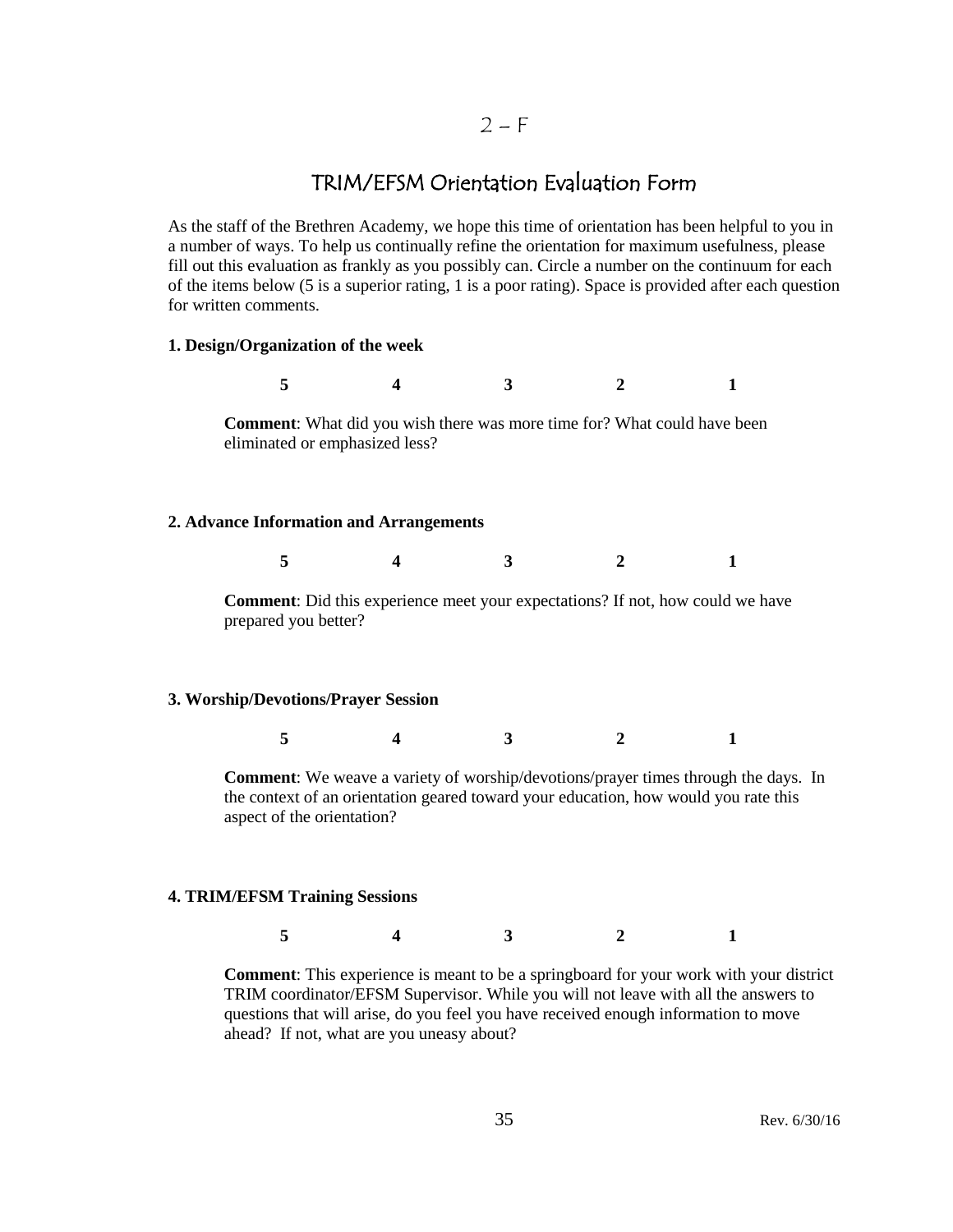#### **5. Other Group Sessions**

|                                    | you anticipated or wished would have been planned? |  | <b>Comment:</b> To prime the pump for learning in the area of ministry, we have included a<br>variety of sessions lead by various individuals addressing a range of topics in ministry.<br>Which session(s) were particularly intriguing to you? Was there something missing that |  |
|------------------------------------|----------------------------------------------------|--|-----------------------------------------------------------------------------------------------------------------------------------------------------------------------------------------------------------------------------------------------------------------------------------|--|
| <b>6. Servant Leadership Class</b> |                                                    |  |                                                                                                                                                                                                                                                                                   |  |
|                                    |                                                    |  |                                                                                                                                                                                                                                                                                   |  |

**Comment:** The Church of the Brethren expects a different style of leadership from its ministers than many other denominations. Do you feel you have a good basic understanding of this expectation?

### **7. Academy Staff Leadership**

|--|--|

**Comment:** We want you to get to know our staff through Orientation. How well did that happen for you?

#### **8. Accommodations and Meals**

**5 4 3 2 1**

**Comment:** We hope you were comfortable in a "retreat" setting. Our intent is to give you time away from your normal activities. Do you have observations that would help us plan for other groups?

**9. General comments.** Thank you for your time not only to be with us at orientation, but also to give us your feedback. Are there other areas that you would like to comment on?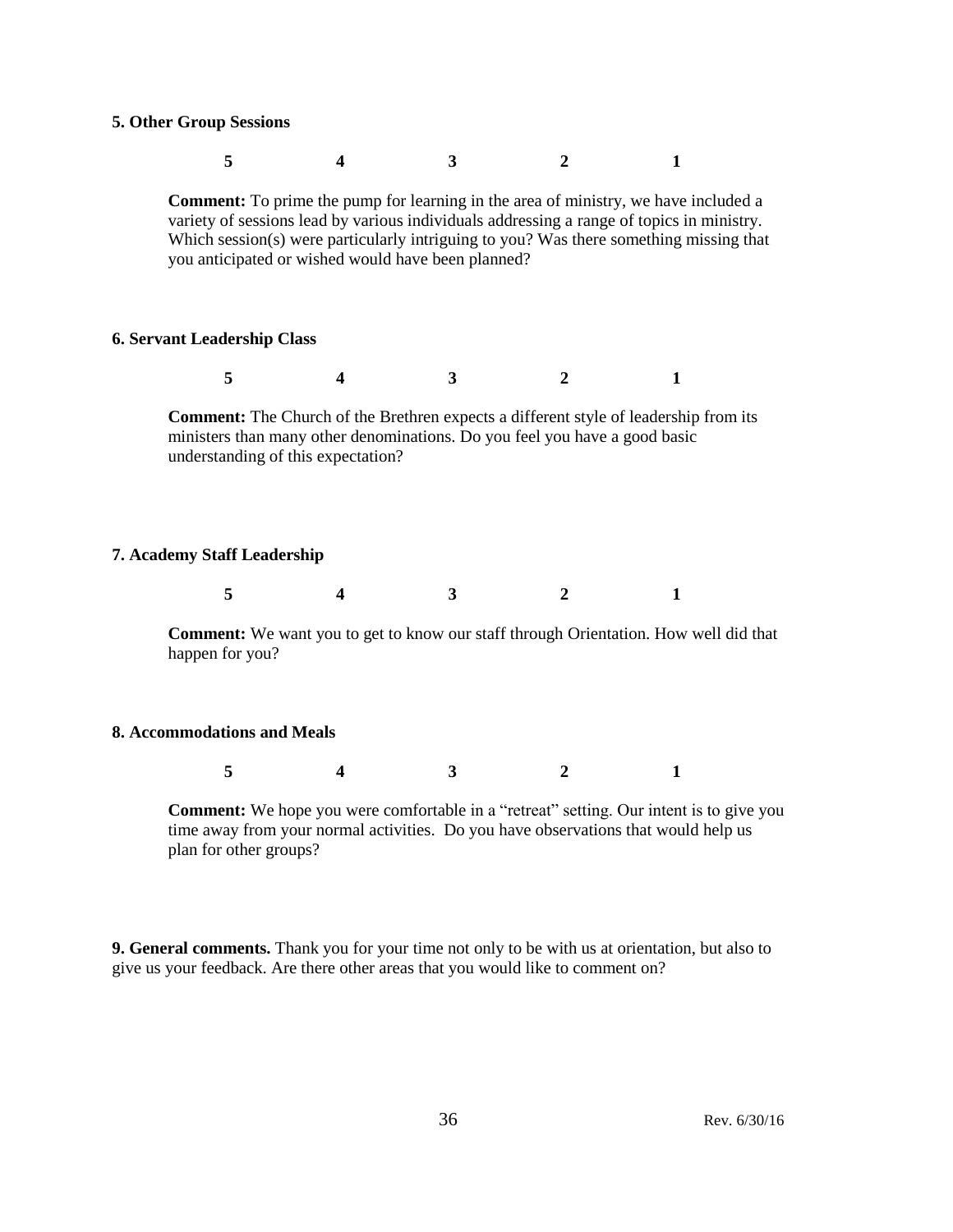# TRIM PROGRAM REQUIREMENTS

TRIM training features a flexible design; however, each student will complete a common set of requirements. These common elements include both coursework and practical training experiences as summarized below:

#### **A.** M**inistry formation group** participation

**B. 30 units of coursework**, at least 10 of which must be completed while in TRIM:

10 units of Biblical or Theological Studies, including: Introduction to Old Testament Introduction to New Testament Church of the Brethren Studies (history or theology) 10 units of Ministry Skills 10 General Education Units

Note: In the completion of these 30 hours, *students are expected to work at their next level of academic achievement*.

#### **C. Five Required Experiences**

Ecumenical, Intercultural, or Interfaith Experience Church of the Brethren College Experience or Brethren Connection Experience Bethany Theological Seminary Experience in addition to Orientation Annual Conference Experience District Conference Experience

**D. Ministry Internship (**Pre-requisite): Completion of at least 20 units of TRIM credit, five units of which must be completed while in TRIM. A plan for this 400 hour requirement must be submitted to the Academy for approval one month before beginning the internship.

#### **E. Graduation Preparation**

Final Biblical/Theological Awareness Inventory Exit Exam Final Student and District Coordinator evaluations

*\*All work is planned and completed in consultation with District Coordinator.*

\*\*Students pay an annual participation fee to the Brethren Academy each year they are registered in the program and are billed each January beginning the January following attendance at orientation.

\*\*\*TRIM transcripts are mailed twice each year to the student and his or her district TRIM coordinator. A copy of the fall report is mailed to the student's sponsoring district and includes a summary report of the student's progress.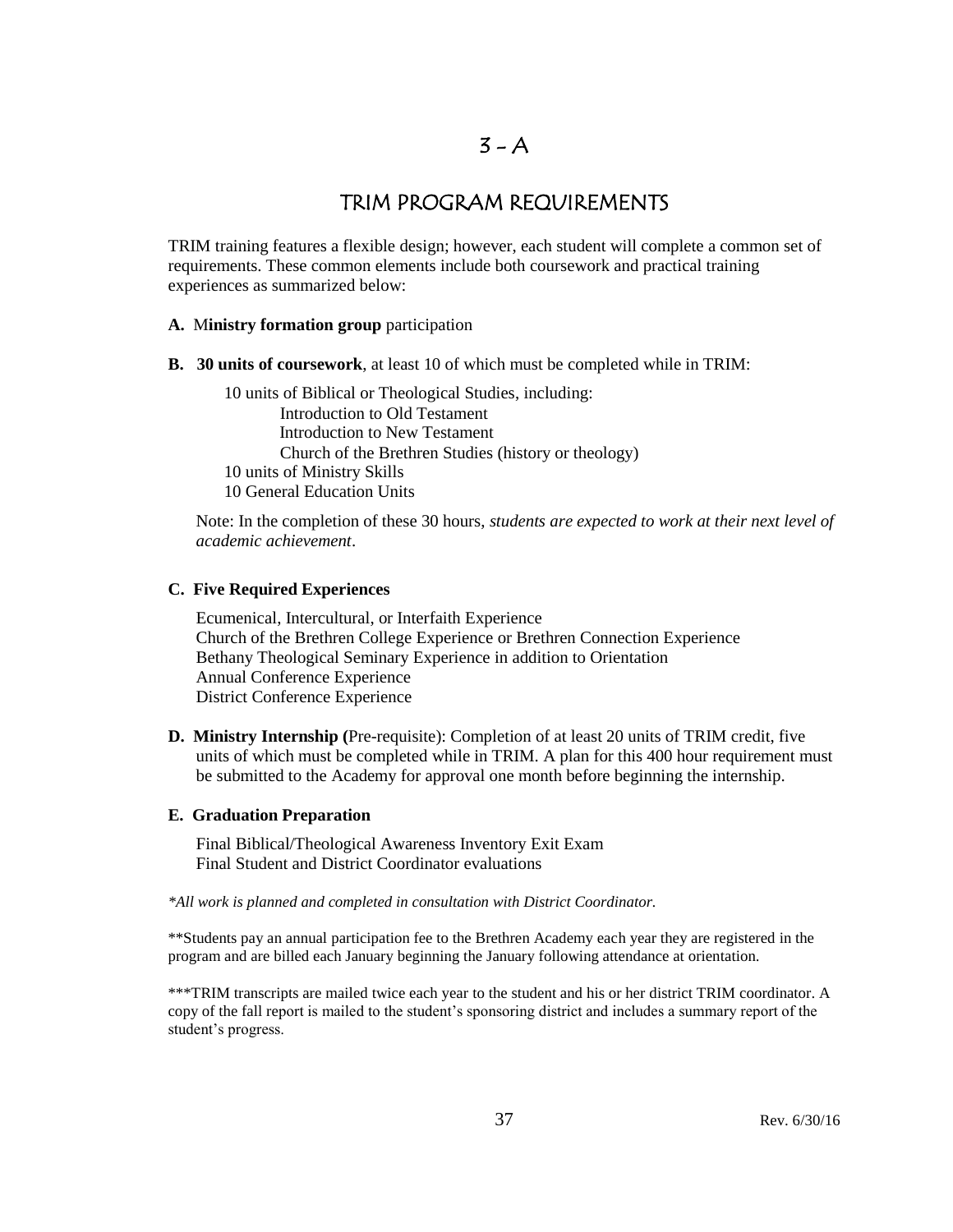# PARTICIPATION in a MINISTRY FORMATION GROUP

From our early history as a church, Brethren have believed in the importance of "calling." A call in the Church of the Brethren is not simply a personal inclination; it is an individual urge that is also recognized and affirmed by the church community. An authentic calling combines a strong personal sense with the strong corroboration of the congregation. You are already enrolled in TRIM because you and the church recognize your talent for ministry. However, to formalize this process of calling, TRIM requires that each student work with a ministry formation group whose purpose is to provide opportunities for shared reflection on, evaluation of, and support of the student's faith journey, to discuss issues arising out of study, ministry experience, and topics important to growth as persons and as leaders.

Apart from coursework, all TRIM students will participate regularly in a supervised group experience called a "ministry formation group." Ministry formation groups may be organized in two ways: a calling cohort as outlined in the 2014 Ministerial Leadership Paper or with a district group of TRIM students. The structure of the group is dependent on the district.

Ministry formation groups provide an excellent setting in which to reflect on every facet of training in TRIM.

Most often the ministry formation group is led by the district TRIM coordinator. It is also possible for a pastor appointed by the district to lead the group. This person will report to the district TRIM coordinator.

The agenda of a typical group meeting might consist of several of the following:

- Informal sharing of significant experiences in members' lives
- Cultivation of personal and spiritual disciplines and practices
- Discussion of a book the group has agreed to study as a common discipline
- Review of a case study or verbatim from a specific ministry experience prepared by one of the group members.
- Review of progress on current TRIM units and discussion of issues or topics growing out of those units.
- Role plays of ministry situations, real or hypothetical, with group reflection on the process.
- Exploration of a specific topic the group has agreed to focus on for one or more meetings.
- Bible study, conducted either for its own sake or as an occasion for reflecting together on how we approach and use the Bible.
- Use of tests and other inventories (e.g., Myers-Briggs) that help us understand ourselves and what we bring to ministry.
- Sharing and reflecting together on statements of faith that members of the group develop.
- "How to" sessions, including how to write learning objectives, how to use journaling effectively, how to develop a position description for pastoral ministry, how to fill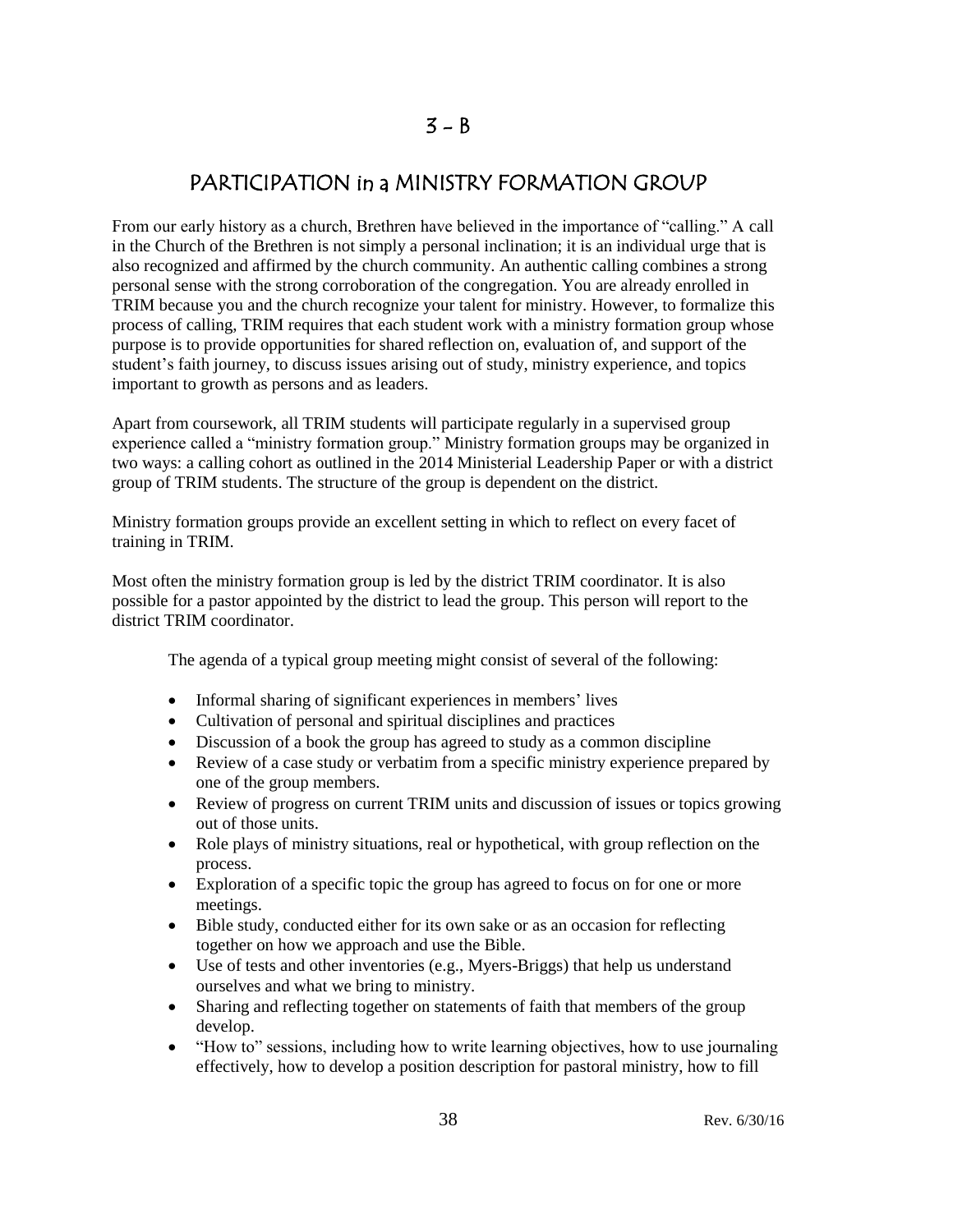out financial assistance forms, how to plan one's supervised ministry experience, and how to write evaluations for course-equivalent units.

These are suggestions, not restrictions. The important thing is that groups structure their time together in a way that proves helpful to all participants. Where the formation group includes people other than TRIM students, questions related specifically to the TRIM program will need to be cared for in another setting.

The district TRIM coordinator, the district ministry coordinating team, and the student will plan this important aspect of the program. The recommended length and frequency of meetings is monthly for 90 minutes to two hours. Where geography makes monthly meetings impossible, a group may decide to gather every other month for a three-hour session. If face-to-face meetings are not possible due to geographic distance, a conference call or video conference must take place in lieu of meeting in person. Whatever mode the meeting is held, it should be convenient to the participants and suited for the work the group will be doing.

No matter who actually leads the formation group, it is the responsibility of the district TRIM coordinator to see that the group is launched, to clarify the purpose and agenda of the group, to ensure that new trainees are warmly incorporated into the group, and to monitor the group's work. Where a limited number of students or geographical distances make it impossible to set up a district group, the Coordinator will solicit the counsel of the district ministry coordinating team, district executive minister, and Coordinator of the TRIM & EFSM Ministry Training Programs to explore alternatives.

It is the responsibility of the district TRIM coordinator to make progress reports on the development of the ministry formation group in his or her district. If questions arise that are not covered by the guidelines above, the district TRIM coordinator should contact the Coordinator of TRIM/EFSM.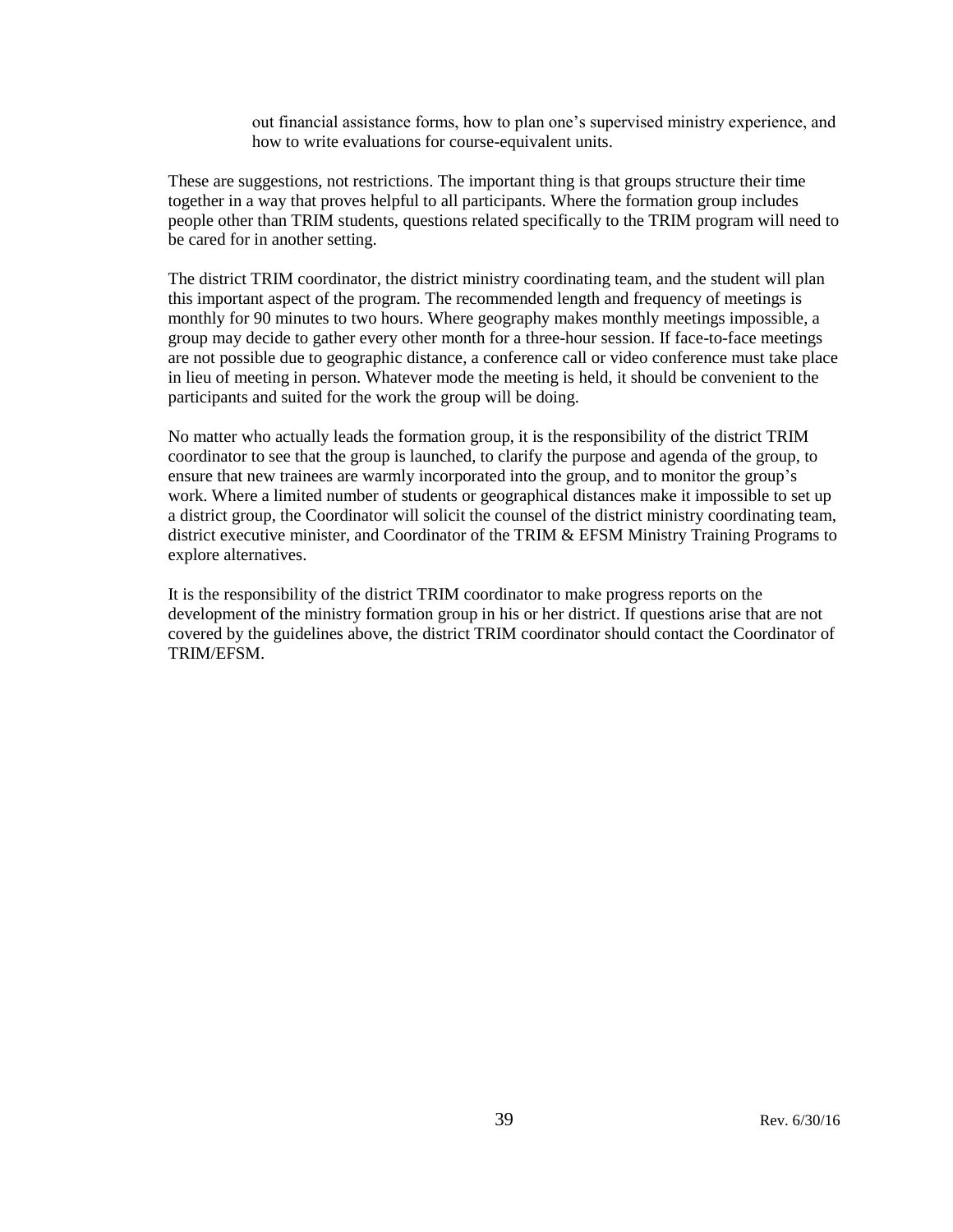# $3 - C$ **COURSEWORK**

Participants in TRIM take college-level or seminary-level courses in three basic subject areas: general education, biblical and theological studies, and ministry skills.

#### **A. General Education**

The basic objective of *general education* is to become more familiar with the broad areas of knowledge important for understanding ourselves and the world in which we live. Specific units of recommended study in this area include language and communication skills, computer skills, literature, the arts (including music), philosophy, history, economics, psychology, sociology, and natural science. Other fields of general education are possible, depending on the interest of the student. Substitutions may be made with the approval of the Coordinator of the TRIM and EFSM Ministry Training Programs.

#### **B. Biblical and Theological Studies**

The purpose of *biblical and theological studies* is to become more familiar with the biblical foundations of the Christian faith and with the church's reflection on and response to the biblical message throughout its history. All students are required to take a minimum of one unit in each of three areas:

- 1. Introduction to Biblical Studies (taken at orientation)
- 2. Introduction to Old Testament
- 3. Introduction to New Testament
- 4. Church of the Brethren studies (such as Brethren history and Brethren theology) *Be aware that requirements vary by district regarding which type of courses are mandatory for ordination. Check with your district office for requirements.*

Other recommended units of study in this area include biblical interpretation; study of particular sections of scripture; basic Christian beliefs; theology; church history; Christian ethics; and peace studies.

#### **C. Ministry Skills**

In the study of *ministry and ministry skills*, the goal is to become familiar with the nature and scope of the church's ministry, to articulate how one's calling relates to that ministry, and to exhibit increased competency in the various skills for ministry.

Specific units of recommended study in this area include spiritual formation, prayer; conflict resolution; the congregation as a context for ministry; specific types of preaching and worship; church administration; COB polity and practices (perhaps a district requirement); pastoral leadership; pastoral care; teaching and nurturing; evangelism and church growth; missions; church music; cross cultural ministry; campus ministries; camping ministry; work with particular populations; communication in the church; group dynamics study; and sociological issues affecting ministry.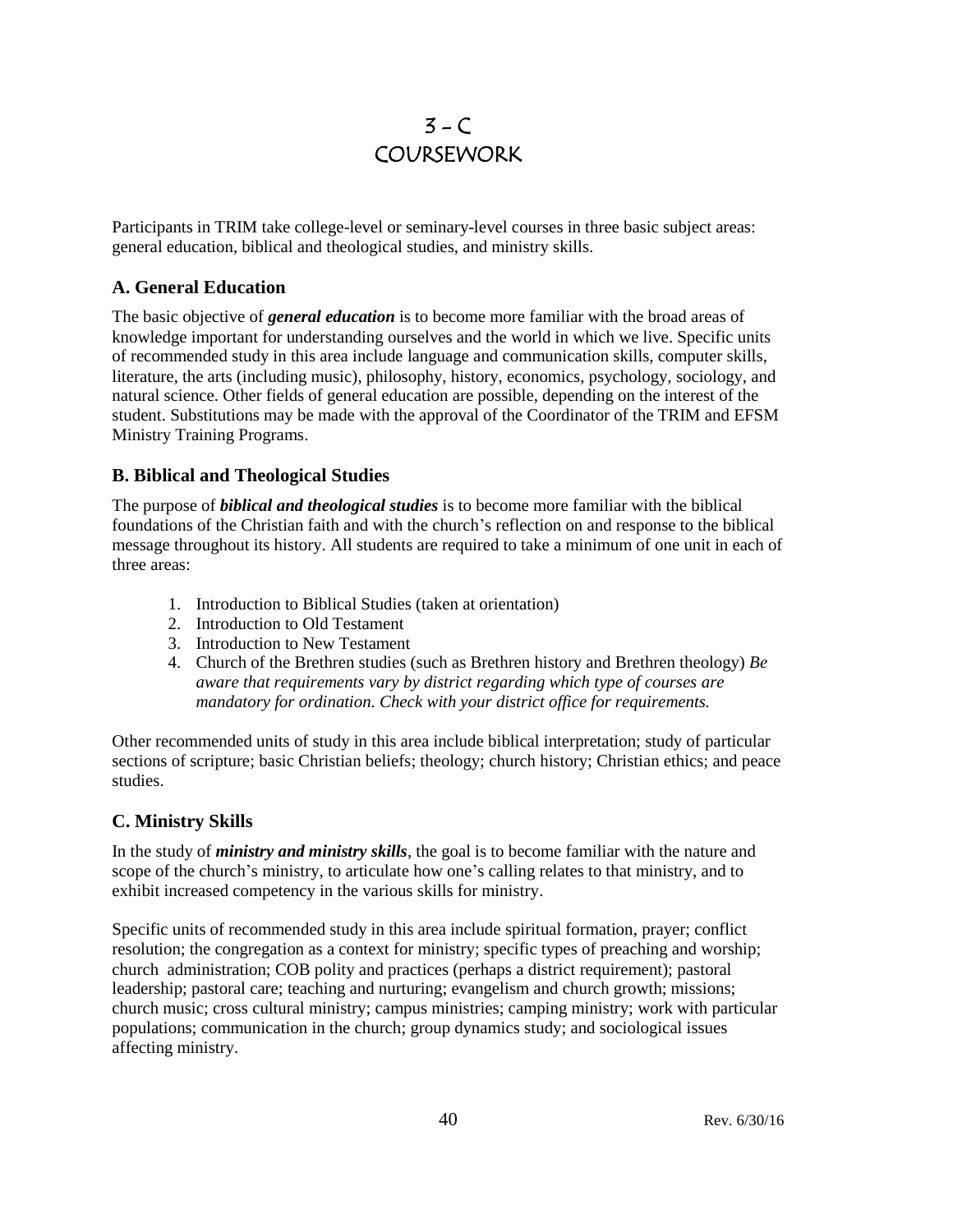#### **Accumulating Course Credit**

Every student will complete a total of **30 curricular units.** A curricular unit is defined as:

- One TRIM course offered by the Brethren Academy for Ministerial Leadership or Susquehanna Valley Ministry Center
- One Directed Independent Study Unit (DISU) offered by the Brethren Academy for Ministerial Leadership or Susquehanna Valley Ministry Center
- A **3-hour course in a fourteen-week semester or a 4-hour course in a ten-week quarter** at the college or seminary level
- One Independent Study Unit (ISU), which is a combination of learning experiences, each broadly equivalent to a 3 semester-hour course (75-90 class hours total). "See Independent Study Unit page 54". No more than one-sixth of units taken while in TRIM can be fulfilled by ISUs.
- An Academy Certified Training Systems (ACTS) course may be taken for TRIM credit with approval of the Coordinator of TRIM/EFSM with additional work completed under the supervision of the instructor

Credit may be granted for units of study completed prior to participation in TRIM **if the student can provide acceptable certification for this work**. For work at accredited colleges or seminaries a copy of the student's final transcripts or grade reports are required. A minimum of half of the remaining credits required for completion of TRIM must be completed through Brethren Academy classes or Bethany Theological Seminary courses.

The number of curricular units that may be transferred to TRIM from other structured academic settings that are not accredited must be negotiated with the Coordinator of TRIM/EFSM. This negotiation is based on a fair assessment of the actual hours invested in the course. One course at an unaccredited institution may be worth one quarter, one third, or one half of a TRIM unit, but no more than half a unit. Or the coordinator may award one unit of credit for several courses in the same area of the curriculum, such as Biblical and Theological Studies.

Up to half of the credits needed to complete the TRIM program may be transferred in from other institutions (that is, institutions other than the Brethren Academy or Bethany) **while in TRIM.**  This does not affect the number of credits that can be transferred into TRIM when beginning the program.

#### **Distribution of 30 Curricular Units**

**A minimum ten units** will be acquired through courses offered by a college accredited by a regional agency of the U.S. Department of Education or a seminary accredited by the Association of Theological Schools.

**A minimum ten units** will be acquired through academy-level (or higher) courses. The Brethren Academy is authorized by Annual Conference but is *not* accredited.

Up to, but not exceeding, half of the credits needed to complete the program **while in TRIM** can be obtained by a combination of units from ISUs and/or outside institutions. (Note: No more than one-sixth of units taken while in TRIM can be fulfilled by ISUs)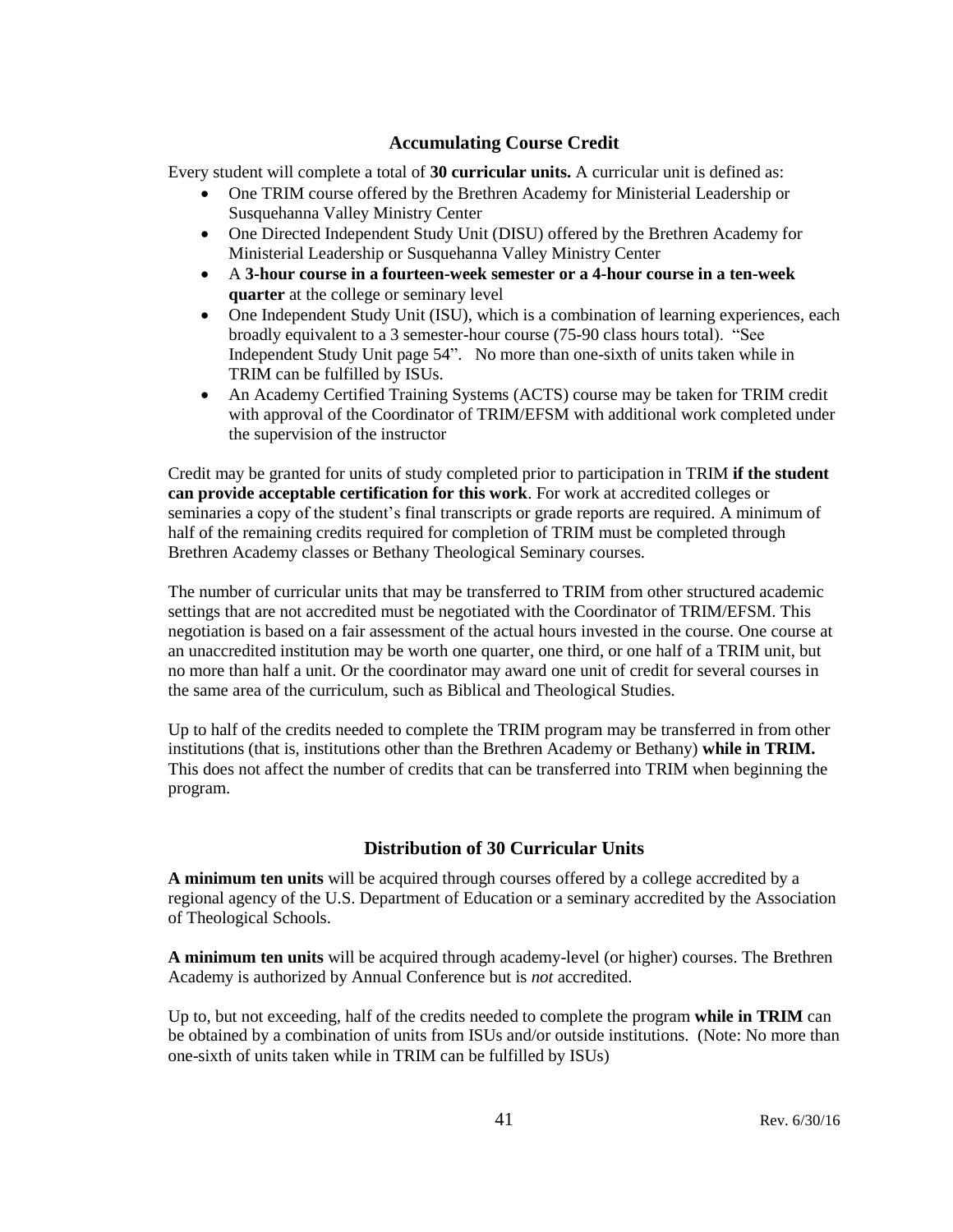#### **Residency Requirement**

To earn a graduation certificate from TRIM, every student must complete **at least ten curricular units** while in the program. No more than 20 credits may be transferred to the program from other institutions. While in the program, TRIM students must also

- Participate in the five required events
- Successfully complete a ministry internship
- Receive an acceptable score on the Biblical Theological Awareness Inventory
- Complete the required paperwork for all of the above, working in consultation with the district TRIM coordinator
- Be in good financial standing with the Brethren Academy
- Participate in a ministry formation group

#### **Transcripts**

TRIM transcripts are sent to students and coordinators two times each year, in the fall and in the spring. The work shown on the transcript reflects all work completed through the Academy or received by transfer at the Brethren Academy Office as of that time.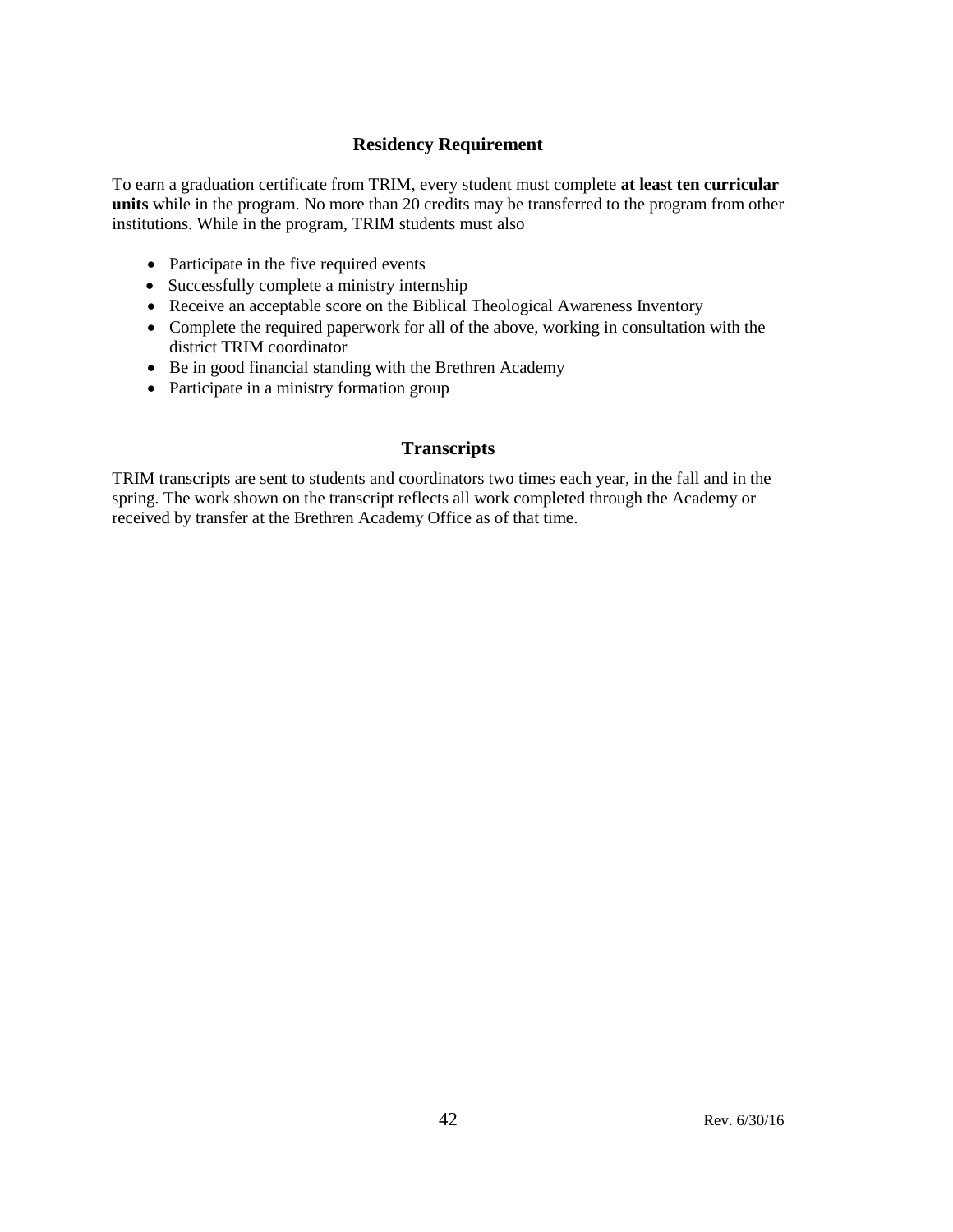# SUGGESTED ACTIVITES AND TOPICS of STUDY

The following activities, resources, and topics are offered as starting points and suggestions for TRIM ministry formation groups or individual students wanting to structure an Independent Study Unit.

You will find many of these resources online at the Brethren Press and Church of the Brethren websites [\(www.brethrenpress.com](http://www.brethrenpress.com/) and [www.brethren.org\)](http://www.brethren.org/). Many of the decisions of Annual Conference are also online and would provide good background material on a number of subjects.

#### **Bible Study/ Helps**

Use Biblical sections of the BTAI as discussion starters Use BTAI as the basis for selecting texts to study Memorize key Biblical passages, such as: I Corinthians 13:1-13 Matthew  $5:1-12$ Psalm 23 John 1:1-13 Romans 12:1-21 Do a "group" Independent Study Unit on types of literature in the Bible, such as: Wisdom literature Minor prophets Paul's travels Study and portray a series of Bible characters Become familiar with the lectionary

#### **Church of the Brethren**

Plan and lead the following: A service of anointing, baptism, child dedication, interment, Love Feast Read and discuss the Ministerial Leadership Manual Read and report on articles in *Messenger* Volunteer as a camp leader; discuss the experience Discuss the congregational, district or denominational structure and its effectiveness Preach on simple living, stewardship, social justice, family issues, faith in the workplace, inner peace and world peace, technology and faith Invite a representative from the denomination, the district, or COB agencies: Outdoor Ministries Association Mission and Ministry Board District Board Mutual Aid Association On Earth Peace Brethren Benefit Trust Annual Conference Study Annual Conference reports/ queries/ business items Read and discuss Annual Conference statements on congregational ethics and ethics in ministry relations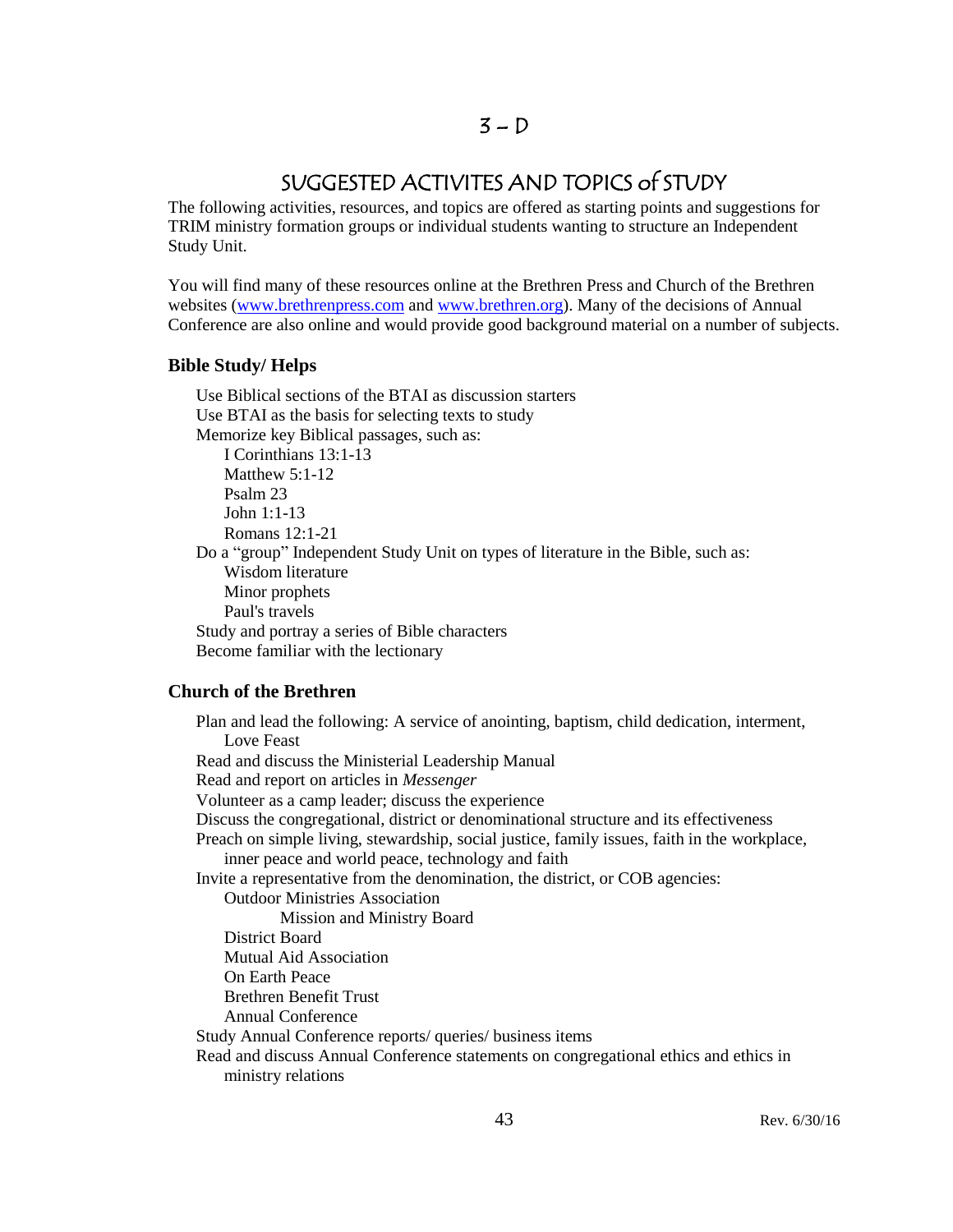#### **Pastoral Care**

Consider issues of pastoral care, such as divorce, grief, mental health issues, family crisis, human sexuality, stress and over-activity, incurable illness, disabilities, end of life issues, still birth/loss of a child/ abortion, child and spouse abuse, preparing to marry, remarry Preach a sermon and invite a group to critique it

#### **Technology as an Educational Tool**

Become familiar with Church of the Brethren websites Search the Internet for information on religions topics Learn to use online indexes to journals (EBSCOhost, ATLA, JSTOR) Bookmark your favorite websites to find them easily Logon to Facebook to enter the online community that many in the COB are a part of. Or create a Facebook community with other TRIM students or your ministry formation group. Watch the Dale Brown series on church beliefs Watch the Bill Eberly series on church history Watch the "Journey in Jesus' Way" video series Watch contemporary movies with a moral or religious theme Check Brethren Press for resources Check your district office for resources

#### **Guest Presenters and Community Resources Personnel**

Talk to a medical doctor, mental health provider, funeral director, hospice nurse, nursing home administrator, social worker; nursing home, hospital or hospice chaplain; missionary, area pastor from another denomination, priest or rabbi or leader from another faith tradition, district executive minister, divorce mediator, retired pastor from the denomination, religion professor, religion columnist for a newspaper. Tour an area facility, such as a hospital, jail, AIDS clinic, or mental institution

#### **Ministers' Self-Care**

Meet for a meal with a group of spouses of ministers Discuss the pastor's appropriate use of humor in preaching Share resources for personal spiritual growth/ devotions Consider local resources for times of spiritual renewal Discuss/discover what "sabbath rest" means to you

#### **Expectations/Encouragement/Support**

Spend time affirming, praising, supporting one another Share deeply personal feelings, inasmuch as members of the group are comfortable doing this Share your theology with other students, your support group, or a Sunday school class Encourage individuals to participate locally as Sunday school teachers or service volunteers Attend an ecumenical or interfaith event as a group Use the case study method to deal with real situations in ministry Set up and discuss personal goals in ministry Discuss what qualities make an excellent pastor Share stories of "Christians I admire"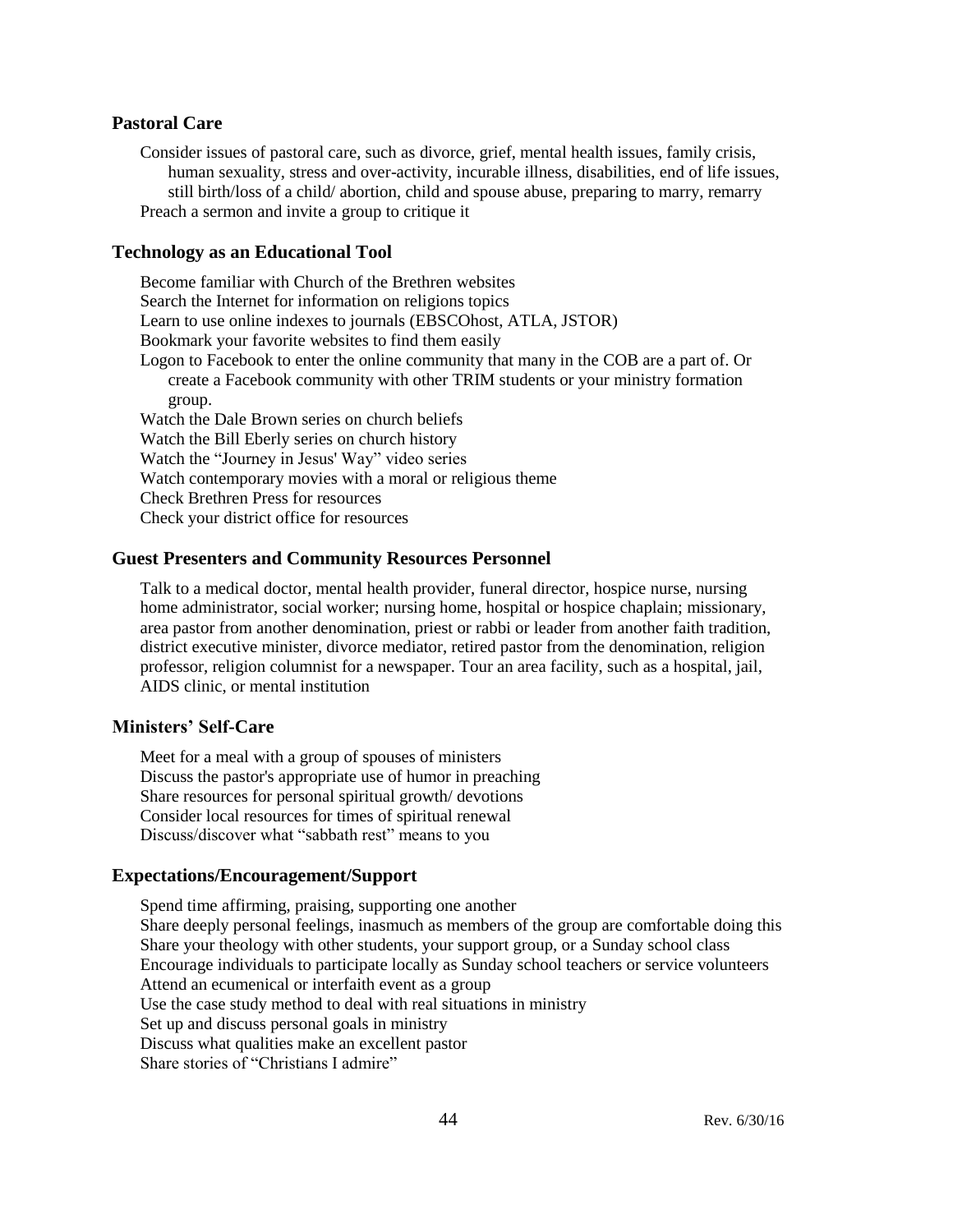## $3 - E$

# STUDENT TRIM CHECKLIST

Fill in date of completion for each requirement on the line provided to keep track of progress. Keep in mind that all work is planned and completed in consultation with the district TRIM coordinator.

#### **Entrance Process**

| Attend orientation at Bethany Theological Seminary                        |
|---------------------------------------------------------------------------|
| Successfully complete "Introduction to Biblical Studies" course online    |
| Mail "Servant Leadership" paper to instructor                             |
| Discuss and complete learning contract with district coordinator within   |
| six weeks of orientation                                                  |
| Receive approval of learning contract from the district TRIM coordinator  |
| District TRIM coordinator mails learning contract to the Brethren Academy |
| office                                                                    |
|                                                                           |

#### **Program Requirements (check completed items)**

\_\_\_\_\_ Join an ongoing ministry formation group. Date joined: \_\_\_\_\_\_\_\_\_\_\_\_\_\_\_\_\_

\_\_\_\_\_ Completed 30 units of work, at least 10 of which were completed while in TRIM. In the completion of these 30 hours, *students are expected to work at their next level of academic achievement*.

#### **List of Units**

Designate each unit below as CS (college or seminary), A (academy level)

#### **10 Units of General Education**

| Course | Date<br>Completed | Level of<br>Instruction |
|--------|-------------------|-------------------------|
| 1.     |                   |                         |
| 2.     |                   |                         |
| 3.     |                   |                         |
| 4.     |                   |                         |
| 5.     |                   |                         |
| 6.     |                   |                         |
| 7.     |                   |                         |
| 8.     |                   |                         |
| 9.     |                   |                         |
| 10.    |                   |                         |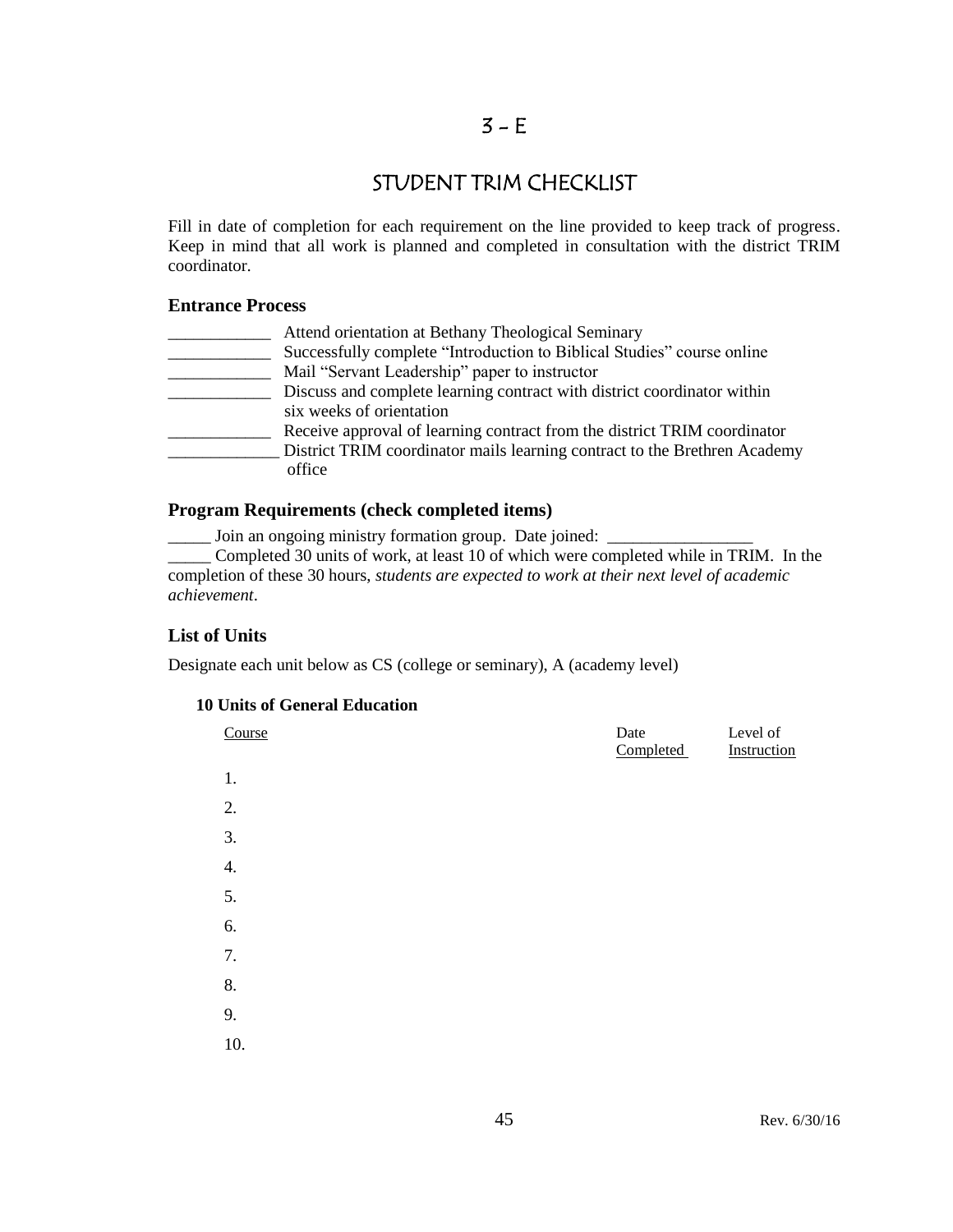#### **10 units of Biblical or Theological Studies**

| Course                                                   | Date<br>Completed | Level of<br>Instruction |
|----------------------------------------------------------|-------------------|-------------------------|
| 1. Introduction to Biblical Studies                      |                   |                         |
| 2. Introduction to the Old Testament                     |                   |                         |
| 3. Introduction to the New Testament                     |                   |                         |
| 4. *Church of the Brethren Studies (history or theology) |                   |                         |
| 5.                                                       |                   |                         |
| 6.                                                       |                   |                         |
| 7.                                                       |                   |                         |
| 8.                                                       |                   |                         |
| 9.                                                       |                   |                         |
| 10.                                                      |                   |                         |

#### **10 units of Ministry Skills**

| Course                                                                                                                                                                             | Date<br>Completed | Level of<br>Instruction |
|------------------------------------------------------------------------------------------------------------------------------------------------------------------------------------|-------------------|-------------------------|
| 1. Orientation                                                                                                                                                                     |                   |                         |
| 2. *Church of the Brethren Studies (polity and practices)                                                                                                                          |                   |                         |
| 3.                                                                                                                                                                                 |                   |                         |
| 5.                                                                                                                                                                                 |                   |                         |
| 6.                                                                                                                                                                                 |                   |                         |
| 7.                                                                                                                                                                                 |                   |                         |
| 8.                                                                                                                                                                                 |                   |                         |
| 9.                                                                                                                                                                                 |                   |                         |
| 10.                                                                                                                                                                                |                   |                         |
| *Only one Church of the Brethren Studies course is required. The course taken will<br>determine which section it falls under. Check with the district for ordination requirements. |                   |                         |

**Five Required Experiences** (one form completed for each experience, signed by coordinator)

**EXECUTE:** Bethany Theological Seminary Experience beyond orientation \_\_\_\_\_\_\_\_\_\_\_\_ Church of the Brethren College Experience or Brethren Connection Experience **Annual Conference Experience** \_\_\_\_\_\_\_\_\_\_\_\_ District Conference Experience \_\_\_\_\_\_\_\_\_\_\_\_ Intercultural, Ecumenical, or Interfaith Experience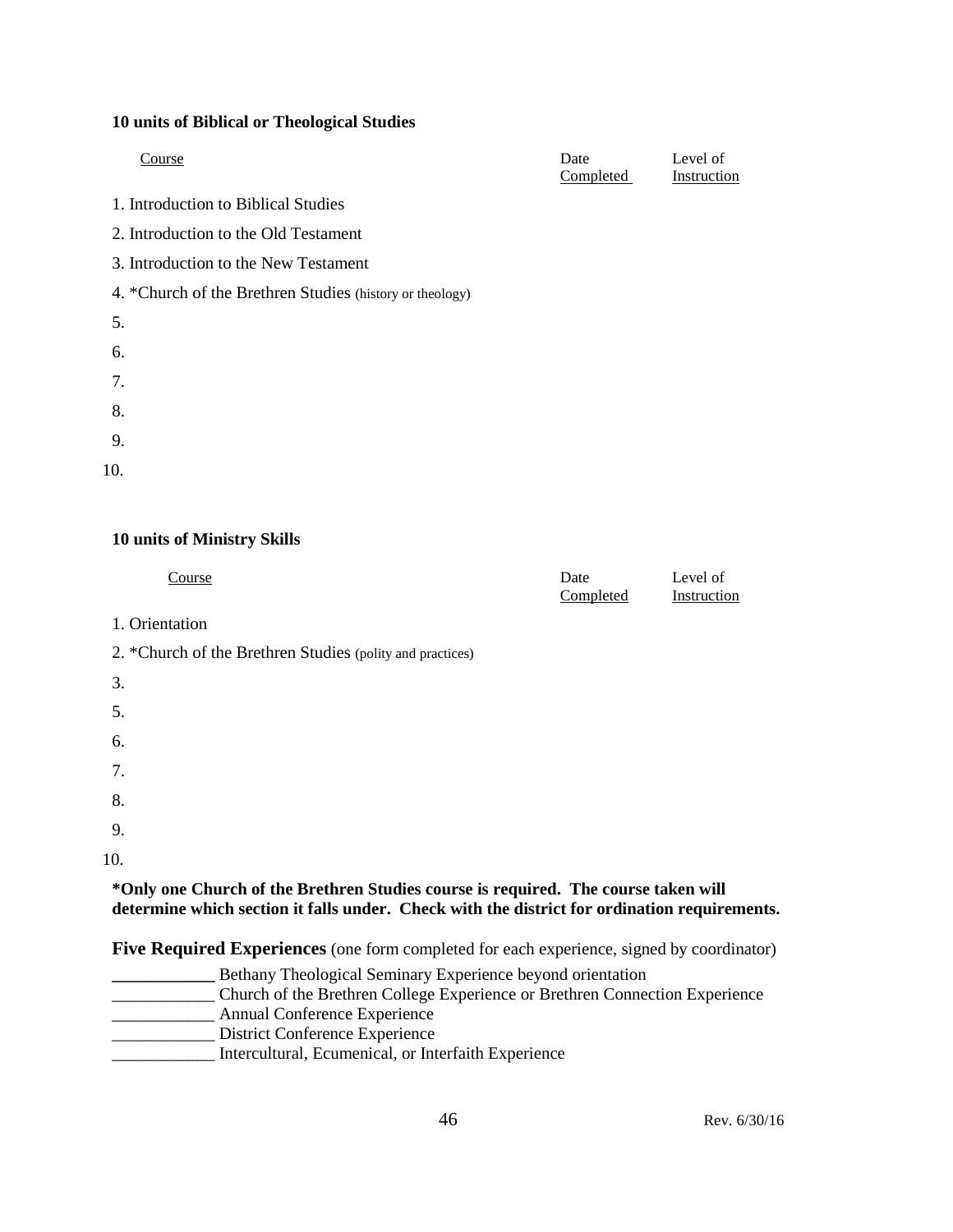**Ministry internship: 400 hours (**Pre-requisite: completion of at least 20 units of the TRIM program, at least 5 of which are earned while in TRIM)

Location of ministry internship: \_\_\_\_\_\_\_\_\_\_\_\_\_\_\_\_\_\_\_\_\_\_\_\_\_\_\_\_\_\_\_\_\_\_\_\_\_\_\_\_\_\_

Dates of participation

| Submitted my plan to the Academy office for approval (at least one month |
|--------------------------------------------------------------------------|
|                                                                          |
|                                                                          |
|                                                                          |
| Submitted my final student evaluation of the internship experience       |
| Received approval for the plan from the Academy office                   |

#### **Dates for Graduation Process**

| Mailed the exit exam to the Coordinator of the TRIM/EFSM Ministry Training |
|----------------------------------------------------------------------------|
| Programs                                                                   |
| Submitted my final student evaluation                                      |
| TRIM student recognition at Annual Conference (attendance optional)        |
| Graduation certificate presented at District Conference or other event     |
|                                                                            |

Students pay an annual participation fee to the Brethren Academy each year they are in the program beginning with the January following attendance at orientation.

TRIM transcripts are mailed twice a year to the student and district TRIM coordinator. The fall mailing includes a summary report on each student to the district executive minister for the district ministry coordinating team.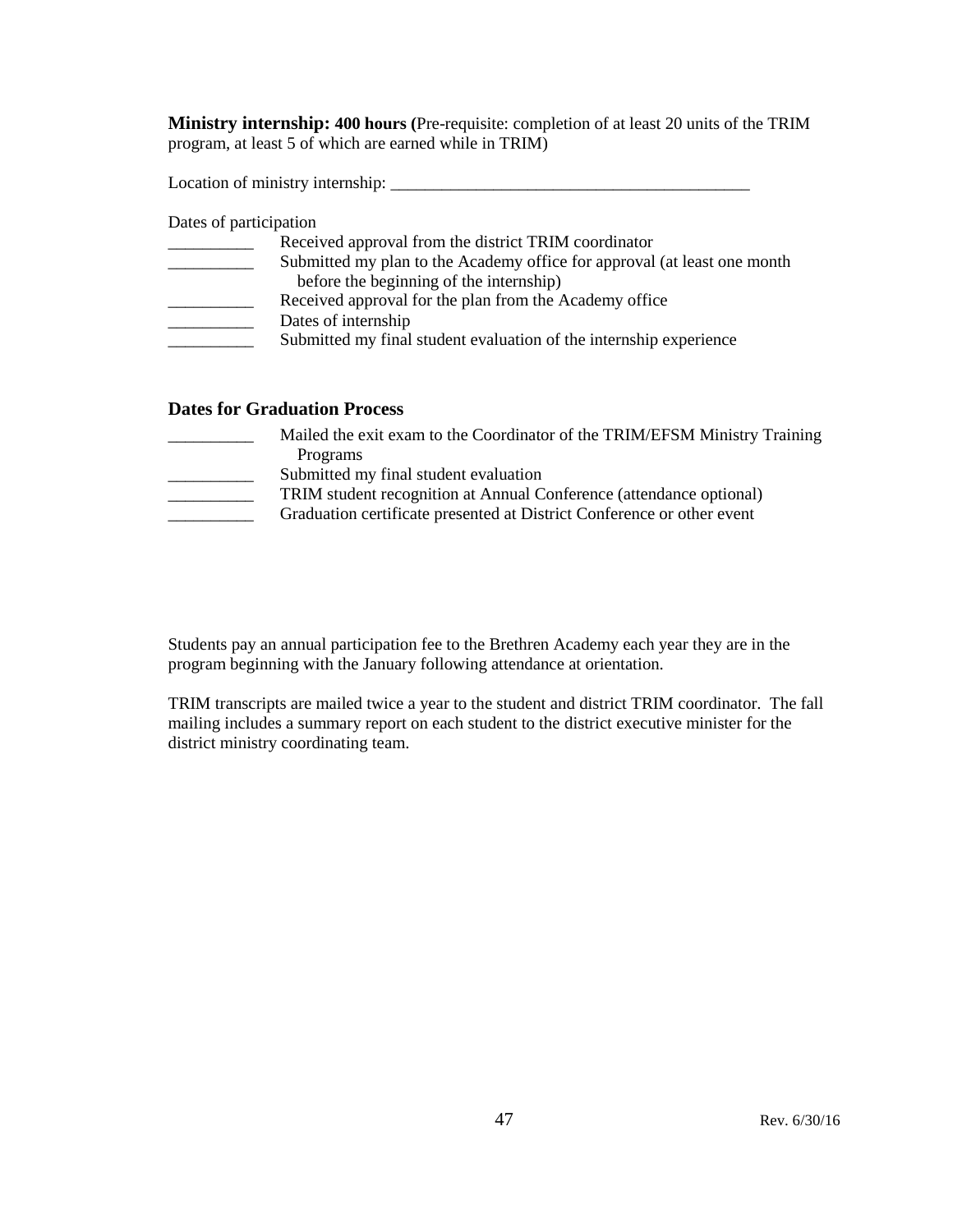### $3 - F$

# CONVERTING COURSE CREDIT TO TRIM UNITS

#### **How is course credit converted to TRIM units?**

Students must earn a grade of "C" or better in all courses accepted for TRIM credit, including those completed prior to admittance to TRIM and those courses taken while enrolled in the TRIM program. Incomplete or audited courses do not meet the requirements for an accredited course.

If a TRIM student wishes to transfer credits earned at the seminary level, he or she must show that the credits were earned at an institution accredited by the Association of Theological Schools (ATS).

If a TRIM student wishes to transfer credits earned in any university, four-year college, junior college, community college, Bible school, or other institution of post-high school education, he or she must show that the credits were earned at an institution recognized (accredited) by one of the eight regional accrediting agencies that follow the requirements of the United States Secretary of Education. All such accredited institutions are periodically reviewed and subsequently listed in the annual Higher Education Directory.

| <b>Semester Hour</b><br><b>System</b> | <b>TRIM Unit</b> | <b>Quarter Hour</b><br><b>System</b> | <b>TRIM Unit</b> |
|---------------------------------------|------------------|--------------------------------------|------------------|
|                                       | 1.33             |                                      | 1.25             |
| 3                                     | 1.00             |                                      | 1.00             |
|                                       | .67              | 3                                    | .75              |
|                                       | .33              |                                      | .50              |
|                                       |                  |                                      |                  |

#### **Conversion of credit hours**

#### **Transferring ACTS credit to TRIM units**

Students enrolled in the TRIM program may take ACTS (Academy Certified Training System) courses for TRIM credit. To receive TRIM credit, additional reading and projects, negotiated with the instructor, must be completed. Student's participation in the class for TRIM credit must be approved by the Coordinator of TRIM and EFSM Ministry Training Programs. The student will initiate a conversation with the Coordinator of TRIM and EFSM who will outline the process and expectations for transferring ACTS credit to TRIM units.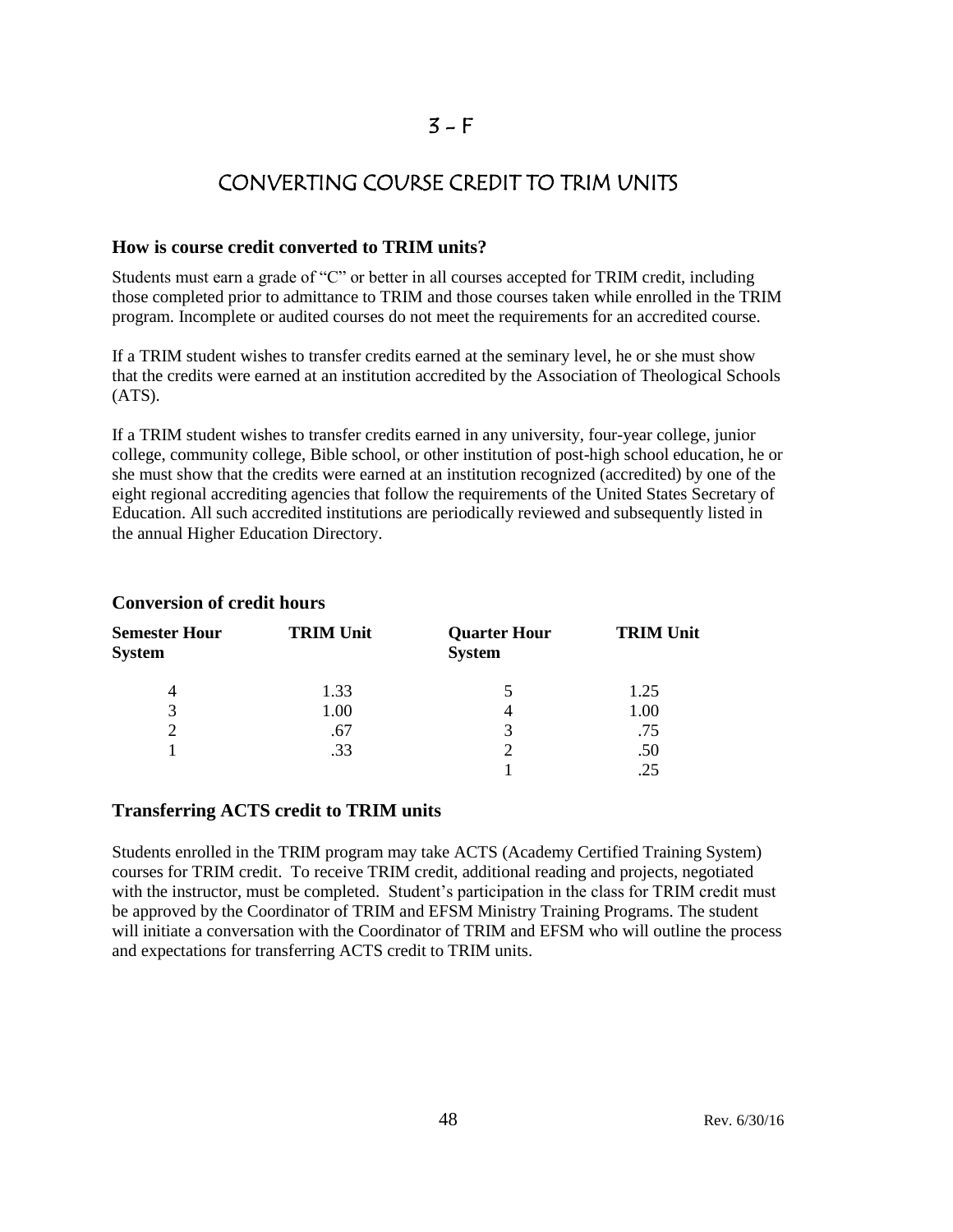# Academy Student Participation in Graduate Courses

Academy students have the option to take graduate level courses through Bethany Theological Seminary, either at the Richmond campus or the Susquehanna Valley Ministry Center. There are three options for taking graduate courses: 1) as an auditor, 2) as an occasional student, or 3) through the Certificate of Achievement in Theological Studies (CATS).

Students wishing to audit a graduate level course must apply through Bethany's admissions office (admissions@bethanyseminary.edu) and receive approval from the Executive Director of the Brethren Academy, academic dean and course instructor. Participants auditing graduate level courses must complete all of the work required for all students taking the class. Each person will receive an official Bethany transcript indicating the completion of this course, but not actual credit TRIM students wanting to audit a graduate level course must pay the current audit fee (contact the BAML office for fee) plus a \$50 application fee.

TRIM students wanting to take a graduate level course for master's level credit must apply as an occasional student through Bethany's admissions office and pay the current tuition fee (2016-17 fee is \$1,440), plus a \$50 application fee.

TRIM students wanting to complete the Certificate of Achievement in Theological Studies (CATS), which is six masters level courses, must apply for the graduate certificate program through the admissions office. Financial aid is available for students enrolled in CATS.

TRIM students should be working with their district TRIM coordinator on educational plans and goals, including expectations for involvement in graduate courses.

TRIM students enrolled in graduate courses (regardless of the status) need to request that Bethany Seminary or the Susquehanna Valley Ministry Center notify the Brethren Academy Office of their successful completion of course requirements.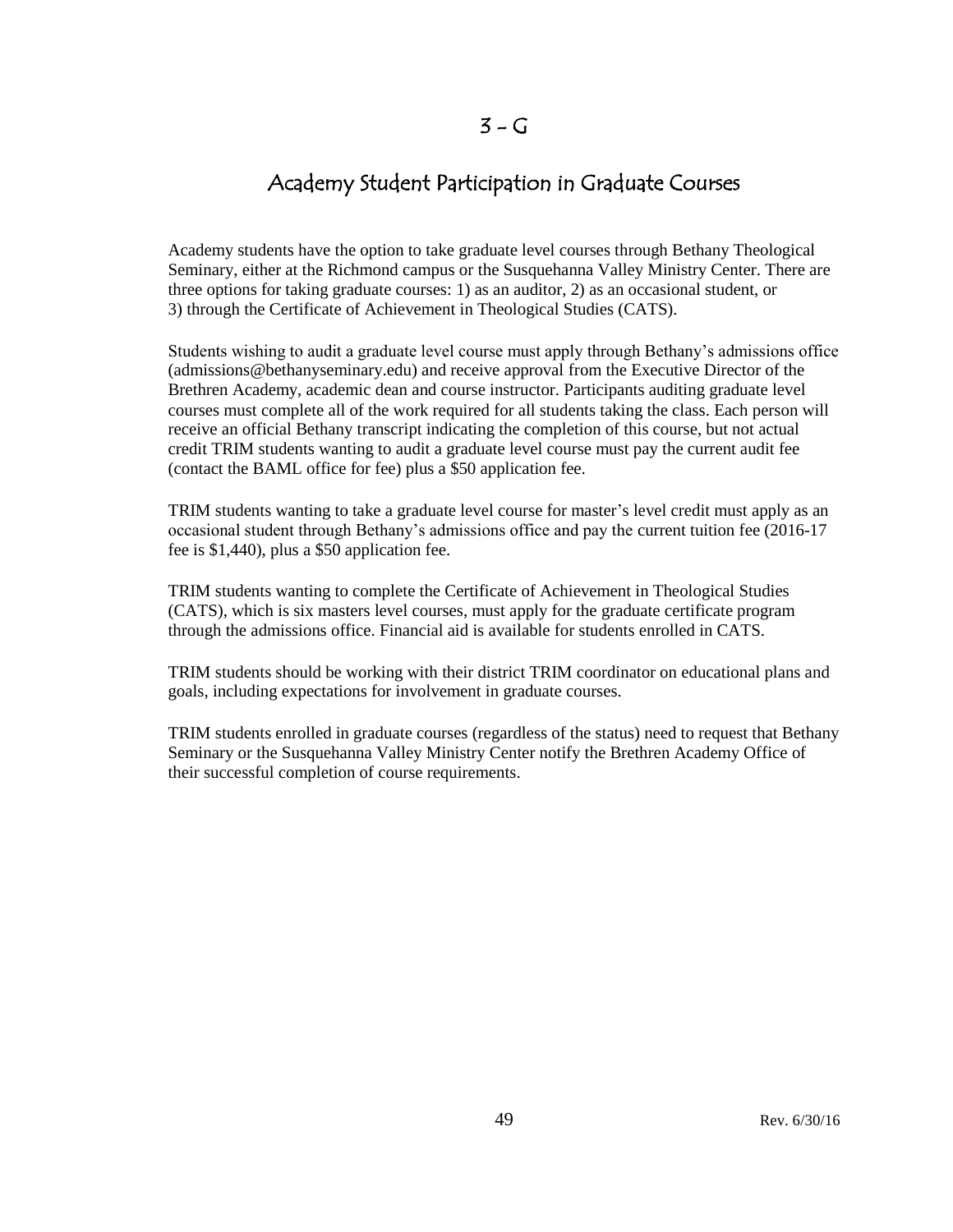# $3 - H$

# COLLEGE LEVEL EXAMINATION PROGRAM (CLEP)

A TRIM student may meet general education requirements by successfully completing examinations through the College Level Examination Program (CLEP) rather than taking courses. CLEP offers 35 exams in five subject areas. Accepted by many educational institutions around the country, these tests, administered by the same organization that administers the SAT, are offered in many subjects.

**Composition and Literature:** [American Literature,](http://www.collegeboard.com/student/testing/clep/ex_al.html) [Analyzing and Interpreting Literature,](http://www.collegeboard.com/student/testing/clep/ex_ail.html) [English Composition,](http://www.collegeboard.com/student/testing/clep/ex_ec.html) [English Literature,](http://www.collegeboard.com/student/testing/clep/ex_el.html) [Freshman College Composition,](http://www.collegeboard.com/student/testing/clep/ex_fcc.html) [Humanities](http://www.collegeboard.com/student/testing/clep/ex_hum.html)

**World Languages:** French, German, and Spanish Languages [\(Levels 1 and 2 available in](http://www.collegeboard.com/student/testing/clep/ex_clf.html)  [each language\)](http://www.collegeboard.com/student/testing/clep/ex_clf.html)

**History and Social Sciences:** [American Government,](http://www.collegeboard.com/student/testing/clep/ex_ag.html) [Human Growth and Development;](http://www.collegeboard.com/student/testing/clep/ex_hgd.html) [Introduction to Educational Psychology;](http://www.collegeboard.com/student/testing/clep/ex_iep.html) [Principles of Macroeconomics;](http://www.collegeboard.com/student/testing/clep/ex_pmac.html) [Principles of](http://www.collegeboard.com/student/testing/clep/ex_pmic.html)  [Microeconomics;](http://www.collegeboard.com/student/testing/clep/ex_pmic.html) [Introductory Psychology;](http://www.collegeboard.com/student/testing/clep/ex_ip.html) [Introductory Sociology;](http://www.collegeboard.com/student/testing/clep/ex_is.html) [Social Sciences and](http://www.collegeboard.com/student/testing/clep/ex_ssh.html)  [History;](http://www.collegeboard.com/student/testing/clep/ex_ssh.html) [U.S. History I: Early Colonizations to 1877;](http://www.collegeboard.com/student/testing/clep/ex_us1.html) [U.S. History II: 1865 to the Present;](http://www.collegeboard.com/student/testing/clep/ex_us2.html) [Western Civilization I: Ancient Near East to 1648;](http://www.collegeboard.com/student/testing/clep/ex_wc1.html) [Western Civilization II: 1648 to the](http://www.collegeboard.com/student/testing/clep/ex_wc2.html)  [Present](http://www.collegeboard.com/student/testing/clep/ex_wc2.html)

**Science and Mathematics:** [Calculus,](http://www.collegeboard.com/student/testing/clep/ex_calc.html) [College Algebra,](http://www.collegeboard.com/student/testing/clep/ex_ca.html) [Precalculus,](http://www.collegeboard.com/student/testing/clep/ex_pcal.html) [College Mathematics,](http://www.collegeboard.com/student/testing/clep/ex_cm.html) [Chemistry,](http://www.collegeboard.com/student/testing/clep/ex_chem.html) [Natural Sciences](http://www.collegeboard.com/student/testing/clep/ex_ns.html)

**Business:** [Information Systems and Computer Applications,](http://www.collegeboard.com/student/testing/clep/ex_isca.html) [Principles of Management,](http://www.collegeboard.com/student/testing/clep/ex_pman.html) [Principles of Accounting,](http://www.collegeboard.com/student/testing/clep/ex_pa.html) [Introductory Business Law,](http://www.collegeboard.com/student/testing/clep/ex_ibl.html) [Principles of Marketing](http://www.collegeboard.com/student/testing/clep/ex_pmark.html) 

As is the case with many colleges, the Brethren Academy does not allow CLEP credit for any exam that covers the same subject matter as a course the student took at the college level from an accredited educational institution. So, for example, if a student has already taken Sociology 101 at LaVerne, TRIM would not accept CLEP credit in sociology.

The fee for each CLEP test is \$80.00. At the time a test is taken, the student should request that the score be reported directly to the Brethren Academy office. In order to receive credit, the student test score must be at least as high as the recommended score listed on the CLEP website. In an effort to ensure that TRIM students study a broad range of general education subjects, no more than two units of credit will be given for any one subject area. Three semester hours of CLEP credit equals one TRIM unit.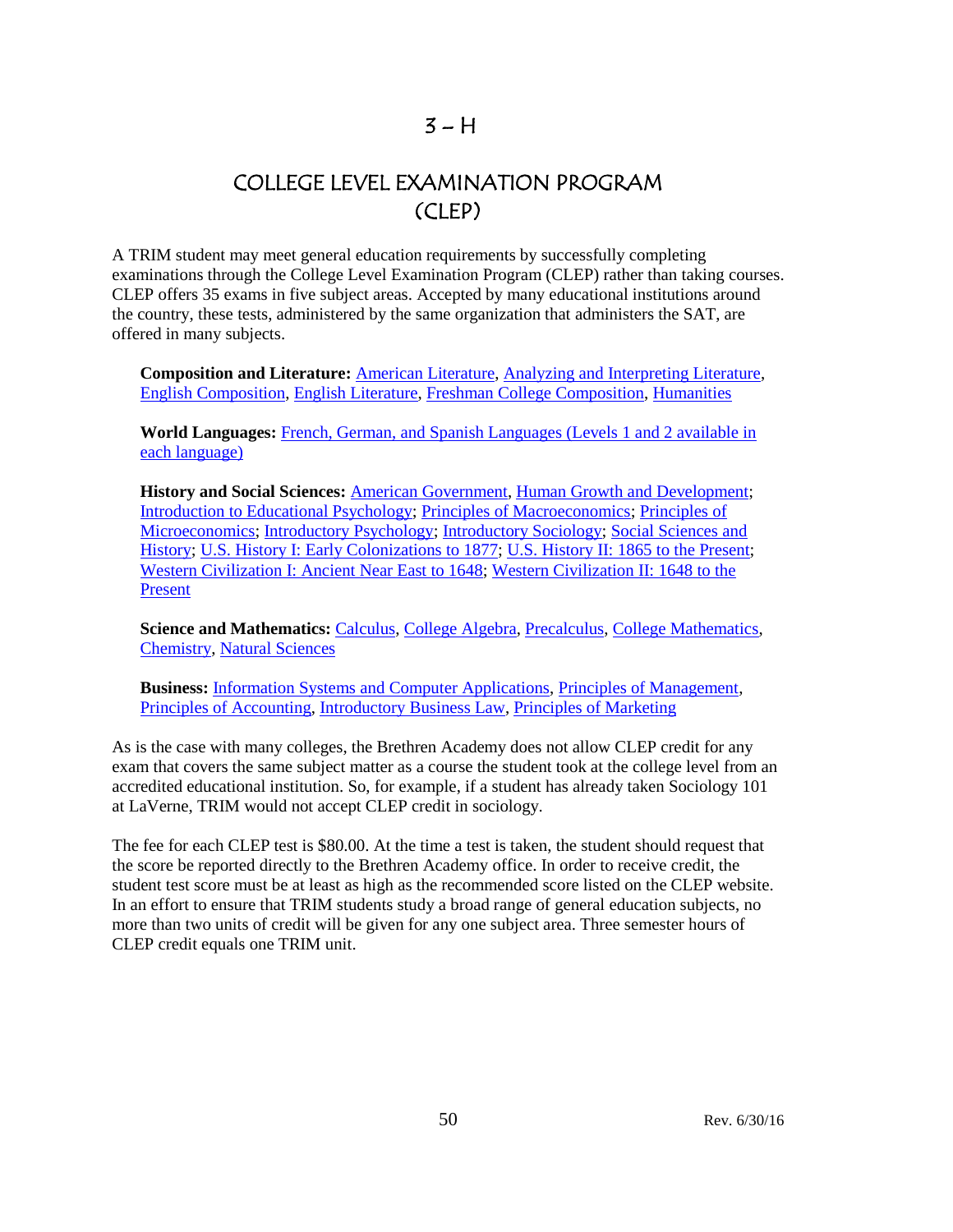## GUIDELINES FOR WRITING TRIM RESEARCH PAPERS

Much time has passed since many students were required to write research papers. These guidelines will provide help in knowing how to format a paper and how to structure its content. Of course each instructor will have requirements for papers you must follow, but some rules are general in nature and apply in most cases.

#### **Format**

Most research papers are typed in a 12 point font, double-spaced, with standard 1-inch margins. All quotations are to be footnoted, and quotations longer than three lines should be placed in a block quote, indented from both the right and left margin and single-spaced. A bibliography of sources cited should appear at the end of the paper. For footnotes and endnotes, refer to a style guide, such as Kate Turabian's *A Manual for Writers of Term Papers, Theses, and Dissertations* or the *Chicago Manual of Style,* as the authority on form.

#### **Sample Footnote:**

Carl Desportes Bowman, *Portrait of a People: The Church of the Brethren at 300* (Elgin, IL: Brethren Press, 2008), 83.

#### **Sample Bibliography Entry:**

Bowman, Carl Desportes. *Portrait of a People: The COB at 300.* Elgin, IL: Brethren Press, 2008.

#### **Content**

Each paper needs a clear thesis statement around which the paper is organized. After choosing a broad topic, do some introductory reading. Start by looking at the bibliography in a textbook that addresses your subject. Where did the author get his or her information? In addition, check reference works such as Bible dictionaries and commentaries. Get a feel for the issues that scholars are debating in relation to the topic and see their suggestions for further reading. Then begin to narrow and fine tune the issue you would like to write about. How many ways could you break down the topic? Perhaps just one of these finer points is a more manageable topic. Remember that depth is usually more valuable than breadth in a research project. Above all, a research paper should clearly indicate what you have learned as a result of your research.

Academic research papers should have an *introduction*, a *body*, and a *conclusion*. The *introduction* should set up the problem or issue you're writing about and conclude with a single sentence that states clearly what the focus of the paper will be. This is called your thesis statement. Get right to the point in the *introduction.* No need to beat around the bush.

*Sample introductory paragraph and thesis statement*: In John 13:13-15, Jesus commands his disciples, who were all men, to wash one another's feet. Would the story have been different if the disciples were women? In this paper, I will investigate the role of gender in shaping one's perspective on feetwashing, gathering information from historical, biblical, and theological sources.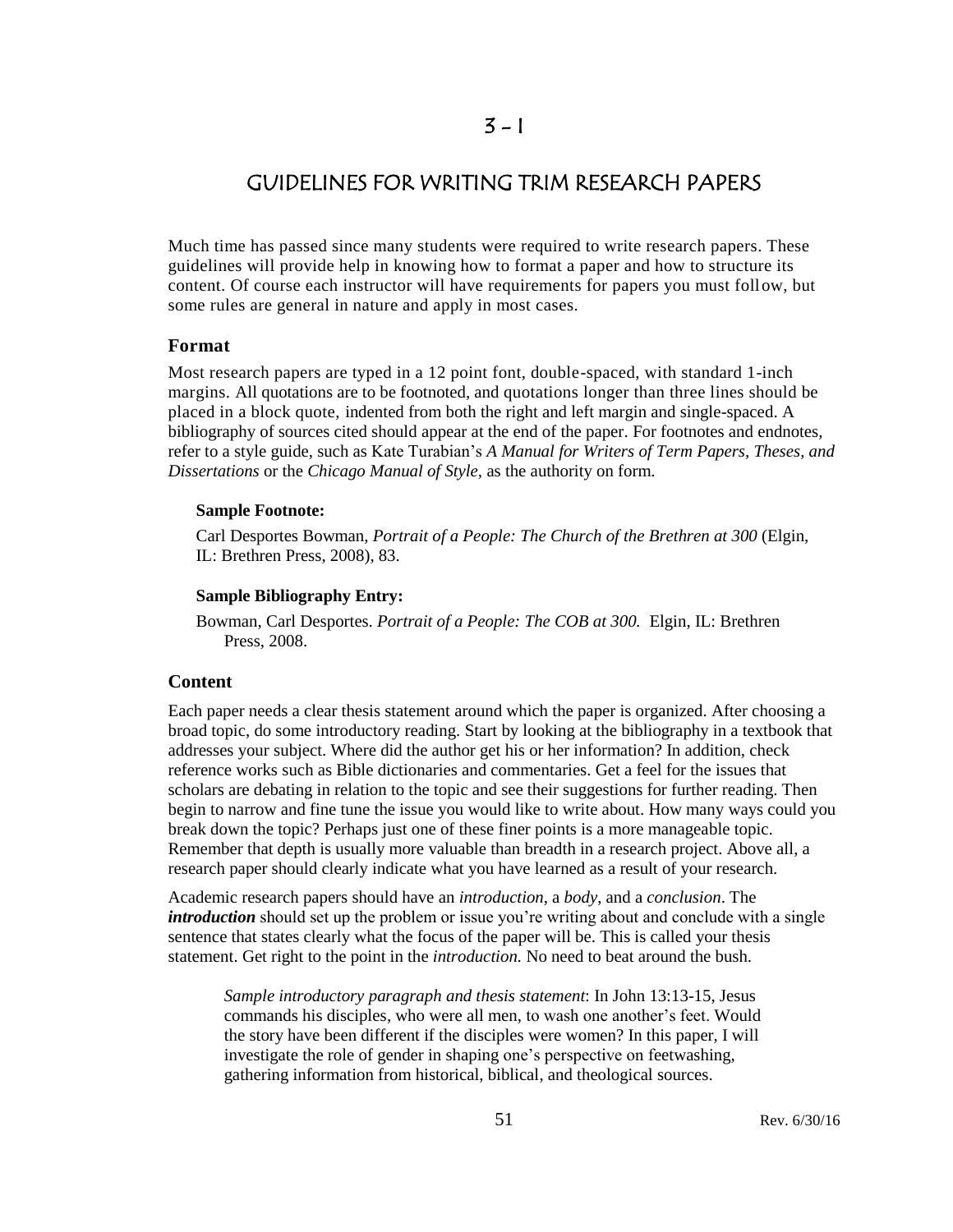The *body* of the paper makes the full-blown case for the statement the student has made in the thesis; that is, the body presents the reasons for thinking the thesis is true. It is also in the body of the paper where the writer uses quotations and references to support or demonstrate the points he or she is making.

The *conclusion* moves from the arguments themselves to the result. Given everything you've learned, what do you conclude? Or, what do you conclude from the evidence and arguments?

Even after a research project is underway, you may need to adjust your topic in light of your studies. Keep the instructor informed of any major changes. Don't hesitate to consult with an instructor if you have questions. Such questions will be welcome and a sign that you're serious about your research, especially if they come in a timely manner rather than at 5:30 the day before the research paper is due.

#### **Resources for Writing and Citations**

Core, Deborah. *The Seminary Student Writes*. St. Louis, MO: Chalice Press, 2000.

This very easy to read book outlines practical guidance for beginning students. Core offers helpful information on choosing and researching a topic; outlining, writing and editing a paper; and proper formats for citation.

Vyhmeister, Nancy Jean. *Quality Research Papers: For Students of Religion and Theology*. Grand Rapids, MI: Zondervan, 2014.

This book explores in more depth research (definition, planning, thinking), finding sources, choosing a topic, bibliographies, papers (organizing, writing, formatting), and research (biblical exegesis, descriptive, program development, case study).

Turabian, Kate L. *A Manual for Writers of Research, Theses, and Dissertations: Chicago Style for Students and Researchers.* Chicago: University of Chicago Press, 2013.

This is the definitive resource for advanced research papers and projects. *Turabian Style: Quick Reference Guide for Students* is available online as a downloadable pdf at the Bethany Theological Seminary website.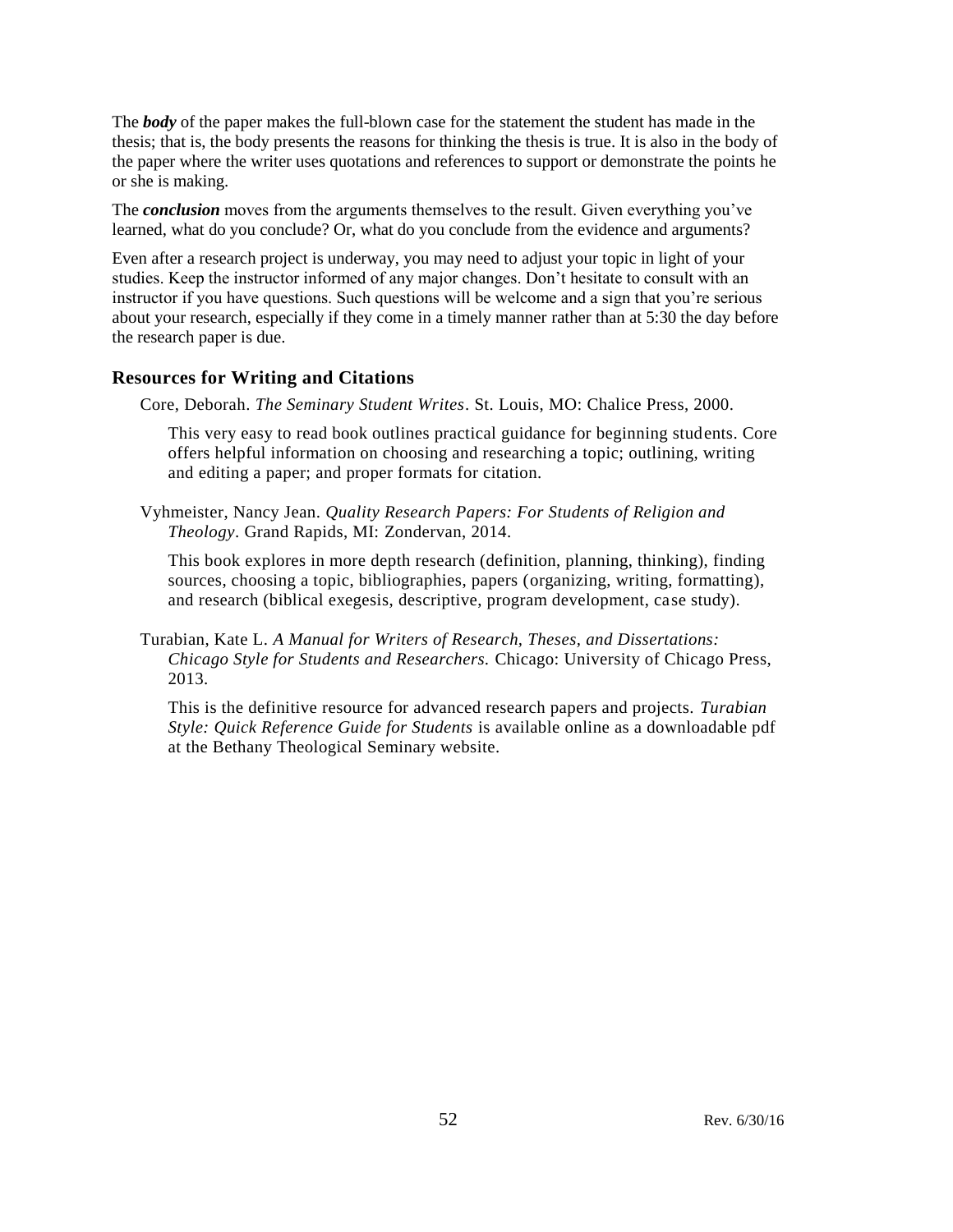### $3 - J$

# POLICY on PLAGIARISM

#### **Ethics**

Integrity is central to life in community. In the academic community, integrity means giving proper credit to people for the ideas and information we receive from them. It also means that the work we submit and represent as our own is really work we ourselves have done.

Plagiarism is using the work of other people without giving them credit, whether in written assignments or formal oral presentations. A glaring example of plagiarism would be submitting an entire essay written by someone else and claiming it was your own. It is also plagiarism to use, without giving credit, someone else's ideas or phrases.

This definition applies to words and images, to manuscripts, and to ideas gleaned from spoken communication. For further examples and appropriate ways to cite, please see the most recent edition of Kate Turabian's *A Manual for Writers of Term Papers, Theses, and Dissertations: Chicago Guides to Writing, Editing, and Publishing* (Chicago: University of Chicago Press), especially sections 4.2.3, 7.9, and 25.1.

The consequences for plagiarism will vary according to the extent of the offense, but even minor instances are considered serious enough to incur penalties. These may range from rewriting the assignment, non-crediting the assignment, or non-crediting the course, up to dismissal from the program.

Any instances of plagiarism will be reported by the instructor to the student, the student's advisor, the academic dean of the instructor's institution, and the dean of the student's institution, if appropriate. Students who wish to challenge the charge of plagiarism have recourse to the Complaint Policy of the instructor's institution.

Students sometimes ask whether they can submit in one course the work they have done for a prior course. The general answer is no, though it is always good to speak with the instructor about this issue. For example, students writing an MA thesis are actually encouraged to draw upon and refine prior coursework.

(Adapted from *Bethany Theological Seminary Student Handbook, 2012-2013*, p. 81. See also the Church of the Brethren 2008 Annual Conference Ethics in Ministry Relations Paper, Part III. The Code of Ethics for Ministerial Leaders states: "*I will give credit for all sources quoted or extensively paraphrased in sermons and prepared papers. I will honor all copyrights"* (p. 8, letter M).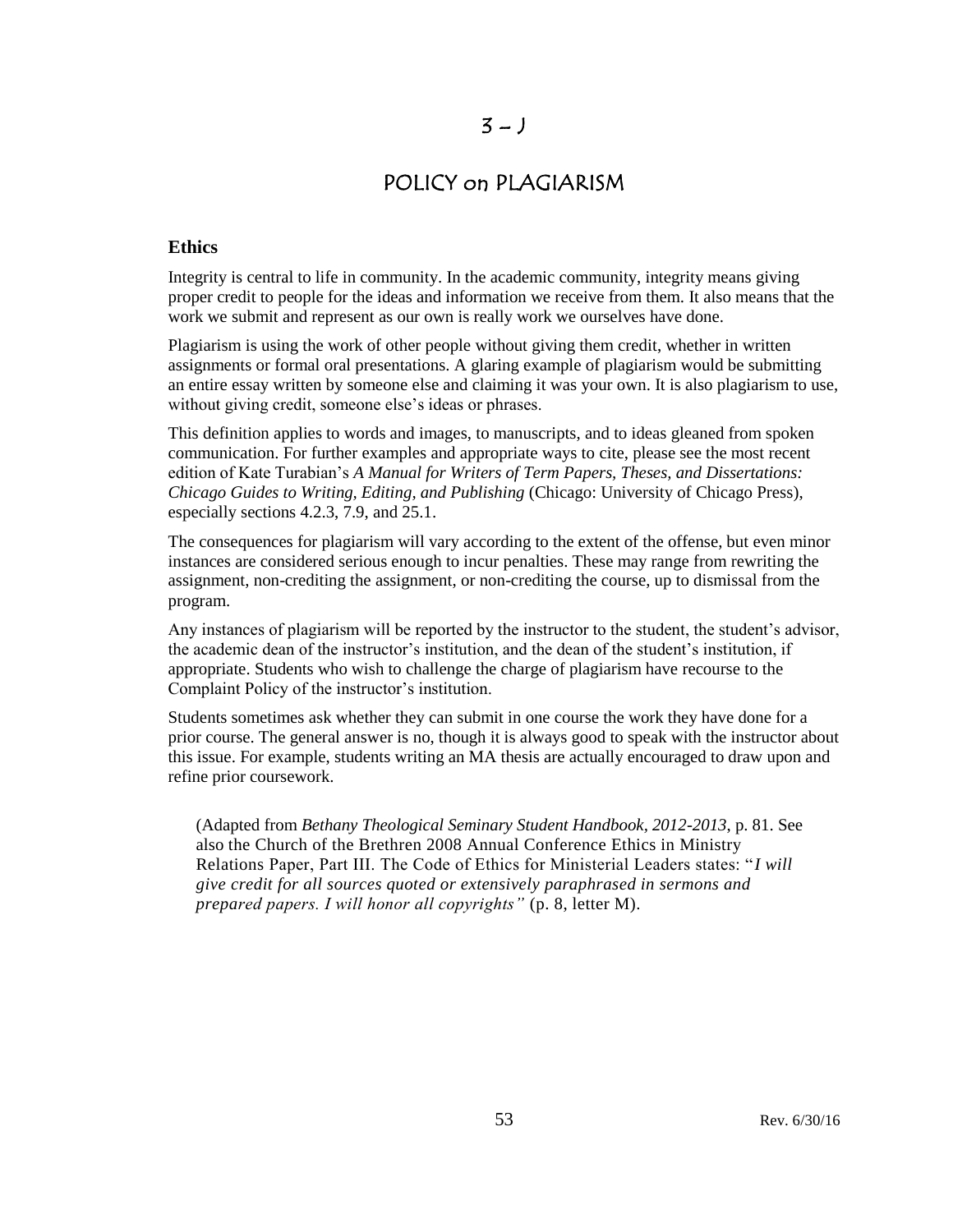# INDEPENDENT STUDY UNITS

An Independent Study Unit (ISU) is broadly equivalent to a college or seminary course in the quantity and quality of learning it expects. The ISU should be as rigorous as a traditional course but allows students more flexibility. For instance, a student can "design" courses that will better meet the requirements of TRIM and, for example, combine a topic with a competency requirement. In most cases, TRIM students will spend on average *75-90 hours* on an ISU. Included in this figure will be time spent studying, attending lectures or events, reading, writing, and evaluating the work done in the ISU.

No more than one-sixth of units taken while in TRIM can be fulfilled by ISUs.

#### **Sample Independent Study Units**

- An online course or independent study by video, DVD, webinars, etc. instruction
- Independent research or practicum
- Correspondence course
- A combination of workshops and other short-term events
- An Academy Certified Training Systems (ACTS) course with additional work approved by the Coordinator of TRIM/EFSM
- Independent reading, interaction, and reflection that focuses on one of the required areas of study under "TRIM Program Requirements"

#### **The Process**

#### **1. Responsibility for designing a proposed ISU rests initially with the student.**

- a. The student will submit a draft proposal for an ISU to the district TRIM coordinator at least a month *in advance of* the time when the unit is scheduled to begin.
- b. The Coordinator will review the proposed unit contract, offer feedback and input, negotiate revisions where appropriate and submit the proposal and suggestions to the Coordinator of TRIM/EFSM
- c. The Coordinator of TRIM/EFSM will review the proposed unit contract, and return the contract with accumulated suggestions to the student or approve the unit design as it stands.
- d. If changes are needed, student will revise the proposal and submit a final version on the contract form provided in the next section (3-L) to the Coordinator of TRIM/EFSM for approval.

Questions the student, district TRIM coordinator, and Coordinator of TRIM/EFSM will want to ask in this process are:

- Does the unit contribute to the overall training needs of the student as identified in his or her learning contract?
- Does the contract spell out clear and measurable learning objectives?
- Are the events and experiences to be incorporated in the unit academically and theologically appropriate?
- Is the amount of work projected both sufficient and reasonable?
- Are there adequate and clearly defined means of evaluating the completed work?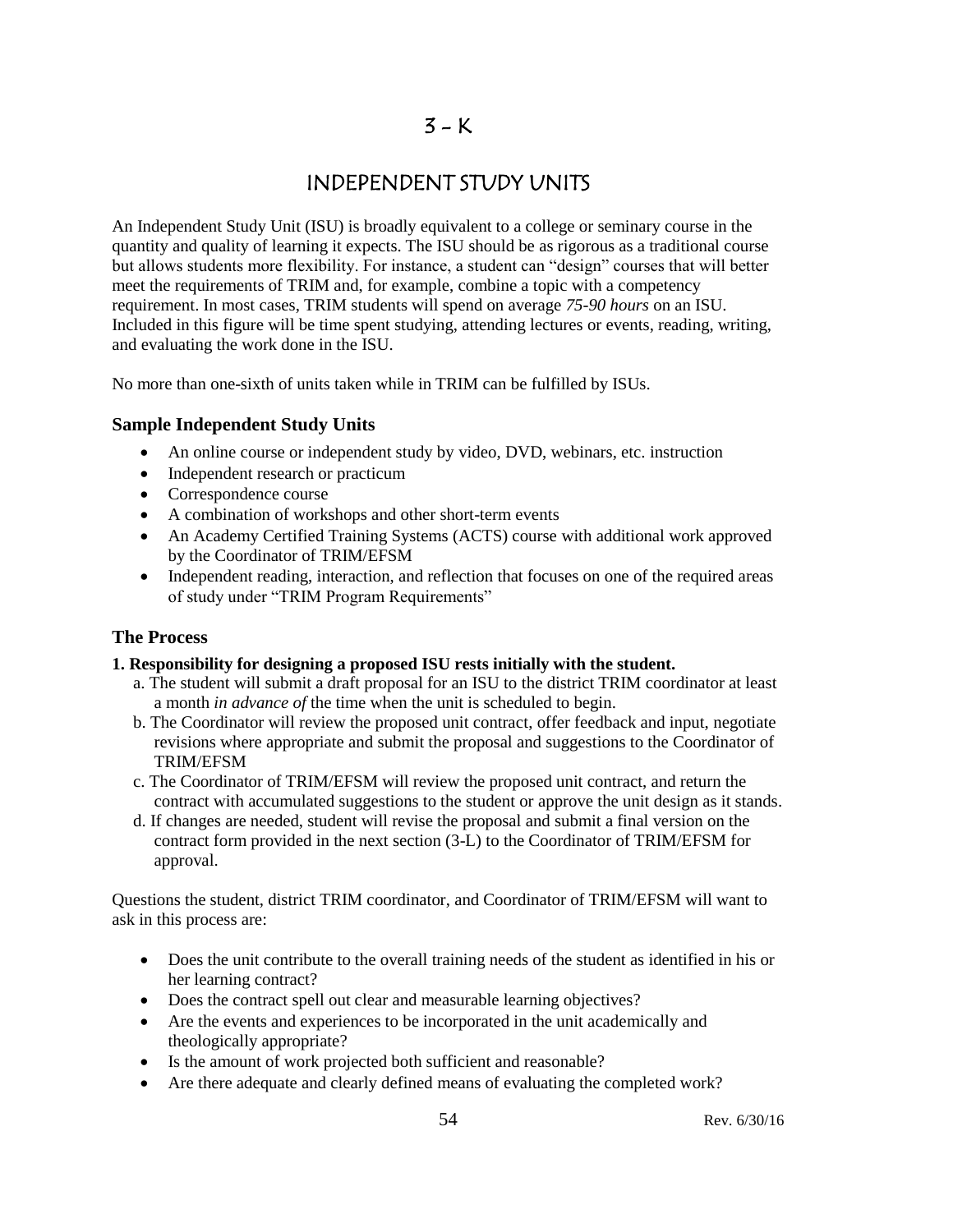**2. By terms of the ISU contract,** t**he student and District Coordinator will complete written evaluations of the unit when the work of an ISU is completed**, and will secure the evaluation of any other leader, if necessary. *If the work is acceptable,* the Coordinator will then sign the evaluation and submit it to the Brethren Academy Office. Any work submitted by email from a district TRIM coordinator is considered "signed."

Written evaluations should address each of the following questions:

- Where did significant growth occur during the unit? Can you identify several learnings that stand out?
- How have the various objectives for the unit been fulfilled? If some have not been fulfilled, why?
- How has the overall design of the unit worked or not worked? What was helpful? What was less helpful?

If, upon assessing the work of the student, the district TRIM coordinator finds weaknesses, he or she may make recommendations for follow-up reading or training experiences to build on the work of the unit. In such a case, the District Coordinator's final evaluation will be withheld until the student makes additions and revisions to the work.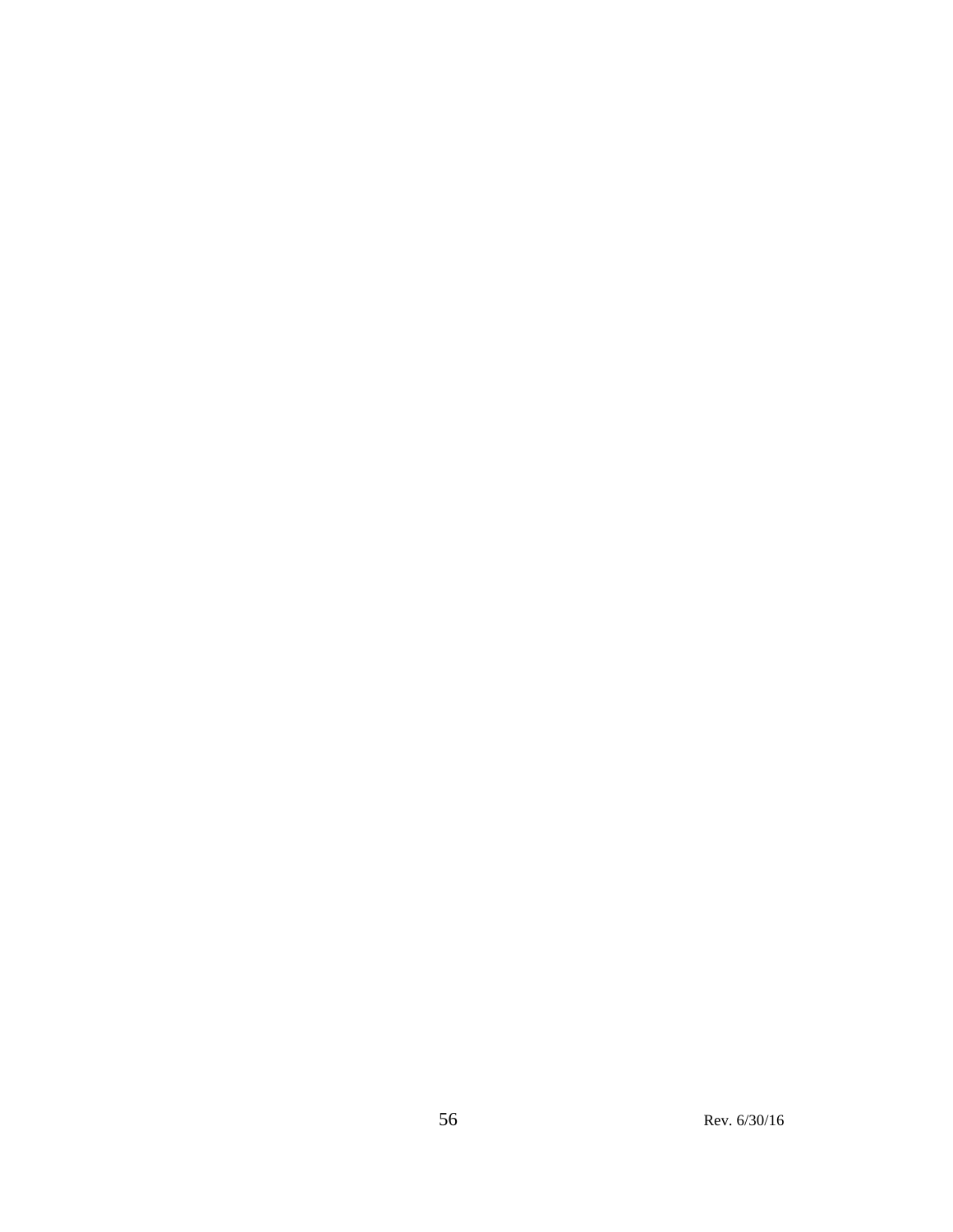### $3 - L$

# Independent Study Unit (ISU) Contract

**Name of Student: Name of District TRIM Coordinator: Subject Area of Unit:**

**Time Period Projected for Unit:**

**Learning Objectives for Unit:** (What will student know or be able to do when ISU is completed?)

- 1.
- 2.
- 3.
- 
- 4.

**Learning Events or Experiences Making Up Unit:** (What will student read, attend, explore, study in order to reach objectives?)

- 1.
- 2.
- 3.
- 4.

**Person(s) Who Will Evaluate Unit:**

\_\_\_\_ District TRIM Coordinator

Lacken Chemical Chemical Chemical Chemical Chemical Chemical Chemical Chemical Chemical Chemical Chemical Chemical Chemical Chemical Chemical Chemical Chemical Chemical Chemical Chemical Chemical Chemical Chemical Chemical

#### **Means of Evaluation:**

| 1. |  |  |  |
|----|--|--|--|
| 2. |  |  |  |
| 3. |  |  |  |
| 4. |  |  |  |

District TRIM Coordinator signature

**Coordinator of TRIM/EFSM signature (Reproduce form as needed)**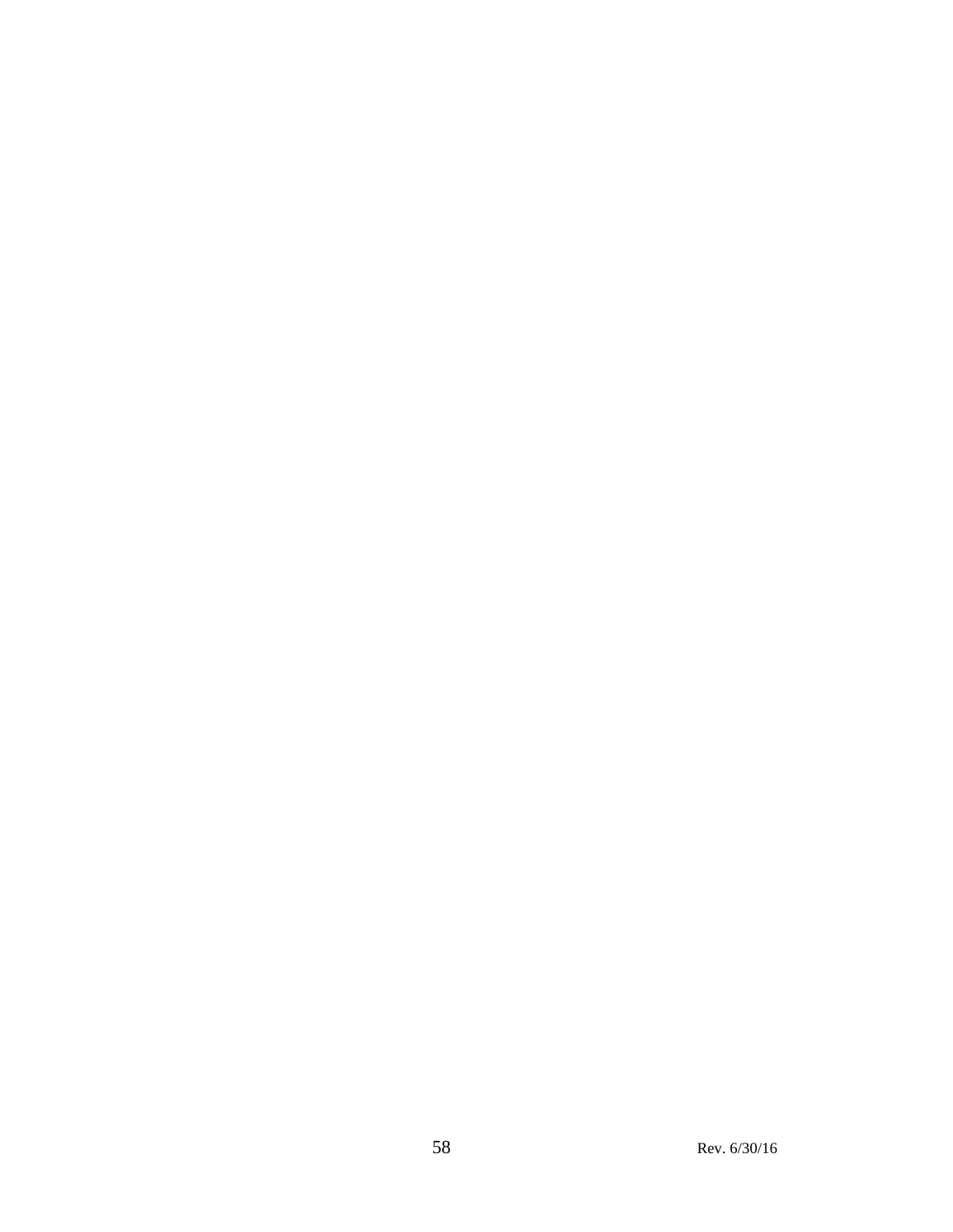# Student Evaluation of Completed ISU

(Typing space will expand with text)

**Name of Student: Subject Area of Unit:** 

Overview of my experience:

What went well?

What I wish I had done differently:

My most significant learning(s):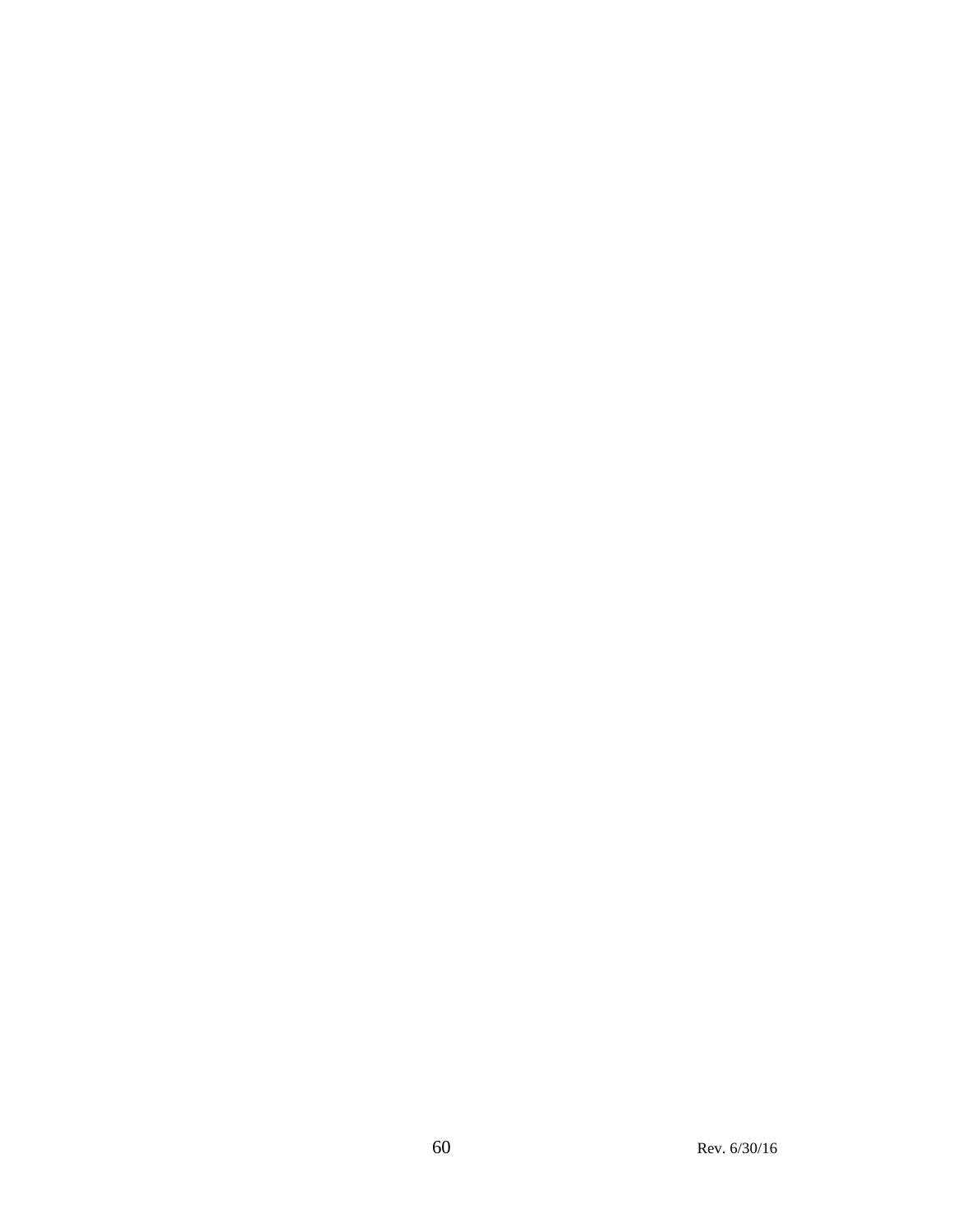# Supervisor's Evaluation of Completed ISU

**Name of Student: Subject Area of Unit:**

| Signature                                          | Date                  |                                      |
|----------------------------------------------------|-----------------------|--------------------------------------|
| <b>Certification of Unit for Credit:</b>           |                       |                                      |
| Area in which student receives credit: (check one) |                       |                                      |
| <b>General Education</b>                           | $\_\_$ Bible/Theology | Ministry                             |
| Number of TRIM units student receives: (check one) |                       |                                      |
| $\frac{1 \text{ Unit}}{(75-90 \text{ hours})}$     |                       | $\frac{1}{2}$ .67 Unit (50-60 hours) |
| $\frac{1}{2}$ .50 Unit (40-45 hours)               |                       | .33 Unit $(25-30 \text{ hours})$     |
|                                                    |                       |                                      |
|                                                    |                       |                                      |
| Signature of district TRIM coordinator             | Date                  |                                      |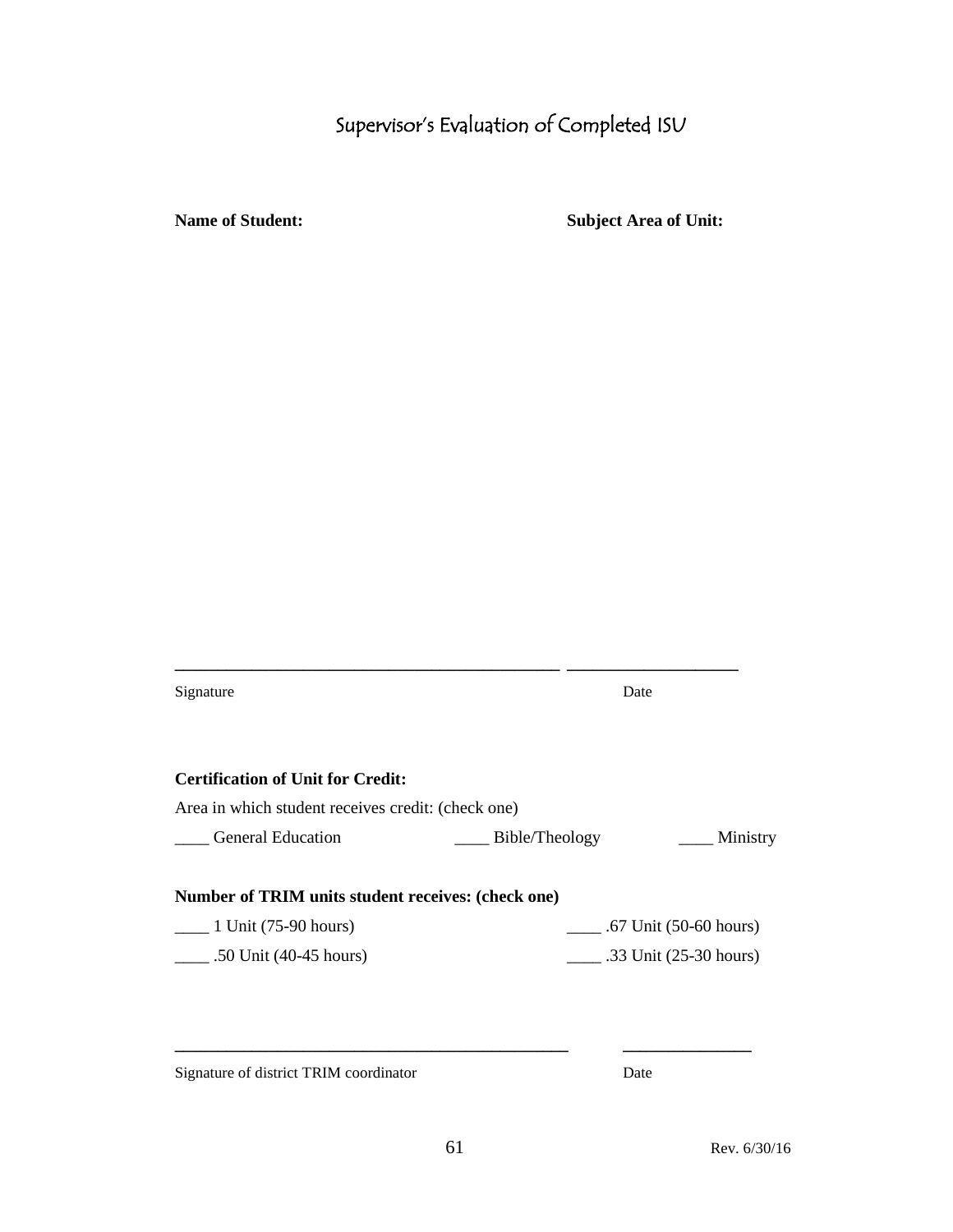#### $3 - M$

# ISU CONTRACT **(sample)**

**Name of Student:** John Kline **Name of Coordinator:** Anna Mow

**Subject Area of Unit:** Brethren Disaster Ministries

**Time Period Projected for Unit:** January 1 - March 30

**Learning Objectives for Unit:** (What will student know, or be able to do, when ISU is completed?)

- **1.** Will be able to articulate an understanding of the theology behind the Brethren emphasis on being a servant to others, citing not only ideas about God and faith, but also scriptures that are relevant
- **2.** Will become familiar with the history of Brethren Disaster Ministries and with the written resources available for volunteers on site.
- **3.** Will develop strategies to encourage others to participate in a Brethren Disaster Ministry project, including being able to speak from personal experience. This participation could be on site or offering support in other ways.
- **4.** Will evaluate how I can personally best use my gifts in this kind of ministry.

Learning Events or Experiences Making Up Unit: (What student will read, attend, explore, study in order to reach objectives?)

- **1.** Participate as a volunteer for at least one week at a disaster ministry site.
- **2.** Volunteer to lead one of the devotional times for the group during that week.
- **3.** Interview the site coordinators and other experienced volunteers to learn of their motivation and experiences. Record these interviews, either on paper or with a recording device.
- **4.** Keep a daily journal from the time of leaving home until returning to record not only activities, but reflections on how this experience might impact and shape one's ministry. Take notice of what personal gifts I have that can contribute to this kind of ministry.
- **5.** Read "*Brethren Disaster Ministries Volunteer Handbook,"* "*Here I Am Brethren Disaster Ministries Devotional Guide," "Light Our Way: A Guide For Spiritual Care In Times Of* Disaster," *"A Cup of Cold Water: The Story of Brethren Service"* by J. Kenneth Kreider, Write a one page paper on each publication, describing what I learned, who else might find this book helpful, and a basic description of the content.
- **6.** Create and lead a worship service in two locations in which the theme is Brethren Disaster Ministries in order to share information and inspire others to serve. Make a PowerPoint presentation. Also share at least two examples from personal experience of how I saw God working in this experience. Include specific opportunities for congregation to consider traveling to a disaster project site to experience this kind of ministry first hand or support disaster ministry in another way. Give at least eight people attending a feedback form to fill out.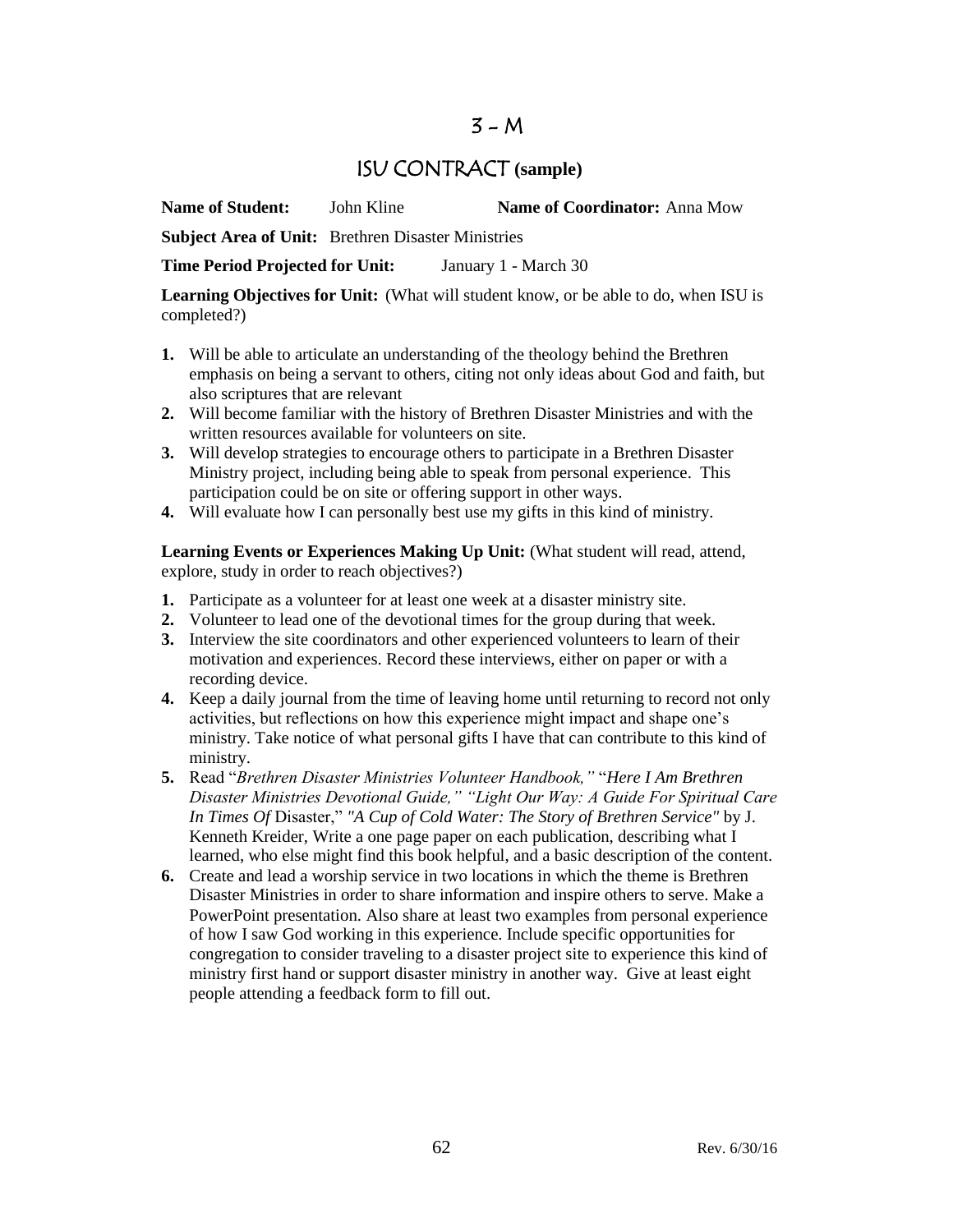#### **Person(s) Who Will Evaluate Unit:**

- **\_**X\_ District TRIM Coordinator
- $\underline{X}$  Other (please identify) On Site Project Director

#### **Means of Evaluation:**

- **1.** Observing participation as a volunteer on a disaster ministry site.
- **2.** Read Journal to evaluate its depth and completeness.
- **3.** Read papers on books read to consider their detail and self-reflective qualities.
- **4.** Either attend or read a complete manuscript of the disaster ministries worship service.
- **5.** Read the feedback forms to further information of the effectiveness of this service.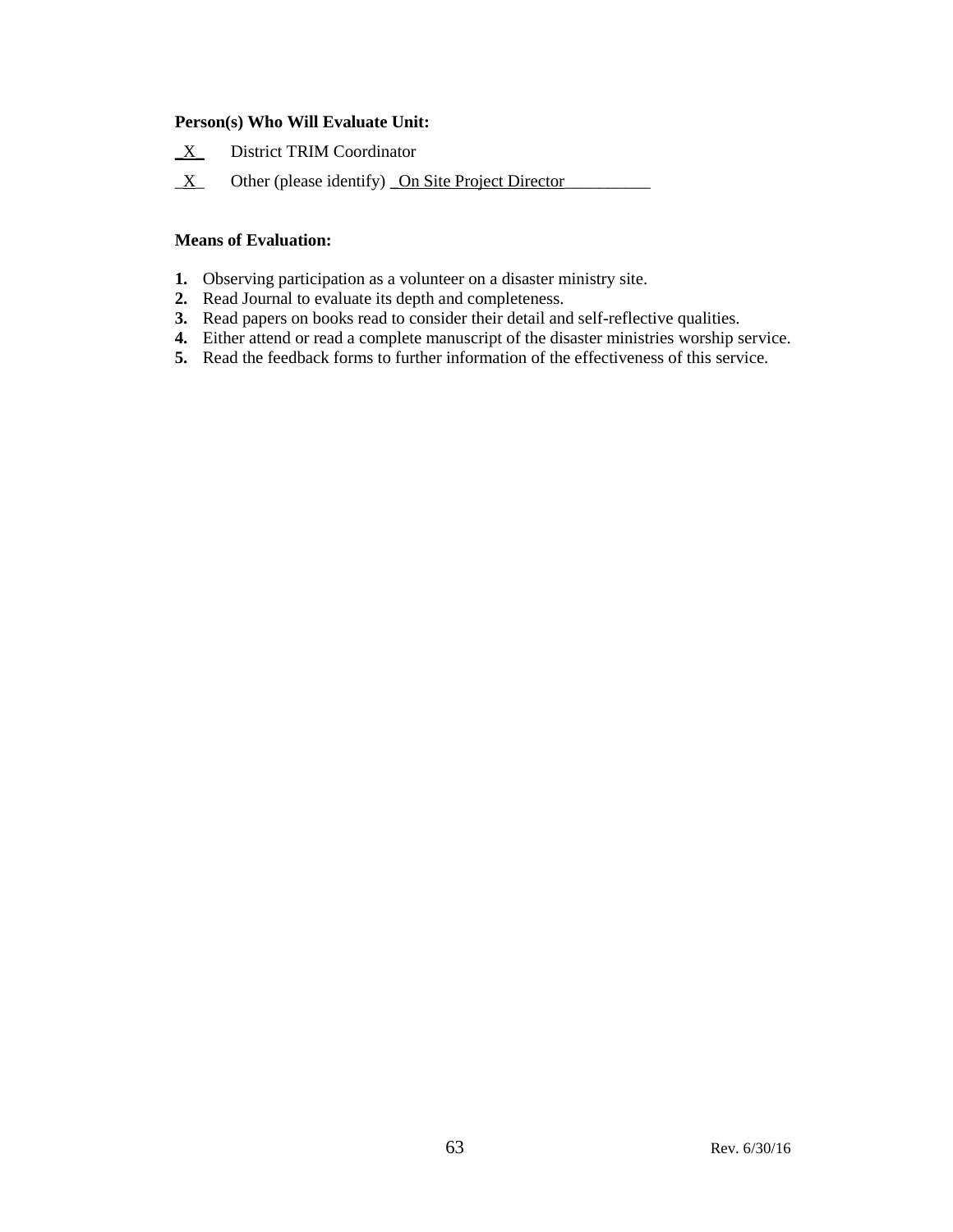#### **Student Evaluation of Completed Unit (sample)**

#### **Name of Student:** John Kline **Subject Area of Unit:** Brethren Disaster Ministries

**Overview of my experience:** I have always wanted to serve at a disaster site. This unit of training was a good balance of experiential and practical experiences along with thoughtful reading and self-reflection. Through my experience, my vision was expanded about the many ways in which God can touch the lives of people. At times this was an exhausting experience, both physically and emotionally, but it was one of the most meaningful experiences I have ever had in my life. Now that I have had this experience, it will be easy for me to encourage others to think about volunteering.

There were so many aspects of my experience that stretched me and put me in a better place to minister to others. I was away from home, which both freed me to experiment with new ways of doing things, but also at times felt uncomfortable. I was ministering to those who were in deep need, having come myself from a place where I have a comfortable home. I learned a great deal from both watching and listening to the disaster response site coordinators. An added learning that I did not anticipate was the skills one needs to work closely with a group of people who one does not know. And of course, in any group, not everyone is always easy to get along with or understand. So I tried hard to fit in, and to be loving and kind.

The books covered a wide range of subjects that were very helpful to me in terms of my preparation for this experience. The discipline of keeping a journal helped me to remember things that I would have forgotten otherwise. I don't know if that is a practice that I will continue, but I certainly saw the value of it. This experience drew on many other skills that I have been learning as a minister in training. For instance, I found myself often in situations of pastoral care where a ministry of presence, listening, warmth, and practical support was very important.

**What I wish I had done differently:** I wish I had not waited so long to volunteer on a disaster response site! But I guess better late than never! I also was rushed to finish the reading before I left for the site. I wish that I would have had more time to digest the valuable information before embarking on this intense experience. I anticipated doing some of that on the van ride (2 days) to the site, but I quickly learned that in a van load of people headed to an experience with a common goal, there is a lot of conversation and relationship building. But all that was good, and possibly more important than any self-reflection I could have done.

**What went well:** I wondered whether I was going to be physically able to do the work that is needed on a disaster site, but I discovered that even someone like me who has few construction skills and is not young can be very helpful. I felt those who were the leaders encouraged me through their pleasant attitudes and their enthusiasm for everything that was done, regardless of the task. I thought about how I might try harder to do that for others, regardless of the ministry setting I am in. I learned a lot, but at the same time I felt that I offered some of my gifts to the process too, and together God used all that was available.

**My most significant learning(s):** Many situations of ministry require one to take a deep breath and try to listen without offering too many answers. It is better for the one in the dilemma to find the answer, although I might offer suggestions. As I met new people, I learned that it takes practice and discipline on my part not to be judgmental of people or too "bossy." I learned that anyone who is willing to offer to serve can not only be helpful, but with the right encouragement, feel needed and receive a blessing.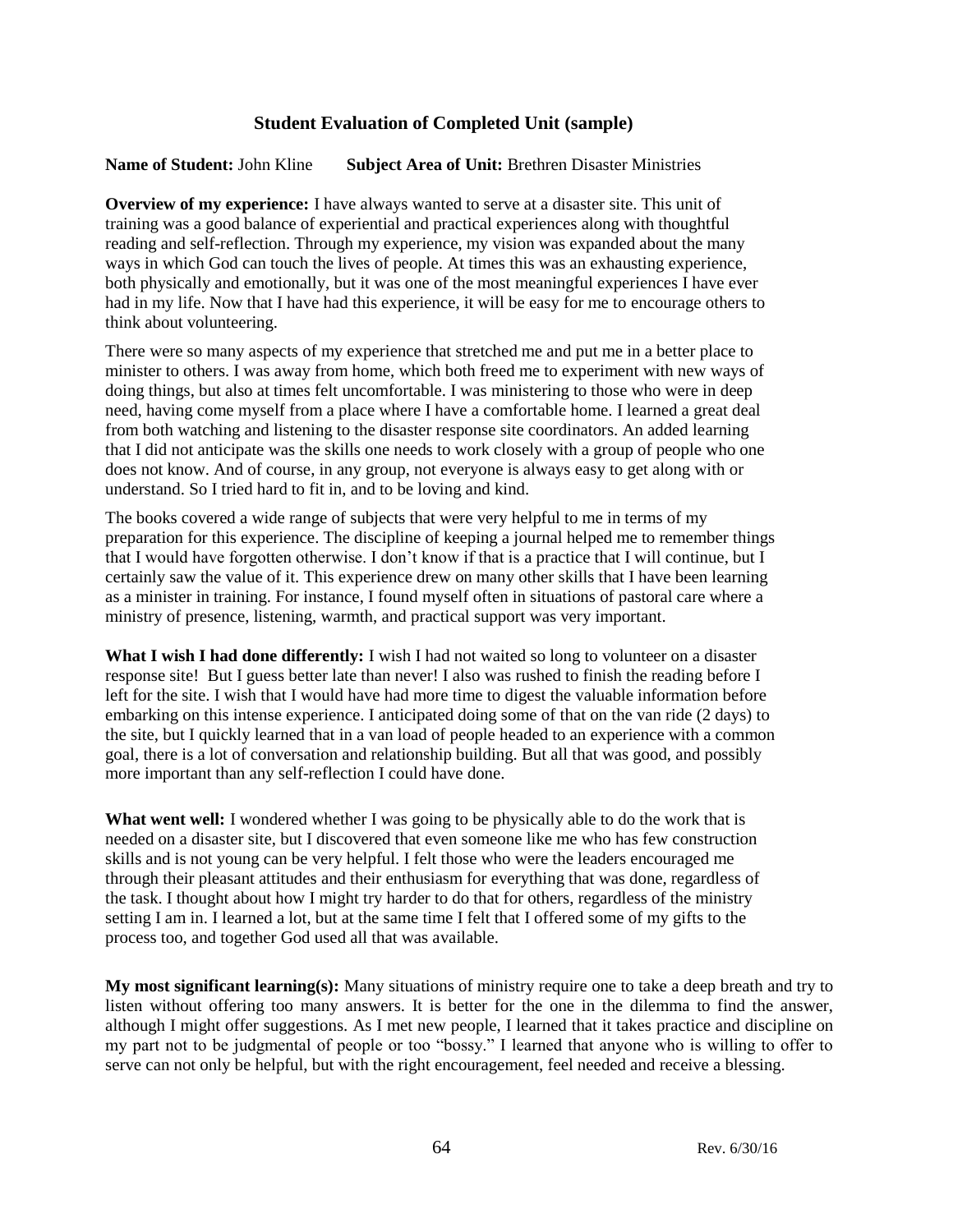#### **Supervisor's Evaluation of Completed ISU (sample)**

**Name of Student**: John Kline **Subject Area of Unit:** Brethren Disaster Ministries

#### **Evaluation of Completed Unit by District TRIM Coordinator:** Anna Mow

In addition to the attached feedback from the disaster ministries staff, I would like to add that it appeared to me this was a transformational experience for John. He was open to new learnings, he ventured into new territory, he prepared as best he could, and he was thoughtful and enthusiastic in his response.

#### **Certification of Unit for Credit:** Area in which student receives credit: (check one)

| <b>General Education</b> | Bible/Theology | Ministry |
|--------------------------|----------------|----------|
|                          |                |          |

#### **Number of TRIM units student receives: (check one)**

 $\underline{X}$  1 Unit (75-90 hours)  $\underline{X}$  .67 Unit (50-60 hours)

\_\_\_\_\_ .50 Unit (40-45 hours) \_\_\_\_ .33 Unit (25-30 hours)

**\_\_\_\_\_\_\_\_\_\_\_\_\_\_\_\_\_\_\_\_\_\_\_\_\_\_\_\_\_\_\_\_\_\_\_\_\_\_\_\_ \_\_\_\_\_\_\_\_\_\_\_\_\_\_\_** Signature of District TRIM Coordinator Date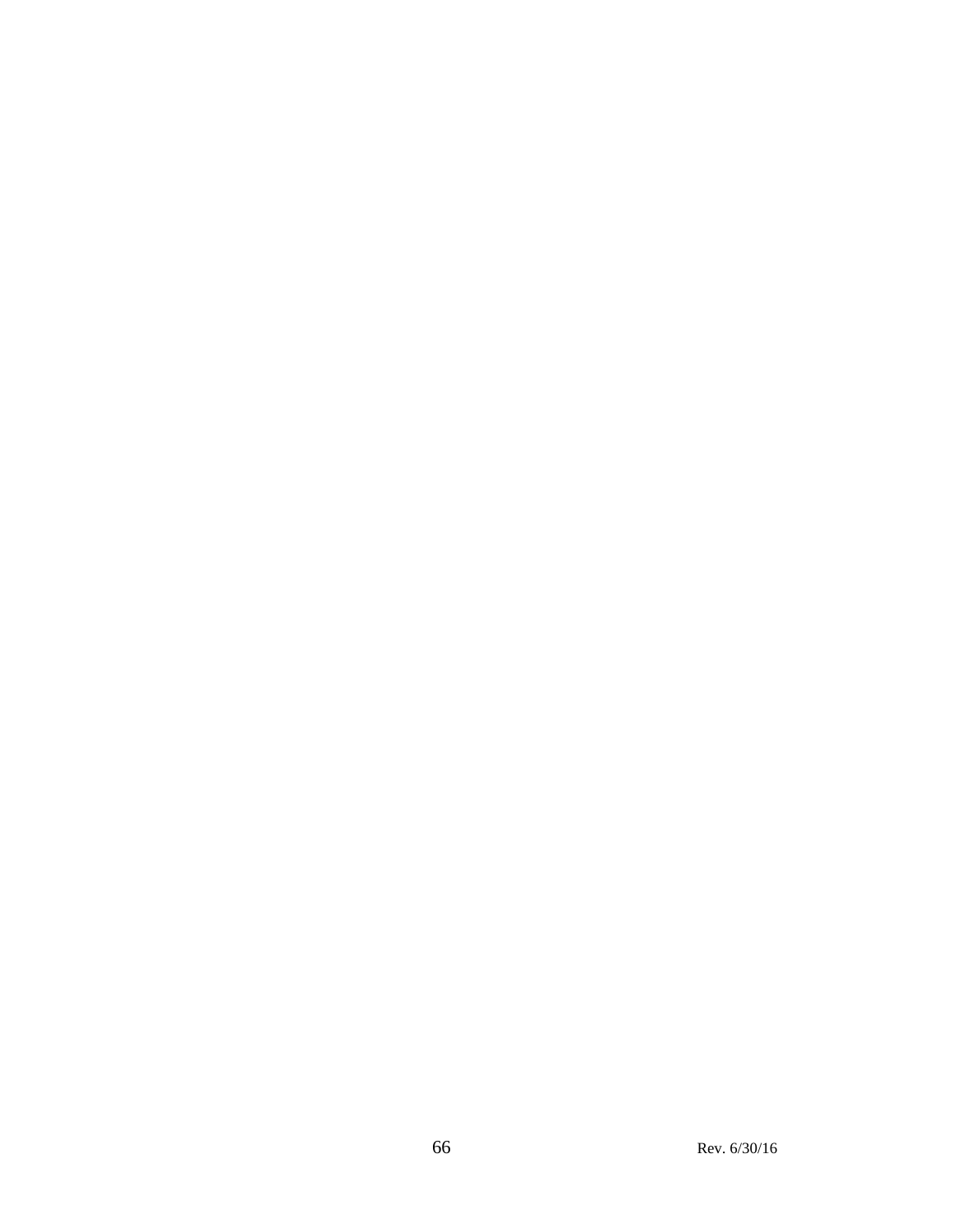# $3 - N$

# ISU RECORD of HOURS

### **Independent Study Unit Course Title:**

|             |                                      |              | <b>Total</b> |
|-------------|--------------------------------------|--------------|--------------|
| <b>Date</b> | Activity<br>$\overline{\phantom{a}}$ | <b>Hours</b> | <b>Hours</b> |
|             |                                      |              |              |
|             |                                      |              |              |
|             |                                      |              |              |
|             |                                      |              |              |
|             |                                      |              |              |
|             |                                      |              |              |
|             |                                      |              |              |
|             |                                      |              |              |
|             |                                      |              |              |
|             |                                      |              |              |
|             |                                      |              |              |
|             |                                      |              |              |
|             |                                      |              |              |
|             |                                      |              |              |
|             |                                      |              |              |
|             |                                      |              |              |
|             |                                      |              |              |
|             |                                      |              |              |
|             |                                      |              |              |
|             |                                      |              |              |
|             |                                      |              |              |
|             |                                      |              |              |
|             |                                      |              |              |
|             |                                      |              |              |
|             |                                      |              |              |
|             |                                      |              |              |
|             |                                      |              |              |
|             |                                      |              |              |
|             |                                      |              |              |
|             |                                      |              |              |
|             |                                      |              |              |
|             |                                      |              |              |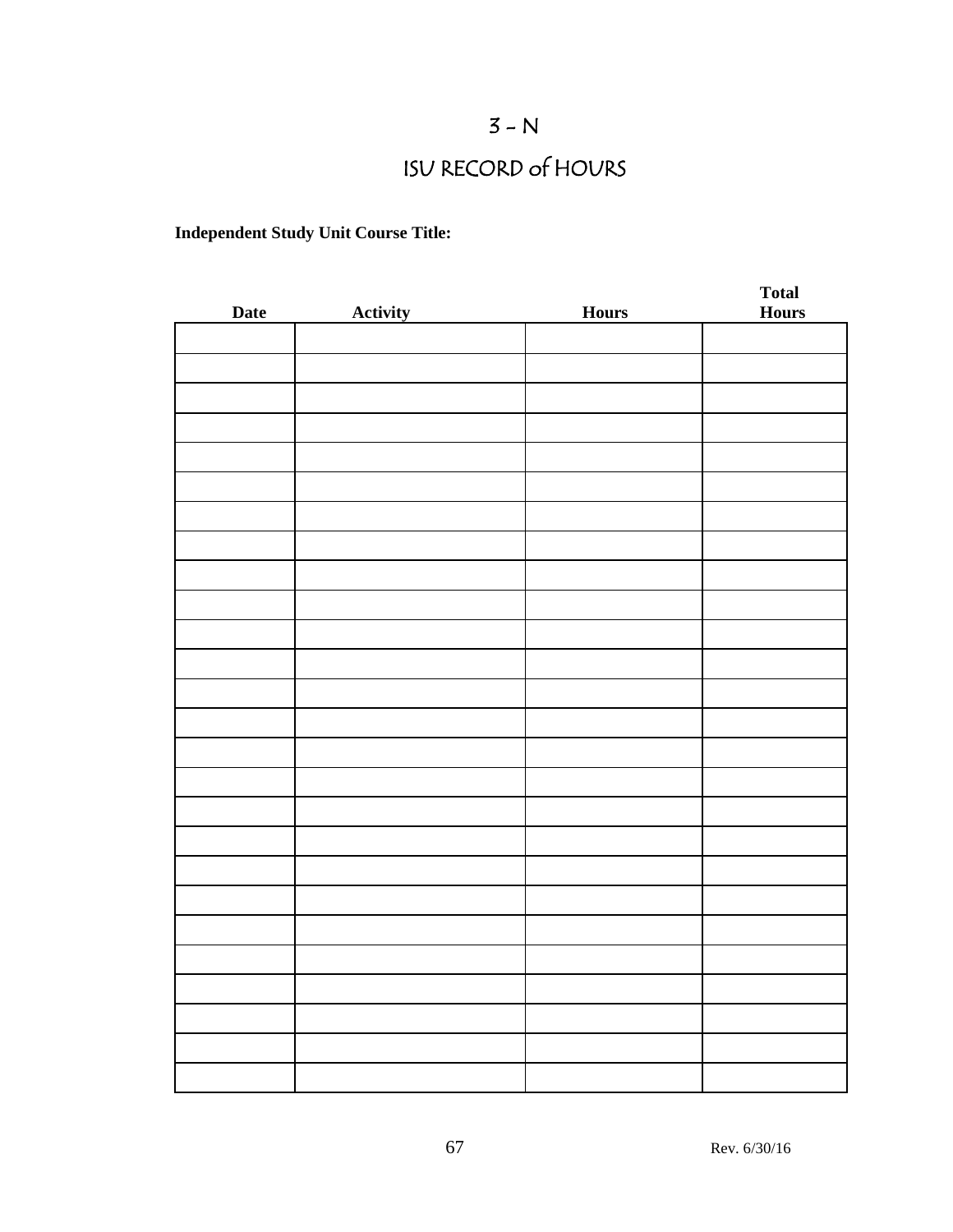# 3-0 Directed Independent Study Unit

A Directed Independent Study Unit (DISU) is a hybrid of an instructor-led course and an Independent Study Unit (ISU). The DISU differs from an ISU in that an instructor, rather than the student, structures the initial learning experience, may connect with students throughout duration of the study period, and assigns the learning objectives, requirements and means of evaluation. The student then completes the requirements during a specified time as determined by the instructor.

In most cases, TRIM students will spend on average *75-90 hours* on a DISU. Approximately six to eight hours of instruction will begin the DISU. The remaining time will be time spent studying, reading, writing/preparing projects, and evaluating the work done in the DISU. Every DISU will be structured to the discretion of the instructor and will vary from course to course.

All DISUs are organized by the Brethren Academy for Ministerial Leadership or Susquehanna Valley Ministry Center (SVMC).

#### **Directed Independent Study Units may be available during the following experiences**

- Pre-Annual Conference Ministers' Association continuing education event
- SVMC Academic Symposium
- Denominational or seminary events as announced.
- For a list of upcoming DISUs, visit the Brethren Academy webpage.

#### **The Process**

.

- 1. Students will register for a DISU through the Brethren Academy or Susquehanna Valley Ministry Center.
- 2. Students will be charged a \$100 fee for each DISU, in addition to other registration fees for the event.
- 3. The DISU will begin with a six to eight hour event with an additional two hour conversation with the DISU instructor. Upon registration, students will receive requirements for the course, assigned readings and projects, and due dates for assignments. The instructor may choose to assign reading or other work prior to the face-to-face meeting.
- 4. The instructor will submit an evaluation for each student participant.
- 5. Students will need to complete a self-assessment of their work for this DISU that will be submitted to the Coordinator of TRIM/EFSM.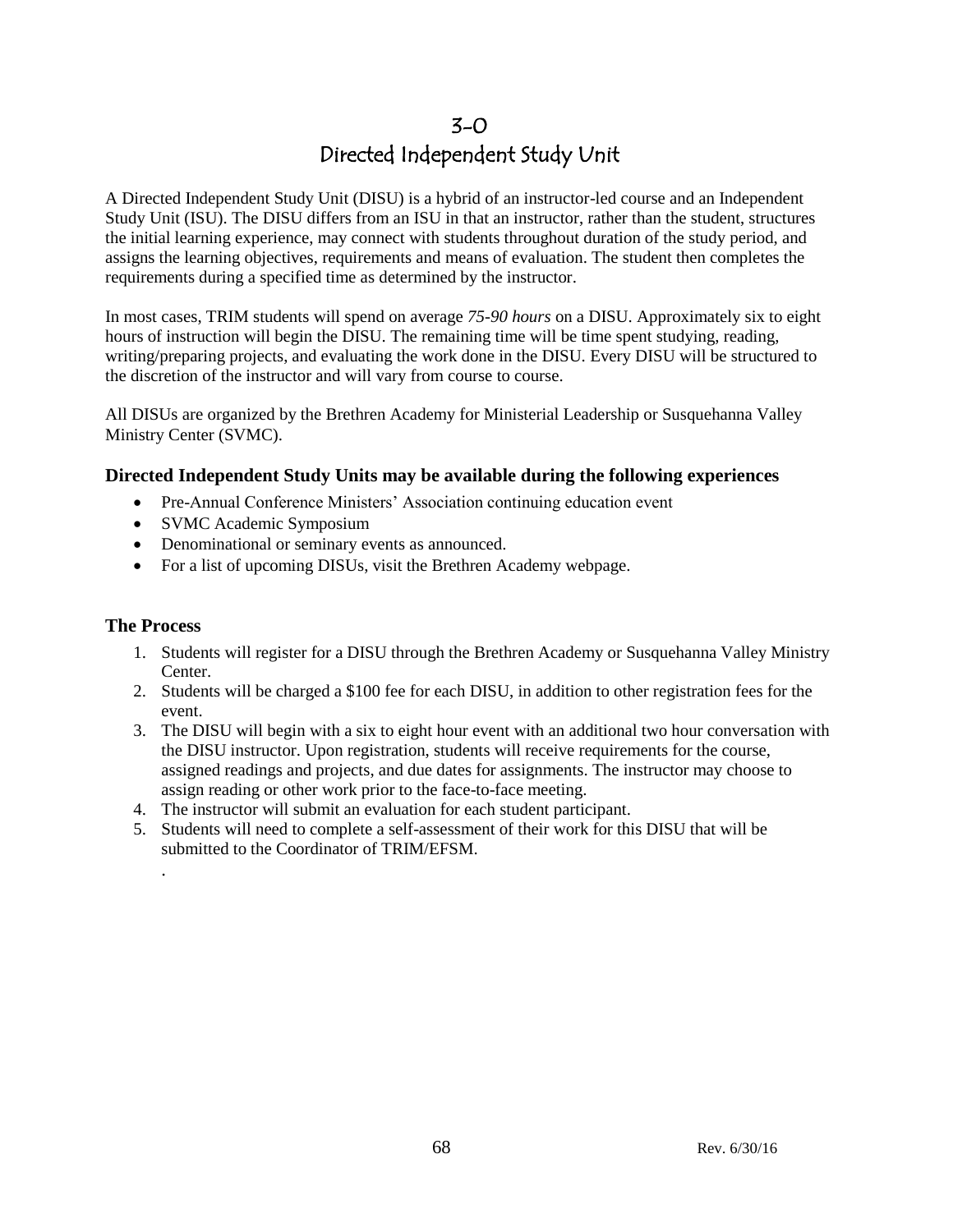# FIVE REQUIRED EXPERIENCES

Many TRIM students have been very active in the Church of the Brethren and are very familiar with denominational events, but most have attended these events as observers or delegates. TRIM requires each student to take part in events in a new way—as a leader in training. As future leaders, TRIM students will look at these experiences in a different way and gain new perspective on church life.

Every student in TRIM will participate in at least five experiences, including:

- One learning experience taking place on a college campus or taught by a Brethren college instructor OR one experience in a Church of the Brethren affiliated ministry/agency outside of the local congregation
- One Bethany class or another class taught by Bethany faculty
- One Annual Conference
- One District Conference
- One ecumenical, intercultural, or interfaith training experience

Plan ahead for these required experiences. Most TRIM students are in the program for at least two years. Be in touch with congregational leaders as soon as possible to arrange to represent your church at Annual Conference or District Conference. If possible, serve as a delegate. Also, the Academy organizes classes around the country periodically that are taught by Bethany faculty and faculty members of Brethren colleges. Watch for these opportunities to complete your required experiences, especially if you live a long distance from the seminary or a Brethren college.

#### **The Process**

- **1.** After each experience, complete the appropriate Five Required Experiences Form that follows. **DUE NO MORE THAN THREE MONTHS following the completion of the experience.**
- 2. Give the completed form to your district TRIM coordinator for approval.
- 3. If approved, the district TRIM coordinator forwards the approval to the Brethren Academy office. Note: A form that is emailed from a district TRIM coordinator to the Brethren Academy Office is considered "signed."
- 4. The Brethren Academy office will record the credit for the experience on the TRIM transcript.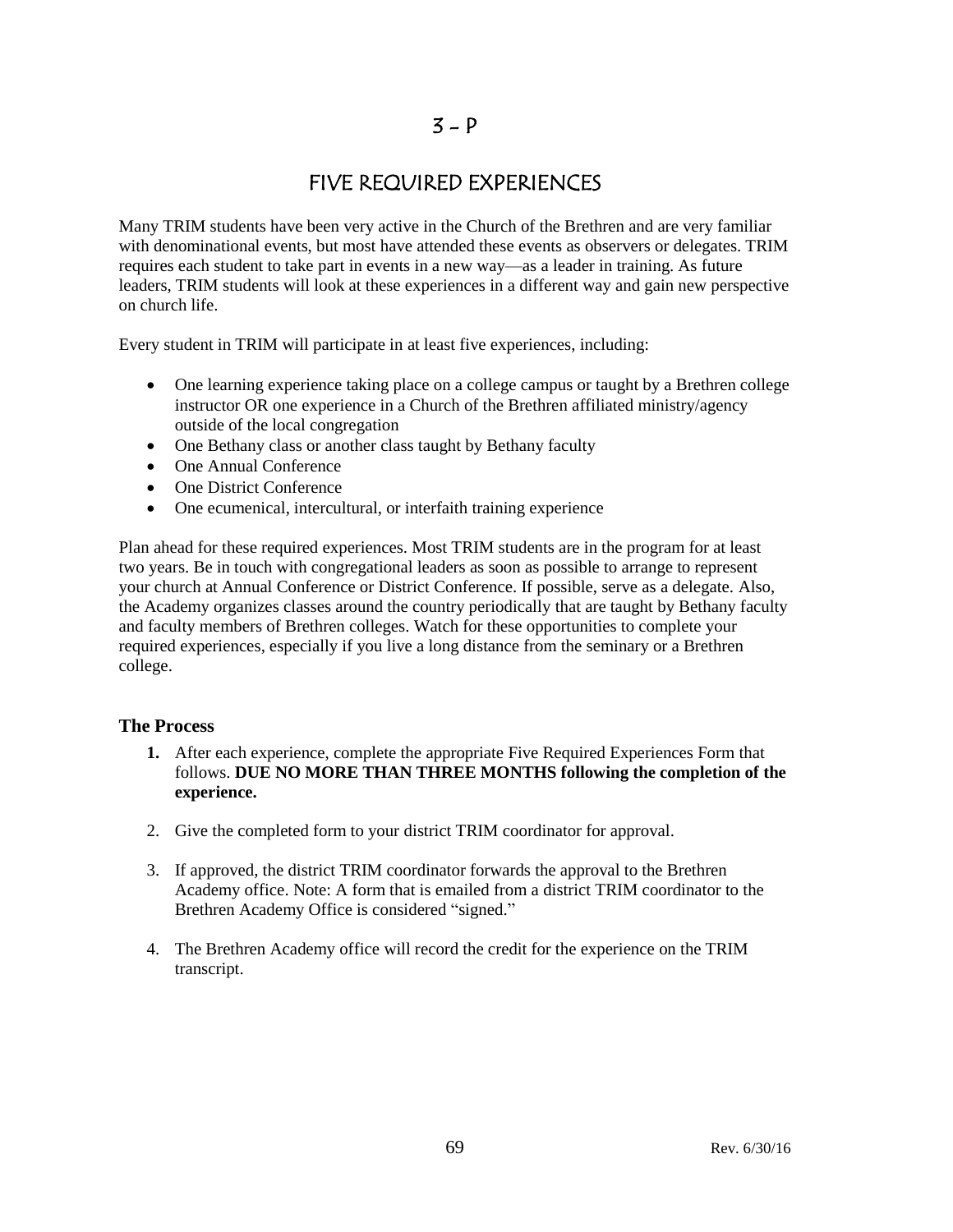# $3 - P(a)$

# CHURCH OF THE BRETHREN COLLEGE or BRETHREN CONNECTION EXPERIENCE

One of the requirements for graduation from TRIM is student participation in a Brethren College Experience or Brethren Connection Experience.

### **Church of the Brethren College Experience**

The purposes of this requirement are several:

- It provides a context for Brethren formation of pastors who enter TRIM with experience in other denominations;
- It affirms the value of high quality, liberal arts education as preparation for ministry;
- It actively facilitates a trainee's sense of loyalty to the Church of the Brethren denominational family;
- It represents one part of the inherent cooperation among various partners in ministry training.

For purposes of TRIM, a Brethren College Experience may be completed in one of the following ways:

- 1. Attend, with satisfactory academic standing, one of the six Brethren colleges for at least one semester prior to beginning the TRIM program. The experience will then be recorded as "completed" on the student's first official TRIM transcript.
- 2. Attend one regular, on-campus class offered by the college and complete it with satisfactory academic standing.
- 3. Attend and complete one off-campus, online, or extension class offered by the college or the Brethren Academy and taught by a Brethren college professor.
- 4. Participate in an educational experience sponsored by the college, on or off-campus. Examples include a lecture series with outside speakers, or special programs and workshops offered for the community. (The TRIM student may or may not elect to build an Independent Study Unit around such an experience.)
- 5. Invite a Brethren college professor to plan a series of lectures or workshops in a TRIM student's local area. Use the faculty resources from a Brethren College to meet one of the three subject-area requirements in TRIM.
- 6. Attend and complete one Brethren Academy class offered on a Brethren college campus.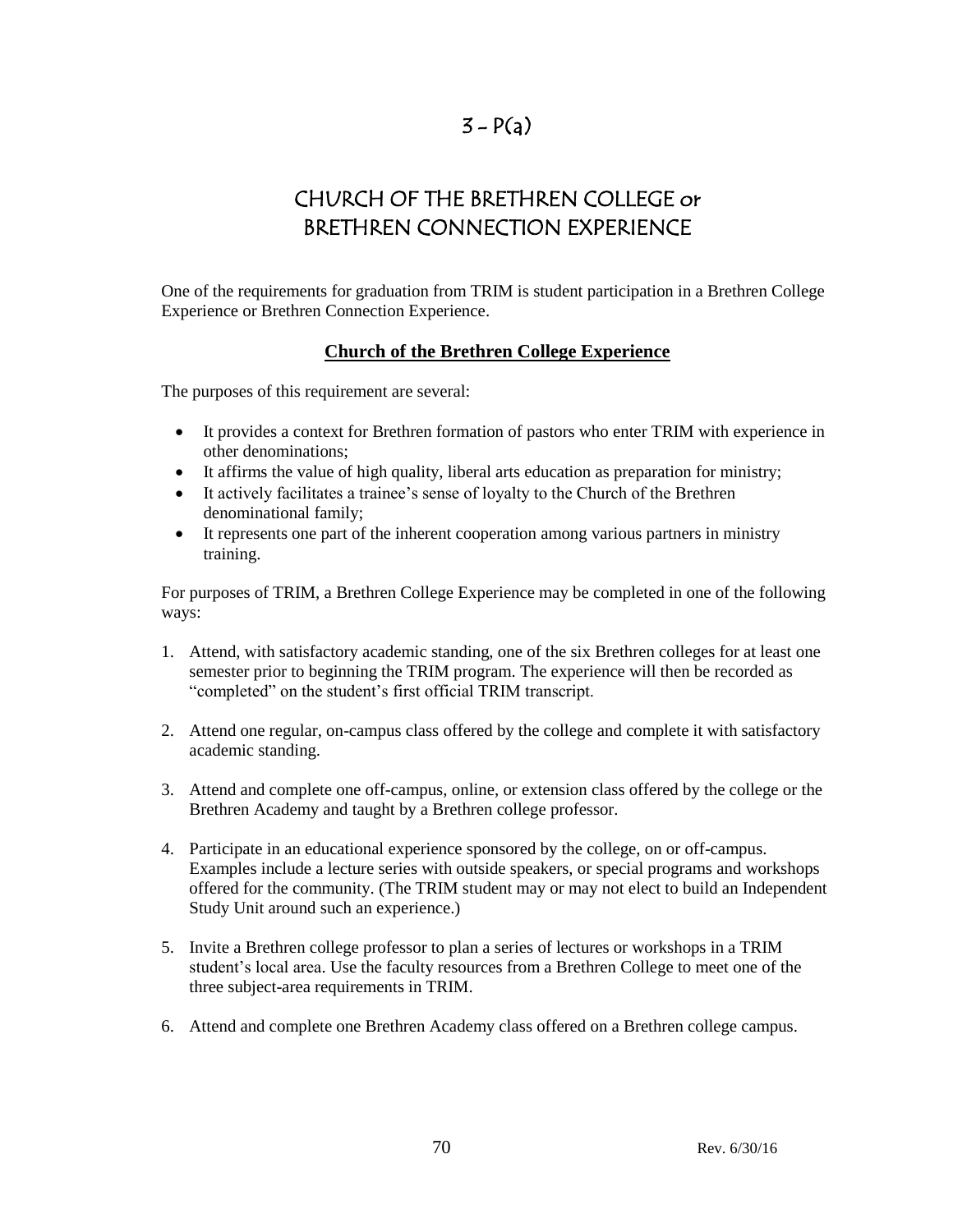#### **Questions for reflection paper (2-3 pages, double spaced, standard size/font/margins)**

- 1. Describe the event(s) that took place.
- 2. Recall the four purposes of the Brethren College/University experience. Choose one and briefly reflect how your time on campus met this purpose.
- 4. Reflect on the experience by noting any questions, affirmations, moments of insight you had during your time.

#### **Brethren Connection Experience**

If it is not feasible to visit a Brethren College in one of these ways while in TRIM, a student may choose to create an experience that connects them with the larger Church of the Brethren denomination and its various ministries.

The purposes of this experience include:

- 1. To connect with a Church of the Brethren institution and understand the role it plays in the broader ministry in the Church of the Brethren.
- 2. To learn about the rich history of Church of the Brethren outreach and mission, and how these institutions have changed and adapted over time.
- 3. To encourage students to find ways to connect congregations with ministries and other groups within the Church of the Brethren.
- 4. To foster a sense of connection beyond one's own congregation and ministries, seeing it as part of a larger denominational whole.

Some possibilities include: attend a Mission and Ministry Board meeting, visit the New Windsor Service Center, volunteer at a Brethren camp, attend a Disaster Ministries or denominationally sponsored workcamp, attend any of the generational conferences as a participant or volunteer (such as National Youth Conference, National Young Adult Conference, Nation Older Adult Conference), visit a Brethren nursing home or care facility, etc. Visit the Church of the Brethren website [\(www.brethren.org\)](http://www.brethren.org/) for possibilities**.** 

#### **Note: Bethany Theological Seminary courses or forums, Annual Conference, and District Conference may not be counted for this experience.**

#### **Questions for reflection paper (2-3 pages, double spaced, standard size font/margins))**

- 1. Describe the event or location that you visited including significant people you spoke or worked with in order to better understand the meeting/program/institution.
- 2. Give some background to the context: When did the meeting/program/institution begin? What was its original purpose? How has it changed? Who does it serve? What is its mission?
- 3. How does this ministry contribute to the larger ministry and identity of the Church of the Brethren in the wider world?
- 4. Reflect on the experience by noting any questions, affirmations, moments of insight you had during your time.
- 5. How do you see this experience informing your ministry within the Church of the Brethren?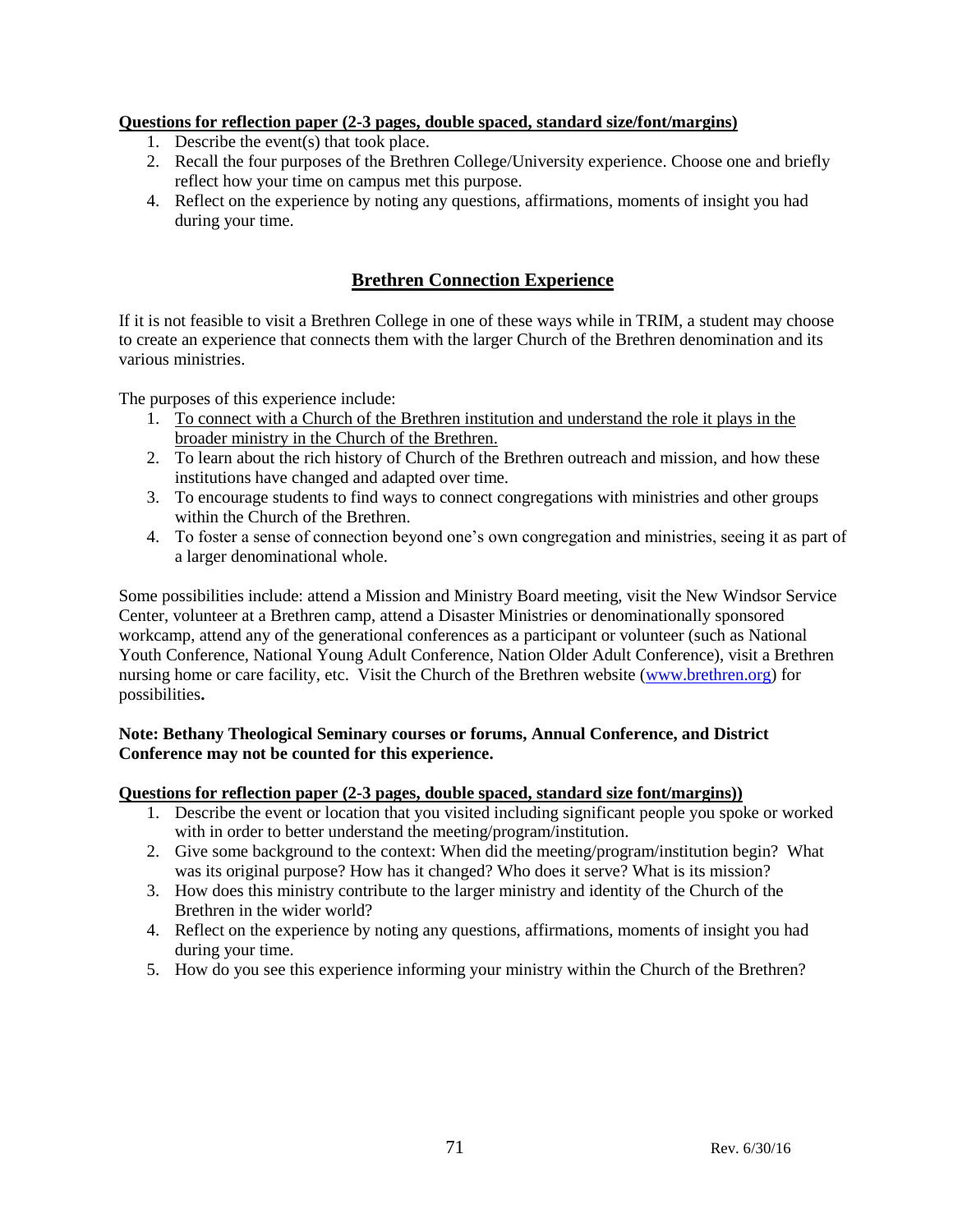# $3 - P(b)$

# BETHANY THEOLOGICAL SEMINARY EXPERIENCE

One important requirement for a student's successful completion of TRIM is participation in a Bethany Seminary Experience beyond orientation. Some TRIM students may acquire *more* than one course at Bethany; however, every student is asked to build *at least one* Bethany opportunity into their program, via an on-site or online course, or a Directed Independent Study Unit

The purpose of this requirement is to ensure that a student has at least one experience with the denomination's only graduate school of theology. This requirement also affirms the value given to the high-quality education offered by the denomination's only seminary, one of the partner agencies in ministry training.

For purposes of TRIM, the Bethany Seminary experience may be credited in one of the following ways:

- 1. Enroll as an occasional or special student and complete one course (or more) on the Richmond campus, offered by Bethany and taught by a Bethany instructor.
- 2. Enroll as an occasional or special student to complete one regular course (or more) offered by the Susquehanna Valley Ministry Center of Bethany Theological Seminary and taught by a member of the Bethany faculty.
- 3. Participate in one of the intensives, on-site classes, or travel seminars, taught by a Bethany instructor.
- 4. Invite a Bethany faculty member to lead a seminar or workshop in your area of the country.
- 5. The online classes of Bethany and the Susquehanna Valley Ministry Center taught by Bethany faculty offer increasing possibilities for TRIM students.

As you plan this experience, please take careful note of the information in this TRIM manual entitled "Academy Students in Graduate Courses" to avoid misunderstandings about how your experience will be interpreted in TRIM. Do not hesitate to ask questions of Bethany and Academy staff to be sure you understand your status as a TRIM student in a Bethany Seminary course.

#### **Questions for Reflection on Brethren College Experience (2-3 pages)**

- 1. Briefly describe your experience during the Bethany Theological Seminary experience including the course, professor, size of class, mode (online, intensive, travel, etc.).
- 2. What expectations or assumptions did you have when entering into a Bethany Theological Seminary course? How were those assumptions challenged or affirmed?
- 3. What is the role of higher education in the preparation of ministers in the Church of the Brethren?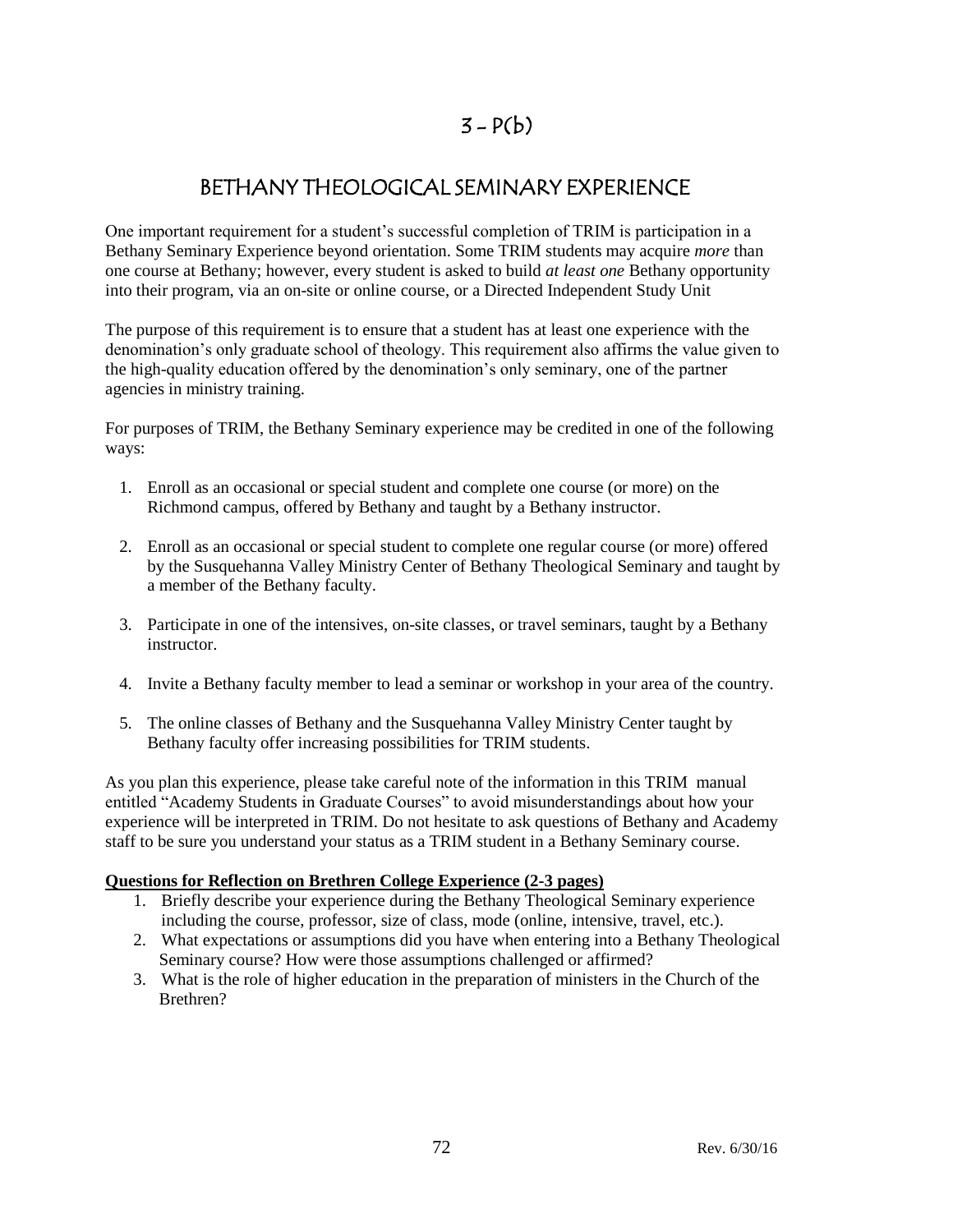### $3 - P(c)$

### ANNUAL CONFERENCE EXPERIENCE

The purpose of this exercise is to gain an understanding of the larger church, and how the local church and individuals relate to it. Below find some areas for exploration and development.

- 1. Give a brief description of Annual Conference officers, how they are chosen, and what their duties are.
- 2. Look at Annual Conference committees and organizations, such as Standing Committee and the Mission and Ministry Board. What are their functions? Who represents your district on Standing Committee? Who is the current board chair?
- 3. Describe the query process; origin, steps, and disposal of business items.
- 4. Describe and evaluate the worship experience(s) you participated in.
- 5. Attend several insight sessions. What did you find helpful in the sessions?
- 6. Briefly describe the age activities that were available.
- 7. Name some of the biblical and theological principles at work in the Annual Conference structure.
- 8. Offer your personal reflections and responses to study papers being considered by Annual Conference delegates.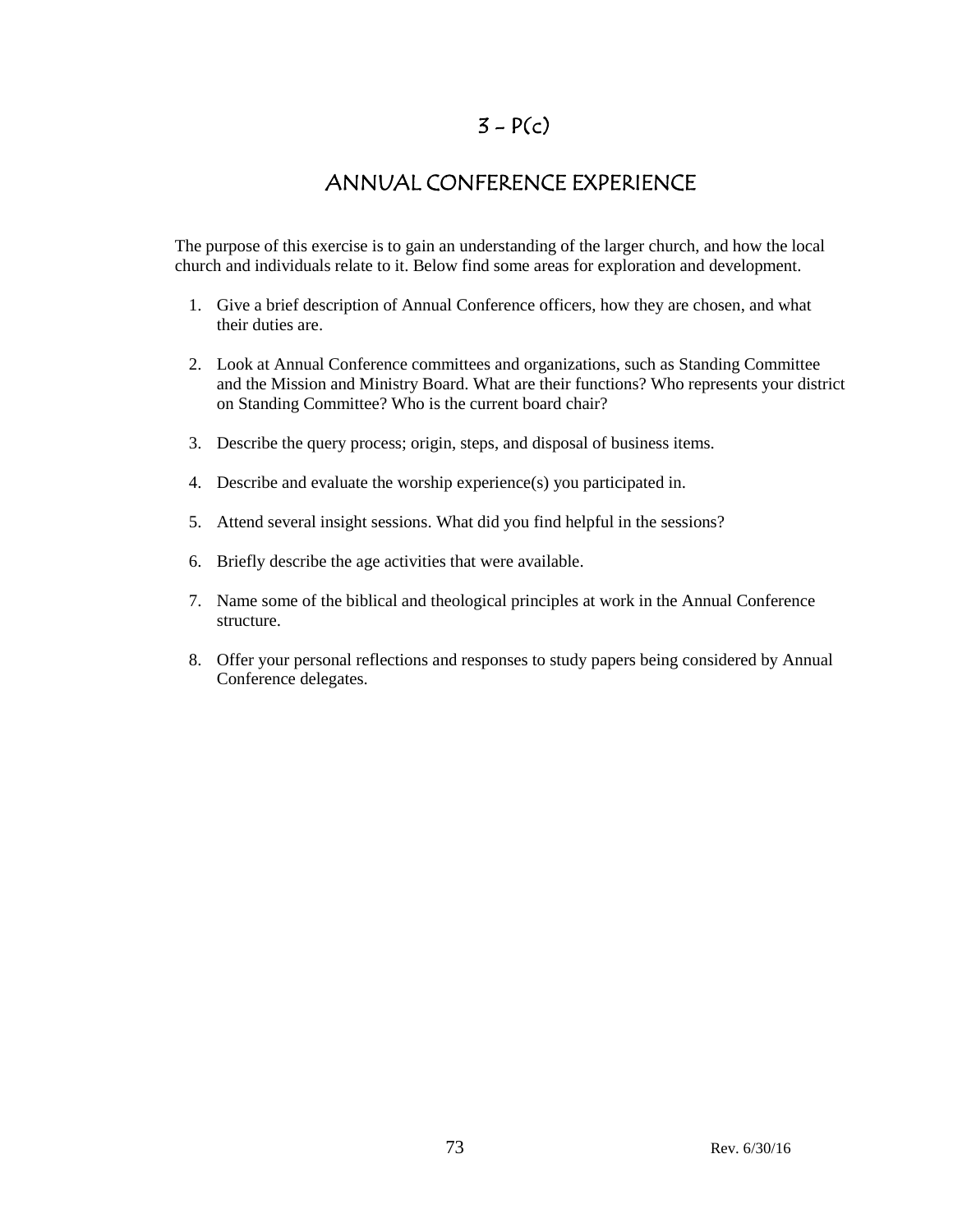## $3 - P(d)$

## DISTRICT CONFERENCE EXPERIENCE

District Conference is a shorter, more local experience than Annual Conference, but crucial in the way the church functions. Examine some of the areas below for this experience.

- 1. Give a brief description of the District Conference officers, their duties, and how they are chosen.
- 2. Tell how the district is organized. Who makes up the board? Who are the staff members? What functions and responsibilities does each have?
- 3. How do the business items arrive at District Conference?
- 4. A major item at District Conference is the district budget. How is the budget prepared and how is it met in a given year?
- 5. In what way is the District Conference like a family gathering?
- 6. What biblical and theological principles become evident in District Conference?
- 7. In what ways do you see your district relating to the larger church through the District Conference?
- 8. Reflect on the worship services during District Conference.
- 9. Offer personal reflections and responses to the District Conference you attended.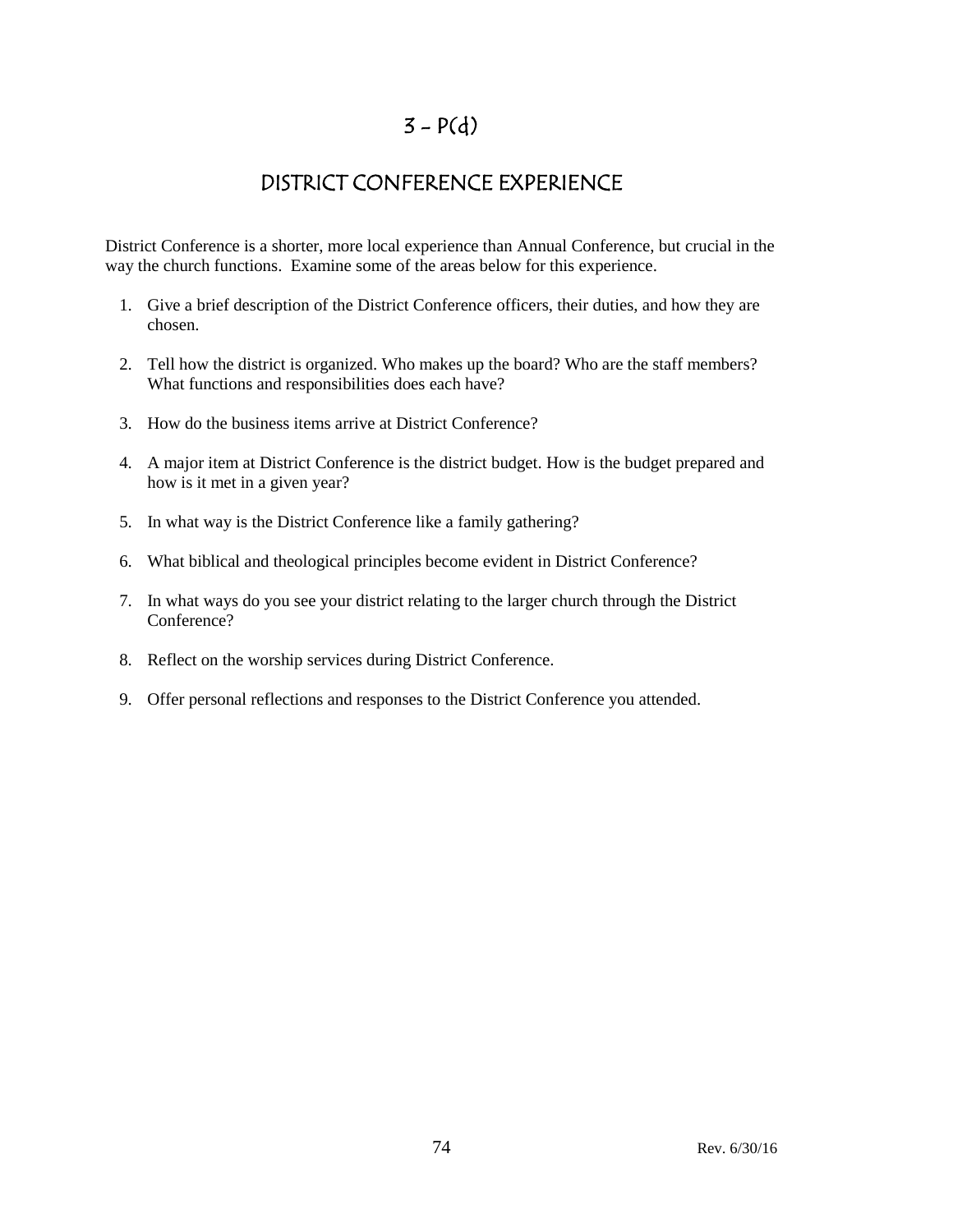# ECUMENICAL, INTERFAITH, OR INTERCULTURAL EXPERIENCE

One of the requirements for graduation from TRIM is participation in an ecumenical event, an interfaith event, or an intercultural event. The purpose of this requirement is to broaden a student's training beyond his or her own ecclesial or cultural world. We need to be able to see our Brethren experience of the church as part of a larger communion of churches linked together in a common mission. Beyond that, each person needs the opportunity to see the fascinating mix of cultures with which Christians share the world.

#### **Ecumenical and Interfaith Events**

For the purposes of TRIM, an ecumenical event will be an experience through which the student learns how the Church of the Brethren works together with other Christian bodies in the larger church. An interfaith experience is an experience through which the student learns how Christians relate to people of other religions. Here are examples of events that qualify:

- 1. A meeting of an interdenominational council of churches, whether worldwide, national, statewide, or local.
- 2. Participation in the planning and carrying out of a special interfaith gathering at the local or regional level.
- 3. Participation in the development and implementation of a cooperative, interchurch or interreligious ministry in one's community (e.g., food pantry, shelter for the homeless, etc.).
- 4. Spending a day at New Windsor to tour the facilities and learn how churches and religions work together in Church World Service, Interfaith Medical Assistance, and other agencies.
- 5. Participating in the activity of a local pastors' association (assuming such a group not only gathers for fellowship, but also develops cooperative programs and events).

#### **Intercultural Events**

In a similar manner, an intercultural event will be an experience through which the student's perception of life is expanded by exposure to different cultures and values. Some examples of intercultural events include the following:

- 1. Study in another country, whether for a regular term of study or for a short-term intensive experience.
- 2. Participation in a study tour of another part of the world and reflection on that experience.
- 3. Participation in an international work camp and reflection on that experience.
- 4. Taking part in a seminar or workshop specifically designed to provide participants with cross-cultural enrichment.
- 5. Participation in a BVS assignment or similar undertaking to familiarize oneself with a different culture, whether in the United States or abroad.

The lists above are suggestive, not restrictive. You may propose other ideas to the district TRIM coordinator.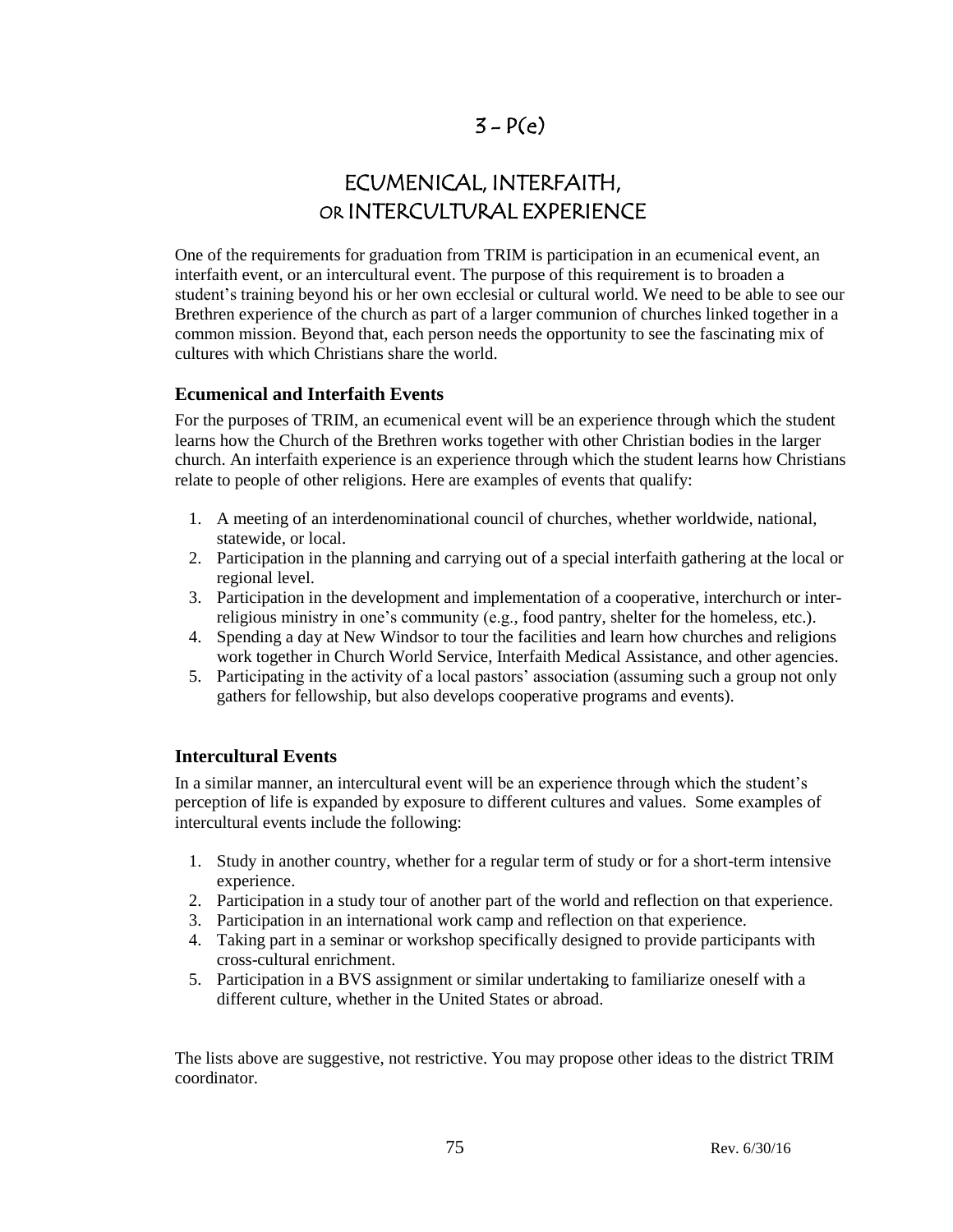### **Questions for Reflection on Ecumenical, Interfaith, or Intercultural Experience (2-3 pages)**

- 1. Describe the nature of the event, including location, structure, and partners involved.
- 2. What were some assumptions you had going into this experience?
- 3. How were those assumptions challenged, changed, transformed, or deepened?
- 4. Describe the positive experiences and outcomes of this project as well as the more challenging ones.
- 5. In what ways has your faith and ministry training been affected by engaging in this activity?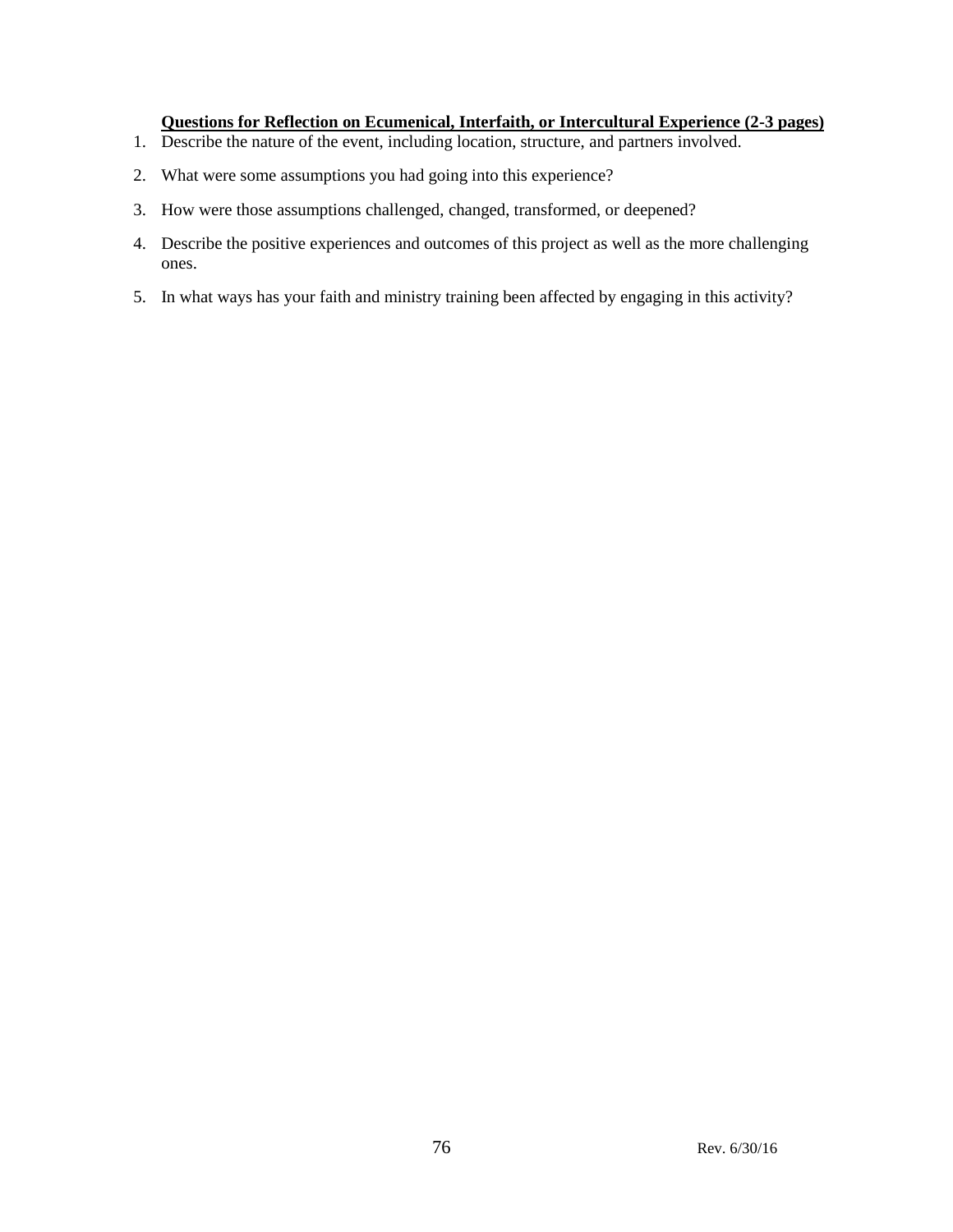# $3 - P(f)$

## FIVE REQUIRED EXPERIENCES FORM **Due within three months of completing experience**

| Event: Reported:                                                                            |                                                                           |
|---------------------------------------------------------------------------------------------|---------------------------------------------------------------------------|
| <b>Bethany Experience</b><br><b>Brethren College Experience</b><br><b>Annual Conference</b> | District Conference<br>Ecumenical/Interfaith/<br>Intercultural Experience |
| Name of Coordinator:                                                                        |                                                                           |
|                                                                                             |                                                                           |
|                                                                                             |                                                                           |
|                                                                                             |                                                                           |

Attach 2-3 page reflection (questions found on specific experience page)

Certification for Credit:

Signature of District TRIM Coordinator Date

\_\_\_\_\_\_\_\_\_\_\_\_\_\_\_\_\_\_\_\_\_\_\_\_\_\_\_\_\_\_\_\_\_\_\_\_\_\_\_\_\_\_\_\_\_\_\_\_\_\_\_\_\_\_\_\_\_\_\_\_\_\_\_\_\_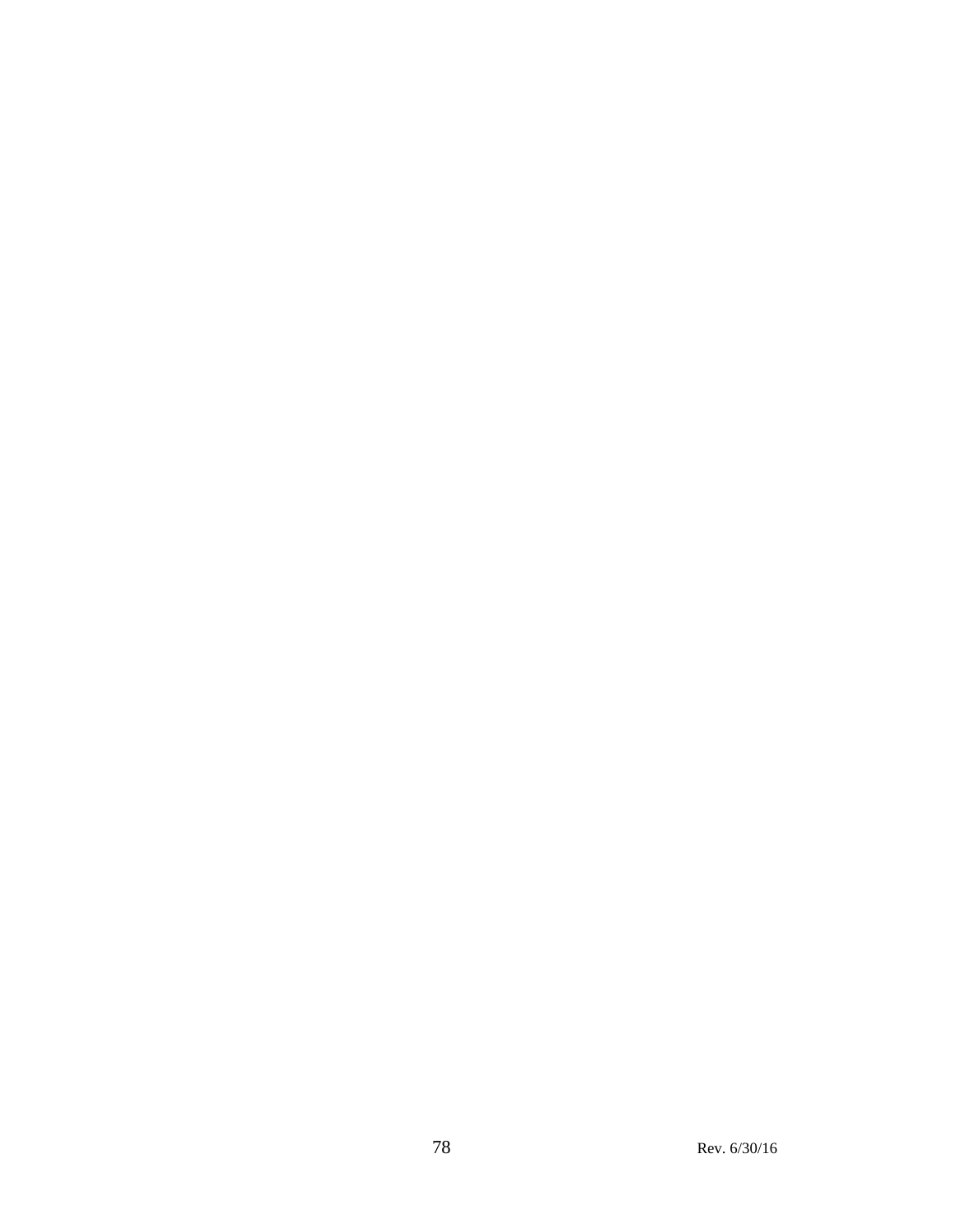### $3 - Q$

## THE CHURCH ONLINE

Online resources are abundant for people preparing for ministry. Each TRIM student is required to be familiar, at least at a basic level, with computer technology and the Internet and, over time, become familiar with techniques for searching libraries, websites, and databases for information. "Introduction to Biblical Studies," which each entering TRIM student takes, is designed to help students increase their competency in educational technology.

To keep up with the latest news in the Church of the Brethren, the Academy recommends that students subscribe to *Newsline*, a free, bi-weekly newsletter sent only to those requesting a subscription. To receive it by e-mail, subscribe at [www.brethren.org/newsline.](http://www.brethren.org/newsline)

#### **Valuable Church of the Brethren Web Sites:**

- **The official web site of the Church of the Brethren:** [http://www.brethren.org](http://www.brethren.org/)**.** Here you can link to the agencies of the Church of the Brethren, find many past Annual Conference statements, and locate resources from Brethren Press. Spend some time exploring this site so that you are familiar with the information it can provide. The "short-cuts" link at the top of the home page is very helpful to find specific information.
- **The Brethren Academy web site:** [http://www.bethanyseminary.edu/brethren-academy](http://www.bethanyseminary.edu/academy.htm)**.**  Here, among other things, you will find the latest Academy news including the most recent issue of the *Scroll*, the Brethren Academy newsletter, and information about upcoming courses.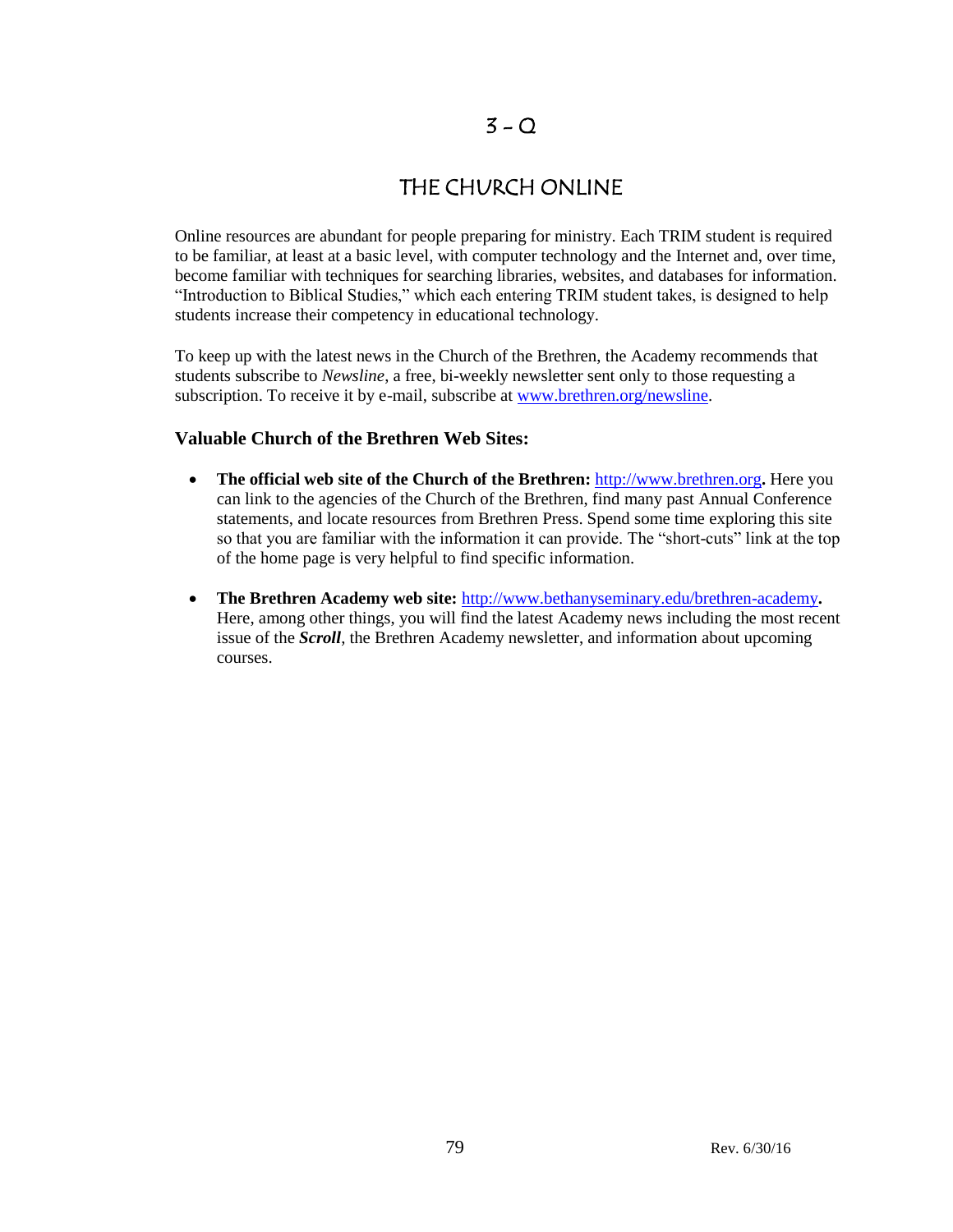### $3 - R$

### LEAVE OF ABSENCE POLICY

In order to continue in active status, students in a certificate-level ministry training program must complete at least one course or one learning unit each year. If they are unable to take courses or complete learning units during a given year they must consult with their district TRIM coordinator or EFSM supervising pastor or SeBAH cohort coordinator, and the BAML program coordinator and request a leave of absence. A leave of absence is approved for up to two sessions at a time with a maximum of four consecutive sessions.

The BAML may at its discretion, grant leave of absence status for professional or personal reasons. Leave of absence status includes the following arrangements, privileges, and fees:

- 1. ATLA privileges continue
- 2. Will continue to receive communications form the BAML office, such as newsletters, course brochures and other announcements via email
- 3. District fees and routine BAML processes apply during the LoA year. Student and Congregational fees will be waived during the LoA year.

If a student does not register, does not request a leave of absence, and does not withdraw, he or she will be contacted by the coordinator of his/her ministry training program during the first quarter of the new calendar year.

\*This form is adapted from the Leave of Absence Request Form and Policy of the Educational Policies and Assessment Committee of Bethany Theological Seminary: October 15, 2015.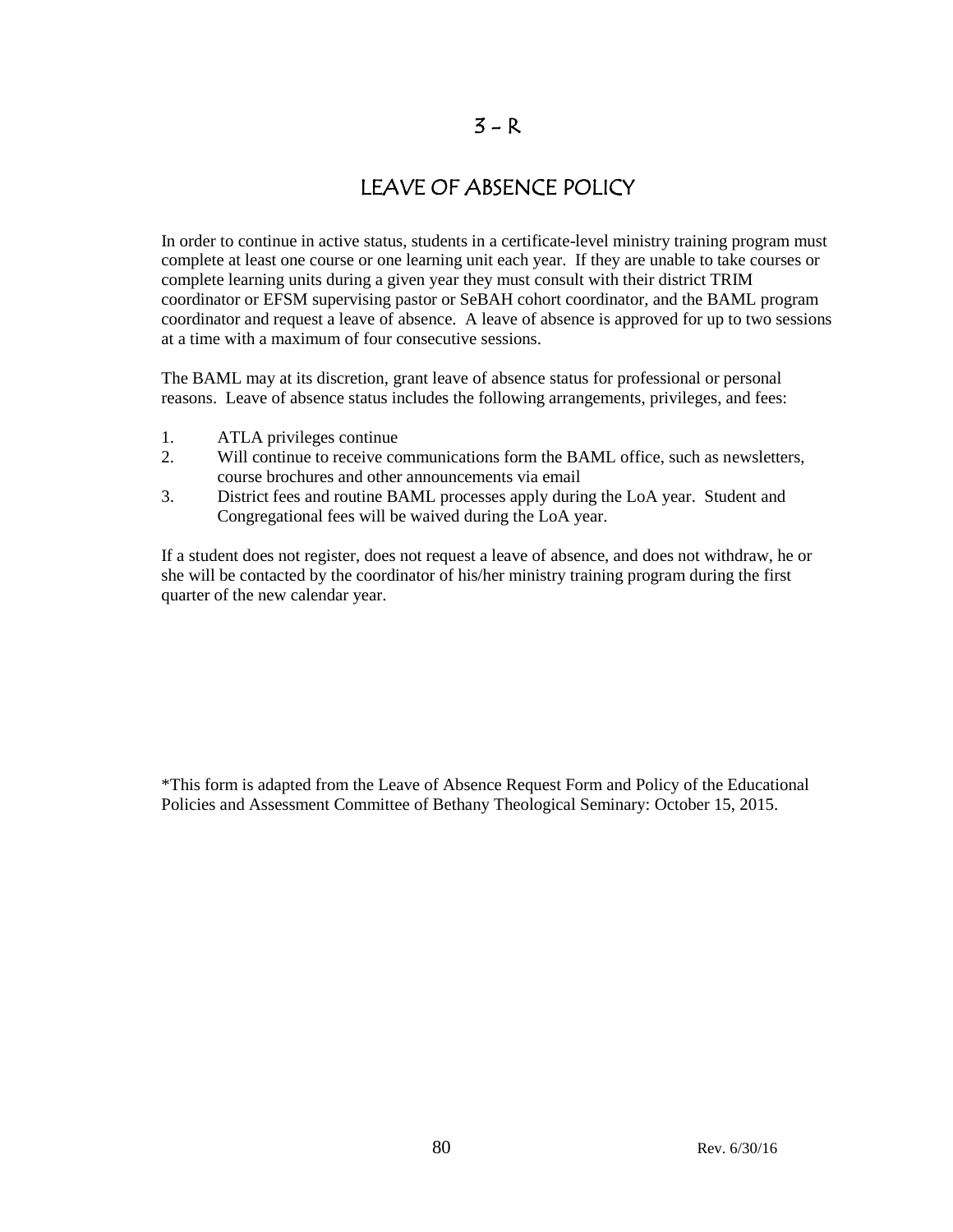# $4- A$

### MINISTRY INTERNSHIP

Each model of ministry training in the Church of the Brethren includes a requirement for practical experience called "internship." This is a historic practice for Brethren. While Brethren placed great importance upon the equality of all persons under God, they were also concerned about conducting their communities of faith in good order. For this reason, from the beginning they "set aside" those of their number to carry out ministerial duties (Donald Durnbaugh, *Fruit of the Vine*, 110-111). According to James E. Miller, historically

No one [among the Brethren] had formal training; however, ministers were put through a system of mentoring and "learning by doing" under the presiding elder and ministers. (Stephen Longenecker, ed., *Lines, Places and Heritage*, 142)

Broadly defined, the goal of the ministry internship is to provide "called out" ministers with a structured opportunity to learn *about* ministry in the process of *doing* ministry. It is an action/reflection model of learning, one that supplements the learning that occurs through TRIM coursework and the experiences of the ministry formation group.

#### **Selecting a Supervisor for the Internship**

Students are required to choose a supervisor to guide ministry interns through this system of mentoring and "learning by doing." The supervisor is **selected in consultation with the district TRIM coordinator** and in some cases, with the district ministry coordinating team. The Supervisor is one who has formal ministry training, enabling him or her to engage the intern in reflection about what is being learned in both study and the current ministry setting.

In situations where the intern is already supervised by someone in a ministry setting, effort should be made to secure a different person to provide supervision for this experience to enrich the feedback received.

In situations where the intern is already supervised by someone in a ministry setting, such as parttime pastoral ministry, effort should be made to secure a different person to provide supervision for this the internship to enrich the feedback received. In short, following the best of our Brethren tradition, the supervisor should be

- 1. A proven and tested minister possessing broad perspective, experience and oversight
- 2. A challenger who asks tough questions that require deep thinking
- 3. A mentor who encourages the student in his or her talents and also demands accountability
- 4. A constructive critic who offers a soundboard for ideas and gives honest feedback
- 5. A counselor who helps students think through the issues of ministry
- 6. A minister with an M.Div or higher degree. If qualified and skilled potential supervisors do not meet this requirement, they must be approved by the Coordinator of TRIM/EFSM.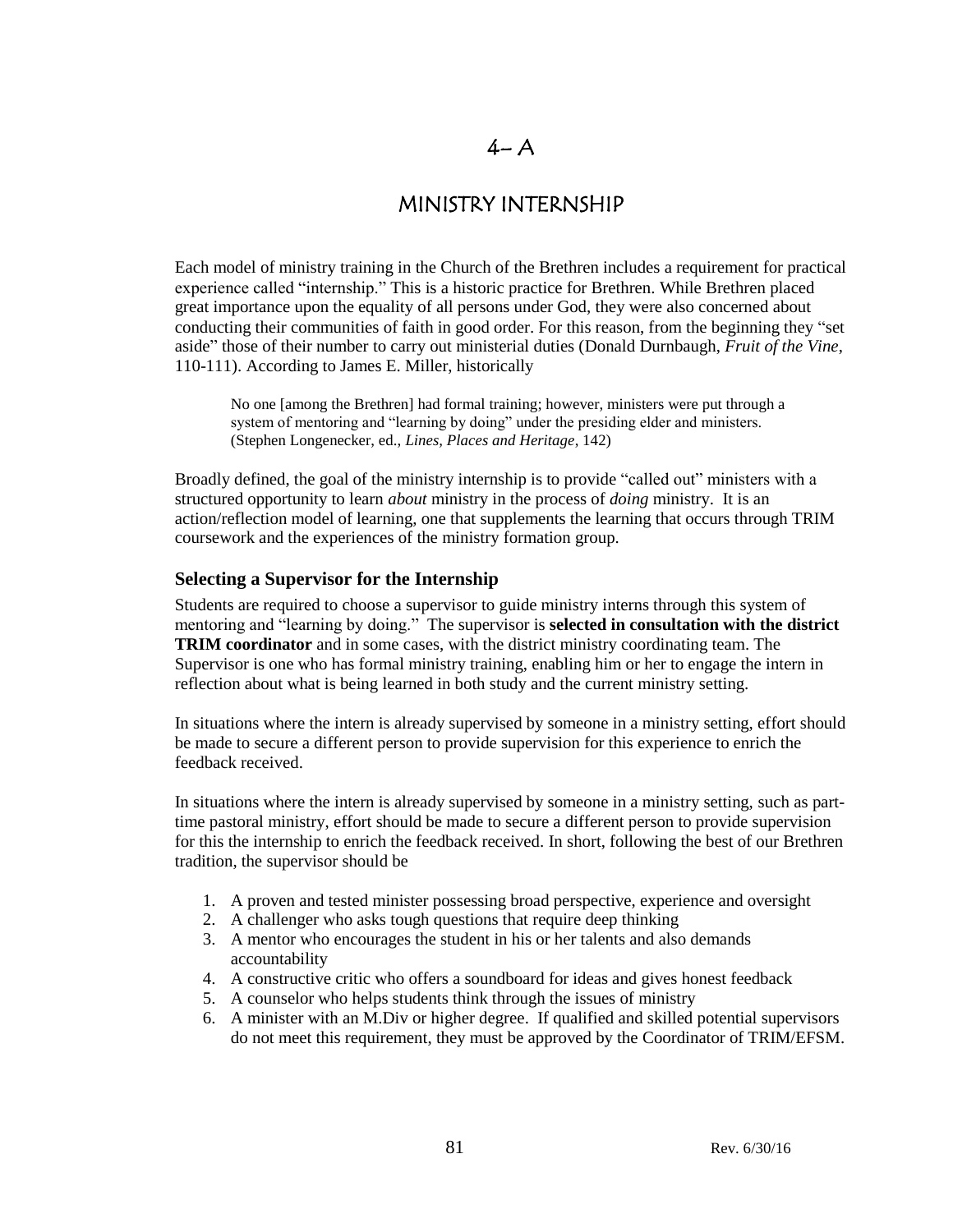#### **Description of the Internship**

An intern spends at least **400 hours** in ministry internship. This includes preparation time for tasks, actual involvement in ministry, and reflection on and evaluation of the experience. Except in special circumstances, internships should be completed over the period of one year, allowing interns to become more seasoned than a shorter time frame allows. In a one-year experience, an intern averages about eight hours a week in a ministry experience. A time log is provided to keep track of time spent. This tool will assure interns that they are spending adequate time in this experience and provide them with a self-monitoring system they can use in the future to help balance the time they spend at work with other activities in life.

The ministry internship is planned in consultation with the district TRIM coordinator and the supervisor. It takes place near the end of the TRIM program so that coursework and other educational events can undergird the experience. At least 20 units of study must be completed before beginning the internship (at least 5 of those must be completed while in TRIM, prior to the internship).

*A Covenant between the student and supervisor for this internship must be submitted* to the Coordinator of TRIM/EFSM *at least one month in advance* of the beginning of the internship to allow time for any adjustments that might need to be made to the plans.

#### **Possible Internship Settings**

While ministry occurs in many settings, TRIM is primarily a program established to train pastors. Therefore interns may choose one of three recommended options for fulfilling this requirement:

- A ministry experience in a congregation a student is already serving
- A ministry experience in a congregation that the student has not served before
- In some instances, with the approval of the District Ministry Commission or district executive minister as well as the Brethren Academy Coordinator of TRIM/EFSM, the ministry internship may take place in a ministry setting other than a congregation.

Settings other than a congregation include:

- Chaplaincy, preferably under the supervision of a Board Certified Chaplain Chaplaincy. Training is available in a medical setting or Brethren retirement home through Clinical Pastoral Education (CPE). Possible locations are listed at [www.acpe.edu](http://www.acpe.edu/)
- Disaster Response Ministries [\(www.brethren.org\)](http://www.brethren.org/)
- Church of the Brethren Camps (Outdoors Ministry Association of the Church of the Brethren, [www.cob-net.org/oma.htm\)](http://www.cob-net.org/oma.htm)
- Established programs for the training of Spiritual Directors

#### **Planning the Experience**

The planning and carrying out of the ministry internship is as follows: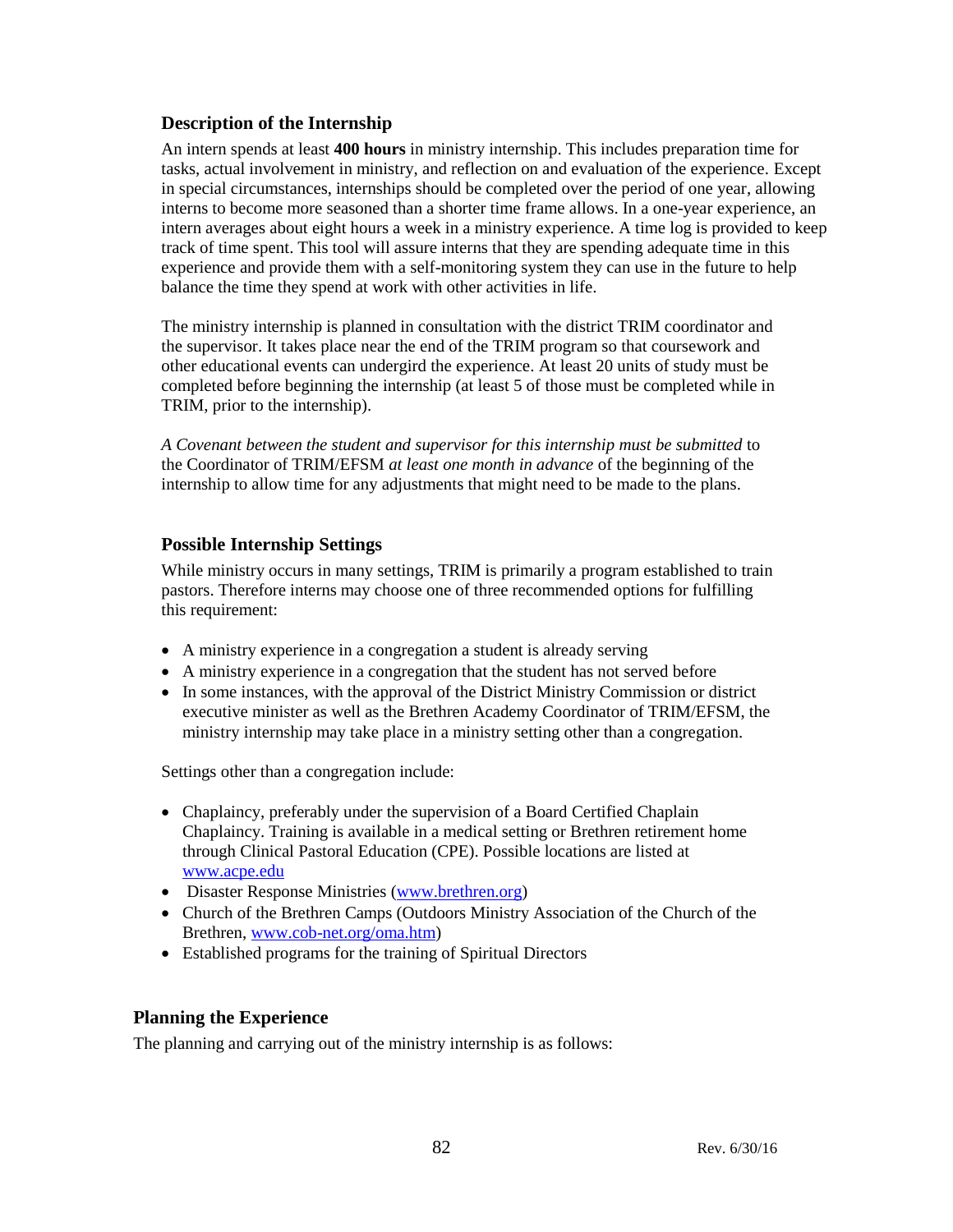- 1. The district TRIM coordinator and the intern will have already discussed options for the ministry internship as they work on the learning contract following orientation. A tentative proposal for the ministry internship requirement is listed in the contract.
- 2. If the intern is not already functioning in a regular ministry setting, the district TRIM coordinator will assist in arranging a setting in which the ministry internship can take place. The Coordinator will also assist in making arrangements for supervision, preferably helping to negotiate with another qualified person to assume the role on behalf of the district, but in some cases assuming the role of supervisor. The coordinator and/or intern should also be in communication with the district executive minister to determine appropriate placement.
- 3. The supervisor and the student meet to formulate a set of learning goals. Instructions for writing learning goals are found in section 4-B.
- 4. At least one month before the ministry internship begins the intern and the district TRIM coordinator will prepare a Covenant for the ministry internship. A copy of this Covenant will be submitted to the Coordinator of TRIM/EFSM. Find a Covenant form in section 4-C of this manual.
- **NOTE:** The Brethren Academy office will send all relevant materials to the Supervisor once the ministry internship covenant has been received and approved
- 5. Supervision normally includes a combination of on-site observation of the intern's ministry, critical feedback on materials prepared by the intern and regularly scheduled indepth conversations.
- 6. In addition to goals and learning experiences, the intern will prepare at least three case studies, reporting on specific ministry experiences. It is recommended that these be focused in the areas of
	- a. preaching or leading worship
	- b. teaching a class or small group
	- c. providing pastoral care

All interns will prepare **a fourth case study,** reflecting on a transforming experience that has occurred during the ministry internship.

- 7. In addition to these written reports, the intern will lead a session with his or her ministry formation group, reflecting orally on the internship experience and inviting group members to enter into the reflective process with him or her.
- 8. The district TRIM coordinator will keep the Brethren Academy staff informed of the student's ministry internship in his or her annual report. When someone other than the district TRIM coordinator is serving as the supervisor, the coordinator will consult with the supervisor to monitor progress.
- 9. At the conclusion of the ministry internship, the intern and supervisor will write evaluations of the experience using the forms provided, and the supervisor will determine whether the intern will receive credit for the experience. If the supervisor is someone other than the district TRIM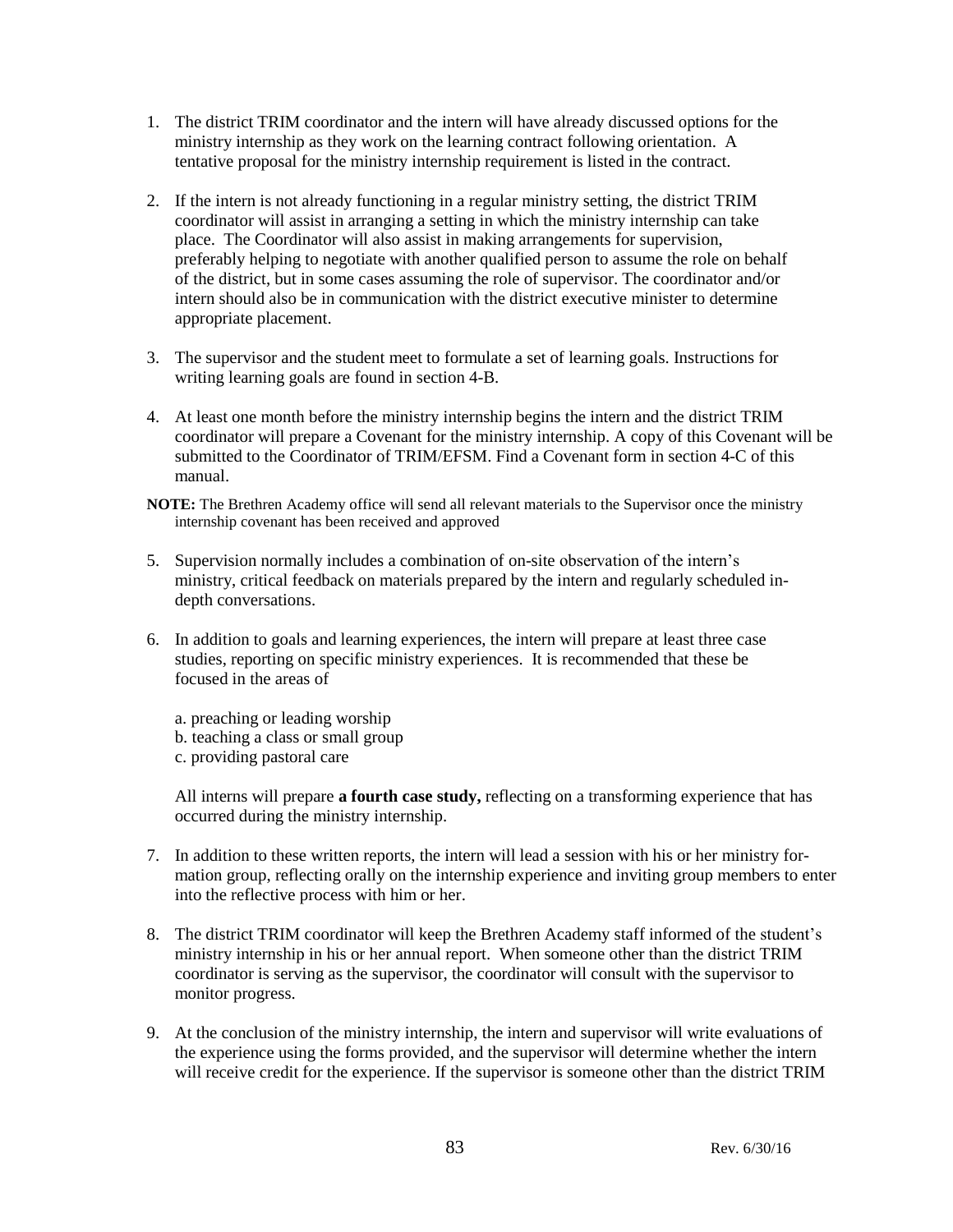coordinator, the supervisor will send copies of the evaluations and the four case studies to the district TRIM coordinator.

10. The district TRIM coordinator will send copies of the ministry internship evaluations and the four case studies to the Brethren Academy Coordinator of TRIM/EFSM who will note completion of the ministry internship requirement on the student's transcript.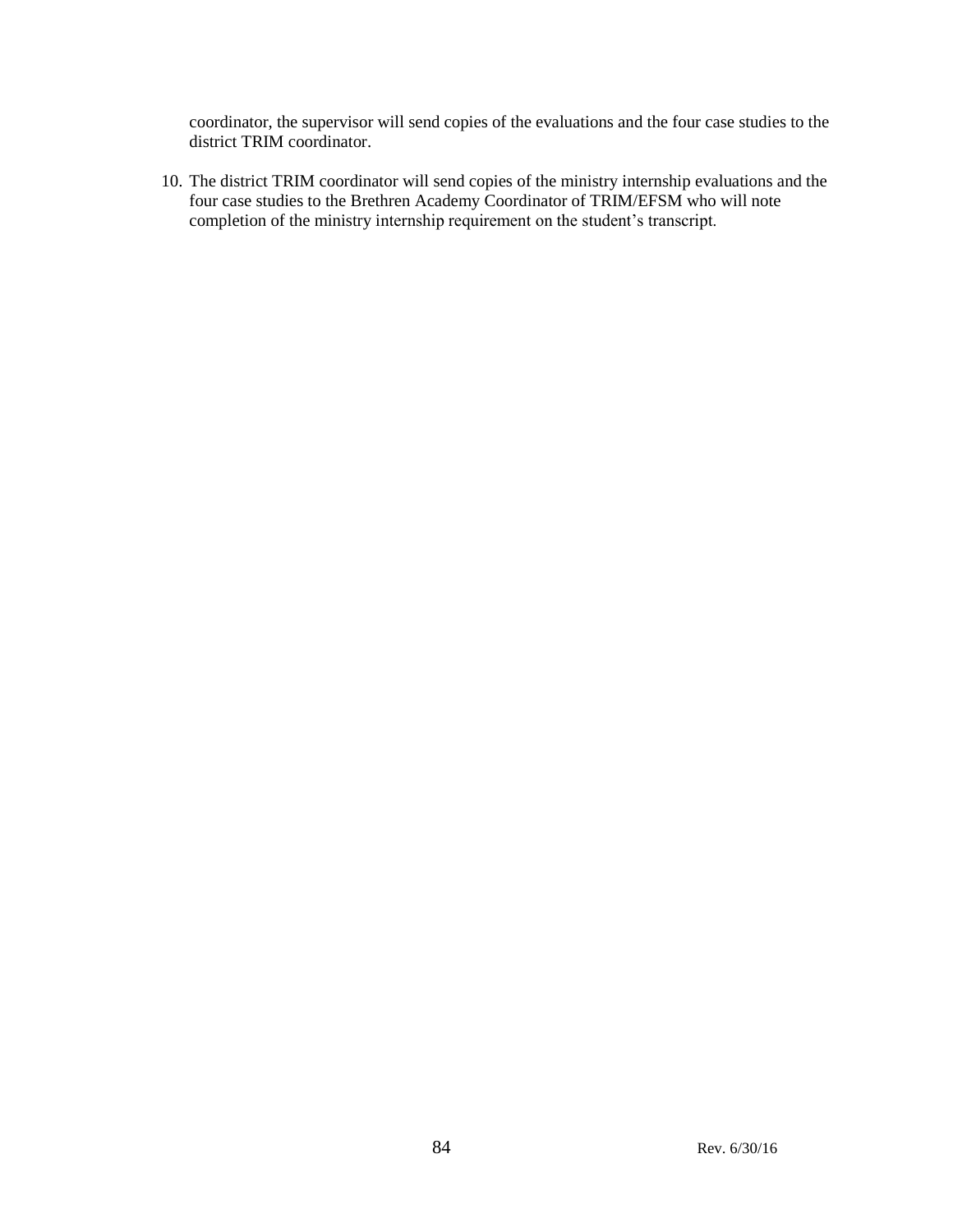# WRITING LEARNING GOALS for the MINISTRY INTERNSHIP

When students apply for a ministry internship, they will identify specific learning goals they aim to achieve. When writing goals, consider the areas of ministry in which you feel you need the most improvement and write goals to challenge yourself in those areas. Be sure to frame the goal as an "outcome" and not merely an activity. For example, instead of saying "I will preach three times during my internship," say, "In preaching I will become more proficient with resources such as commentaries and concordances." In addition to the guidelines in this section, the document "Competencies for Ministries" in the TRIM manual (section 1-B) is a good resource for ideas about possible goals.

#### **Examples**

**Learning Goal 1:** I seek to expand my preparation techniques in writing sermons and to become more aware of how my sermons are received.

**Evaluation:** I will ask for sermon feedback from at least 10 people in the congregation using a response form. I will keep a journal to reflect on these methods and the reactions of listeners.

**Learning Experiences for Goal #1:** I will preach at least 6 sermons. As I do this, I will try three different styles of preparation:

- 1. use the lectionary scripture (or the scripture highlighted by the Brethren bulletin)
- 2. begin with a topic and support it with scripture
- 3. work with a small group for input
- **Learning Goal 2:** As I minister to youth, I would like to develop strong connections between the activities I plan and the needs of youth and parents.

**Evaluation:** I will ask for feedback from parents and youth on a questionnaire.

**Learning Experiences for Goal #2:** I will visit each member of the youth group in his or her home, and have a conversation with the youth, parents or caregivers to discern what is the most meaningful aspect of congregational life, both to the youth and the adults present? I will then incorporate that idea into a prayer at some point during the visit. To follow up, I will make a list of ideas that emerge from both youth and adults. I will write a note to each youth affirming their participation in our church and specifically mention the aspect they said they found most meaningful. Taking the information I have gleaned, I will plan one activity for the youth group, providing response forms for youth and parents.

**Learning Goal #3:** Having spent most of my adult life in one Brethren congregation, I would like to broaden my view of what ministry is like in different congregational settings.

**Evaluation:** I will write a reflection paper on what I think it would mean for me to be the pastor of a congregation that is different from the one I am used to.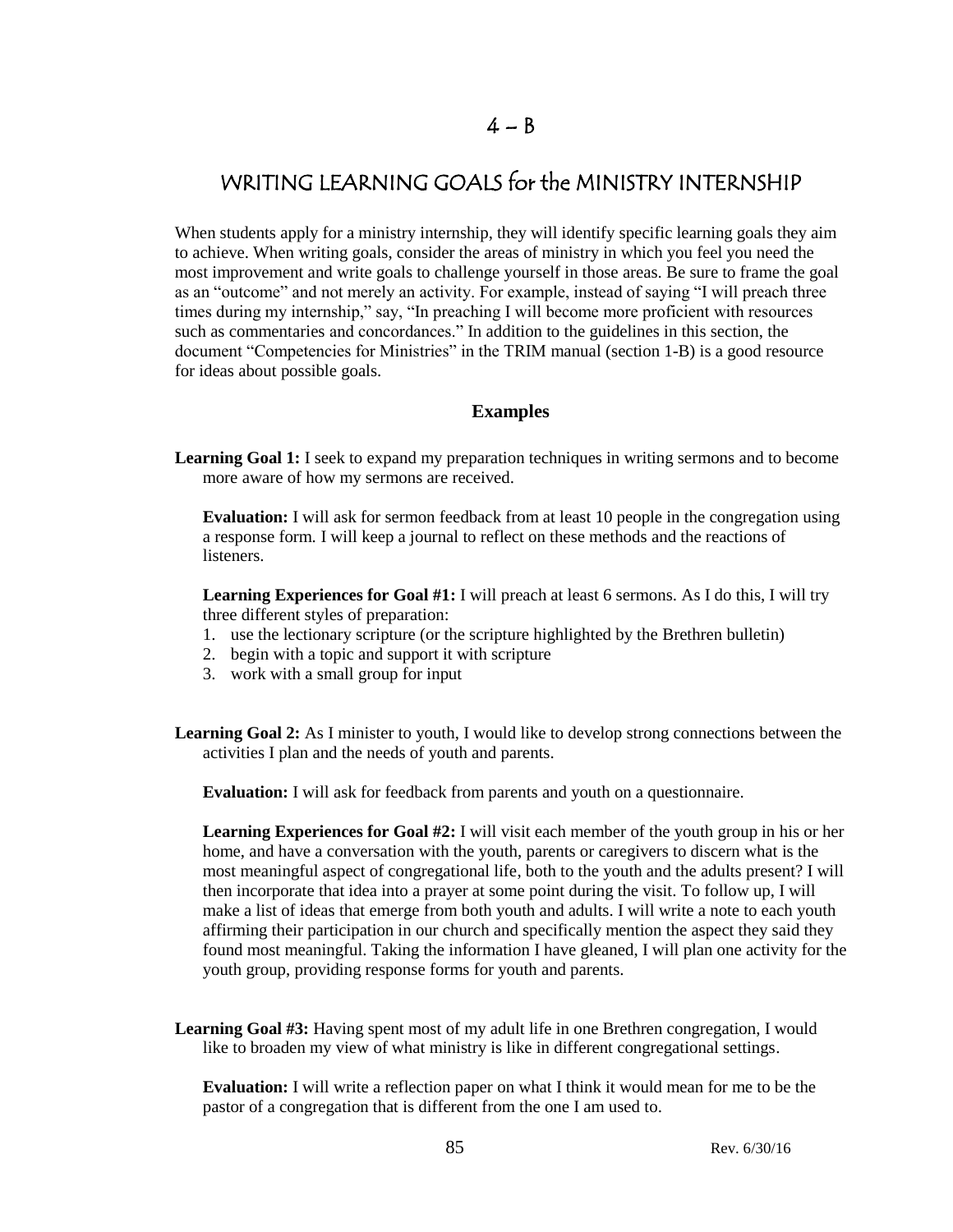**Learning Experiences for Goal #3:** I will attend worship at a Brethren church I have never attended before, preferably one very different than my own. I will observe the congregation, and take note of aspects of worship that are new or different for me. I will schedule a time to interview both the pastor and one congregational member, talking about what I have observed and asking about the traditions of that congregation.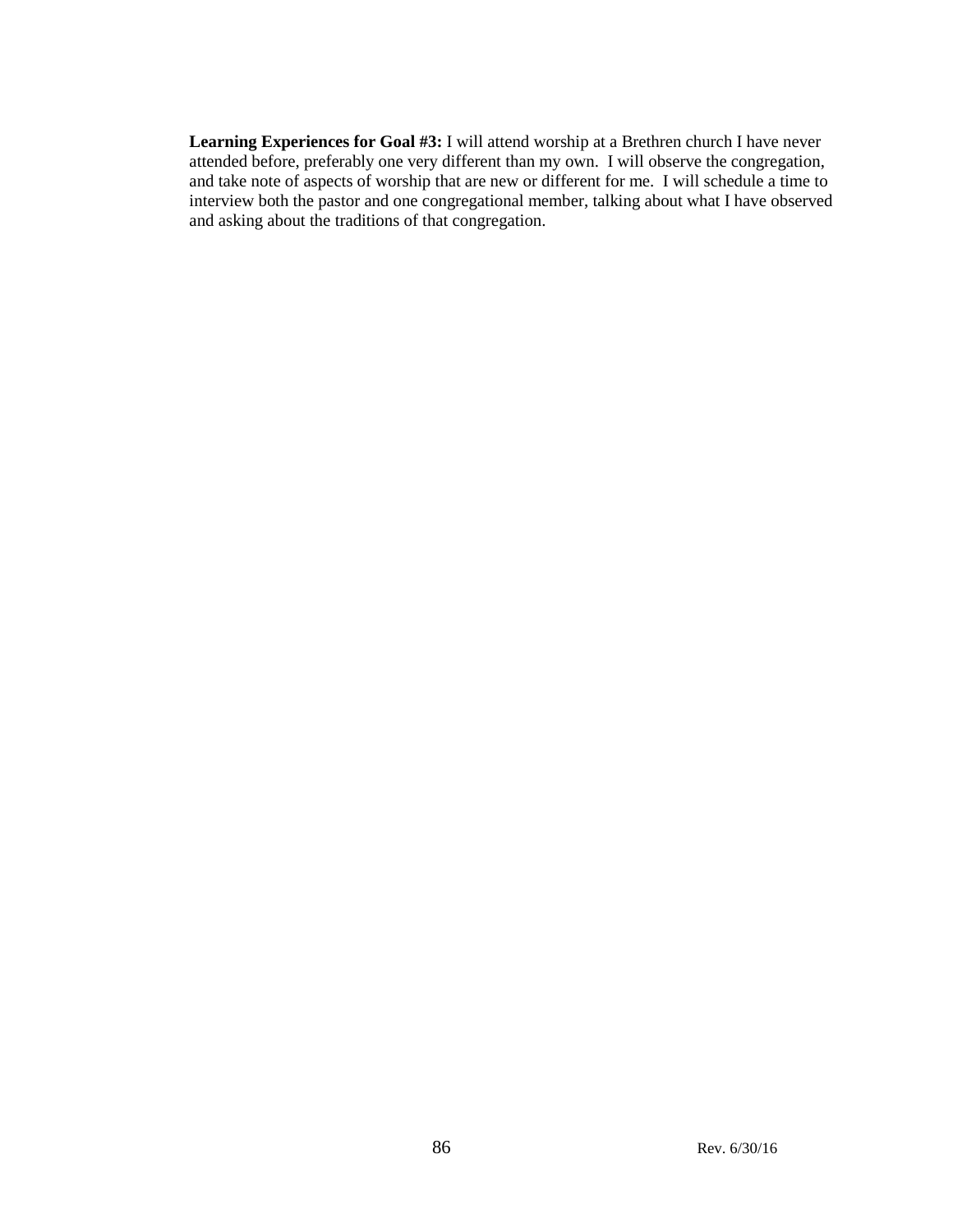## MINISTRY INTERNSHIP COVENANT

| Name of Intern:                        |        |
|----------------------------------------|--------|
| Name of Supervisor:                    |        |
| <b>Supervisor Contact Information:</b> |        |
| Telephone:                             | Email: |
| Mailing address:                       |        |
|                                        |        |

Congregation(s) or other ministry setting(s) for internship:

Time Frame for internship:

Identify three or four specific and measurable **goals** you hope to achieve through this experience. In each case, tell how you will evaluate your performance. Also identify several **learning experiences** that will help you arrive at the goal. For most students, three of these goals must relate to the ministries of preaching, teaching and pastoral care.

**Goal 1:**

#### **Learning experiences:**



**Plan for evaluation:**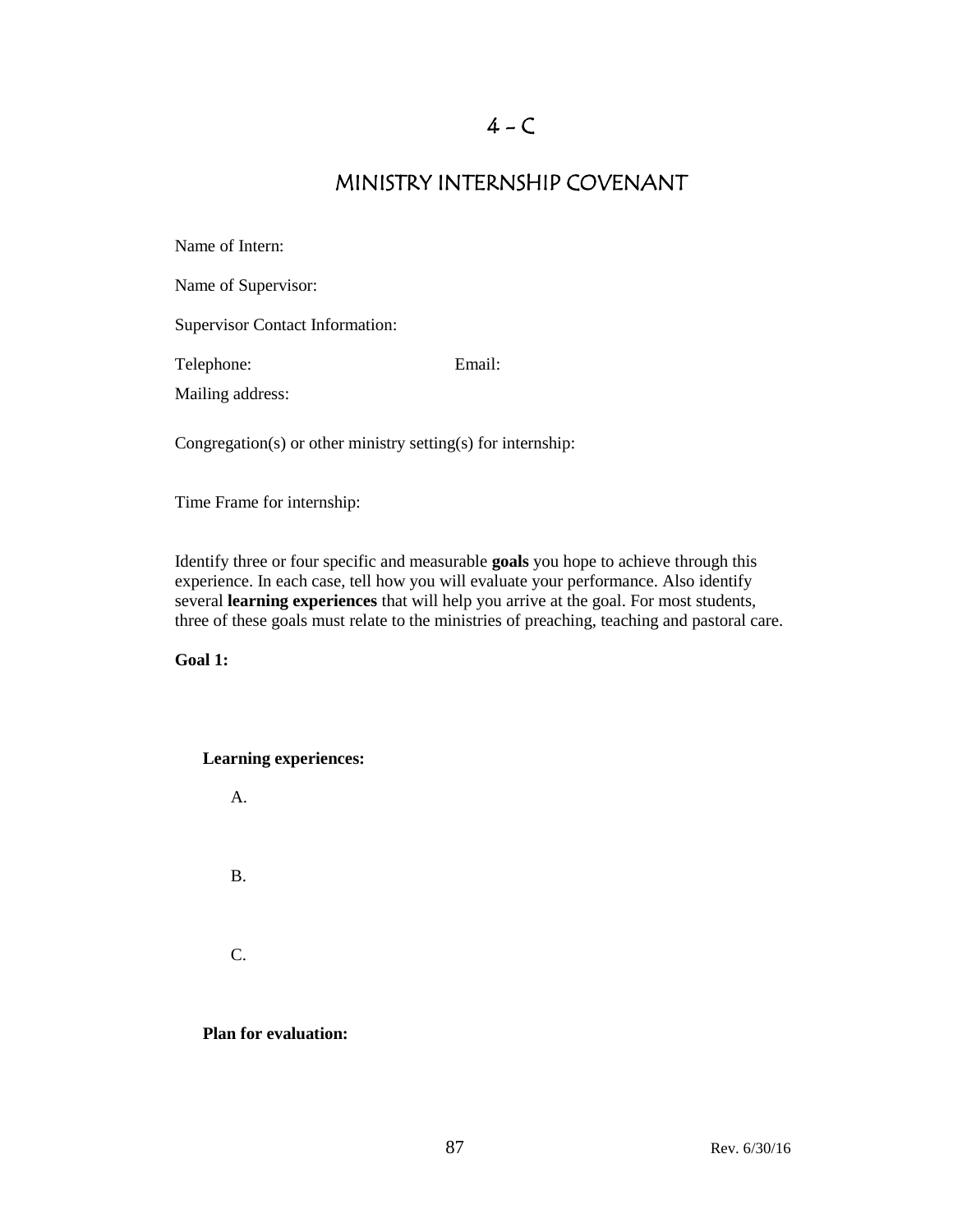**Goal 2:**

**Learning experiences:**

A.

B.

C.

**Plan for evaluation:**

**Goal 3:**

**Learning experiences:**

A.

B.

C.

**Plan for evaluation:**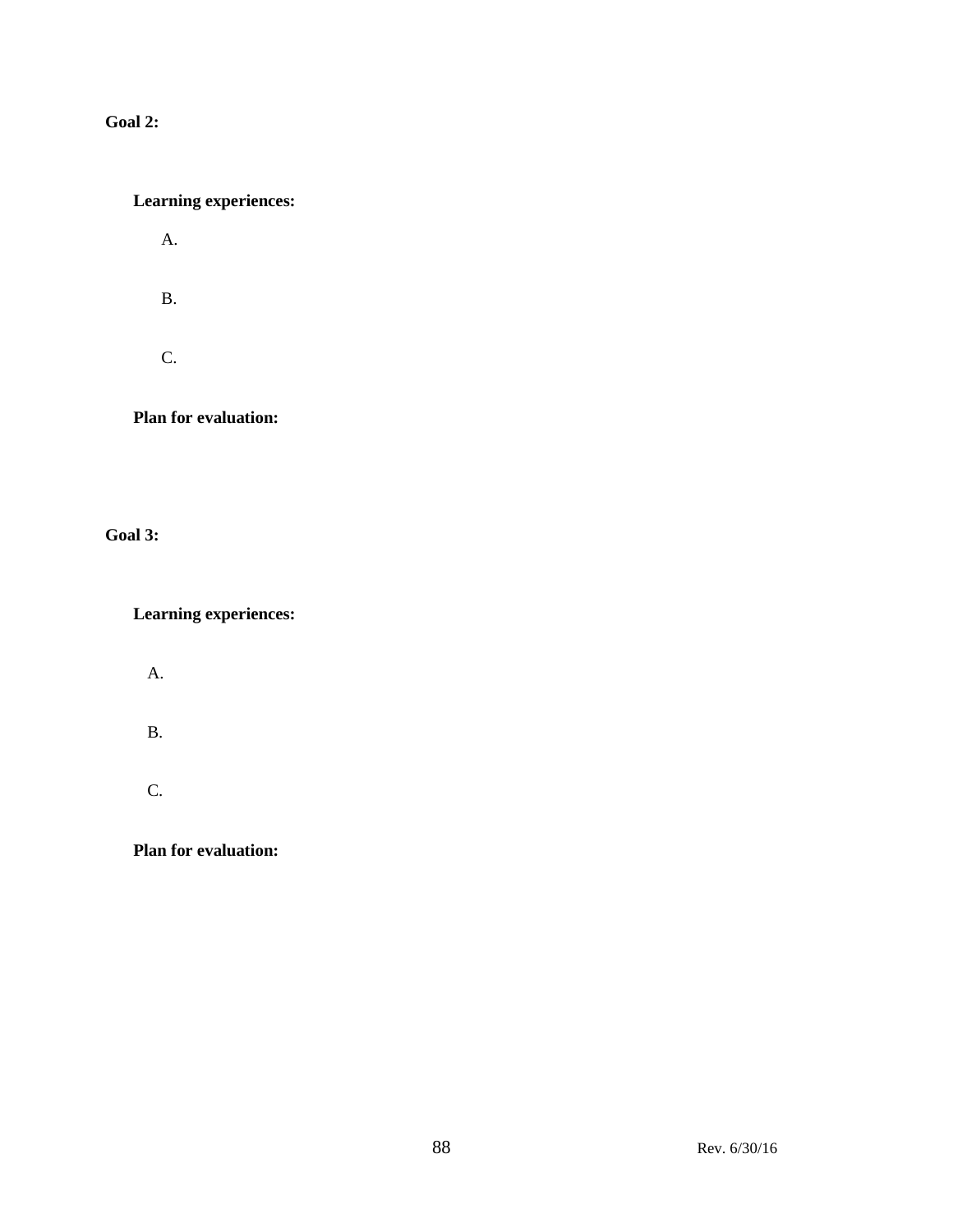### **Goal 4:**

| <b>Learning experiences</b> |
|-----------------------------|
| $\mathsf{A}$ .              |
| Β.                          |
| C.                          |
| <b>Plan for evaluation:</b> |

**Description of Supervision**: How will your supervisor relate to the ministry internship? Include a schedule for on-site observation and a plan for periodic conversations between you and your supervisor.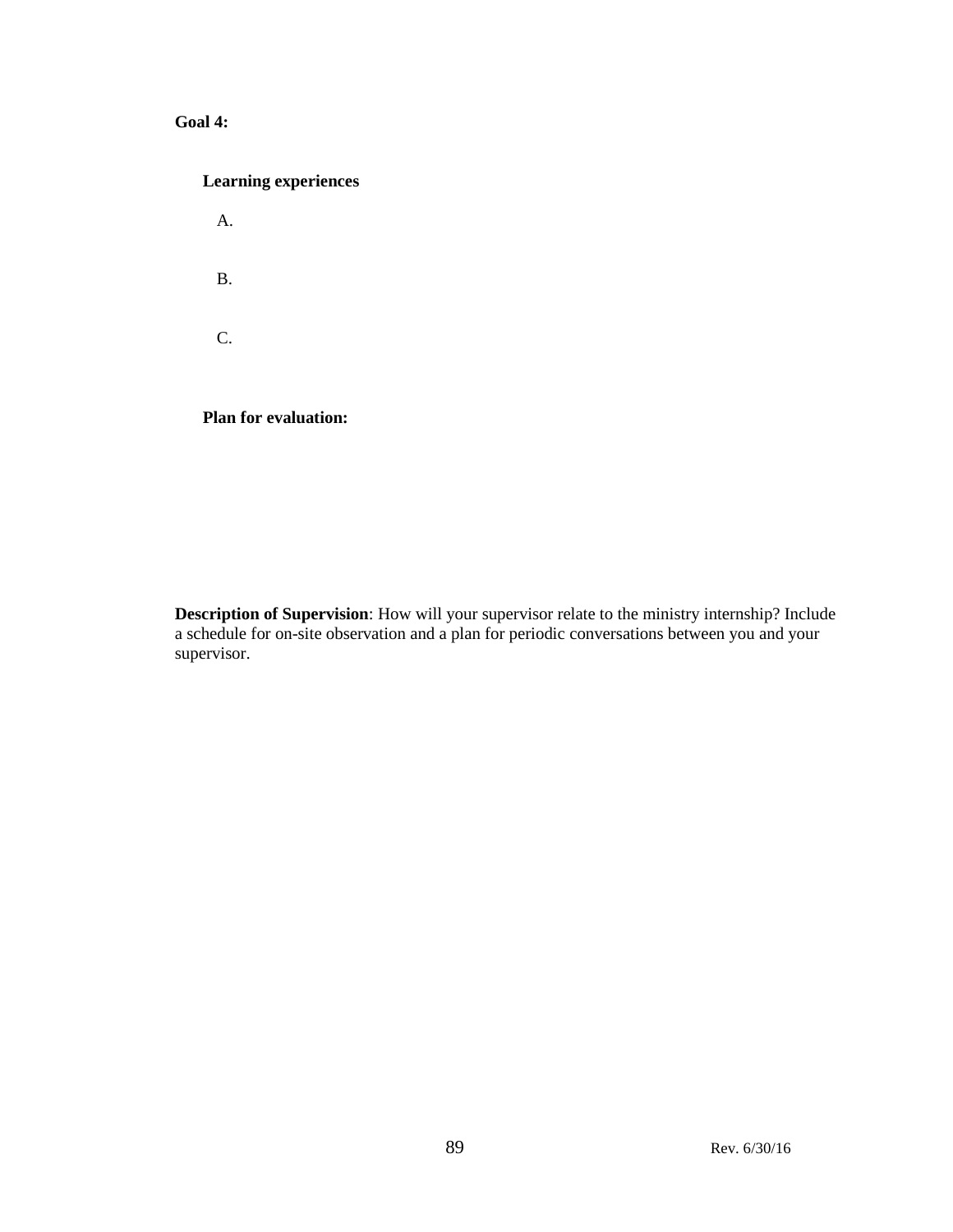**Case Studies:** You cannot complete this section of the covenant before you begin the internship. The incidents about which you will write have not yet happened. During the internship, as you choose events to write about in case studies, list them on this form and ask the supervisor to initial them to certify they have been completed. Keep in mind, however, that you need a case study for each area of the internship: preaching/worship, teaching, and pastoral care. For those concentrating in ministries other than pastoral ministry, alternative topics are possible.

1. Preaching/worship:

2. Teaching:

3. Pastoral Care:

4. Transforming experience:

Student Signature Date

\_\_\_\_\_\_\_\_\_\_\_\_\_\_\_\_\_\_\_\_\_\_\_\_\_\_\_\_\_\_\_\_\_\_\_\_\_\_\_\_ \_\_\_\_\_\_\_\_\_\_\_\_\_\_\_\_\_\_\_\_\_

District TRIM Coordinator Signature Date

\_\_\_\_\_\_\_\_\_\_\_\_\_\_\_\_\_\_\_\_\_\_\_\_\_\_\_\_\_\_\_\_\_\_\_\_\_\_\_\_ \_\_\_\_\_\_\_\_\_\_\_\_\_\_\_\_\_\_\_\_\_

\_\_\_\_\_\_\_\_\_\_\_\_\_\_\_\_\_\_\_\_\_\_\_\_\_\_\_\_\_\_\_\_\_\_\_\_\_\_\_\_\_\_\_\_ \_\_\_\_\_\_\_\_\_\_\_\_\_\_\_\_\_\_\_\_\_\_\_\_

Coordinator of TRIM/EFSM Signature Date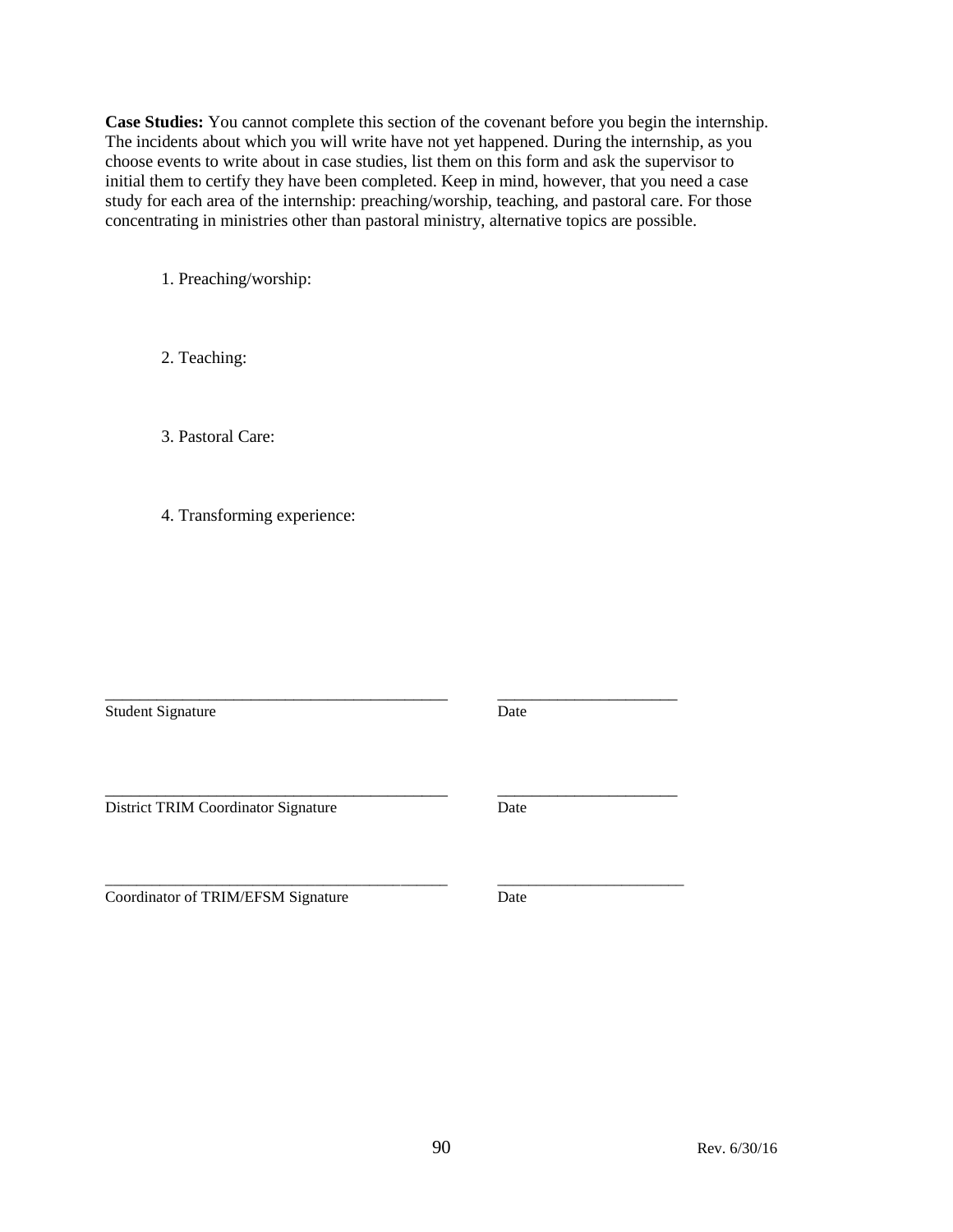# MINISTRY INTERNSHIP CHECKLIST

This checklist is for your convenience as you and your supervisor make your way from the application for the internship through its completion.

Fill in the date you completed each step of the ministry internship.

| Completed Covenant in consultation with district TRIM coordinator                                   |
|-----------------------------------------------------------------------------------------------------|
| Covenant sent to Brethren Academy Office                                                            |
| Covenant approved                                                                                   |
| Ministry Internship beginning date                                                                  |
| Case Study Report #1 completed                                                                      |
| Case Study Report #1 discussed with Supervisor and forwarded to district<br><b>TRIM</b> coordinator |
| Case Study Report #2 completed                                                                      |
| Case Study Report #2 discussed with Supervisor and forwarded to district<br><b>TRIM</b> coordinator |
| Case Study Report #3 completed                                                                      |
| Case Study Report #3 discussed with Supervisor and forwarded to district<br>TRIM coordinator        |
| Case Study Report #4 completed                                                                      |
| Case Study Report #4 discussed with Supervisor and forwarded to district<br><b>TRIM</b> coordinator |
| Ministry Internship ending date                                                                     |
| Final Evaluation completed and shared with Supervisor                                               |
| Final Evaluation given to district TRIM coordinator                                                 |
| Ministry Internship completed                                                                       |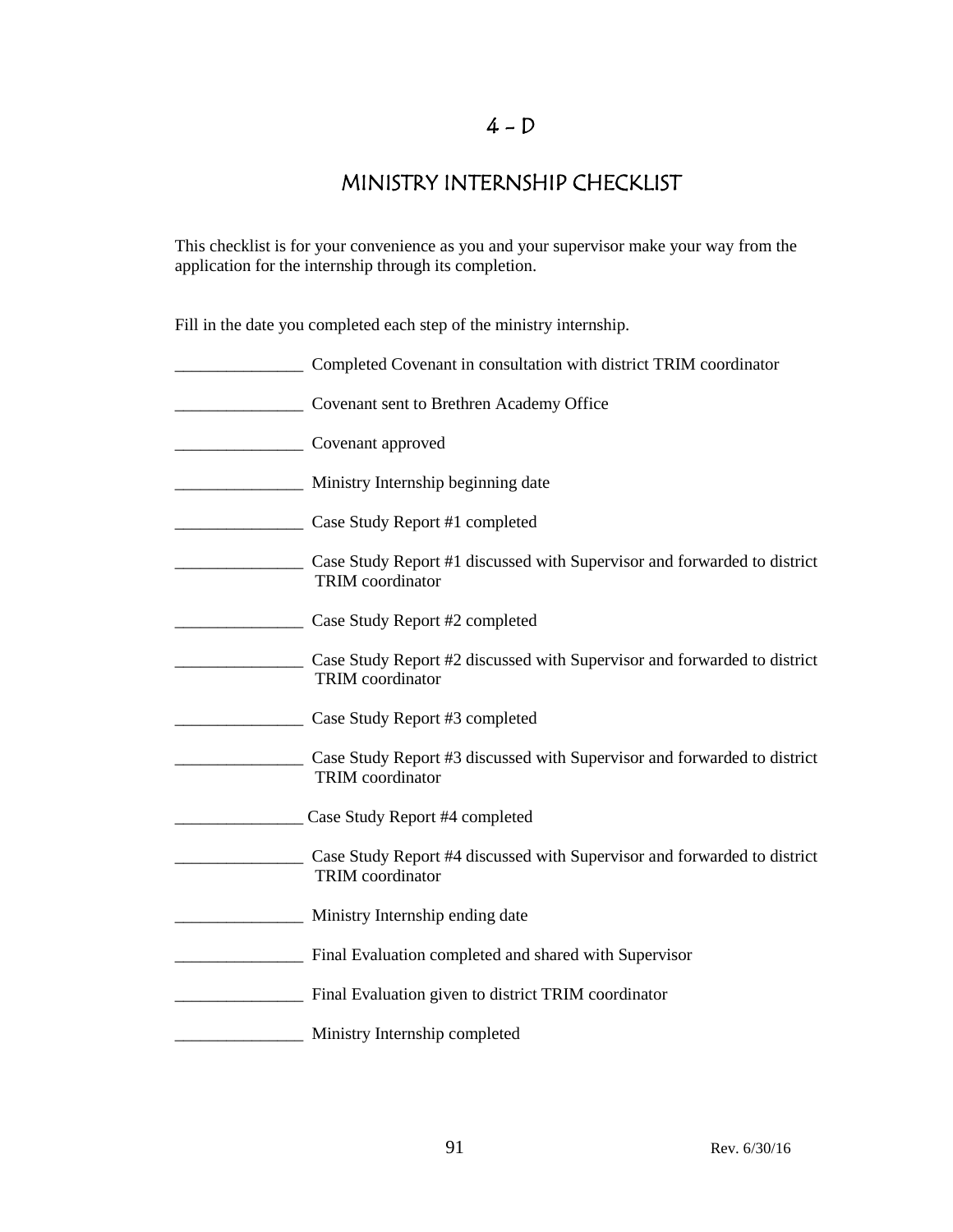# $4 - E$

# MINISTRY INTERNSHIP RECORD OF HOURS

| Date | <b>Activity</b> | <b>Hours</b> | <b>Total Hours</b> |
|------|-----------------|--------------|--------------------|
|      |                 |              |                    |
|      |                 |              |                    |
|      |                 |              |                    |
|      |                 |              |                    |
|      |                 |              |                    |
|      |                 |              |                    |
|      |                 |              |                    |
|      |                 |              |                    |
|      |                 |              |                    |
|      |                 |              |                    |
|      |                 |              |                    |
|      |                 |              |                    |
|      |                 |              |                    |
|      |                 |              |                    |
|      |                 |              |                    |
|      |                 |              |                    |
|      |                 |              |                    |
|      |                 |              |                    |
|      |                 |              |                    |
|      |                 |              |                    |
|      |                 |              |                    |
|      |                 |              |                    |
|      |                 |              |                    |
|      |                 |              |                    |
|      |                 |              |                    |
|      |                 |              |                    |
|      |                 |              |                    |
|      |                 |              |                    |
|      |                 |              |                    |
|      |                 |              |                    |
|      |                 |              |                    |
|      |                 |              |                    |
|      |                 |              |                    |
|      |                 |              |                    |
|      |                 |              |                    |
|      |                 |              |                    |
|      |                 |              |                    |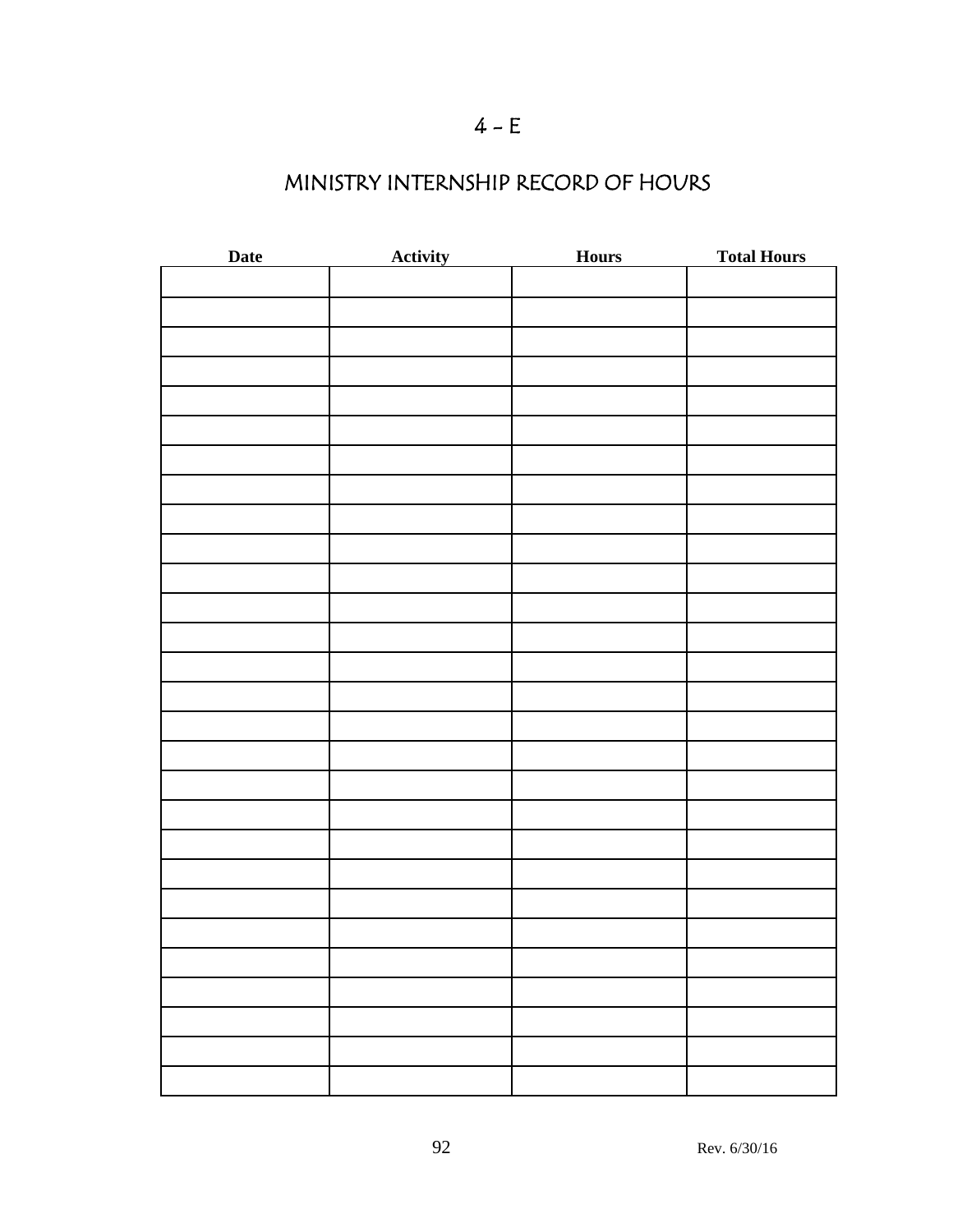### $4-F$

## CASE STUDY GUIDELINES

A deep engagement in ministry requires not only completing activities but reflecting on them. To facilitate this reflection on the internship, the intern is required to prepare four case studies to discuss with his or her supervisor. You will prepare a case study for each area of the internship preaching, teaching, and pastoral care—and a fourth case study that focuses on a transforming experience in the internship. As you move through the internship, be alert to experiences that will lend themselves to these topics. Then write the case studies as soon as possible after the incident so your thoughts will be fresh in your mind.

Do not write the fourth and final case study until the final weeks of the internship; however, it is important to keep a list of possible experiences to refer back to, defining moments for your formation as a minister.

**1. You will present your case studies to your supervisor at regular intervals and present only one case study at a single meeting.** A reporting form is provided for writing case studies (4-G, H, I). Depending on the nature of the event, the report form might need to be modified in consultation with your supervisor. At the end of the session the form should be signed and dated at the bottom by both you and your supervisor.

**2. Each case study will be 8-10 single-spaced, typed pages in length and written in a narrative style on the forms provided.** A longer case study is acceptable, keeping in mind that depth, not length, is the goal. After the student and the supervisor discuss the case study, the supervisor will give a copy of the signed report to the district TRIM coordinator for your ministry internship file.

#### **3. Write three "activity" case studies.**

For the first three case studies, choose one event for which you have primary responsibility. Be sure this is an event you either planned and carried out or were a vital part of. For most interns, it is recommended that the three activity case studies are written about one event in each of the following areas: preaching/worship, teaching, and pastoral care. Interns who do their ministry internship in areas that do not lend themselves to these kinds of activities will consult with their supervisors about alternative topics.

**4. Write a fourth case study about a transforming experience in ministry.** For this case study, consider one area in which you have grown in your view of ministry. How were you transformed? What surprised you about yourself during this trial run at ministry? Write a case study about a stretching, transforming experience in your ministry internship that you feel will deeply impact your ministry in the future. For this case study, write briefly on numbers 1-3 in the report form provided, but focus your attention and reflection on numbers 4-6.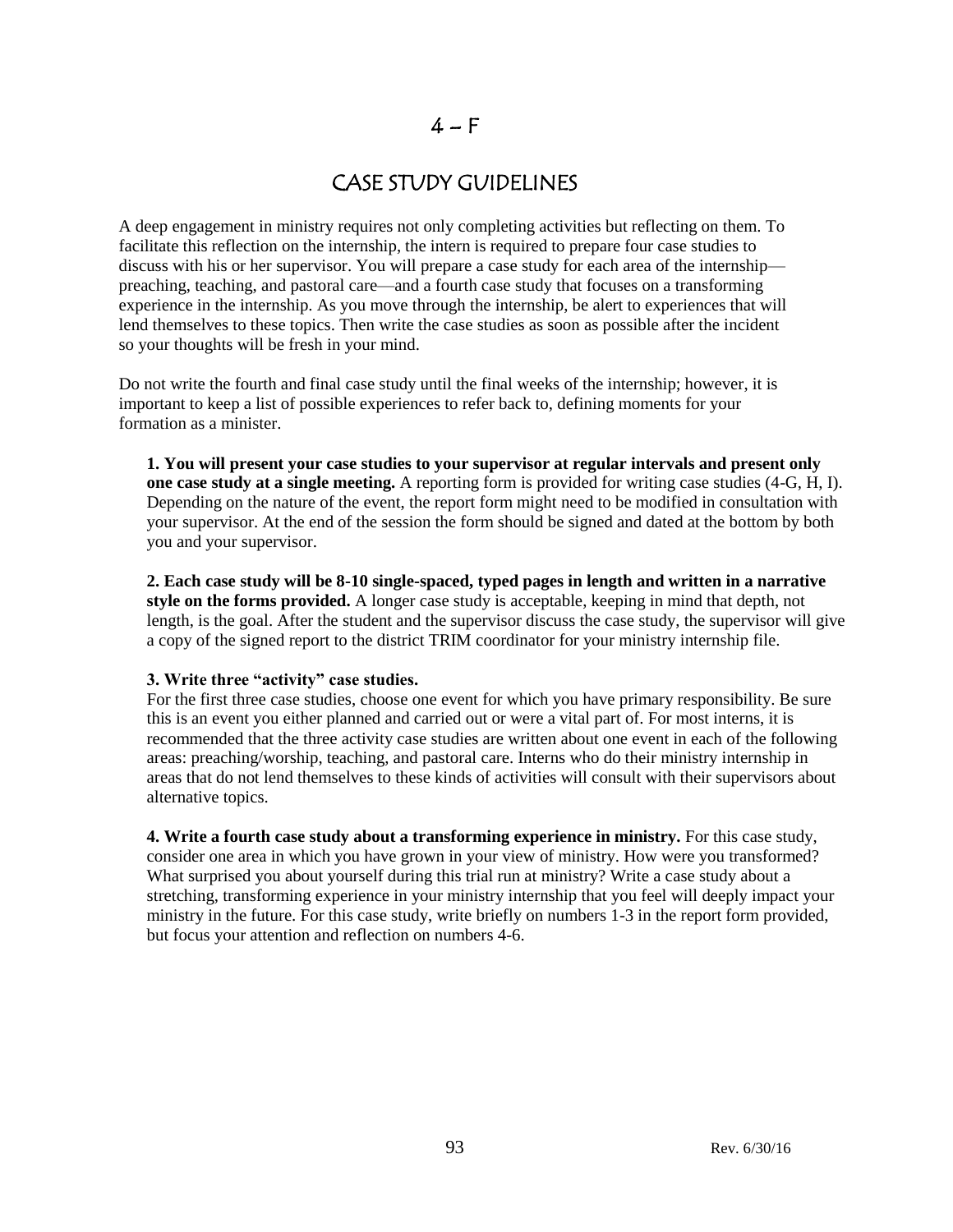## $4 - G$

## CASE STUDY REPORT FORM

NOTE: Submit four case studies, one case study per form. Each case study will be 8-10 pages in length, typed, double-spaced, in 12 point Times New Roman or Arial font, with 1" margins. It should be written in a narrative style on the form provided. A copy of this form can be found on the online manual found on the Brethren Academy website.

Name of student:

Congregation or other ministry setting:

Ministry experience (check one)

**EXECUTE:** Preaching and leading worship

\_\_\_\_\_ Teaching a class or small group

\_\_\_\_\_ Providing pastoral care

\_\_\_\_\_ A transforming experience (required for all interns)

\_\_\_\_\_ Other (please describe) \_\_\_\_\_\_\_\_\_\_\_\_\_\_\_\_\_\_\_\_\_\_\_\_\_\_\_\_\_\_\_

Date of experience:

### **I. Introduction**

- A. Describe what took place in this ministry experience/event? What was the setting? Who was present? What were your expectations? What were the expectations of others?
- B. Describe your planning process for this incident/event.
- C. Name at least two goals you set out to accomplish and to what extent you accomplished them.
- D. For each goal you name, describe an activity that you hoped would lead to the goal. To what extent did the activities you planned help you reach your goals? If they did not, why?
- E. Summarize the content of this experience/event. Include, for example, a sermon manuscript or notes (or recording) if your coordinator was not able to be present, a lesson plan, a short bibliography of readings you used to prepare, or a power point file.
- F. Describe the method of evaluation you used to decide whether this incident/event met the goals you hope for.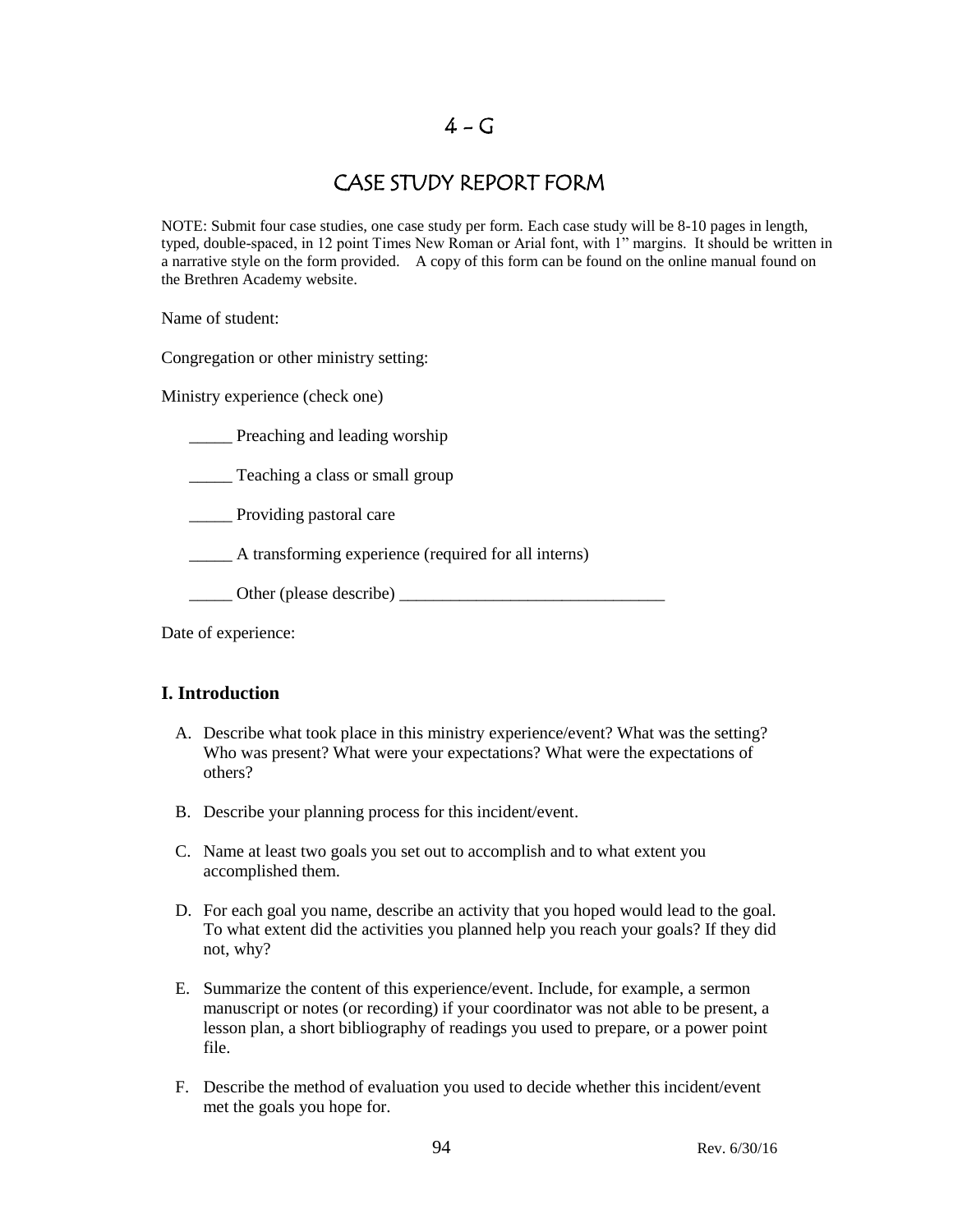#### **II. Verbatim Account**

A. Choose a brief, poignant conversation or exchange from the event or incident. As accurately as possible, write down the actual words spoken—yours and others'—during this key moment. A verbatim account for a preaching case study could include comments made to you following worship. Use the following format:

**P =** parishioner

 $M =$  minister

- P1: Can you give me a few minutes?
- M1: Of course. Come into my office.
- P2: It's about my daughter. She's thinking about leaving her husband again.
- M2: Please, sit down. I'm sorry to hear this. I know you've been concerned about her.
- B. If there were oral or written evaluations submitted by participants, include those here.

#### **III. Self-Awareness**

- A. What was the mood at the time of the incident? What were your immediate hunches about the effect of your ministry on those involved?
- B. How were you affected in the course of this conversation or incident? What personal issues did this incident/event raise for you?

### **IV. Spiritual Reflection**

- A. What spiritual transformation did you see in people as this incident or event unfolded?
- B. According to James Fowler's *Stages of Faith* or similar developmental scale, how would you characterize the stage of faith exhibited by one or two people in this incident?
- C. Did you see any change in people? Describe the changes you saw.

### **V. Theological Reflection**

- A. Name one or two assumptions about God, the Bible, or the Church that you brought with you to this incident. How, if at all, did your assumptions change?
- B. What assumptions did others bring to this incident? How, if at all, did their assumptions change?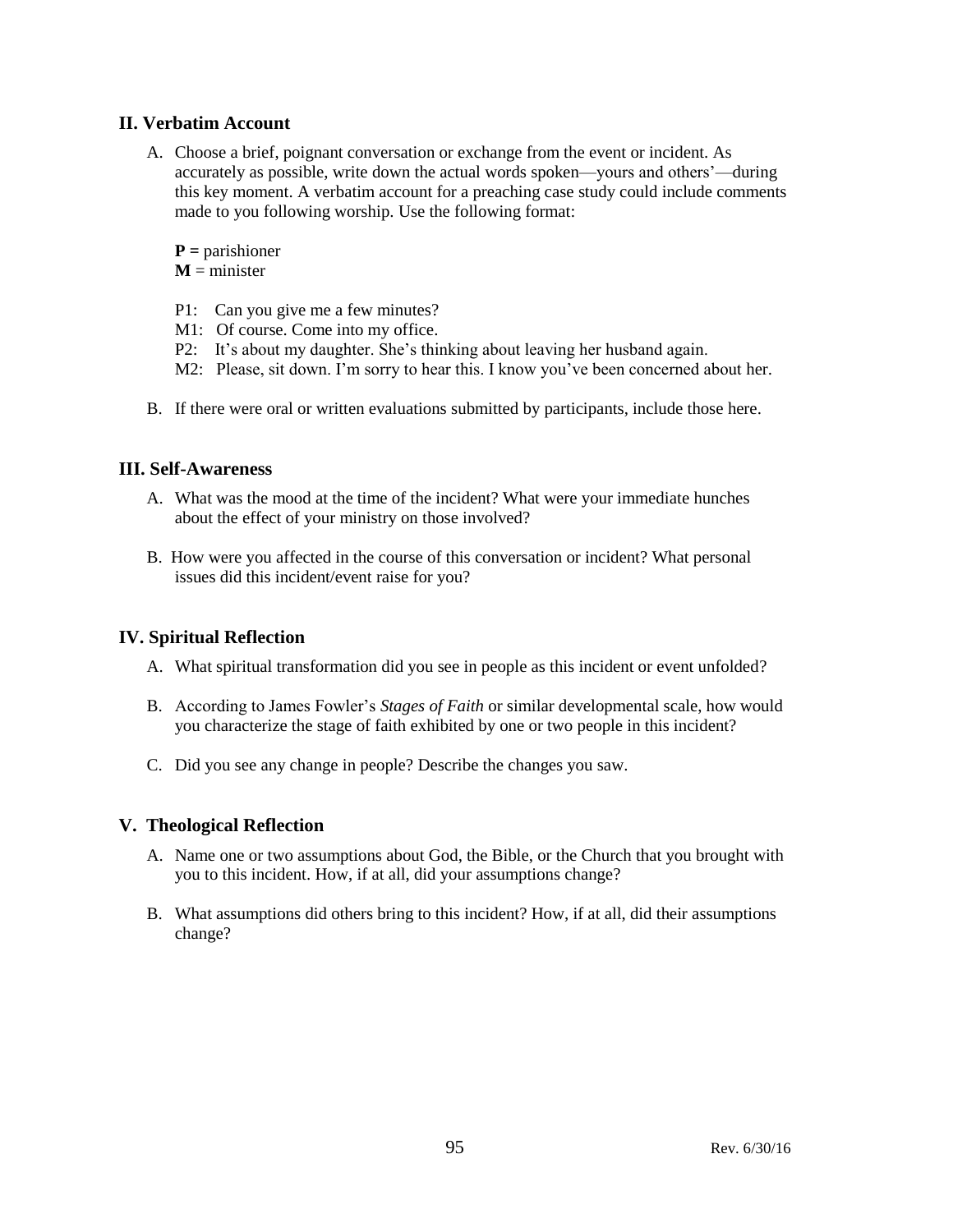#### **VI. Conclusion**

How did this incident help you to grow as a minister? How would you evaluate your performance? What did you do well? What could you have done better? What would you do differently next time?

#### **VII. Comments by the Supervisor**

- A. What was your role in this incident? Observer? Participant? Coach?
- B. What feedback do you have for the intern?

Date the report form was completed: \_\_\_\_\_\_\_\_\_\_\_\_\_\_\_\_\_\_\_\_\_\_\_\_\_\_\_\_\_\_\_\_\_\_\_\_\_\_\_\_\_\_\_\_

Intern's Signature \_\_\_\_\_\_\_\_\_\_\_\_\_\_\_\_\_\_\_\_\_\_\_\_\_\_\_\_\_\_\_\_\_\_\_\_\_\_\_\_\_\_\_\_\_\_\_\_\_\_\_\_\_\_\_\_\_\_\_

Supervisor's Signature \_\_\_\_\_\_\_\_\_\_\_\_\_\_\_\_\_\_\_\_\_\_\_\_\_\_\_\_\_\_\_\_\_\_\_\_\_\_\_\_\_\_\_\_\_\_\_\_\_\_\_\_\_\_\_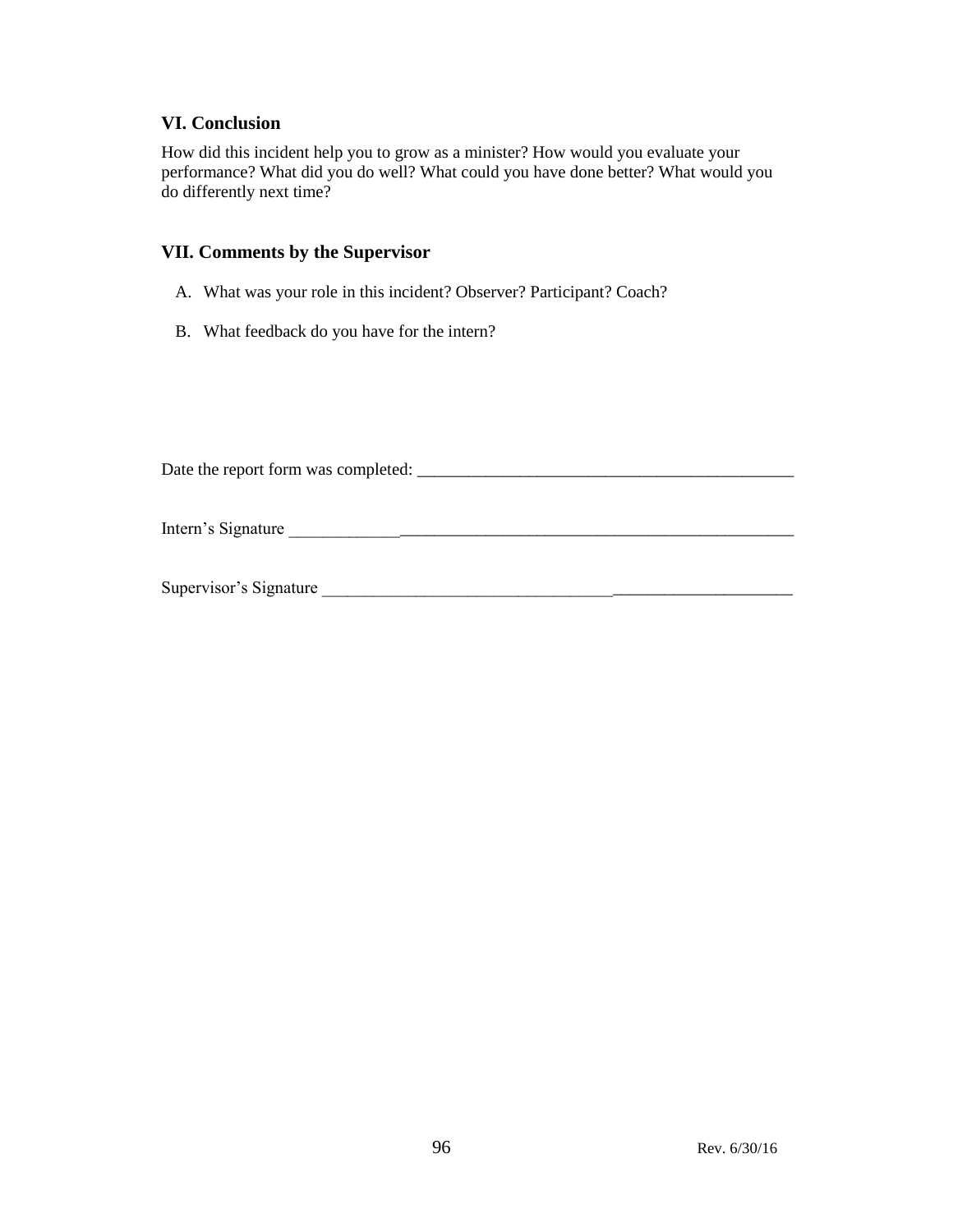# $4 - H$

# PREACHING RESPONSE FORM

(For those evaluating the student's sermon)

Intern/Preacher: Sermon Title:

Date: \_\_\_\_\_\_\_\_\_\_\_\_\_\_\_\_\_\_\_\_\_

1. What did you understand the main point to be? How was the central point connected to a biblical text?

2. What insight did you gain about God?

3. What insight did you gain about the Christian life? How did this sermon touch you personally?

4. What did you like about the *way* the sermon was preached? For example, did you see engaging facial expressions, helpful gestures, an easy voice to listen to. Was the speaker confident? Were any of these forms of communication distracting?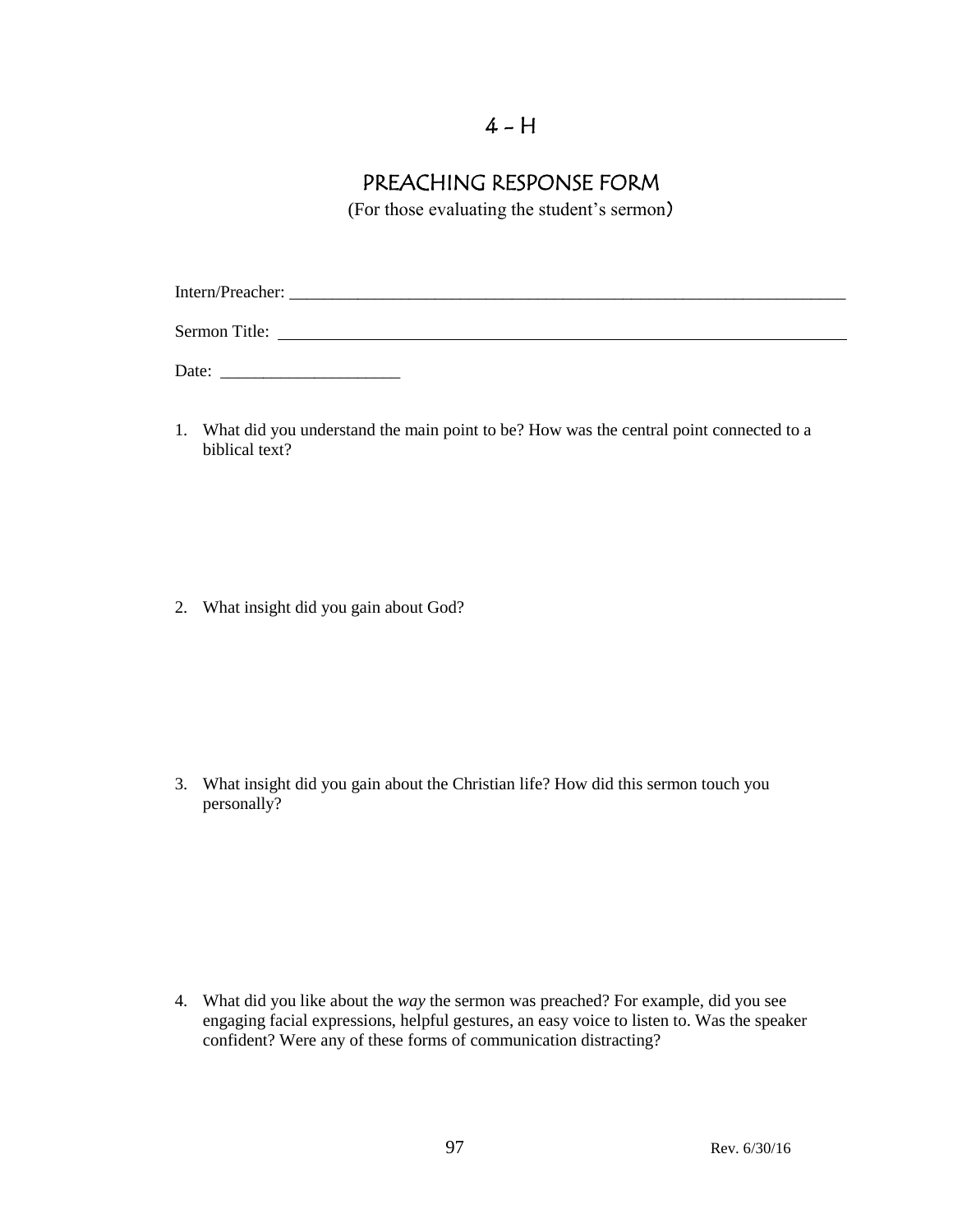5. Was the sermon topic supported by other elements in the worship service, such as hymns, prayers, or litanies? What were they?

6. What illustrations or stories do you remember? How were they related to the main point?

7. What suggestions do you have for improvement?

8. What would you particularly like to affirm about today's intern preacher?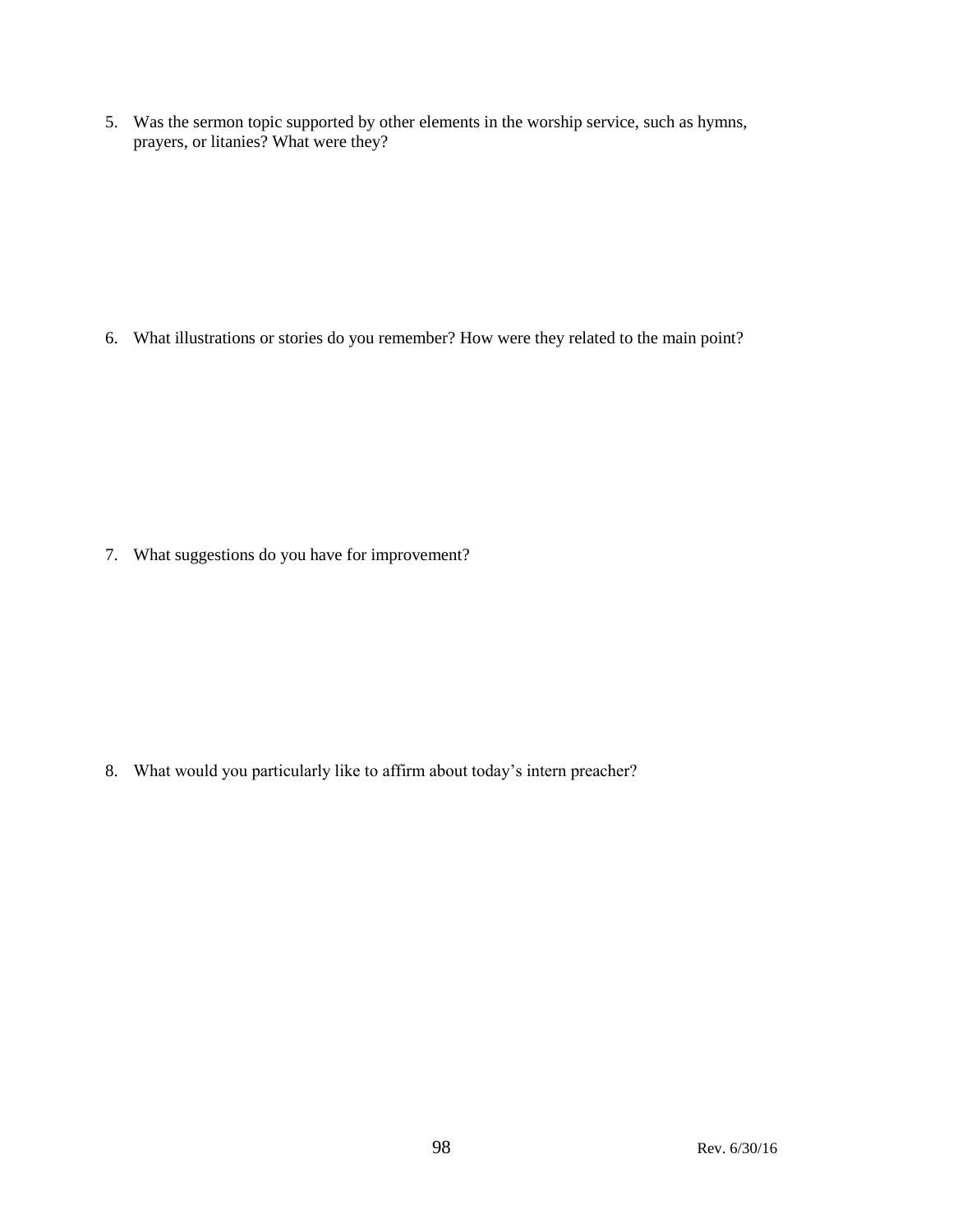# $4 - 1$

## WORSHIP LEADERSHIP RESPONSE FORM

(For those evaluating the student's worship leading)

Name of Intern: \_\_\_\_\_\_\_\_\_\_\_\_\_\_\_\_\_\_\_\_\_\_\_\_\_\_\_\_\_\_\_\_\_\_\_\_\_\_\_\_\_\_\_\_\_\_\_\_\_\_\_\_\_\_\_\_\_\_\_\_\_

Date: \_\_\_\_\_\_\_\_\_\_\_\_\_\_\_\_\_\_\_\_\_\_\_\_\_\_\_\_\_\_\_

- 1. What words describe how you felt when you entered the sanctuary this morning?
- 2. What words describe the worship leader's
	- A. voice/diction
	- B. mannerisms/gestures
- 3. Comment about the worship leader's use of vocabulary or choice of words.
- 4. Did the worship service as a whole help you better understand the scripture for the day?
- 5. What do you consider to be this person's strongest qualities as a worship leader? In what ways did he or she facilitate or aid your worship?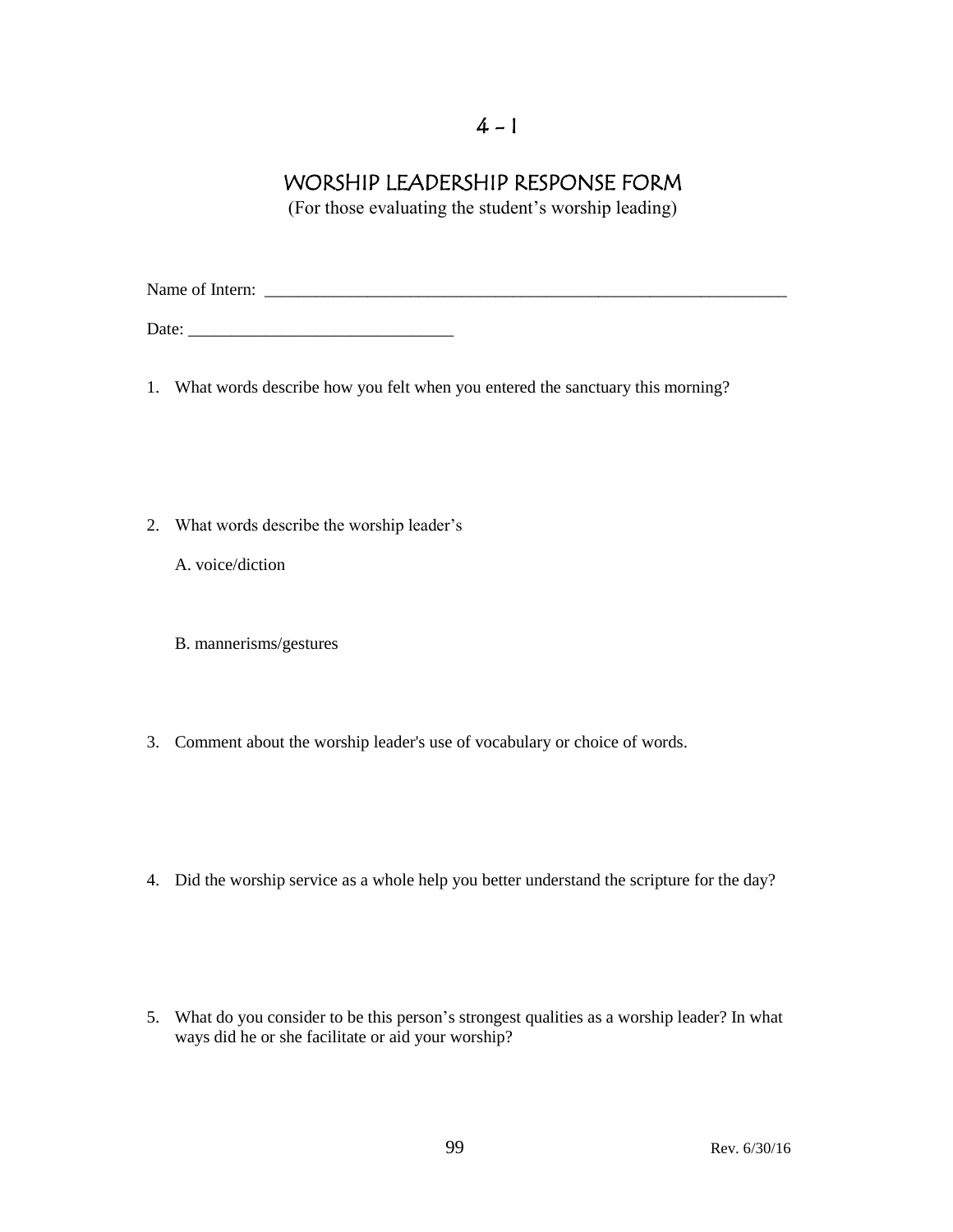6. What do you consider to be this person's weakest qualities as a worship leader?

7. In what ways did he or she hinder or interrupt your worship?

8. What words describe how you felt at the end of this worship service?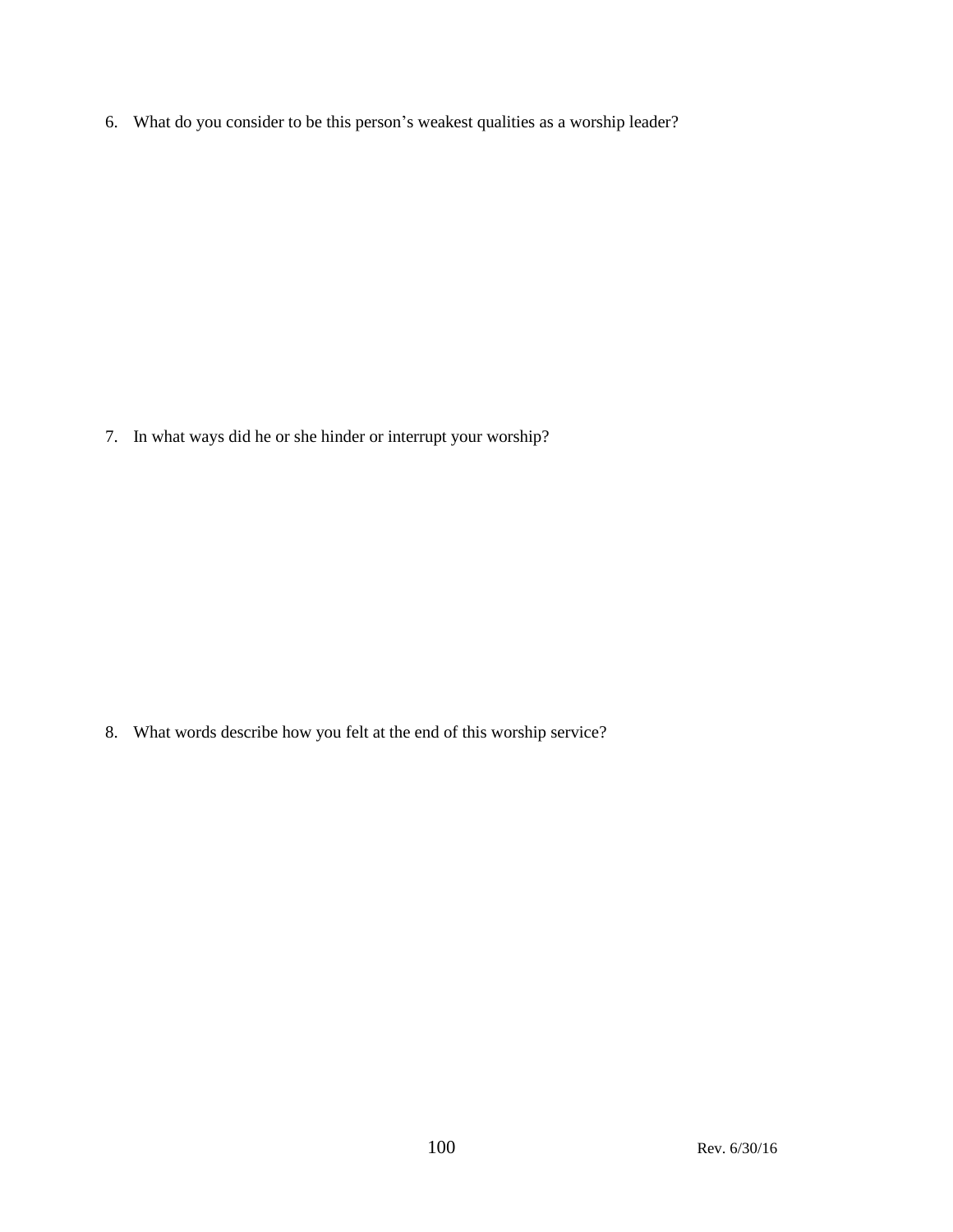# $4 - J$

## TEACHING RESPONSE FORM

(For those evaluating the student's teaching)

Intern/Teacher: Class topic: \_\_\_\_\_\_\_\_\_\_\_\_\_\_\_\_\_\_\_\_\_\_\_\_\_\_\_\_\_\_\_\_\_\_\_\_\_\_\_\_\_\_\_\_\_\_\_\_\_\_\_\_\_\_\_\_\_\_\_\_\_\_\_\_\_

Date:

1. What did you understand the topic for today's class to be?

2. Was there something in the lesson that touched you personally?

3. How did this time of study help you in your Christian life? How did it help you understand God better?

4. What did you like about the way this person teaches? For example, did this person encourage the learners? Was this person confident without being overbearing? Did this person have good communication skills—good eye contact, an engaging way, clear speech? Were any of these forms of communication distracting?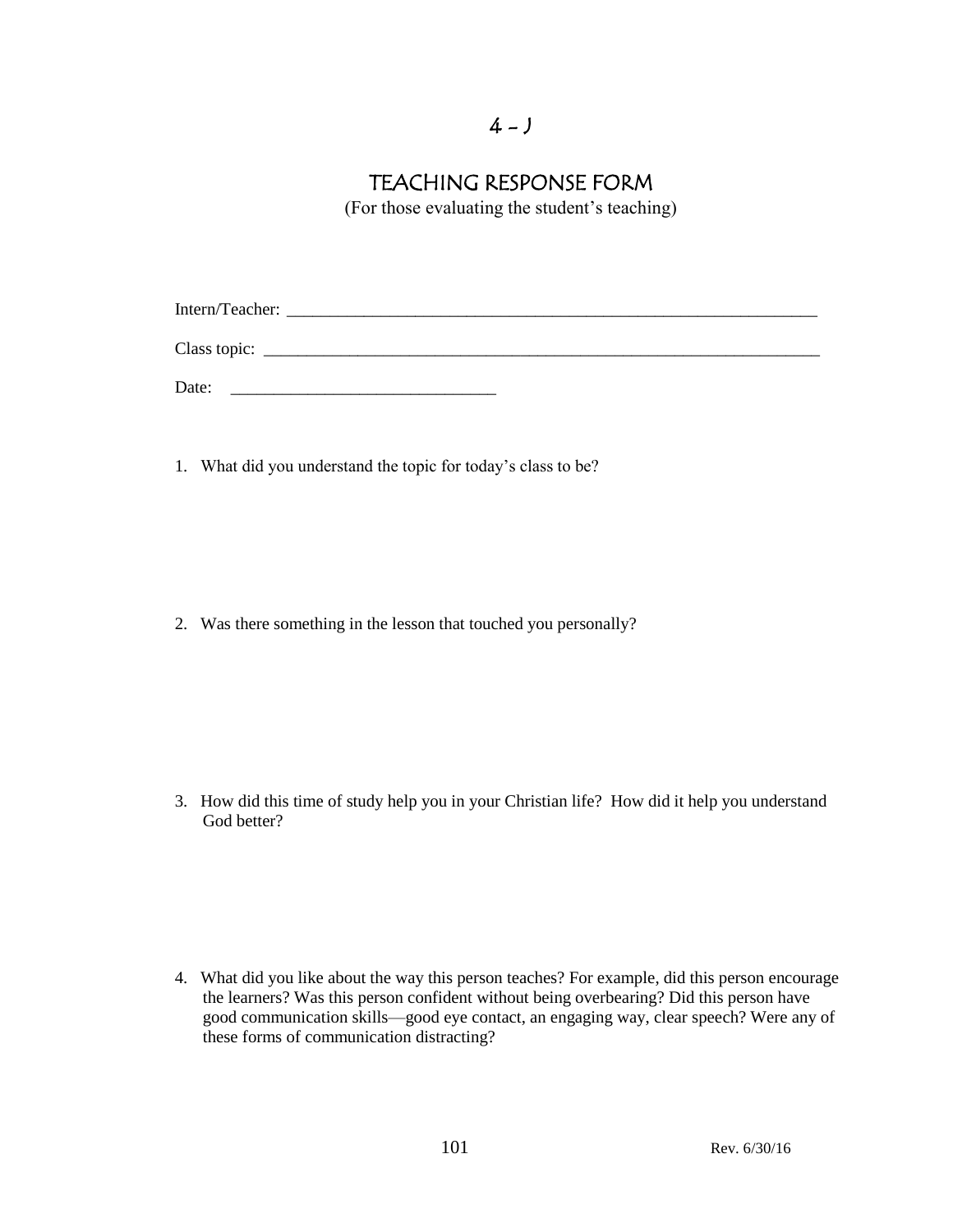5. What were the main points of the teacher's lesson?

6. What illustrations or stories do you remember? How were they related to the main point of the lesson?

7. Did you feel there was a good balance of activities, such as discussion, lecture, and small group work if appropriate?

8. What would have made the lesson more meaningful to you?

9. What did you particularly like about the intern teacher's way of teaching?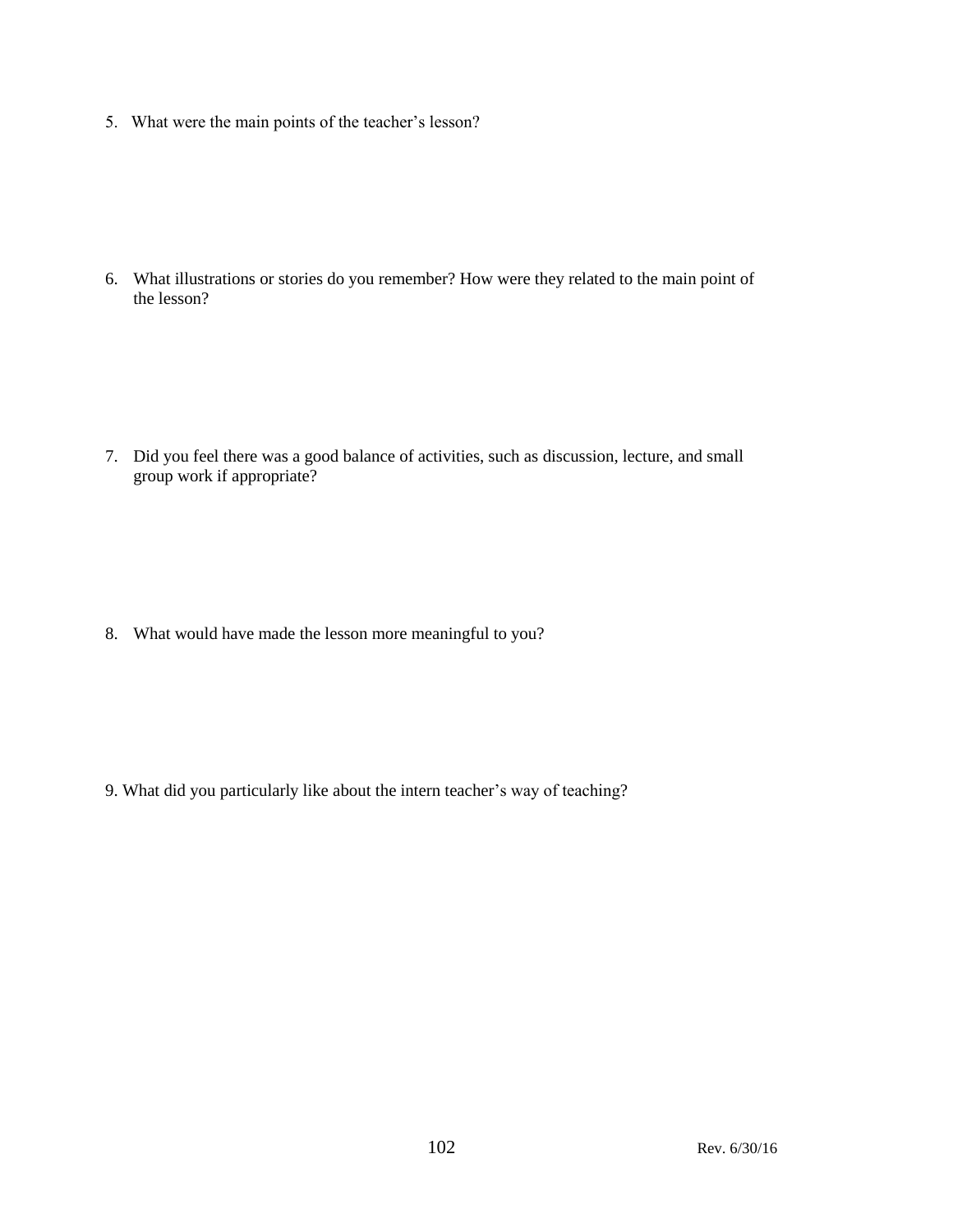## 4-K

# INTERN'S FINAL SELF-EVALUATION Of the MINISTRY INTERNSHIP

Reflect on your experience. Were your learning goals helpful to your growth in ministry? What did you learn unexpectedly? When in the course of the internship did you feel most successful as a minister? Least successful? Did you identify other areas of ministry to explore and strengthen in the future? What do you wish you had done differently? Share your completed form with your supervisor and the district TRIM coordinator.

Intern's signature Date

\_\_\_\_\_\_\_\_\_\_\_\_\_\_\_\_\_\_\_\_\_\_\_\_\_\_\_\_\_\_\_\_\_\_\_\_\_\_\_\_ \_\_\_\_\_\_\_\_\_\_\_\_\_\_\_\_\_\_\_\_\_\_\_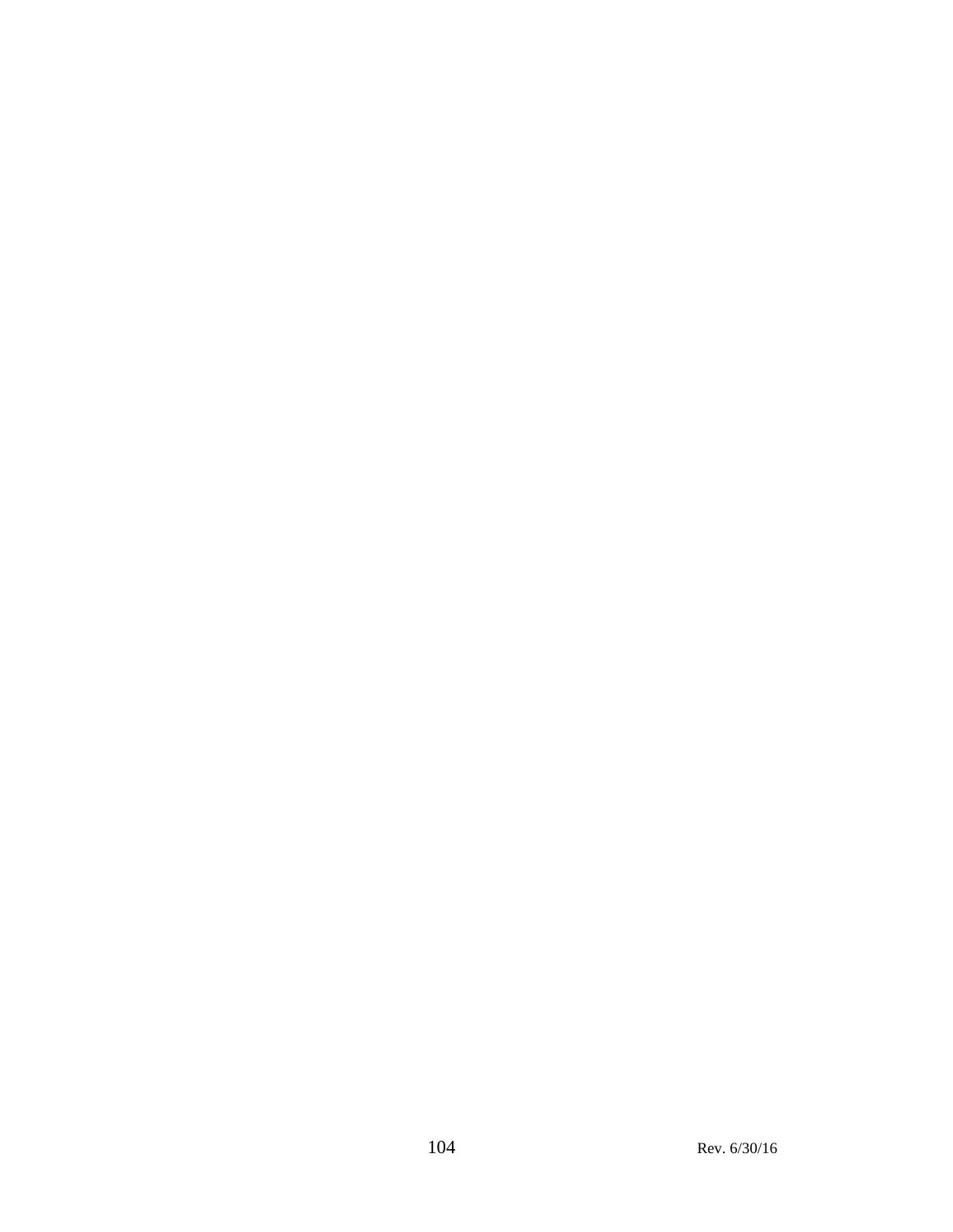# SUPERVISOR'S FINAL EVALUATION of the MINISTRY INTERNSHIP

Name of supervisor: \_\_\_\_\_\_\_\_\_\_\_\_\_\_\_\_\_\_\_\_\_\_\_\_\_\_\_\_\_\_\_\_\_\_\_\_\_\_\_\_\_\_\_\_\_\_\_\_\_\_\_\_\_

Name of intern: \_\_\_\_\_\_\_\_\_\_\_\_\_\_\_\_\_\_\_\_\_\_\_\_\_\_\_\_\_\_\_\_\_\_\_\_\_\_\_\_\_\_\_\_\_\_\_\_\_\_\_\_\_\_\_\_\_

1. What areas of growth did you see in the intern? Did the intern work adequately at achieving his or her learning goals?

2. Where does the intern need to stretch his or her understanding and practice of ministry?

3. How was this experience for you as a supervisor?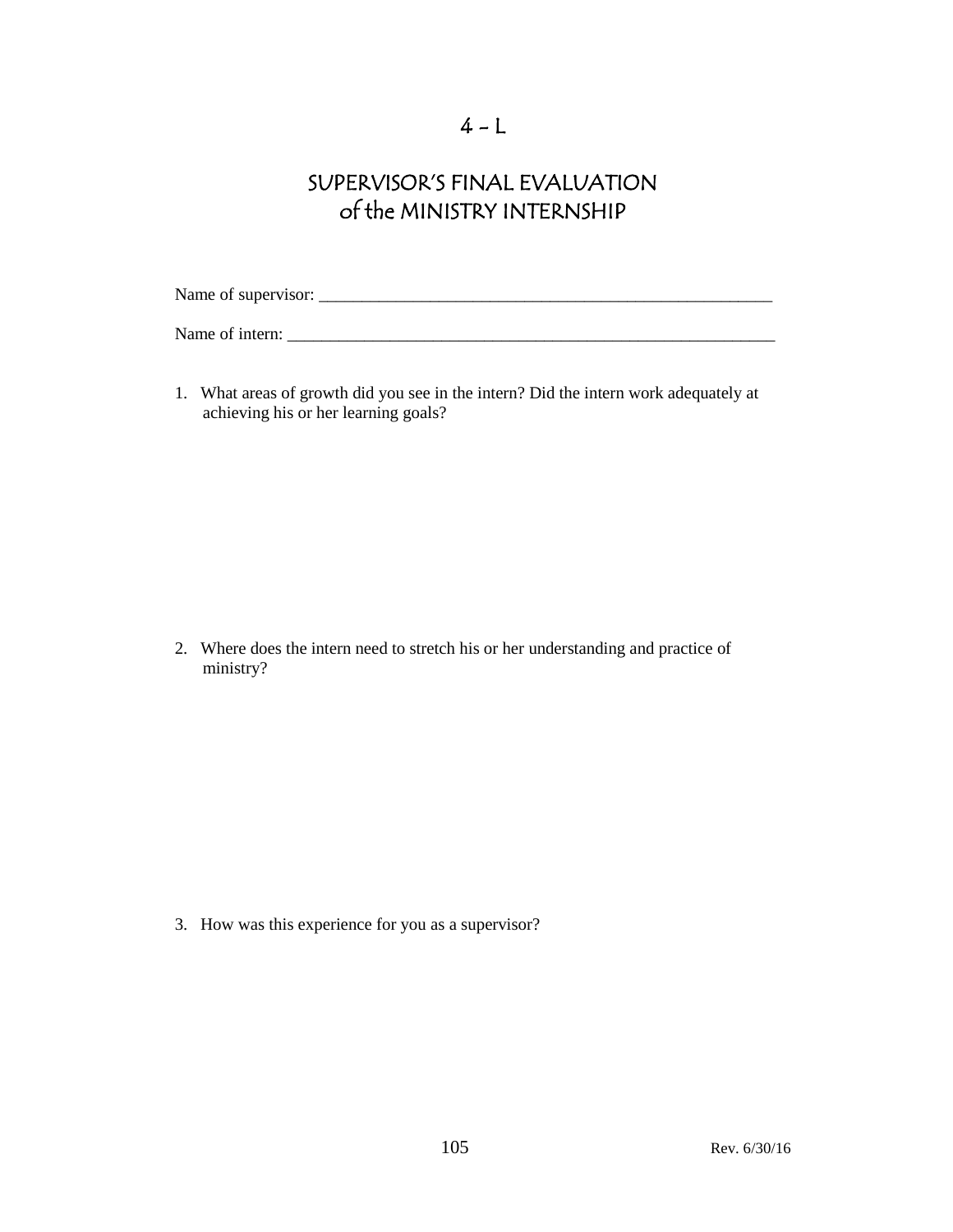| 4. Checklist for Case Study Reports |
|-------------------------------------|
|-------------------------------------|

| Report on preaching/worship incident submitted on |
|---------------------------------------------------|
| Report on teaching incident submitted on          |
| Report on pastoral care incident submitted on     |
|                                                   |

\_\_\_Report of transforming experience submitted on \_\_\_\_\_\_\_\_\_\_\_\_\_\_\_\_\_\_\_\_\_\_\_\_\_\_\_\_\_\_\_\_\_\_\_\_

Certification of Experience for Credit

Signature of Supervisor Date

**Note: Send a copy of the completed form to the intern and another to the district TRIM coordinator.** 

\_\_\_\_\_\_\_\_\_\_\_\_\_\_\_\_\_\_\_\_\_\_\_\_\_\_\_\_\_\_\_\_\_\_\_\_\_\_\_\_\_\_\_\_\_\_\_\_ \_\_\_\_\_\_\_\_\_\_\_\_\_\_\_\_\_\_\_\_\_\_\_\_\_\_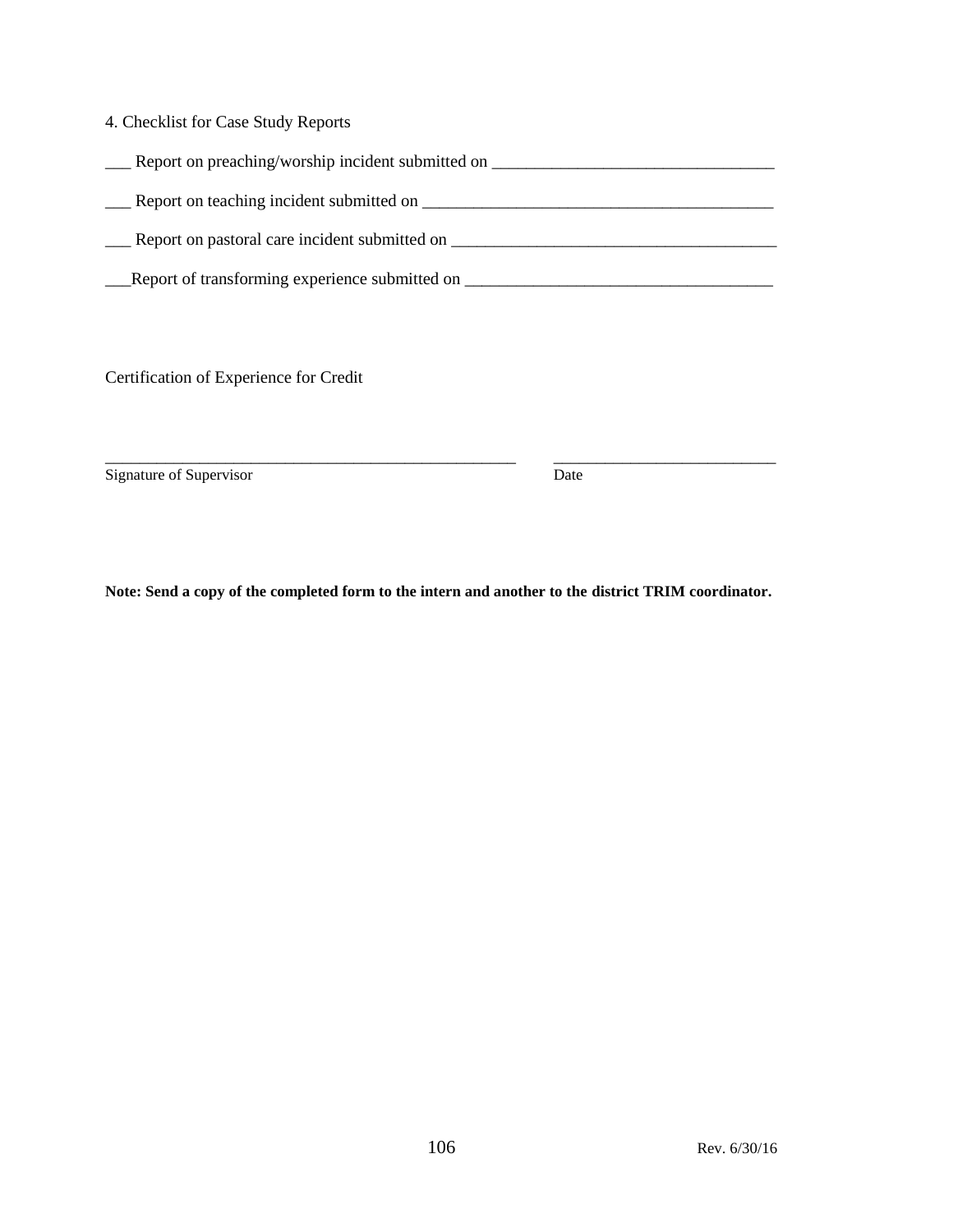### $5 - A$

## CONGRATULATIONS, GRADUATE!

You felt a call. You responded. You have studied, practiced, and prayed.

This final section of your TRIM manual prepares you for graduation from this ministry training program. It includes:

- A. A reminder of Graduation Competencies
- B. Instructions for the exit exam
- C. Final evaluation forms for both the student and the district TRIM coordinator

You have reached an important milestone in your preparation for set-apart ministry, one we hope will serve as a launching pad to further training in ministry. After all, training for ministry never ends. The skills you have learned in TRIM will equip you to enter the ministry but also to grow in the ministry with time and experience.

When all requirements have been completed for graduation, the Coordinator of the TRIM  $&$ EFSM Ministry Training Programs of the Brethren Academy for Ministerial Leadership will inform the district executive minister of your district. Districts are encouraged to recognize TRIM graduates by presenting them with their graduation certificate at District Conference. TRIM graduates are also recognized at the Bethany Seminary/Brethren Academy luncheon at Annual Conference, at which time you become an official alumnus/a of the seminary.

Each TRIM graduate receives a certificate indicating completion of an approved Church of the Brethren program of ministry training. For those seeking credentialing, this certification verifies that the educational requirements for ordination or commissioned status in the Church of the Brethren have been fulfilled.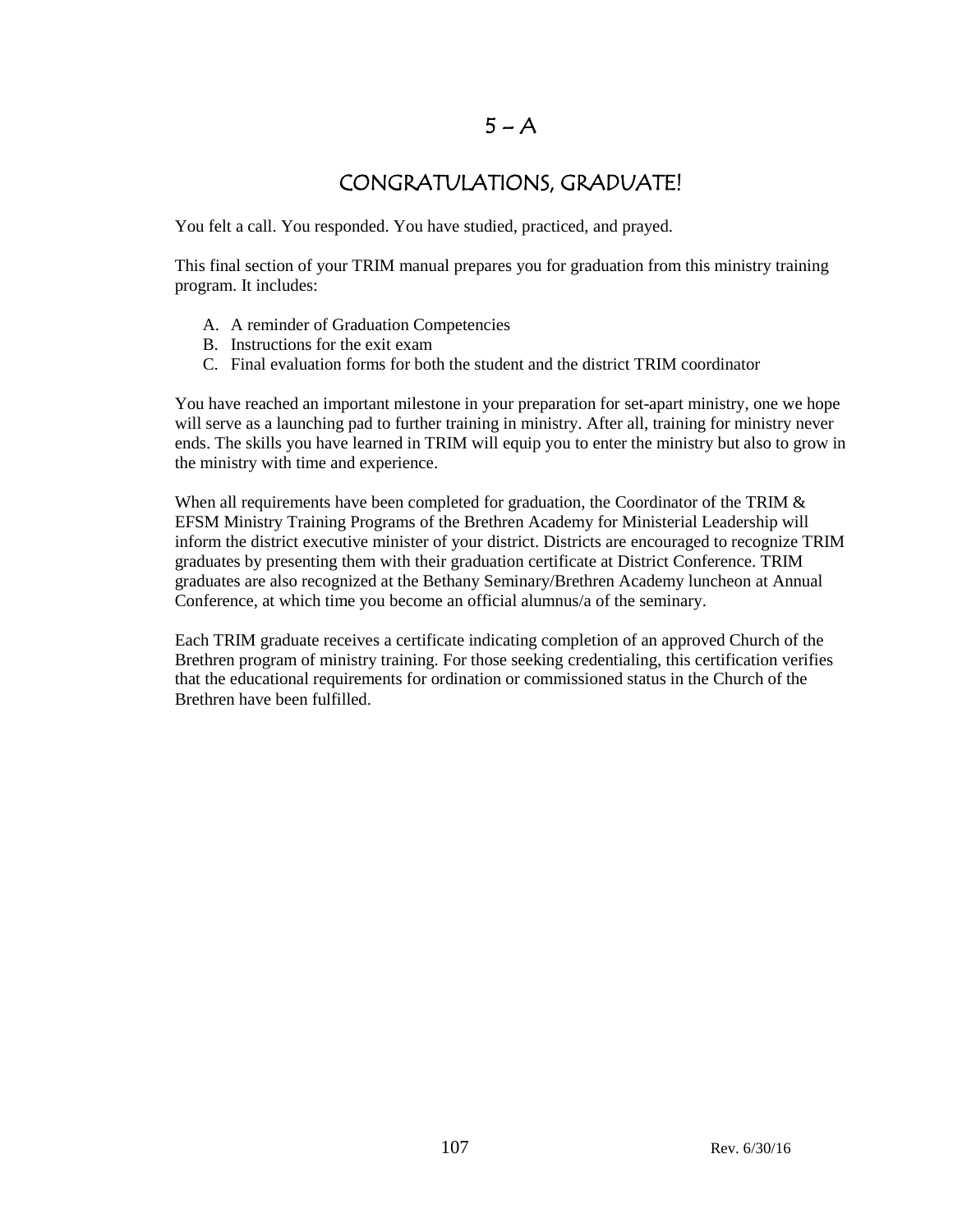# DETERMINING COMPETENCY in PROSPECTIVE GRADUATES

A TRIM student approaching graduation from the program is expected to be competent in three categories:

- general education,
- biblical and theological studies, and
- ministry and ministry skills.

The Ministry Advisory Council of the Church of the Brethren has determined that competency in these various areas will be demonstrated as follows:

#### **1. General Education**

 Satisfactory completion of coursework in the various areas of general education designated for TRIM students

#### **2. Biblical and Theological Studies**

- Satisfactory completion of coursework and other units in the related subject areas designated for TRIM students
- A satisfactory score on the exit exam.

#### **3. Ministry and Ministry Skills**

- Satisfactory completion of coursework and other units in the related subject areas designated for TRIM students.
- A satisfactory evaluation of the ministry internship experience.

When competency has been demonstrated in the areas above, the student and district TRIM coordinator complete the Final Evaluation forms found in sections 5-D and 5-E of the TRIM manual. Completed forms are mailed or emailed to the Brethren Academy Office for review by the Coordinator of the TRIM & EFSM Ministry Training Program.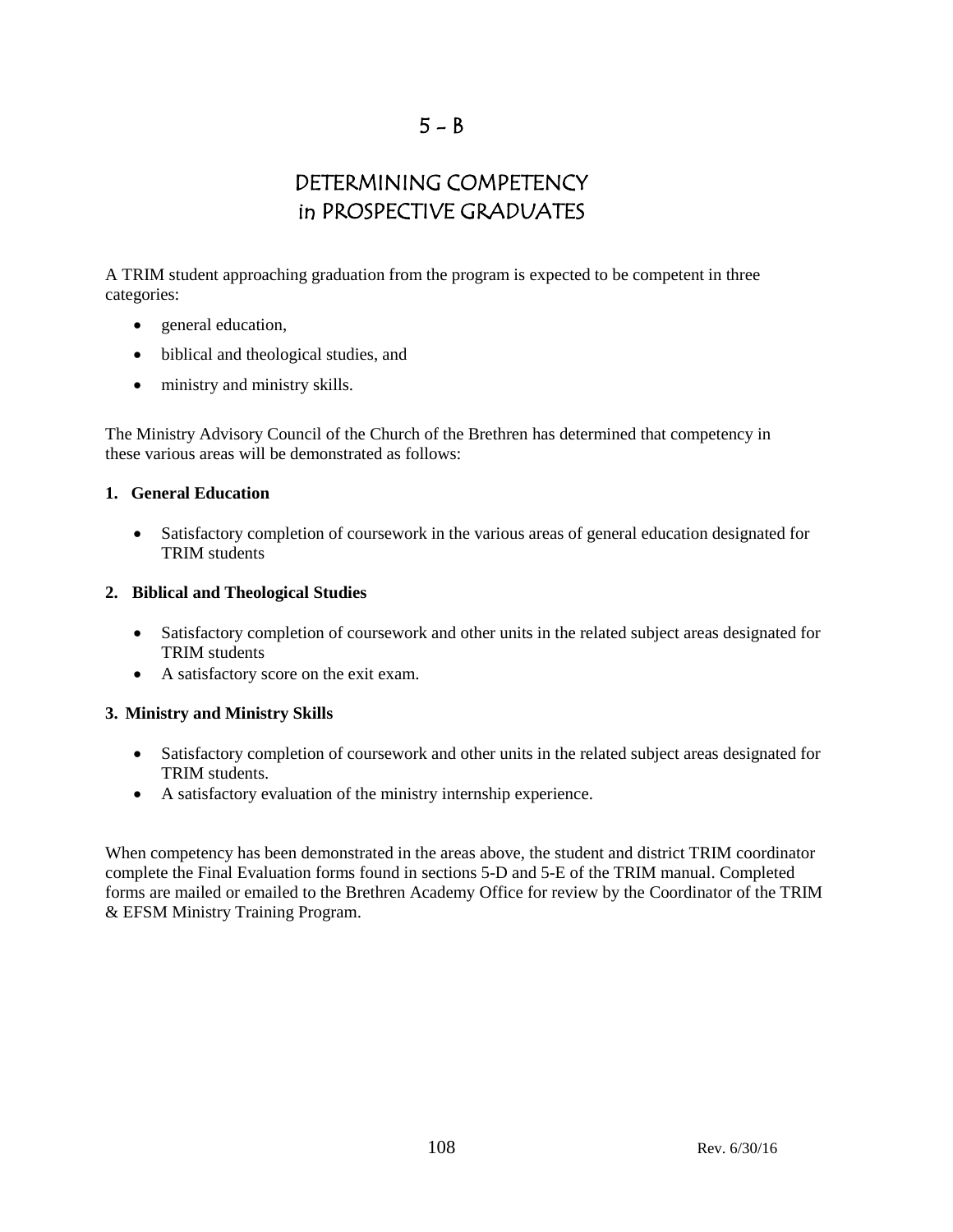# $5 - C$

### TRIM EXIT EXAM

When you entered TRIM, you took the Biblical and Theological Awareness Inventory (BTAI), a test that helped you evaluate your strengths and weaknesses when it comes to the body of biblical and theological information every leader in the Church of the Brethren should possess. It gave you an idea how to shape your courses and internship to strengthen your deficiencies and capitalize on your strengths.

The exit exam will consist of a portion of the material in the Entrance BTAI and your well thought out responses to a series of questions. When you have completed all of your work in TRIM, the district TRIM coordinator will send a copy of the test to you. You will send your finished work (either through e-mail if a digital copy or US Post if a hard copy) to the Coordinator of the TRIM & EFSM Ministry Training Programs for grading by a committee appointed by the Brethren Academy. A student is required to achieve a grade of approximately 70 percent in order to graduate from TRIM. Should that not happen, the student will then be given more time to prepare and another BTAI will be administered.

The student and the district TRIM coordinator will be informed of the results of this assessment.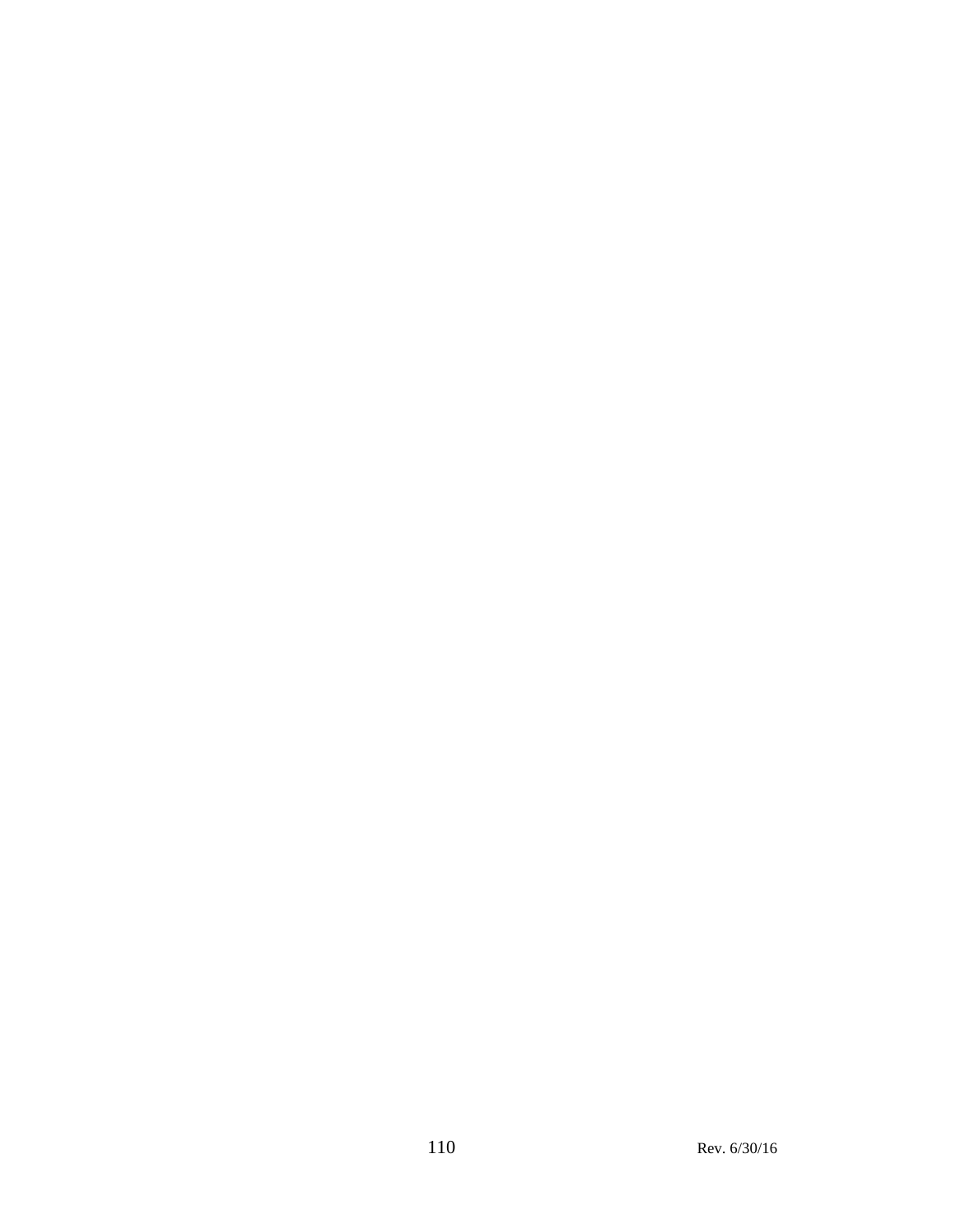### **5** - D

## FINAL EVALUATION **TRIM Graduate**

Using this form on the computer, respond to the three questions below. As you write, consider including topics such as

- The quality of members' participation in the ministry formation group
- Completion of various levels of coursework
- Personal and spiritual growth that was particularly memorable
- Work with your district TRIM coordinator
- Work with your district ministry leadership
- The Coordinator of the TRIM & EFSM Ministry Training Programs of the Brethren Academy
- Other general comments.

Please make your evaluation the length it needs to be to adequately assess your experience.

- 1. How has your TRIM program gone for you?
- 2. Where were you stretched?
- 3. What do you wish had been done differently?

Graduate's signature Date

\_\_\_\_\_\_\_\_\_\_\_\_\_\_\_\_\_\_\_\_\_\_\_\_\_\_\_\_\_\_\_\_\_\_\_\_\_\_\_\_\_\_\_\_ \_\_\_\_\_\_\_\_\_\_\_\_\_\_\_\_\_\_

To complete your file prior to graduation, please submit this evaluation to your district TRIM coordinator and the Brethren Academy for Ministerial Leadership.